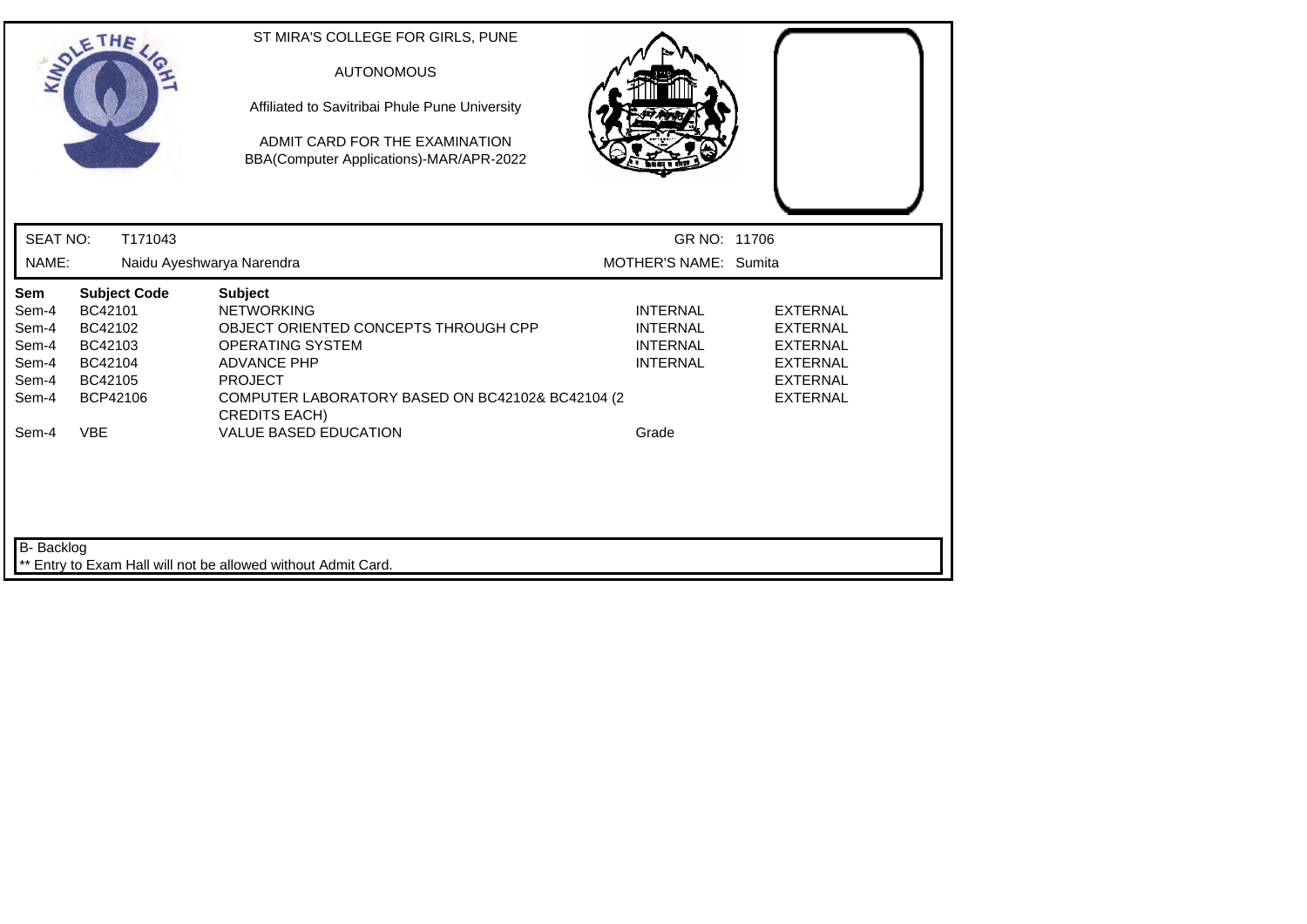|                                                                            | SOLETHE .                                                       |                     | ST MIRA'S COLLEGE FOR GIRLS, PUNE<br><b>AUTONOMOUS</b><br>Affiliated to Savitribai Phule Pune University<br>ADMIT CARD FOR THE EXAMINATION<br>BBA(Computer Applications)-MAR/APR-2022                                                                     |                                                                          |                                                                                                                |  |
|----------------------------------------------------------------------------|-----------------------------------------------------------------|---------------------|-----------------------------------------------------------------------------------------------------------------------------------------------------------------------------------------------------------------------------------------------------------|--------------------------------------------------------------------------|----------------------------------------------------------------------------------------------------------------|--|
| <b>SEAT NO:</b>                                                            |                                                                 | T181002             |                                                                                                                                                                                                                                                           | GR NO: 11852                                                             |                                                                                                                |  |
| NAME:                                                                      |                                                                 |                     | Anamthu Subhashini Venkateshwarlu                                                                                                                                                                                                                         | MOTHER'S NAME: SUJATHA                                                   |                                                                                                                |  |
| Sem<br>Sem-6<br>Sem-6<br>Sem-6<br>Sem-6<br>Sem-6<br>Sem-6                  | BC61701<br>BC61702<br>BC61703<br>BC61704<br>BC61705<br>BCP61706 | <b>Subject Code</b> | <b>Subject</b><br>ADVANCED WEB TECHNOLOGIES<br>ADVANCED JAVA<br><b>RECENT TRENDS IN IT</b><br>SOFTWARE TESTING<br>SOFTWARE PROJECT II [JAVA / DOT NET<br><b>TECHNOLOGY</b> 1<br>LABORATORY COURSE VI (BASED ON PAPER<br>NO.BC61701 & BC61702) (OUTOF 100) | <b>INTERNAL</b><br><b>INTERNAL</b><br><b>INTERNAL</b><br><b>INTERNAL</b> | <b>EXTERNAL</b><br><b>EXTERNAL</b><br><b>EXTERNAL</b><br><b>EXTERNAL</b><br><b>EXTERNAL</b><br><b>EXTERNAL</b> |  |
| B-Backlog<br>** Entry to Exam Hall will not be allowed without Admit Card. |                                                                 |                     |                                                                                                                                                                                                                                                           |                                                                          |                                                                                                                |  |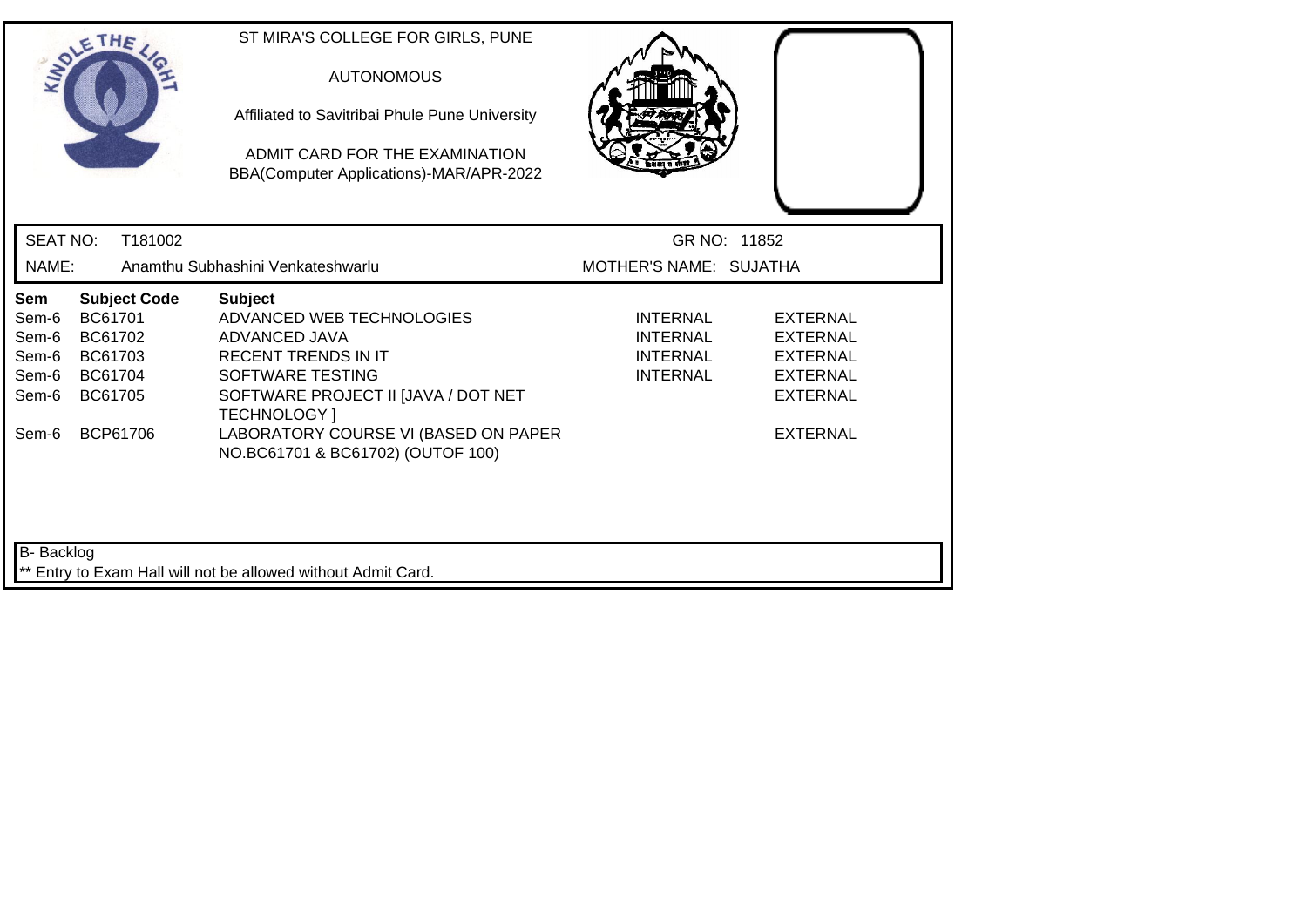|                                                                                    | SOLETHE .                                                       |                     | ST MIRA'S COLLEGE FOR GIRLS, PUNE<br><b>AUTONOMOUS</b><br>Affiliated to Savitribai Phule Pune University<br>ADMIT CARD FOR THE EXAMINATION<br>BBA(Computer Applications)-MAR/APR-2022                                                                            |                                                                          |                                                                                                                |  |
|------------------------------------------------------------------------------------|-----------------------------------------------------------------|---------------------|------------------------------------------------------------------------------------------------------------------------------------------------------------------------------------------------------------------------------------------------------------------|--------------------------------------------------------------------------|----------------------------------------------------------------------------------------------------------------|--|
| <b>SEAT NO:</b>                                                                    |                                                                 | T191001             |                                                                                                                                                                                                                                                                  | GR NO: 11979                                                             |                                                                                                                |  |
| NAME:                                                                              |                                                                 |                     | ANSARI MUSKAN ABDULMALIK                                                                                                                                                                                                                                         | MOTHER'S NAME: SAYRABANU                                                 |                                                                                                                |  |
| Sem<br>Sem-6<br>Sem-6<br>Sem-6<br>Sem-6<br>Sem-6<br>Sem-6                          | BC61701<br>BC61702<br>BC61703<br>BC61704<br>BC61705<br>BCP61706 | <b>Subject Code</b> | <b>Subject</b><br>ADVANCED WEB TECHNOLOGIES<br>ADVANCED JAVA<br><b>RECENT TRENDS IN IT</b><br><b>SOFTWARE TESTING</b><br>SOFTWARE PROJECT II [JAVA / DOT NET<br><b>TECHNOLOGY</b> 1<br>LABORATORY COURSE VI (BASED ON PAPER<br>NO.BC61701 & BC61702) (OUTOF 100) | <b>INTERNAL</b><br><b>INTERNAL</b><br><b>INTERNAL</b><br><b>INTERNAL</b> | <b>EXTERNAL</b><br><b>EXTERNAL</b><br><b>EXTERNAL</b><br><b>EXTERNAL</b><br><b>EXTERNAL</b><br><b>EXTERNAL</b> |  |
| <b>B-</b> Backlog<br>** Entry to Exam Hall will not be allowed without Admit Card. |                                                                 |                     |                                                                                                                                                                                                                                                                  |                                                                          |                                                                                                                |  |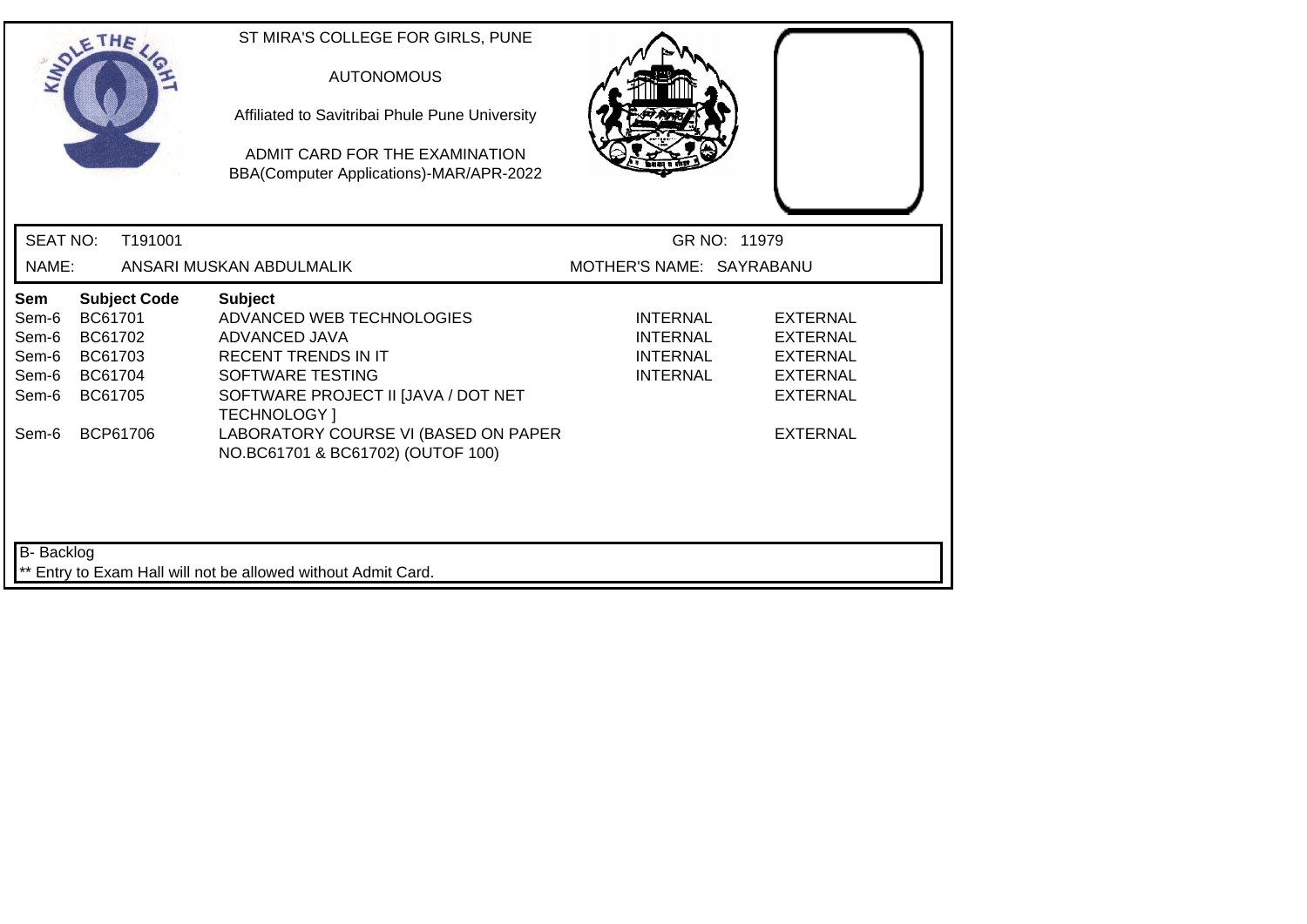| SOLETHE .                                                 |                                                                 |                     | ST MIRA'S COLLEGE FOR GIRLS, PUNE<br><b>AUTONOMOUS</b><br>Affiliated to Savitribai Phule Pune University<br>ADMIT CARD FOR THE EXAMINATION<br>BBA(Computer Applications)-MAR/APR-2022                                                                     |                                                                   |                                                                                                                |
|-----------------------------------------------------------|-----------------------------------------------------------------|---------------------|-----------------------------------------------------------------------------------------------------------------------------------------------------------------------------------------------------------------------------------------------------------|-------------------------------------------------------------------|----------------------------------------------------------------------------------------------------------------|
| <b>SEAT NO:</b>                                           |                                                                 | T191002             |                                                                                                                                                                                                                                                           |                                                                   | GR NO: 11928                                                                                                   |
| NAME:                                                     |                                                                 |                     | <b>BAIG ALINA FATHIMA MOHSEEN</b>                                                                                                                                                                                                                         | MOTHER'S NAME: SHABANA                                            |                                                                                                                |
| Sem<br>Sem-6<br>Sem-6<br>Sem-6<br>Sem-6<br>Sem-6<br>Sem-6 | BC61701<br>BC61702<br>BC61703<br>BC61704<br>BC61705<br>BCP61706 | <b>Subject Code</b> | <b>Subject</b><br>ADVANCED WEB TECHNOLOGIES<br>ADVANCED JAVA<br><b>RECENT TRENDS IN IT</b><br>SOFTWARE TESTING<br>SOFTWARE PROJECT II [JAVA / DOT NET<br><b>TECHNOLOGY</b> 1<br>LABORATORY COURSE VI (BASED ON PAPER<br>NO.BC61701 & BC61702) (OUTOF 100) | <b>INTERNAL</b><br>INTERNAL<br><b>INTERNAL</b><br><b>INTERNAL</b> | <b>EXTERNAL</b><br><b>EXTERNAL</b><br><b>EXTERNAL</b><br><b>EXTERNAL</b><br><b>EXTERNAL</b><br><b>EXTERNAL</b> |
| <b>B-</b> Backlog                                         |                                                                 |                     | ** Entry to Exam Hall will not be allowed without Admit Card.                                                                                                                                                                                             |                                                                   |                                                                                                                |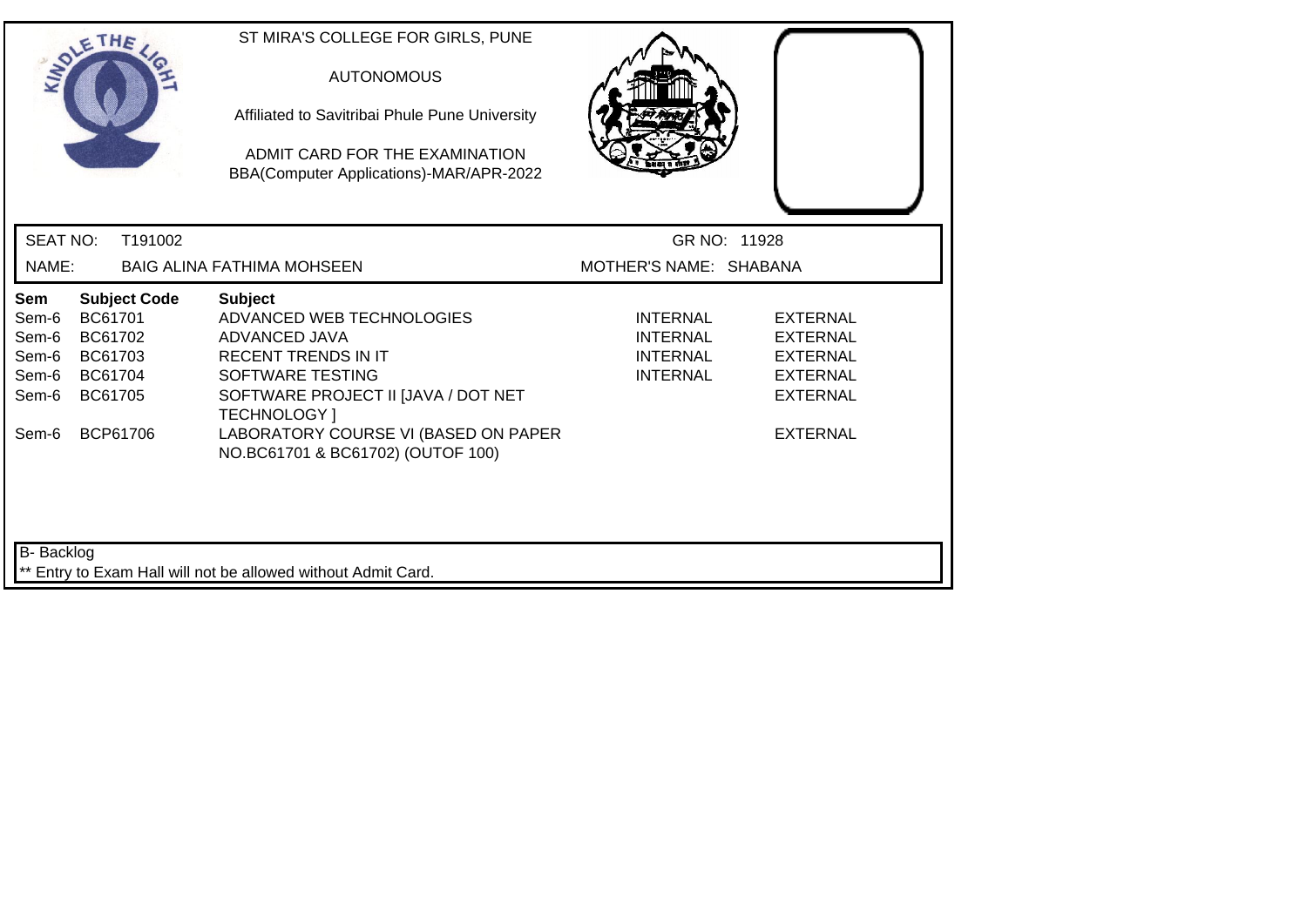|                                                           | SOLETHE .                                                                              | ST MIRA'S COLLEGE FOR GIRLS, PUNE<br><b>AUTONOMOUS</b><br>Affiliated to Savitribai Phule Pune University<br>ADMIT CARD FOR THE EXAMINATION<br>BBA(Computer Applications)-MAR/APR-2022                                |                                                            |                                                                                                                |  |
|-----------------------------------------------------------|----------------------------------------------------------------------------------------|----------------------------------------------------------------------------------------------------------------------------------------------------------------------------------------------------------------------|------------------------------------------------------------|----------------------------------------------------------------------------------------------------------------|--|
| <b>SEAT NO:</b>                                           | T191003                                                                                |                                                                                                                                                                                                                      | GR NO: 11940                                               |                                                                                                                |  |
| NAME:                                                     |                                                                                        | BHALERAO RACHANA RAJEEV                                                                                                                                                                                              | MOTHER'S NAME: JACQUELINE                                  |                                                                                                                |  |
| Sem<br>Sem-6<br>Sem-6<br>Sem-6<br>Sem-6<br>Sem-6<br>Sem-6 | <b>Subject Code</b><br>BC61701<br>BC61702<br>BC61703<br>BC61704<br>BC61705<br>BCP61706 | <b>Subject</b><br>ADVANCED WEB TECHNOLOGIES<br>ADVANCED JAVA<br><b>RECENT TRENDS IN IT</b><br>SOFTWARE TESTING<br>SOFTWARE PROJECT II JJAVA / DOT NET<br><b>TECHNOLOGY</b> 1<br>LABORATORY COURSE VI (BASED ON PAPER | <b>INTERNAL</b><br>INTERNAL<br>INTERNAL<br><b>INTERNAL</b> | <b>EXTERNAL</b><br><b>EXTERNAL</b><br><b>EXTERNAL</b><br><b>EXTERNAL</b><br><b>EXTERNAL</b><br><b>EXTERNAL</b> |  |
| <b>B-</b> Backlog                                         |                                                                                        | NO.BC61701 & BC61702) (OUTOF 100)<br>** Entry to Exam Hall will not be allowed without Admit Card.                                                                                                                   |                                                            |                                                                                                                |  |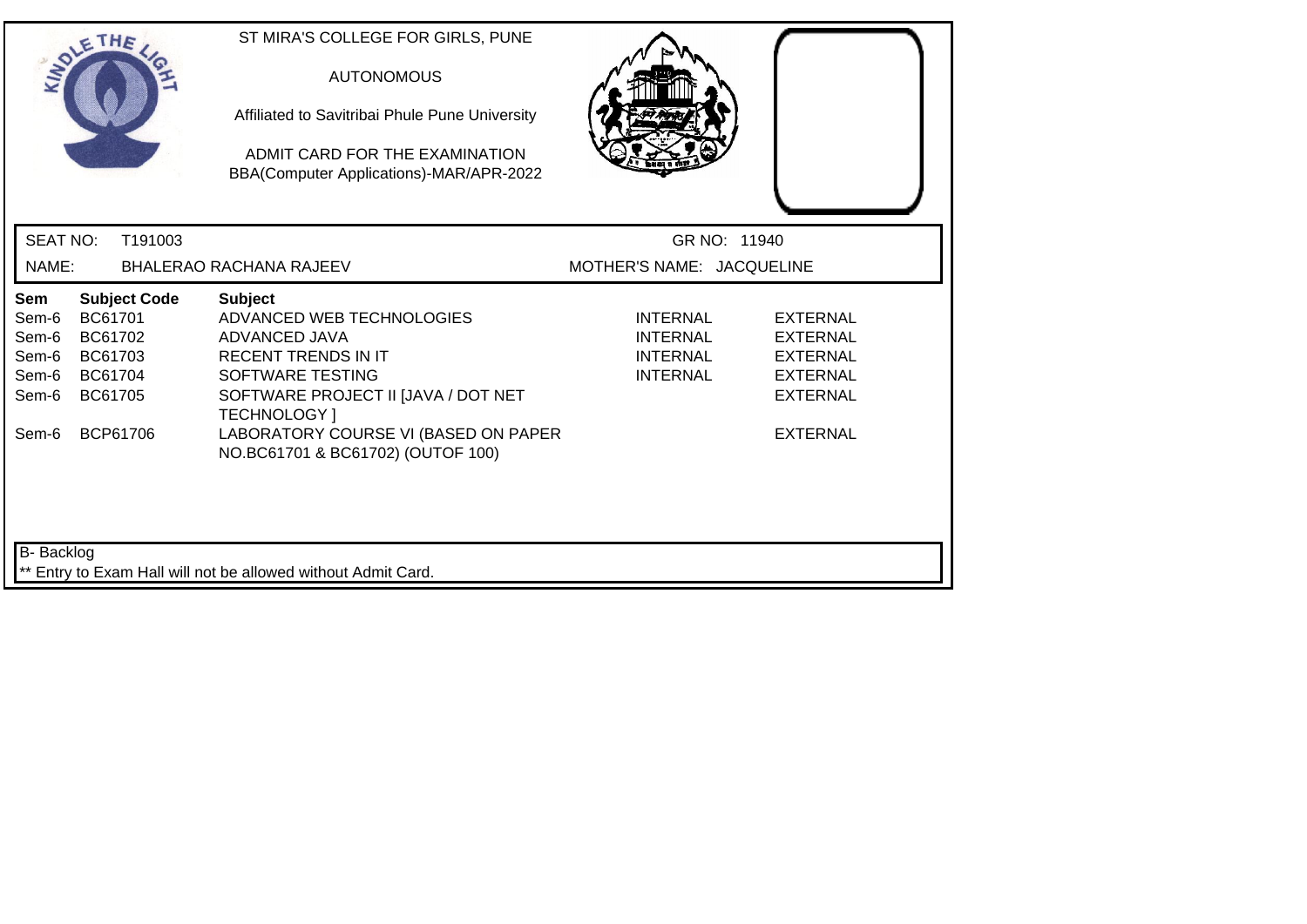|                                                                             | SOLETHE .                                                                              |         | ST MIRA'S COLLEGE FOR GIRLS, PUNE<br><b>AUTONOMOUS</b><br>Affiliated to Savitribai Phule Pune University<br>ADMIT CARD FOR THE EXAMINATION<br>BBA(Computer Applications)-MAR/APR-2022                                                                     |                                                                          |                                                                                                         |  |
|-----------------------------------------------------------------------------|----------------------------------------------------------------------------------------|---------|-----------------------------------------------------------------------------------------------------------------------------------------------------------------------------------------------------------------------------------------------------------|--------------------------------------------------------------------------|---------------------------------------------------------------------------------------------------------|--|
| <b>SEAT NO:</b>                                                             |                                                                                        | T191004 |                                                                                                                                                                                                                                                           | GR NO: 11903                                                             |                                                                                                         |  |
| NAME:                                                                       |                                                                                        |         | BHARDWAJ ANANDA DASHO                                                                                                                                                                                                                                     | MOTHER'S NAME: GEETA                                                     |                                                                                                         |  |
| <b>Sem</b><br>Sem-6<br>Sem-6<br>Sem-6<br>Sem-6<br>Sem-6<br>Sem-6            | <b>Subject Code</b><br>BC61701<br>BC61702<br>BC61703<br>BC61704<br>BC61705<br>BCP61706 |         | <b>Subject</b><br>ADVANCED WEB TECHNOLOGIES<br>ADVANCED JAVA<br><b>RECENT TRENDS IN IT</b><br>SOFTWARE TESTING<br>SOFTWARE PROJECT II [JAVA / DOT NET<br><b>TECHNOLOGY</b> 1<br>LABORATORY COURSE VI (BASED ON PAPER<br>NO.BC61701 & BC61702) (OUTOF 100) | <b>INTERNAL</b><br><b>INTERNAL</b><br><b>INTERNAL</b><br><b>INTERNAL</b> | EXTERNAL<br><b>EXTERNAL</b><br><b>EXTERNAL</b><br><b>EXTERNAL</b><br><b>EXTERNAL</b><br><b>EXTERNAL</b> |  |
| B- Backlog<br>** Entry to Exam Hall will not be allowed without Admit Card. |                                                                                        |         |                                                                                                                                                                                                                                                           |                                                                          |                                                                                                         |  |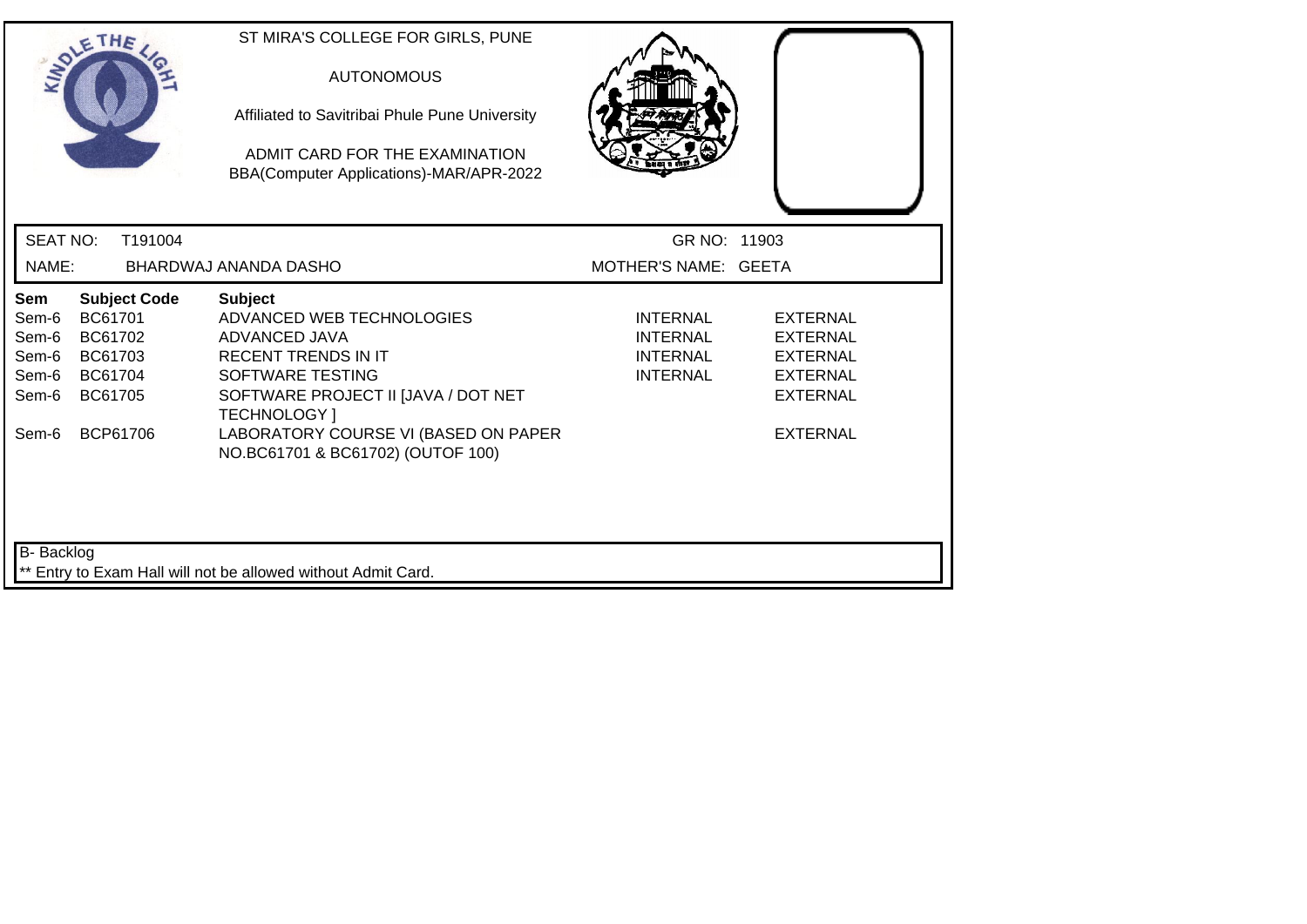|                                                                             | SOLETHE .                                                       |                     | ST MIRA'S COLLEGE FOR GIRLS, PUNE<br><b>AUTONOMOUS</b><br>Affiliated to Savitribai Phule Pune University<br>ADMIT CARD FOR THE EXAMINATION<br>BBA(Computer Applications)-MAR/APR-2022                                                                     |                                                                   |                                                                                                         |  |
|-----------------------------------------------------------------------------|-----------------------------------------------------------------|---------------------|-----------------------------------------------------------------------------------------------------------------------------------------------------------------------------------------------------------------------------------------------------------|-------------------------------------------------------------------|---------------------------------------------------------------------------------------------------------|--|
| <b>SEAT NO:</b>                                                             |                                                                 | T191005             |                                                                                                                                                                                                                                                           | GR NO: 11968                                                      |                                                                                                         |  |
| NAME:                                                                       |                                                                 |                     | <b>BHARTI PRERNA KISHOR</b>                                                                                                                                                                                                                               | MOTHER'S NAME: RIYA                                               |                                                                                                         |  |
| <b>Sem</b><br>Sem-6<br>Sem-6<br>Sem-6<br>Sem-6<br>Sem-6<br>Sem-6            | BC61701<br>BC61702<br>BC61703<br>BC61704<br>BC61705<br>BCP61706 | <b>Subject Code</b> | <b>Subject</b><br>ADVANCED WEB TECHNOLOGIES<br>ADVANCED JAVA<br><b>RECENT TRENDS IN IT</b><br>SOFTWARE TESTING<br>SOFTWARE PROJECT II [JAVA / DOT NET<br><b>TECHNOLOGY</b> 1<br>LABORATORY COURSE VI (BASED ON PAPER<br>NO.BC61701 & BC61702) (OUTOF 100) | INTERNAL<br><b>INTERNAL</b><br><b>INTERNAL</b><br><b>INTERNAL</b> | EXTERNAL<br><b>EXTERNAL</b><br><b>EXTERNAL</b><br><b>EXTERNAL</b><br><b>EXTERNAL</b><br><b>EXTERNAL</b> |  |
| B- Backlog<br>** Entry to Exam Hall will not be allowed without Admit Card. |                                                                 |                     |                                                                                                                                                                                                                                                           |                                                                   |                                                                                                         |  |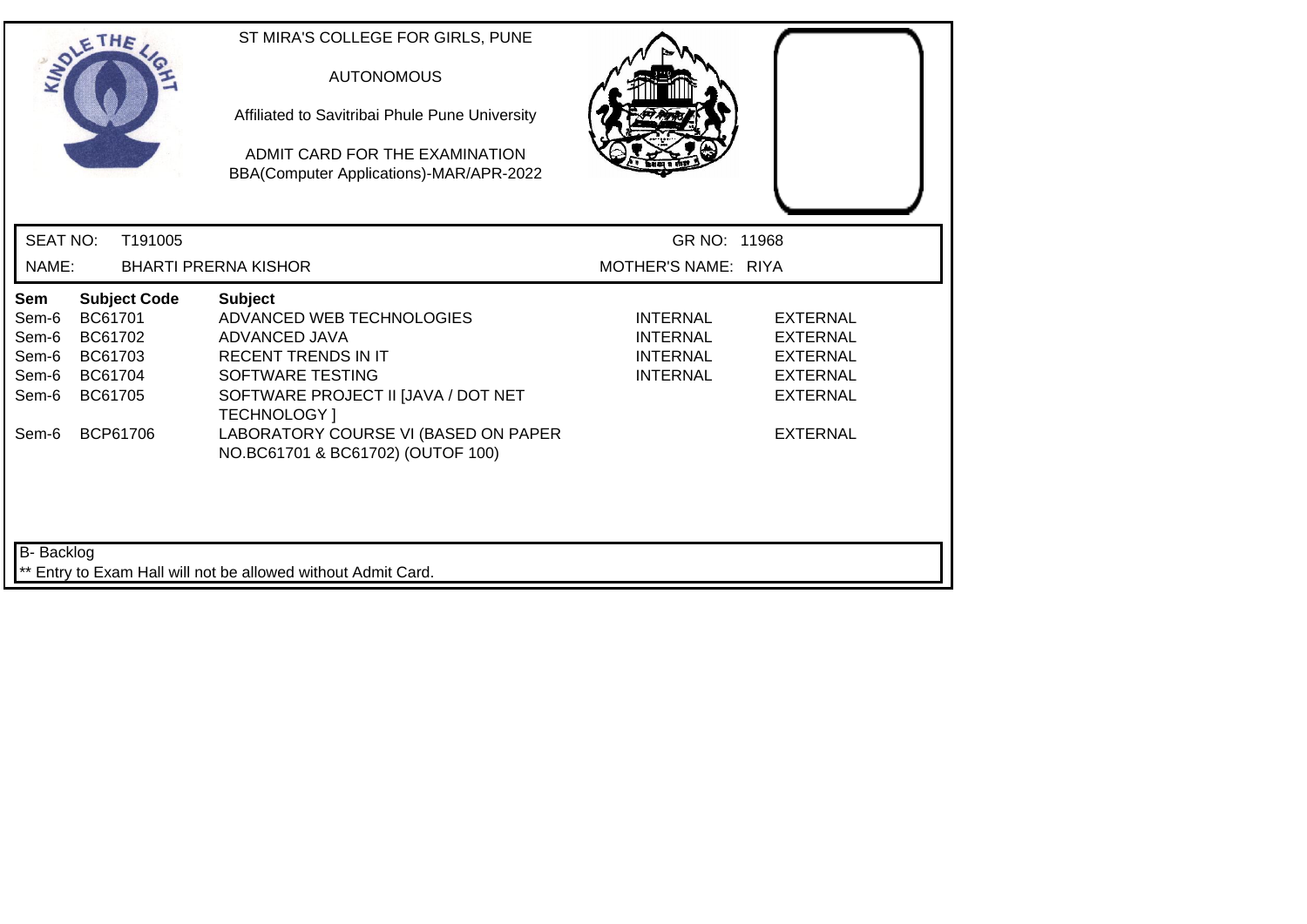|                                                                             | SOLETHE .                                                                              | ST MIRA'S COLLEGE FOR GIRLS, PUNE<br><b>AUTONOMOUS</b><br>Affiliated to Savitribai Phule Pune University<br>ADMIT CARD FOR THE EXAMINATION<br>BBA(Computer Applications)-MAR/APR-2022                                                                     |                                                                   |                                                                                                                |  |  |
|-----------------------------------------------------------------------------|----------------------------------------------------------------------------------------|-----------------------------------------------------------------------------------------------------------------------------------------------------------------------------------------------------------------------------------------------------------|-------------------------------------------------------------------|----------------------------------------------------------------------------------------------------------------|--|--|
| <b>SEAT NO:</b>                                                             | T191006                                                                                |                                                                                                                                                                                                                                                           | GR NO: 11915                                                      |                                                                                                                |  |  |
| NAME:                                                                       |                                                                                        | <b>BORLE SAKSHI NITIN</b>                                                                                                                                                                                                                                 | MOTHER'S NAME: JYOTI                                              |                                                                                                                |  |  |
| Sem<br>Sem-6<br>Sem-6<br>Sem-6<br>Sem-6<br>Sem-6<br>Sem-6                   | <b>Subject Code</b><br>BC61701<br>BC61702<br>BC61703<br>BC61704<br>BC61705<br>BCP61706 | <b>Subject</b><br>ADVANCED WEB TECHNOLOGIES<br>ADVANCED JAVA<br><b>RECENT TRENDS IN IT</b><br>SOFTWARE TESTING<br>SOFTWARE PROJECT II [JAVA / DOT NET<br><b>TECHNOLOGY</b> 1<br>LABORATORY COURSE VI (BASED ON PAPER<br>NO.BC61701 & BC61702) (OUTOF 100) | <b>INTERNAL</b><br><b>INTERNAL</b><br>INTERNAL<br><b>INTERNAL</b> | <b>EXTERNAL</b><br><b>EXTERNAL</b><br><b>EXTERNAL</b><br><b>EXTERNAL</b><br><b>EXTERNAL</b><br><b>EXTERNAL</b> |  |  |
| B- Backlog<br>** Entry to Exam Hall will not be allowed without Admit Card. |                                                                                        |                                                                                                                                                                                                                                                           |                                                                   |                                                                                                                |  |  |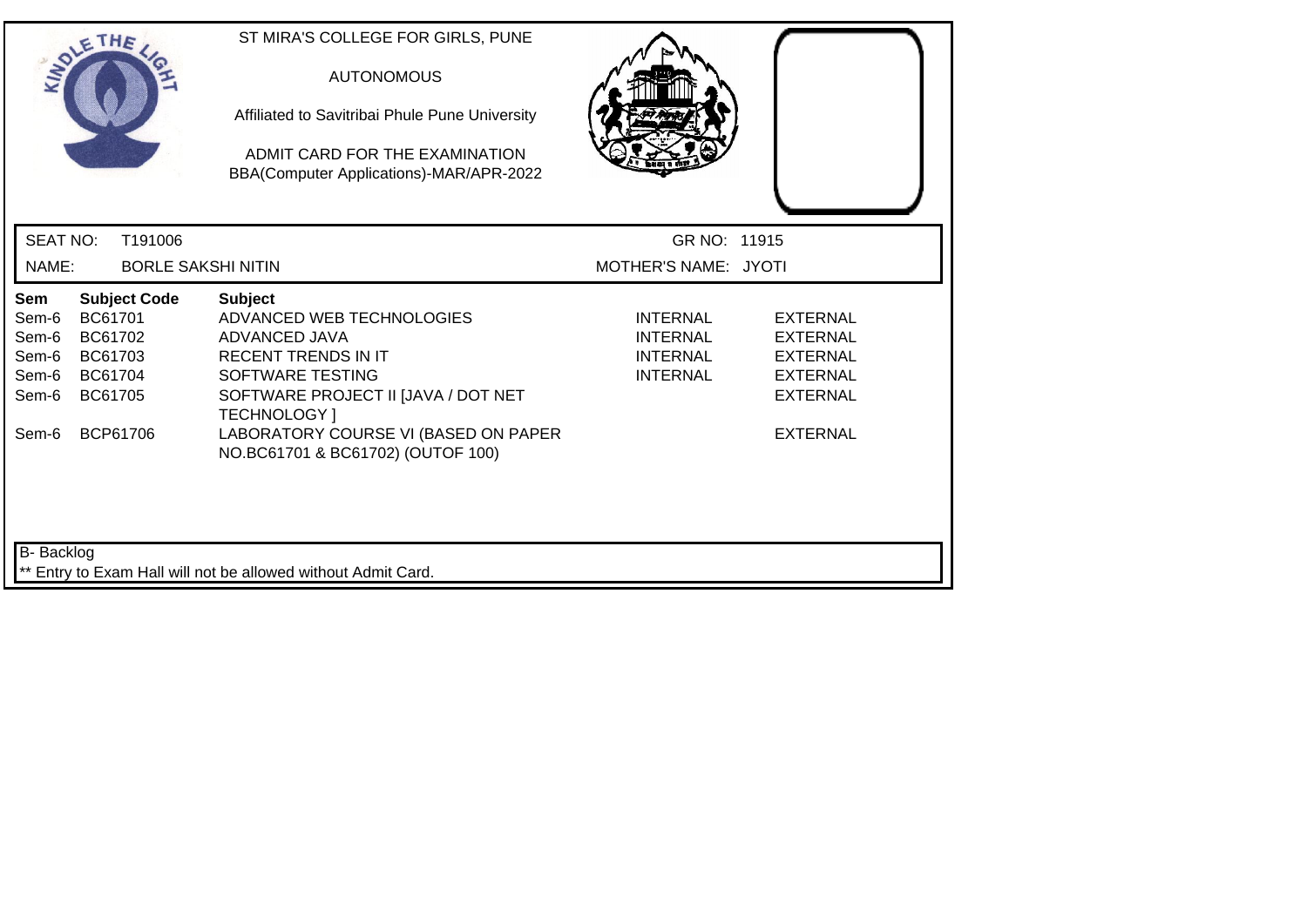| SOLETHE .                                                                                                                                           | ST MIRA'S COLLEGE FOR GIRLS, PUNE<br><b>AUTONOMOUS</b><br>Affiliated to Savitribai Phule Pune University<br>ADMIT CARD FOR THE EXAMINATION<br>BBA(Computer Applications)-MAR/APR-2022                                                                     |                                                                          |                                                                                                         |  |  |  |
|-----------------------------------------------------------------------------------------------------------------------------------------------------|-----------------------------------------------------------------------------------------------------------------------------------------------------------------------------------------------------------------------------------------------------------|--------------------------------------------------------------------------|---------------------------------------------------------------------------------------------------------|--|--|--|
| <b>SEAT NO:</b><br>T191007                                                                                                                          |                                                                                                                                                                                                                                                           | GR NO: 11949                                                             |                                                                                                         |  |  |  |
| NAME:                                                                                                                                               | CHACHAR SAMRUDDHI PRAKASH                                                                                                                                                                                                                                 | MOTHER'S NAME: NAYANA                                                    |                                                                                                         |  |  |  |
| <b>Subject Code</b><br>Sem<br>BC61701<br>Sem-6<br>Sem-6<br>BC61702<br>Sem-6<br>BC61703<br>BC61704<br>Sem-6<br>Sem-6<br>BC61705<br>BCP61706<br>Sem-6 | <b>Subject</b><br>ADVANCED WEB TECHNOLOGIES<br>ADVANCED JAVA<br><b>RECENT TRENDS IN IT</b><br>SOFTWARE TESTING<br>SOFTWARE PROJECT II [JAVA / DOT NET<br><b>TECHNOLOGY</b> 1<br>LABORATORY COURSE VI (BASED ON PAPER<br>NO.BC61701 & BC61702) (OUTOF 100) | <b>INTERNAL</b><br><b>INTERNAL</b><br><b>INTERNAL</b><br><b>INTERNAL</b> | <b>EXTERNAL</b><br>EXTERNAL<br><b>EXTERNAL</b><br><b>EXTERNAL</b><br><b>EXTERNAL</b><br><b>EXTERNAL</b> |  |  |  |
| <b>B-</b> Backlog<br>** Entry to Exam Hall will not be allowed without Admit Card.                                                                  |                                                                                                                                                                                                                                                           |                                                                          |                                                                                                         |  |  |  |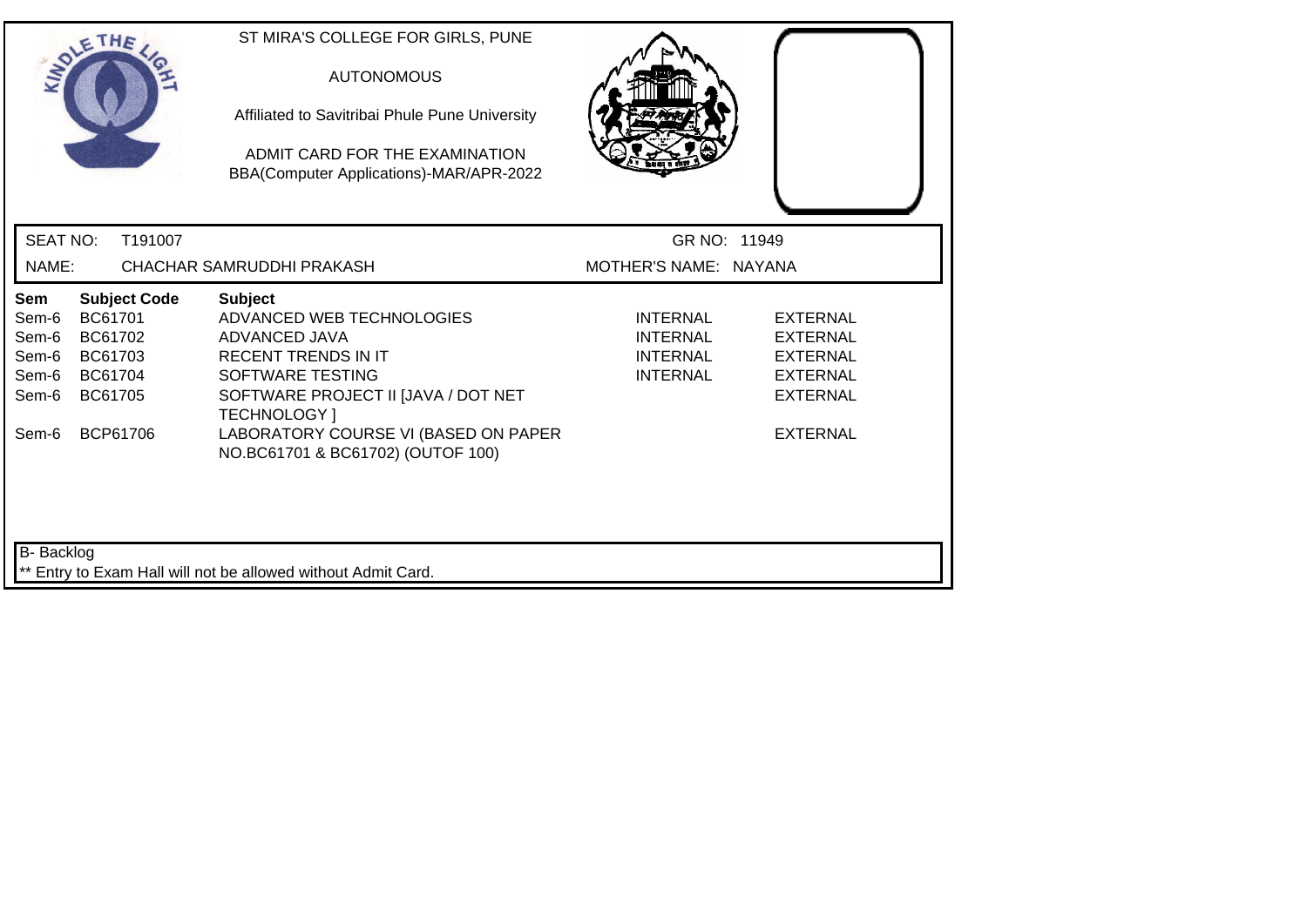| SOLETHE .                                                                                                                                           | ST MIRA'S COLLEGE FOR GIRLS, PUNE<br><b>AUTONOMOUS</b><br>Affiliated to Savitribai Phule Pune University<br>ADMIT CARD FOR THE EXAMINATION<br>BBA(Computer Applications)-MAR/APR-2022                                                                     |                                                                          |                                                                                                                |  |  |  |
|-----------------------------------------------------------------------------------------------------------------------------------------------------|-----------------------------------------------------------------------------------------------------------------------------------------------------------------------------------------------------------------------------------------------------------|--------------------------------------------------------------------------|----------------------------------------------------------------------------------------------------------------|--|--|--|
| <b>SEAT NO:</b>                                                                                                                                     | T191008                                                                                                                                                                                                                                                   | GR NO: 11975                                                             |                                                                                                                |  |  |  |
| NAME:                                                                                                                                               | CHIKATE PRAJAKTA SHANKAR                                                                                                                                                                                                                                  | MOTHER'S NAME: ARUNA                                                     |                                                                                                                |  |  |  |
| <b>Subject Code</b><br>Sem<br>BC61701<br>Sem-6<br>Sem-6<br>BC61702<br>Sem-6<br>BC61703<br>Sem-6<br>BC61704<br>BC61705<br>Sem-6<br>BCP61706<br>Sem-6 | <b>Subject</b><br>ADVANCED WEB TECHNOLOGIES<br>ADVANCED JAVA<br><b>RECENT TRENDS IN IT</b><br>SOFTWARE TESTING<br>SOFTWARE PROJECT II [JAVA / DOT NET<br><b>TECHNOLOGY</b> 1<br>LABORATORY COURSE VI (BASED ON PAPER<br>NO.BC61701 & BC61702) (OUTOF 100) | <b>INTERNAL</b><br><b>INTERNAL</b><br><b>INTERNAL</b><br><b>INTERNAL</b> | <b>EXTERNAL</b><br><b>EXTERNAL</b><br><b>EXTERNAL</b><br><b>EXTERNAL</b><br><b>EXTERNAL</b><br><b>EXTERNAL</b> |  |  |  |
| B-Backlog<br>** Entry to Exam Hall will not be allowed without Admit Card.                                                                          |                                                                                                                                                                                                                                                           |                                                                          |                                                                                                                |  |  |  |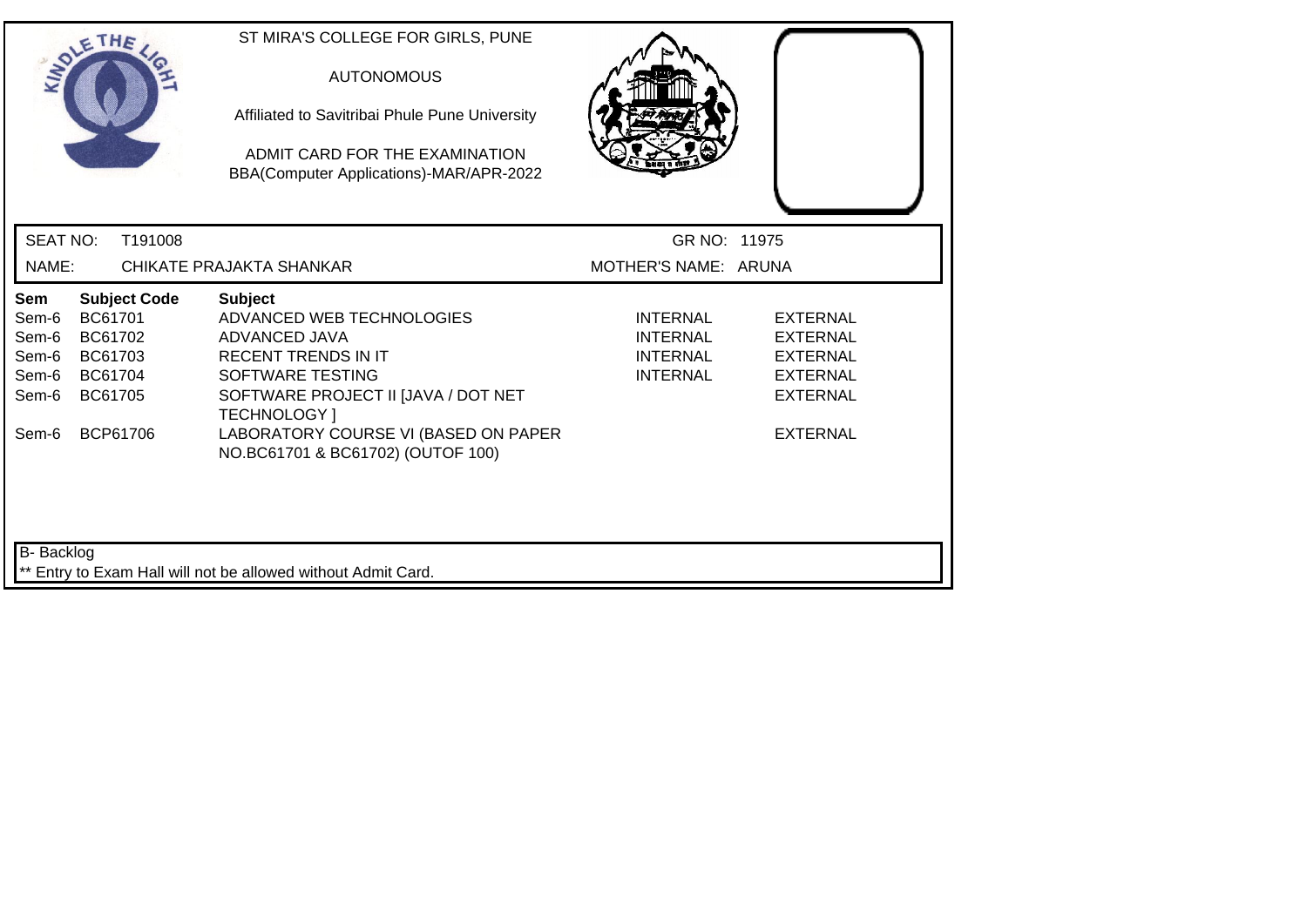| SOLETHE .                                                                          |                                                                 |                     | ST MIRA'S COLLEGE FOR GIRLS, PUNE<br><b>AUTONOMOUS</b><br>Affiliated to Savitribai Phule Pune University<br>ADMIT CARD FOR THE EXAMINATION<br>BBA(Computer Applications)-MAR/APR-2022                                                                     |                                                                          |                                                                                                         |  |
|------------------------------------------------------------------------------------|-----------------------------------------------------------------|---------------------|-----------------------------------------------------------------------------------------------------------------------------------------------------------------------------------------------------------------------------------------------------------|--------------------------------------------------------------------------|---------------------------------------------------------------------------------------------------------|--|
| <b>SEAT NO:</b>                                                                    |                                                                 | T191010             |                                                                                                                                                                                                                                                           | GR NO: 11913                                                             |                                                                                                         |  |
| NAME:                                                                              |                                                                 |                     | DESHMUKH VAISHNAVI MANSING                                                                                                                                                                                                                                | MOTHER'S NAME: SHUBHANGI                                                 |                                                                                                         |  |
| Sem<br>Sem-6<br>Sem-6<br>Sem-6<br>Sem-6<br>Sem-6<br>Sem-6                          | BC61701<br>BC61702<br>BC61703<br>BC61704<br>BC61705<br>BCP61706 | <b>Subject Code</b> | <b>Subject</b><br>ADVANCED WEB TECHNOLOGIES<br>ADVANCED JAVA<br><b>RECENT TRENDS IN IT</b><br>SOFTWARE TESTING<br>SOFTWARE PROJECT II [JAVA / DOT NET<br><b>TECHNOLOGY</b> 1<br>LABORATORY COURSE VI (BASED ON PAPER<br>NO.BC61701 & BC61702) (OUTOF 100) | <b>INTERNAL</b><br><b>INTERNAL</b><br><b>INTERNAL</b><br><b>INTERNAL</b> | <b>EXTERNAL</b><br>EXTERNAL<br><b>EXTERNAL</b><br><b>EXTERNAL</b><br><b>EXTERNAL</b><br><b>EXTERNAL</b> |  |
| <b>B-</b> Backlog<br>** Entry to Exam Hall will not be allowed without Admit Card. |                                                                 |                     |                                                                                                                                                                                                                                                           |                                                                          |                                                                                                         |  |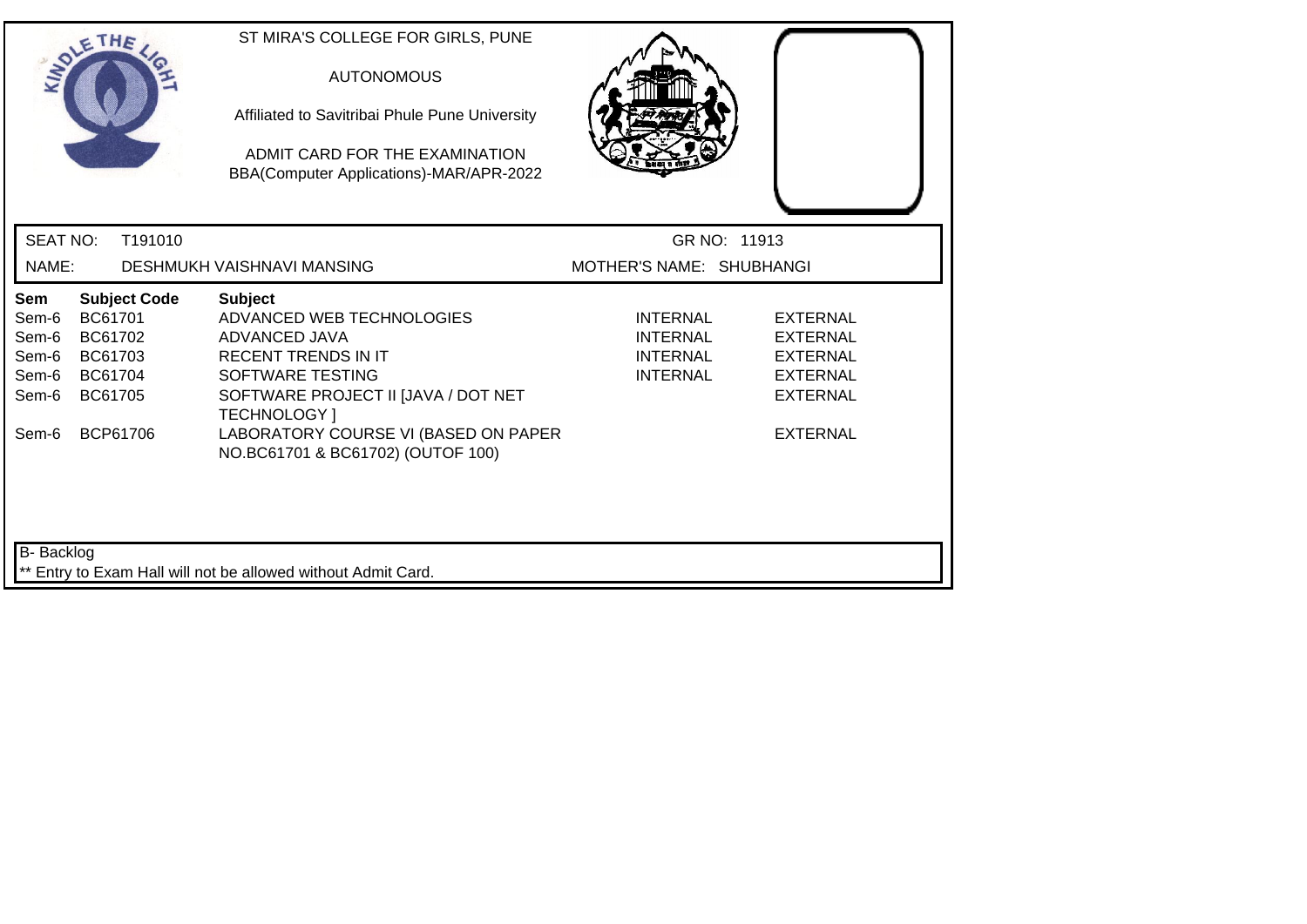| SOLETHE .                                                                                                                                           | ST MIRA'S COLLEGE FOR GIRLS, PUNE<br><b>AUTONOMOUS</b><br>Affiliated to Savitribai Phule Pune University<br>ADMIT CARD FOR THE EXAMINATION<br>BBA(Computer Applications)-MAR/APR-2022                                                                     |                                                                   |                                                                                                                |  |
|-----------------------------------------------------------------------------------------------------------------------------------------------------|-----------------------------------------------------------------------------------------------------------------------------------------------------------------------------------------------------------------------------------------------------------|-------------------------------------------------------------------|----------------------------------------------------------------------------------------------------------------|--|
| <b>SEAT NO:</b><br>T191011                                                                                                                          |                                                                                                                                                                                                                                                           | GR NO: 11977                                                      |                                                                                                                |  |
| NAME:                                                                                                                                               | DHORE DNYANESHWARI CHANDRAKANT                                                                                                                                                                                                                            | MOTHER'S NAME: LEENA                                              |                                                                                                                |  |
| <b>Subject Code</b><br>Sem<br>BC61701<br>Sem-6<br>Sem-6<br>BC61702<br>Sem-6<br>BC61703<br>Sem-6<br>BC61704<br>Sem-6<br>BC61705<br>BCP61706<br>Sem-6 | <b>Subject</b><br>ADVANCED WEB TECHNOLOGIES<br>ADVANCED JAVA<br><b>RECENT TRENDS IN IT</b><br>SOFTWARE TESTING<br>SOFTWARE PROJECT II [JAVA / DOT NET<br><b>TECHNOLOGY</b> 1<br>LABORATORY COURSE VI (BASED ON PAPER<br>NO.BC61701 & BC61702) (OUTOF 100) | <b>INTERNAL</b><br>INTERNAL<br><b>INTERNAL</b><br><b>INTERNAL</b> | <b>EXTERNAL</b><br><b>EXTERNAL</b><br><b>EXTERNAL</b><br><b>EXTERNAL</b><br><b>EXTERNAL</b><br><b>EXTERNAL</b> |  |
| <b>B-</b> Backlog                                                                                                                                   | ** Entry to Exam Hall will not be allowed without Admit Card.                                                                                                                                                                                             |                                                                   |                                                                                                                |  |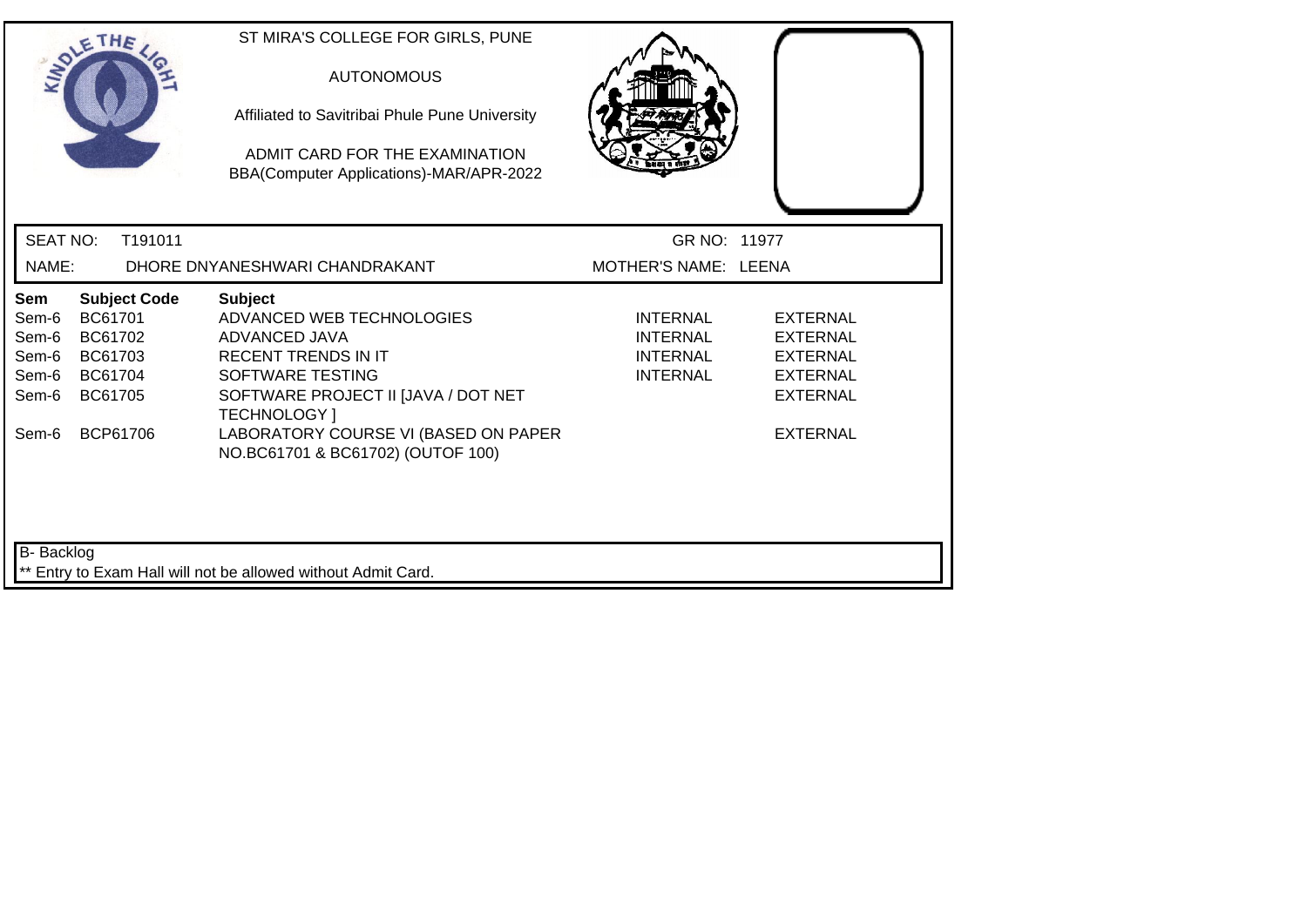|                                                                                                                                                                         | Affiliated to Savitribai Phule Pune University<br>ADMIT CARD FOR THE EXAMINATION<br>BBA(Computer Applications)-MAR/APR-2022                                                                                                                                                                                                |                                                                          |                                                                                                                                |
|-------------------------------------------------------------------------------------------------------------------------------------------------------------------------|----------------------------------------------------------------------------------------------------------------------------------------------------------------------------------------------------------------------------------------------------------------------------------------------------------------------------|--------------------------------------------------------------------------|--------------------------------------------------------------------------------------------------------------------------------|
| <b>SEAT NO:</b><br>T191012                                                                                                                                              |                                                                                                                                                                                                                                                                                                                            | GR NO: 11919                                                             |                                                                                                                                |
| NAME:                                                                                                                                                                   | DHORE SHUBHANGI SANJAY                                                                                                                                                                                                                                                                                                     | MOTHER'S NAME: SEEMA                                                     |                                                                                                                                |
| Sem<br><b>Subject Code</b><br>BC51705<br>Sem-5<br>BC61701<br>Sem-6<br>Sem-6<br>BC61702<br>Sem-6<br>BC61703<br>Sem-6<br>BC61704<br>Sem-6<br>BC61705<br>BCP61706<br>Sem-6 | <b>Subject</b><br>SOFTWARE PROJECT - I [ BASED ON C++/ VB<br><b>TECHNOLOGY]</b><br>ADVANCED WEB TECHNOLOGIES<br>ADVANCED JAVA<br><b>RECENT TRENDS IN IT</b><br>SOFTWARE TESTING<br>SOFTWARE PROJECT II [JAVA / DOT NET<br><b>TECHNOLOGY</b> 1<br>LABORATORY COURSE VI (BASED ON PAPER<br>NO.BC61701 & BC61702) (OUTOF 100) | <b>INTERNAL</b><br><b>INTERNAL</b><br><b>INTERNAL</b><br><b>INTERNAL</b> | (B) EXTERNAL<br><b>EXTERNAL</b><br><b>EXTERNAL</b><br><b>EXTERNAL</b><br><b>EXTERNAL</b><br><b>EXTERNAL</b><br><b>EXTERNAL</b> |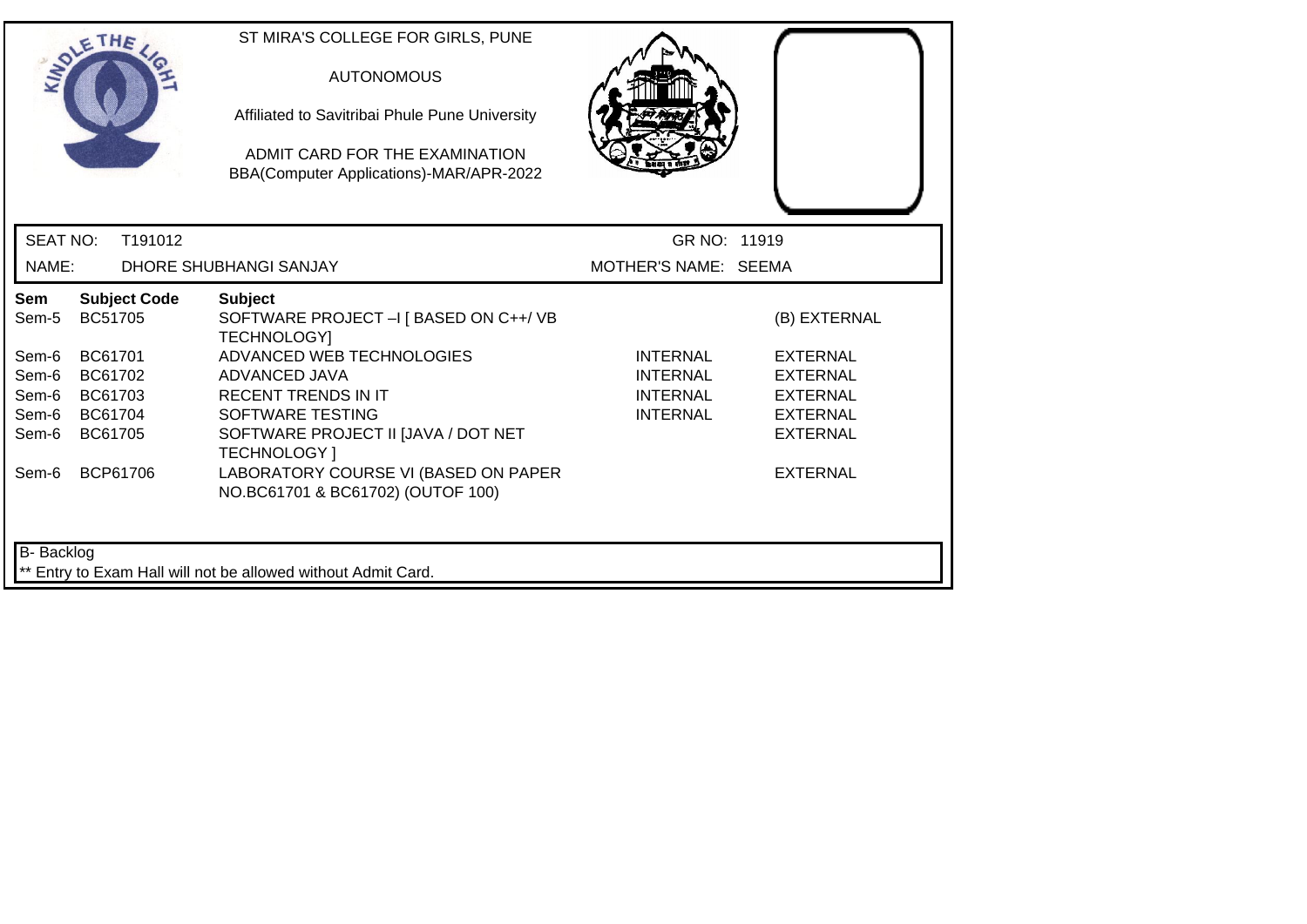| SOLETHE .                                                 |                                                     |                                 | ST MIRA'S COLLEGE FOR GIRLS, PUNE<br><b>AUTONOMOUS</b><br>Affiliated to Savitribai Phule Pune University<br>ADMIT CARD FOR THE EXAMINATION<br>BBA(Computer Applications)-MAR/APR-2022                                                                     |                                                                   |                                                                                                                |
|-----------------------------------------------------------|-----------------------------------------------------|---------------------------------|-----------------------------------------------------------------------------------------------------------------------------------------------------------------------------------------------------------------------------------------------------------|-------------------------------------------------------------------|----------------------------------------------------------------------------------------------------------------|
| <b>SEAT NO:</b>                                           |                                                     | T191013                         |                                                                                                                                                                                                                                                           | GR NO: 11923                                                      |                                                                                                                |
| NAME:                                                     |                                                     |                                 | DULANI SANJANA JAGDISH                                                                                                                                                                                                                                    | MOTHER'S NAME: NEETU                                              |                                                                                                                |
| Sem<br>Sem-6<br>Sem-6<br>Sem-6<br>Sem-6<br>Sem-6<br>Sem-6 | BC61701<br>BC61702<br>BC61703<br>BC61704<br>BC61705 | <b>Subject Code</b><br>BCP61706 | <b>Subject</b><br>ADVANCED WEB TECHNOLOGIES<br>ADVANCED JAVA<br><b>RECENT TRENDS IN IT</b><br>SOFTWARE TESTING<br>SOFTWARE PROJECT II [JAVA / DOT NET<br><b>TECHNOLOGY</b> 1<br>LABORATORY COURSE VI (BASED ON PAPER<br>NO.BC61701 & BC61702) (OUTOF 100) | <b>INTERNAL</b><br><b>INTERNAL</b><br>INTERNAL<br><b>INTERNAL</b> | <b>EXTERNAL</b><br><b>EXTERNAL</b><br><b>EXTERNAL</b><br><b>EXTERNAL</b><br><b>EXTERNAL</b><br><b>EXTERNAL</b> |
| B-Backlog                                                 |                                                     |                                 | ** Entry to Exam Hall will not be allowed without Admit Card.                                                                                                                                                                                             |                                                                   |                                                                                                                |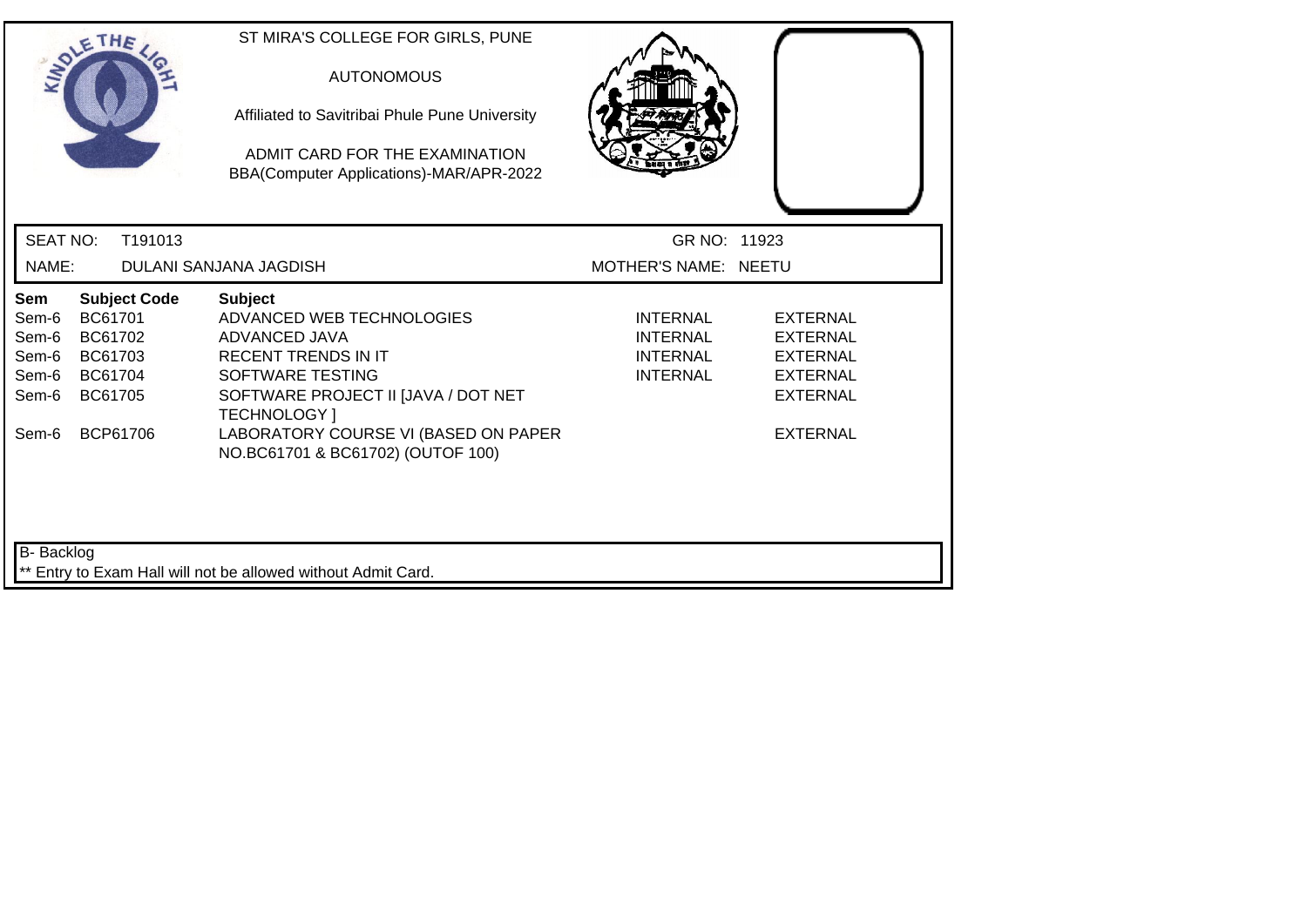| SOLETHE                                                            |                                                     |                                                    | ST MIRA'S COLLEGE FOR GIRLS, PUNE<br><b>AUTONOMOUS</b><br>Affiliated to Savitribai Phule Pune University<br>ADMIT CARD FOR THE EXAMINATION<br>BBA(Computer Applications)-MAR/APR-2022                                                                                                                                           |                                                                   |                                                                                                                                |
|--------------------------------------------------------------------|-----------------------------------------------------|----------------------------------------------------|---------------------------------------------------------------------------------------------------------------------------------------------------------------------------------------------------------------------------------------------------------------------------------------------------------------------------------|-------------------------------------------------------------------|--------------------------------------------------------------------------------------------------------------------------------|
| <b>SEAT NO:</b>                                                    |                                                     | T191014                                            |                                                                                                                                                                                                                                                                                                                                 | GR NO: 11948                                                      |                                                                                                                                |
| NAME:                                                              |                                                     |                                                    | DYAVARSHETTY BHAVIKA GOPI                                                                                                                                                                                                                                                                                                       | MOTHER'S NAME: APOORVA                                            |                                                                                                                                |
| Sem<br>Sem-5<br>Sem-6<br>Sem-6<br>Sem-6<br>Sem-6<br>Sem-6<br>Sem-6 | BC61701<br>BC61702<br>BC61703<br>BC61704<br>BC61705 | <b>Subject Code</b><br><b>BCP51706</b><br>BCP61706 | <b>Subject</b><br>LABORATORY COURSE V (BASED ON PAPER NO.<br>BC51701 & BC51702) (OUTOF 100)<br>ADVANCED WEB TECHNOLOGIES<br>ADVANCED JAVA<br><b>RECENT TRENDS IN IT</b><br>SOFTWARE TESTING<br>SOFTWARE PROJECT II [JAVA / DOT NET<br>TECHNOLOGY ]<br>LABORATORY COURSE VI (BASED ON PAPER<br>NO.BC61701 & BC61702) (OUTOF 100) | <b>INTERNAL</b><br>INTERNAL<br><b>INTERNAL</b><br><b>INTERNAL</b> | (B) EXTERNAL<br><b>EXTERNAL</b><br><b>EXTERNAL</b><br><b>EXTERNAL</b><br><b>EXTERNAL</b><br><b>EXTERNAL</b><br><b>EXTERNAL</b> |
| B- Backlog                                                         |                                                     |                                                    | ** Entry to Exam Hall will not be allowed without Admit Card.                                                                                                                                                                                                                                                                   |                                                                   |                                                                                                                                |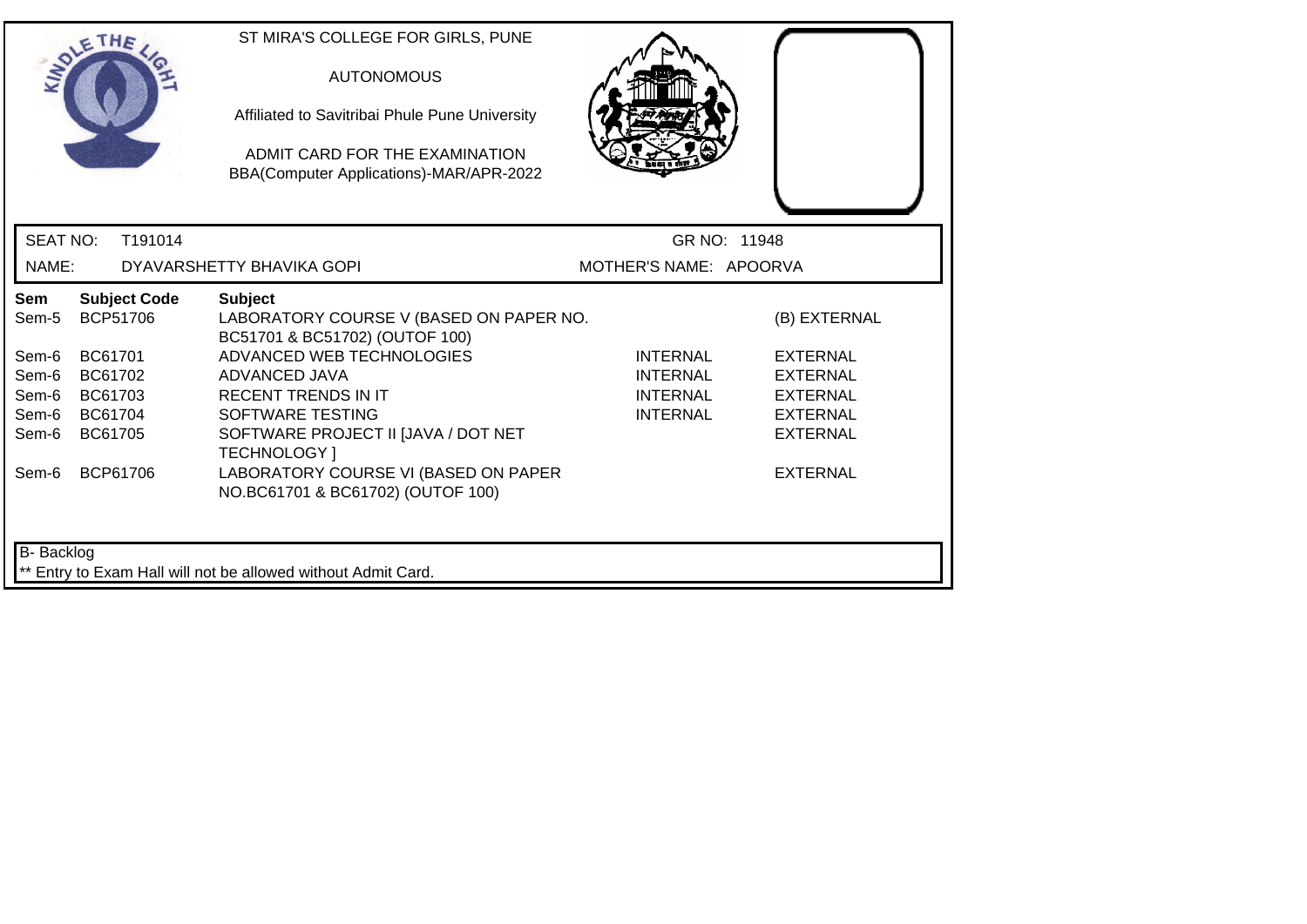| SOLETHE .                                        |                                                     |                     | ST MIRA'S COLLEGE FOR GIRLS, PUNE<br><b>AUTONOMOUS</b><br>Affiliated to Savitribai Phule Pune University<br>ADMIT CARD FOR THE EXAMINATION<br>BBA(Computer Applications)-MAR/APR-2022 |  |                                                                   |                                                                                             |  |
|--------------------------------------------------|-----------------------------------------------------|---------------------|---------------------------------------------------------------------------------------------------------------------------------------------------------------------------------------|--|-------------------------------------------------------------------|---------------------------------------------------------------------------------------------|--|
| <b>SEAT NO:</b>                                  |                                                     | T191015             |                                                                                                                                                                                       |  | GR NO: 11933                                                      |                                                                                             |  |
| NAME:                                            |                                                     | <b>SHRUTI</b>       |                                                                                                                                                                                       |  |                                                                   | MOTHER'S NAME: SWATI DATTATRAY FATANGADE                                                    |  |
| Sem<br>Sem-6<br>Sem-6<br>Sem-6<br>Sem-6<br>Sem-6 | BC61701<br>BC61702<br>BC61703<br>BC61704<br>BC61705 | <b>Subject Code</b> | <b>Subject</b><br>ADVANCED WEB TECHNOLOGIES<br>ADVANCED JAVA<br><b>RECENT TRENDS IN IT</b><br>SOFTWARE TESTING<br>SOFTWARE PROJECT II [JAVA / DOT NET<br><b>TECHNOLOGY</b> 1          |  | <b>INTERNAL</b><br>INTERNAL<br><b>INTERNAL</b><br><b>INTERNAL</b> | <b>EXTERNAL</b><br><b>EXTERNAL</b><br><b>EXTERNAL</b><br><b>EXTERNAL</b><br><b>EXTERNAL</b> |  |
| Sem-6                                            |                                                     | BCP61706            | LABORATORY COURSE VI (BASED ON PAPER<br>NO.BC61701 & BC61702) (OUTOF 100)                                                                                                             |  |                                                                   | <b>EXTERNAL</b>                                                                             |  |
| B- Backlog                                       |                                                     |                     |                                                                                                                                                                                       |  |                                                                   |                                                                                             |  |
|                                                  |                                                     |                     | ** Entry to Exam Hall will not be allowed without Admit Card.                                                                                                                         |  |                                                                   |                                                                                             |  |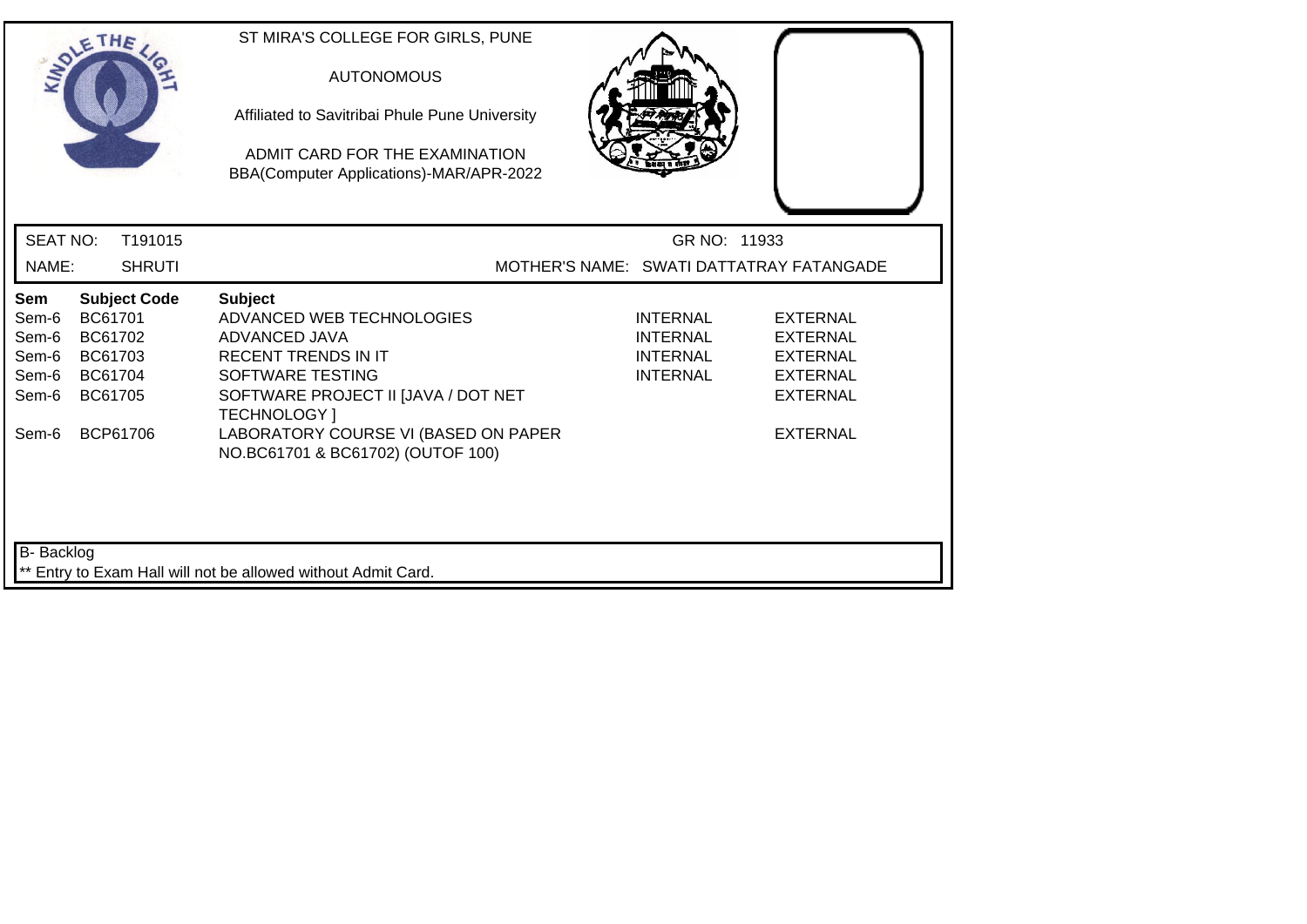| SOLETHE .                                                                                                                                                  | ST MIRA'S COLLEGE FOR GIRLS, PUNE<br><b>AUTONOMOUS</b><br>Affiliated to Savitribai Phule Pune University<br>ADMIT CARD FOR THE EXAMINATION<br>BBA(Computer Applications)-MAR/APR-2022                                |                                                                          |                                                                                                                |
|------------------------------------------------------------------------------------------------------------------------------------------------------------|----------------------------------------------------------------------------------------------------------------------------------------------------------------------------------------------------------------------|--------------------------------------------------------------------------|----------------------------------------------------------------------------------------------------------------|
| <b>SEAT NO:</b><br>T191016                                                                                                                                 |                                                                                                                                                                                                                      | GR NO: 11914                                                             |                                                                                                                |
| NAME:<br><b>PRACHI</b>                                                                                                                                     |                                                                                                                                                                                                                      | MOTHER'S NAME: ASHA GAIKWAD                                              |                                                                                                                |
| <b>Subject Code</b><br><b>Sem</b><br>BC61701<br>Sem-6<br>Sem-6<br>BC61702<br>Sem-6<br>BC61703<br>Sem-6<br>BC61704<br>Sem-6<br>BC61705<br>BCP61706<br>Sem-6 | <b>Subject</b><br>ADVANCED WEB TECHNOLOGIES<br>ADVANCED JAVA<br><b>RECENT TRENDS IN IT</b><br>SOFTWARE TESTING<br>SOFTWARE PROJECT II JJAVA / DOT NET<br><b>TECHNOLOGY</b> 1<br>LABORATORY COURSE VI (BASED ON PAPER | <b>INTERNAL</b><br><b>INTERNAL</b><br><b>INTERNAL</b><br><b>INTERNAL</b> | <b>EXTERNAL</b><br><b>EXTERNAL</b><br><b>EXTERNAL</b><br><b>EXTERNAL</b><br><b>EXTERNAL</b><br><b>EXTERNAL</b> |
| <b>B-</b> Backlog                                                                                                                                          | NO.BC61701 & BC61702) (OUTOF 100)<br>** Entry to Exam Hall will not be allowed without Admit Card.                                                                                                                   |                                                                          |                                                                                                                |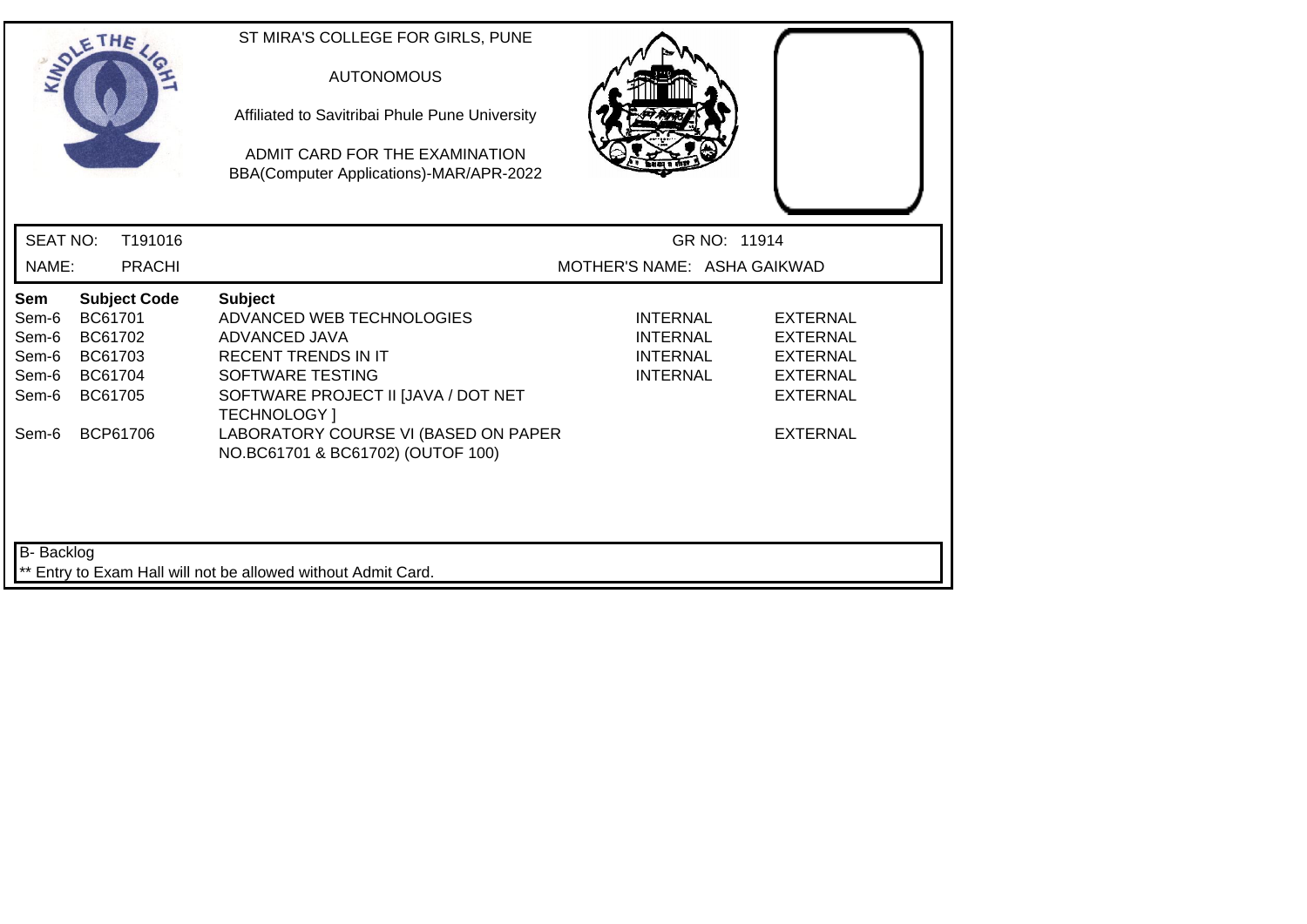|                                                           | SOLETHE .                                                                              | ST MIRA'S COLLEGE FOR GIRLS, PUNE<br><b>AUTONOMOUS</b><br>Affiliated to Savitribai Phule Pune University<br>ADMIT CARD FOR THE EXAMINATION<br>BBA(Computer Applications)-MAR/APR-2022                                |                                                                   |                                                                                                                |
|-----------------------------------------------------------|----------------------------------------------------------------------------------------|----------------------------------------------------------------------------------------------------------------------------------------------------------------------------------------------------------------------|-------------------------------------------------------------------|----------------------------------------------------------------------------------------------------------------|
| <b>SEAT NO:</b>                                           | T191017                                                                                |                                                                                                                                                                                                                      | GR NO: 11959                                                      |                                                                                                                |
| NAME:                                                     |                                                                                        | <b>GUPTA ANCHAL NITIN</b>                                                                                                                                                                                            | MOTHER'S NAME: SAVITA                                             |                                                                                                                |
| Sem<br>Sem-6<br>Sem-6<br>Sem-6<br>Sem-6<br>Sem-6<br>Sem-6 | <b>Subject Code</b><br>BC61701<br>BC61702<br>BC61703<br>BC61704<br>BC61705<br>BCP61706 | <b>Subject</b><br>ADVANCED WEB TECHNOLOGIES<br>ADVANCED JAVA<br><b>RECENT TRENDS IN IT</b><br>SOFTWARE TESTING<br>SOFTWARE PROJECT II [JAVA / DOT NET<br><b>TECHNOLOGY</b> 1<br>LABORATORY COURSE VI (BASED ON PAPER | <b>INTERNAL</b><br>INTERNAL<br><b>INTERNAL</b><br><b>INTERNAL</b> | <b>EXTERNAL</b><br><b>EXTERNAL</b><br><b>EXTERNAL</b><br><b>EXTERNAL</b><br><b>EXTERNAL</b><br><b>EXTERNAL</b> |
| <b>B-</b> Backlog                                         |                                                                                        | NO.BC61701 & BC61702) (OUTOF 100)<br>** Entry to Exam Hall will not be allowed without Admit Card.                                                                                                                   |                                                                   |                                                                                                                |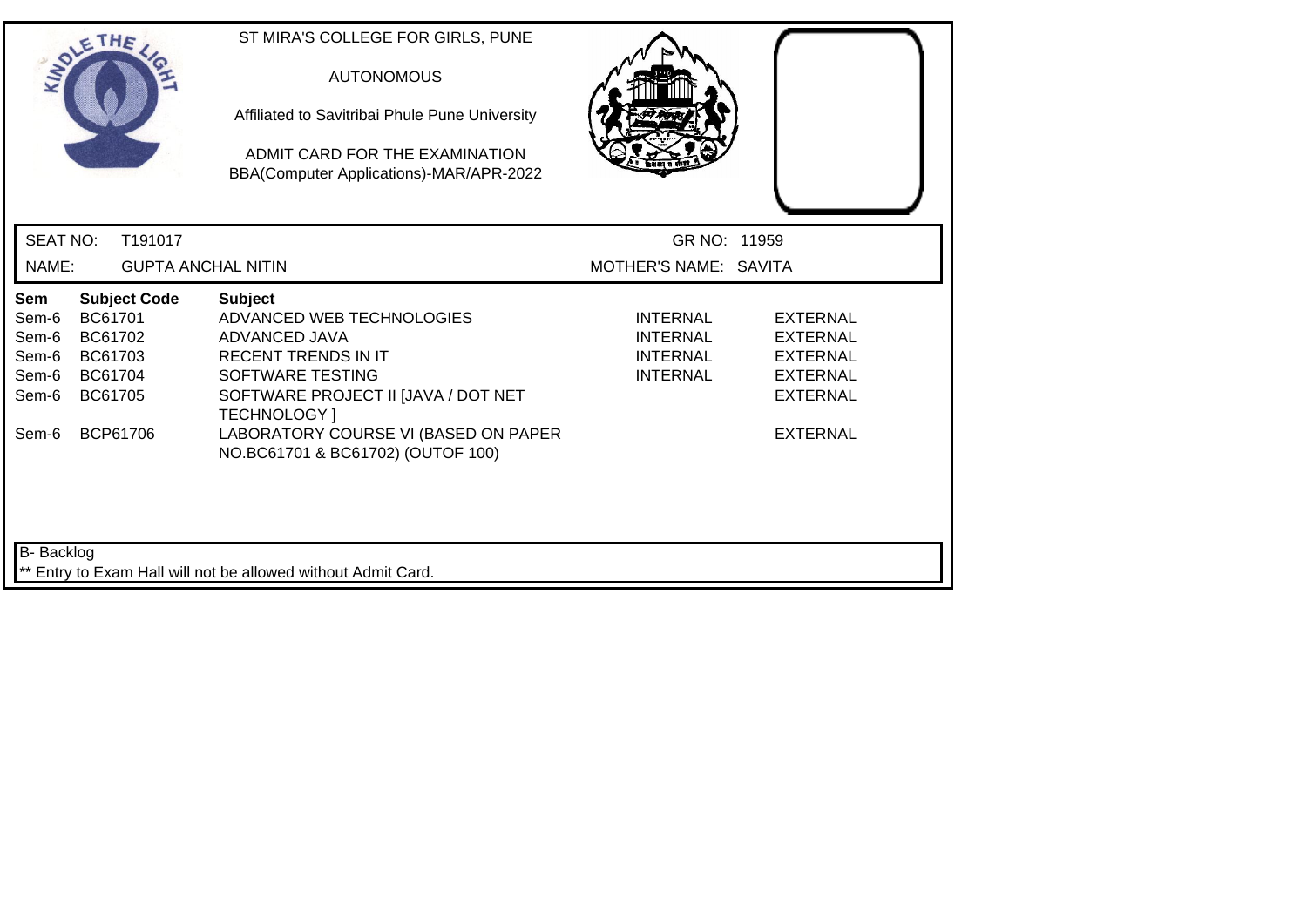|                                                           | SOLETHE .                                                       |                     | ST MIRA'S COLLEGE FOR GIRLS, PUNE<br><b>AUTONOMOUS</b><br>Affiliated to Savitribai Phule Pune University<br>ADMIT CARD FOR THE EXAMINATION<br>BBA(Computer Applications)-MAR/APR-2022                                                                     |                                                                          |                                                                                                                |
|-----------------------------------------------------------|-----------------------------------------------------------------|---------------------|-----------------------------------------------------------------------------------------------------------------------------------------------------------------------------------------------------------------------------------------------------------|--------------------------------------------------------------------------|----------------------------------------------------------------------------------------------------------------|
| <b>SEAT NO:</b>                                           |                                                                 | T191018             |                                                                                                                                                                                                                                                           | GR NO: 11953                                                             |                                                                                                                |
| NAME:                                                     |                                                                 |                     | HANNURE SHAGUFTA ABUDL RAJJAK                                                                                                                                                                                                                             | MOTHER'S NAME: SHABANA                                                   |                                                                                                                |
| Sem<br>Sem-6<br>Sem-6<br>Sem-6<br>Sem-6<br>Sem-6<br>Sem-6 | BC61701<br>BC61702<br>BC61703<br>BC61704<br>BC61705<br>BCP61706 | <b>Subject Code</b> | <b>Subject</b><br>ADVANCED WEB TECHNOLOGIES<br>ADVANCED JAVA<br><b>RECENT TRENDS IN IT</b><br>SOFTWARE TESTING<br>SOFTWARE PROJECT II [JAVA / DOT NET<br><b>TECHNOLOGY</b> 1<br>LABORATORY COURSE VI (BASED ON PAPER<br>NO.BC61701 & BC61702) (OUTOF 100) | <b>INTERNAL</b><br><b>INTERNAL</b><br><b>INTERNAL</b><br><b>INTERNAL</b> | <b>EXTERNAL</b><br><b>EXTERNAL</b><br><b>EXTERNAL</b><br><b>EXTERNAL</b><br><b>EXTERNAL</b><br><b>EXTERNAL</b> |
| <b>B-</b> Backlog                                         |                                                                 |                     | ** Entry to Exam Hall will not be allowed without Admit Card.                                                                                                                                                                                             |                                                                          |                                                                                                                |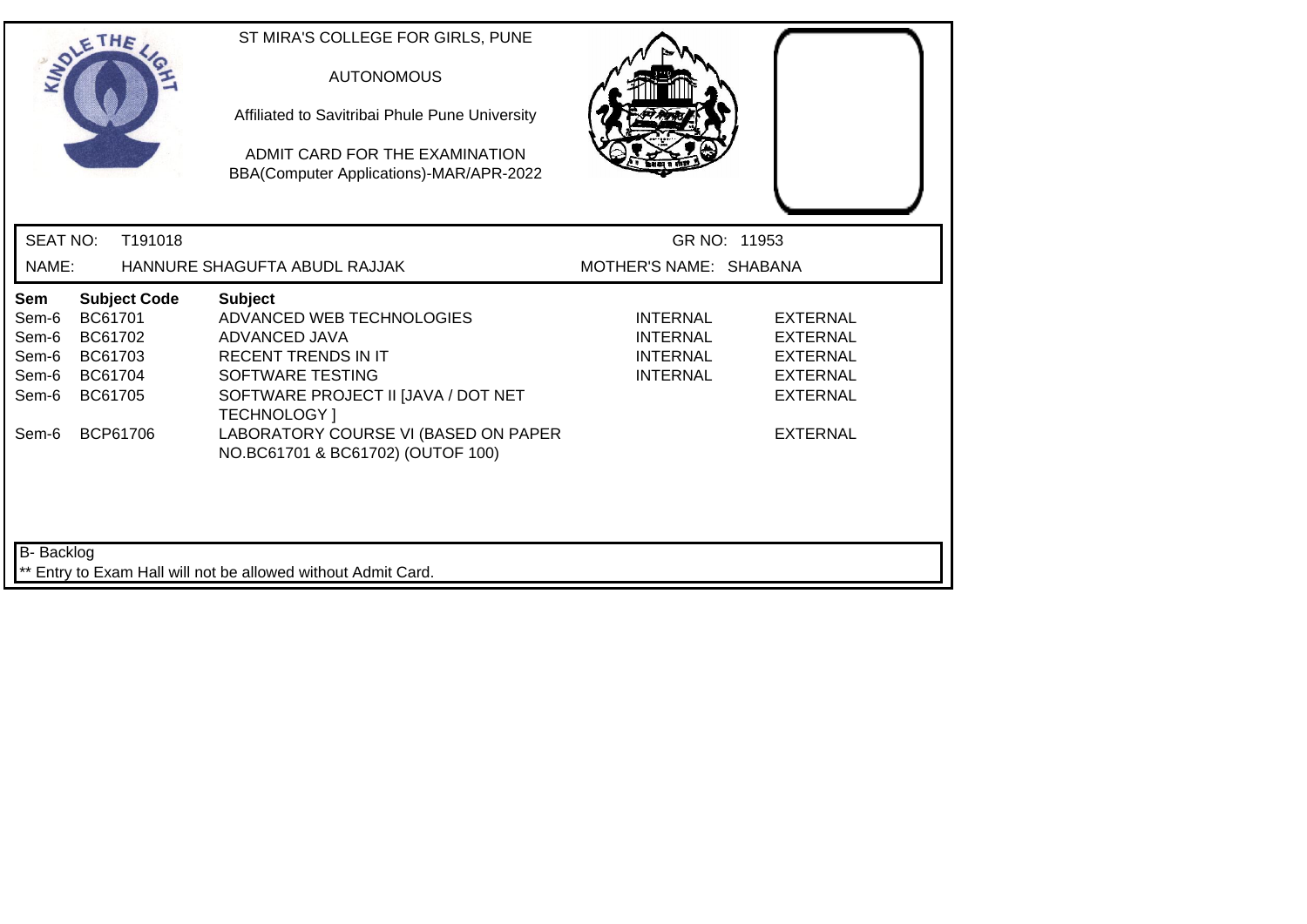|                                                                             | SOLETHE .                                                                  | ST MIRA'S COLLEGE FOR GIRLS, PUNE<br><b>AUTONOMOUS</b><br>Affiliated to Savitribai Phule Pune University<br>ADMIT CARD FOR THE EXAMINATION<br>BBA(Computer Applications)-MAR/APR-2022 |                                                                          |                                                                                             |  |
|-----------------------------------------------------------------------------|----------------------------------------------------------------------------|---------------------------------------------------------------------------------------------------------------------------------------------------------------------------------------|--------------------------------------------------------------------------|---------------------------------------------------------------------------------------------|--|
| <b>SEAT NO:</b>                                                             | T191020                                                                    |                                                                                                                                                                                       | GR NO: 11932                                                             |                                                                                             |  |
| NAME:                                                                       |                                                                            | RIZWANA IQBAL ANSARI                                                                                                                                                                  | MOTHER'S NAME: NURESHA AZIZ                                              |                                                                                             |  |
| Sem<br>Sem-6<br>Sem-6<br>Sem-6<br>Sem-6<br>Sem-6                            | <b>Subject Code</b><br>BC61701<br>BC61702<br>BC61703<br>BC61704<br>BC61705 | <b>Subject</b><br>ADVANCED WEB TECHNOLOGIES<br>ADVANCED JAVA<br><b>RECENT TRENDS IN IT</b><br>SOFTWARE TESTING<br>SOFTWARE PROJECT II [JAVA / DOT NET<br><b>TECHNOLOGY</b> 1          | <b>INTERNAL</b><br><b>INTERNAL</b><br><b>INTERNAL</b><br><b>INTERNAL</b> | <b>EXTERNAL</b><br><b>EXTERNAL</b><br><b>EXTERNAL</b><br><b>EXTERNAL</b><br><b>EXTERNAL</b> |  |
| Sem-6                                                                       | BCP61706                                                                   | LABORATORY COURSE VI (BASED ON PAPER<br>NO.BC61701 & BC61702) (OUTOF 100)                                                                                                             |                                                                          | <b>EXTERNAL</b>                                                                             |  |
| B- Backlog<br>** Entry to Exam Hall will not be allowed without Admit Card. |                                                                            |                                                                                                                                                                                       |                                                                          |                                                                                             |  |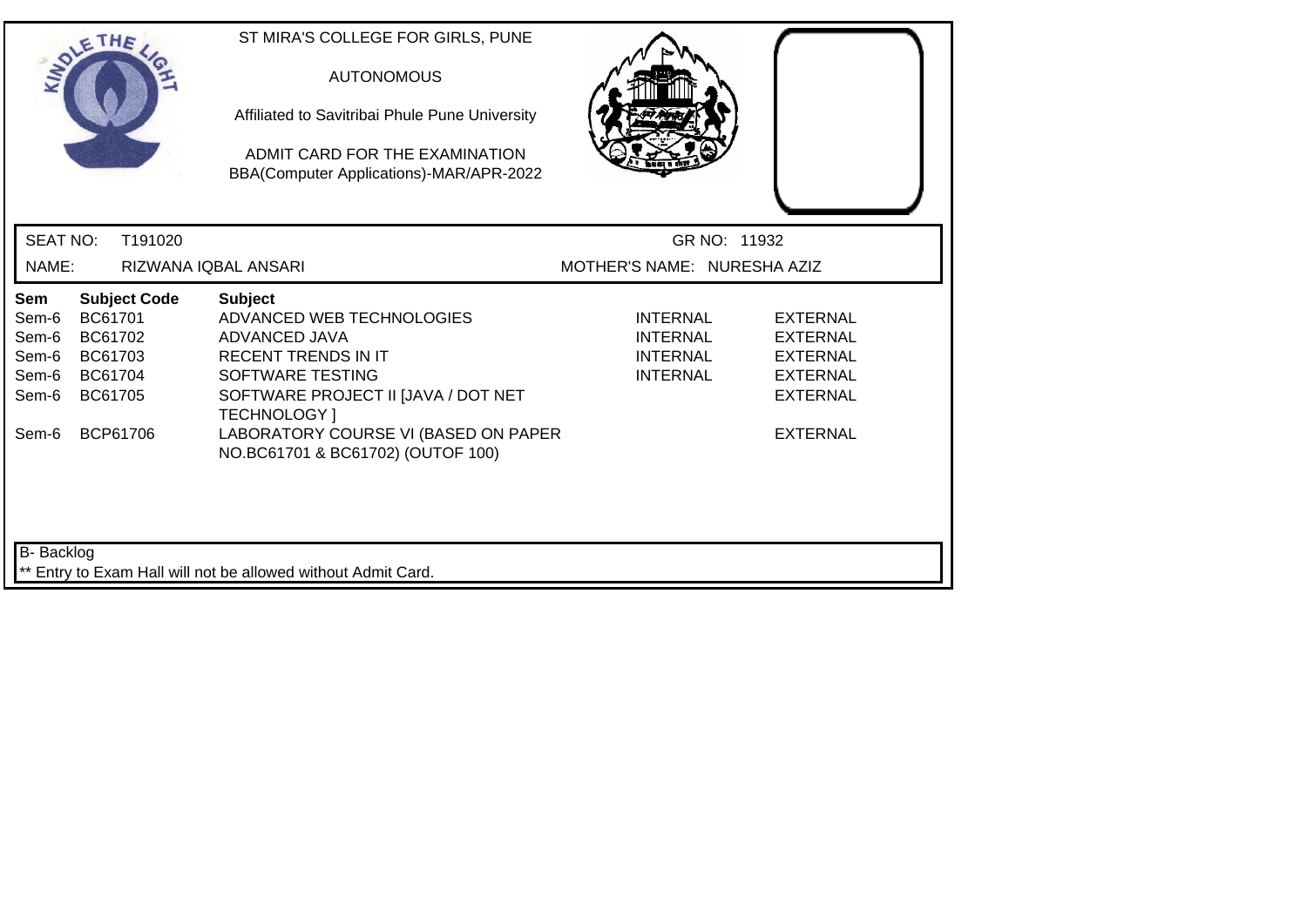| SOLETHE .                                                 |                                                                                        | ST MIRA'S COLLEGE FOR GIRLS, PUNE<br><b>AUTONOMOUS</b><br>Affiliated to Savitribai Phule Pune University<br>ADMIT CARD FOR THE EXAMINATION<br>BBA(Computer Applications)-MAR/APR-2022                                                                     |                                                                          |                                                                                                         |
|-----------------------------------------------------------|----------------------------------------------------------------------------------------|-----------------------------------------------------------------------------------------------------------------------------------------------------------------------------------------------------------------------------------------------------------|--------------------------------------------------------------------------|---------------------------------------------------------------------------------------------------------|
| <b>SEAT NO:</b>                                           | T191021                                                                                |                                                                                                                                                                                                                                                           | GR NO: 11909                                                             |                                                                                                         |
| NAME:                                                     |                                                                                        | IRLA VENKAT VAISHNAVI RAMANAIAH                                                                                                                                                                                                                           | MOTHER'S NAME: SUJATA                                                    |                                                                                                         |
| Sem<br>Sem-6<br>Sem-6<br>Sem-6<br>Sem-6<br>Sem-6<br>Sem-6 | <b>Subject Code</b><br>BC61701<br>BC61702<br>BC61703<br>BC61704<br>BC61705<br>BCP61706 | <b>Subject</b><br>ADVANCED WEB TECHNOLOGIES<br>ADVANCED JAVA<br><b>RECENT TRENDS IN IT</b><br>SOFTWARE TESTING<br>SOFTWARE PROJECT II [JAVA / DOT NET<br><b>TECHNOLOGY</b> 1<br>LABORATORY COURSE VI (BASED ON PAPER<br>NO.BC61701 & BC61702) (OUTOF 100) | <b>INTERNAL</b><br><b>INTERNAL</b><br><b>INTERNAL</b><br><b>INTERNAL</b> | <b>EXTERNAL</b><br><b>EXTERNAL</b><br><b>EXTERNAL</b><br><b>EXTERNAL</b><br>EXTERNAL<br><b>EXTERNAL</b> |
| B-Backlog                                                 |                                                                                        | ** Entry to Exam Hall will not be allowed without Admit Card.                                                                                                                                                                                             |                                                                          |                                                                                                         |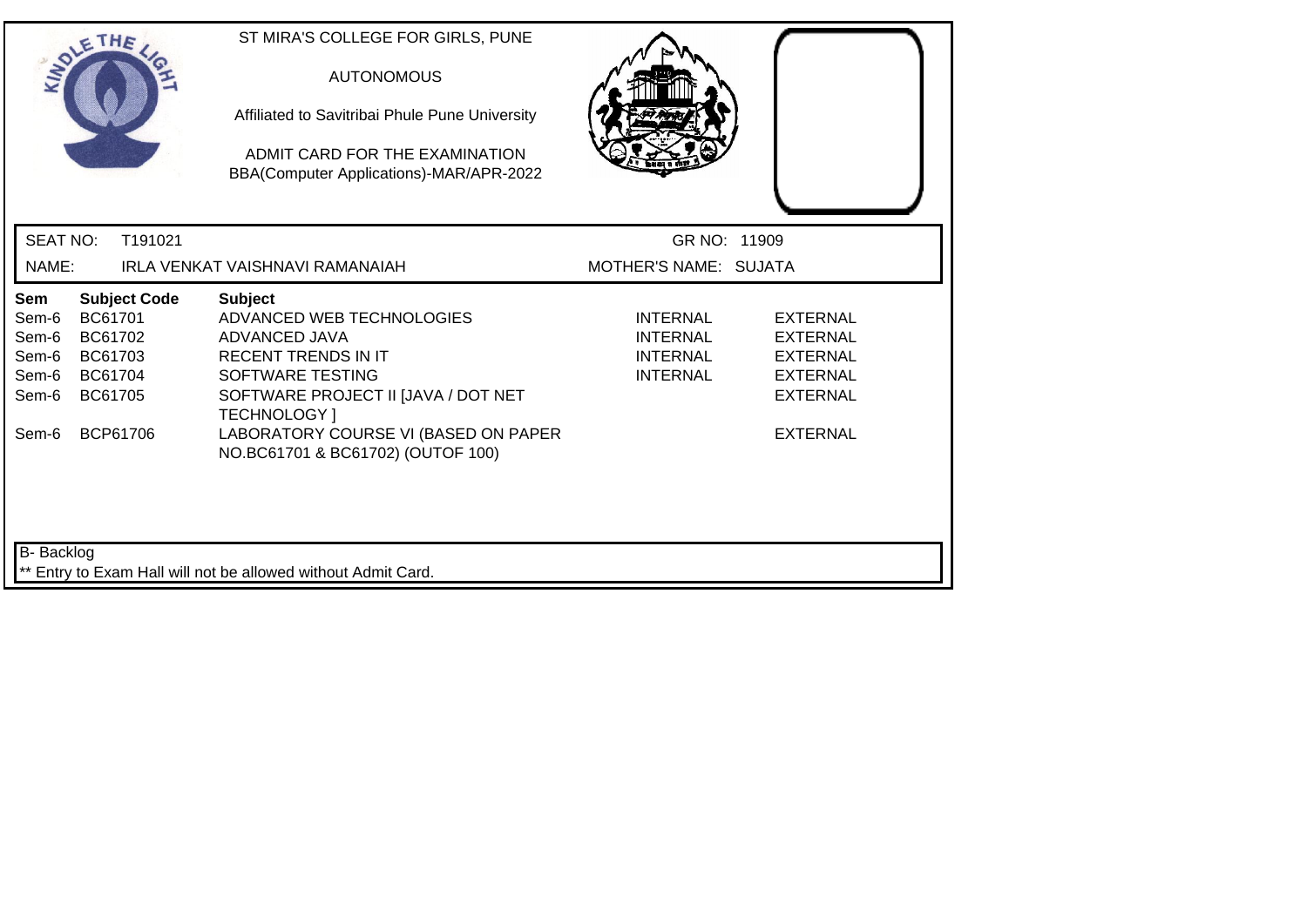|                                                           | SOLETHE .                                                                              | ST MIRA'S COLLEGE FOR GIRLS, PUNE<br><b>AUTONOMOUS</b><br>Affiliated to Savitribai Phule Pune University<br>ADMIT CARD FOR THE EXAMINATION<br>BBA(Computer Applications)-MAR/APR-2022                                                                     |                                                                   |                                                                                                                |
|-----------------------------------------------------------|----------------------------------------------------------------------------------------|-----------------------------------------------------------------------------------------------------------------------------------------------------------------------------------------------------------------------------------------------------------|-------------------------------------------------------------------|----------------------------------------------------------------------------------------------------------------|
| <b>SEAT NO:</b>                                           | T191022                                                                                |                                                                                                                                                                                                                                                           | GR NO: 11918                                                      |                                                                                                                |
| NAME:                                                     |                                                                                        | JADHAV NANDINI MAHESH                                                                                                                                                                                                                                     | MOTHER'S NAME: SHARDA                                             |                                                                                                                |
| Sem<br>Sem-6<br>Sem-6<br>Sem-6<br>Sem-6<br>Sem-6<br>Sem-6 | <b>Subject Code</b><br>BC61701<br>BC61702<br>BC61703<br>BC61704<br>BC61705<br>BCP61706 | <b>Subject</b><br>ADVANCED WEB TECHNOLOGIES<br>ADVANCED JAVA<br><b>RECENT TRENDS IN IT</b><br>SOFTWARE TESTING<br>SOFTWARE PROJECT II [JAVA / DOT NET<br><b>TECHNOLOGY</b> 1<br>LABORATORY COURSE VI (BASED ON PAPER<br>NO.BC61701 & BC61702) (OUTOF 100) | <b>INTERNAL</b><br>INTERNAL<br><b>INTERNAL</b><br><b>INTERNAL</b> | <b>EXTERNAL</b><br><b>EXTERNAL</b><br><b>EXTERNAL</b><br><b>EXTERNAL</b><br><b>EXTERNAL</b><br><b>EXTERNAL</b> |
| <b>B-</b> Backlog                                         |                                                                                        | ** Entry to Exam Hall will not be allowed without Admit Card.                                                                                                                                                                                             |                                                                   |                                                                                                                |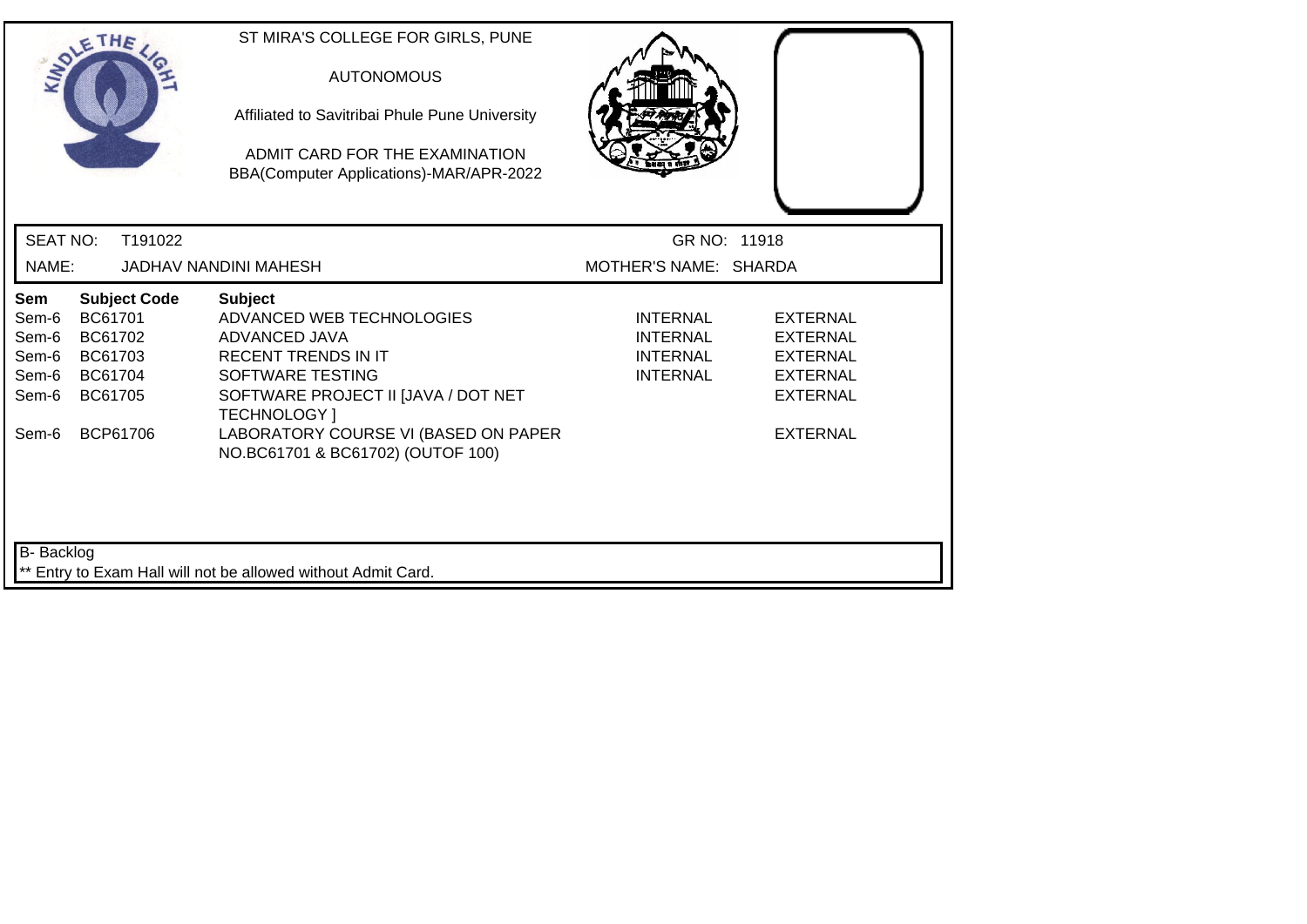| SOLETHE .                                                                                                                                           | ST MIRA'S COLLEGE FOR GIRLS, PUNE<br><b>AUTONOMOUS</b><br>Affiliated to Savitribai Phule Pune University<br>ADMIT CARD FOR THE EXAMINATION<br>BBA(Computer Applications)-MAR/APR-2022                                                                     |                                                                   |                                                                                                                |  |
|-----------------------------------------------------------------------------------------------------------------------------------------------------|-----------------------------------------------------------------------------------------------------------------------------------------------------------------------------------------------------------------------------------------------------------|-------------------------------------------------------------------|----------------------------------------------------------------------------------------------------------------|--|
| <b>SEAT NO:</b><br>T191023                                                                                                                          |                                                                                                                                                                                                                                                           | GR NO: 11938                                                      |                                                                                                                |  |
| NAME:                                                                                                                                               | JAGDALE SEJAL SANJAY                                                                                                                                                                                                                                      | MOTHER'S NAME: MEERA                                              |                                                                                                                |  |
| <b>Subject Code</b><br>Sem<br>BC61701<br>Sem-6<br>Sem-6<br>BC61702<br>BC61703<br>Sem-6<br>Sem-6<br>BC61704<br>BC61705<br>Sem-6<br>BCP61706<br>Sem-6 | <b>Subject</b><br>ADVANCED WEB TECHNOLOGIES<br>ADVANCED JAVA<br><b>RECENT TRENDS IN IT</b><br>SOFTWARE TESTING<br>SOFTWARE PROJECT II [JAVA / DOT NET<br><b>TECHNOLOGY</b> 1<br>LABORATORY COURSE VI (BASED ON PAPER<br>NO.BC61701 & BC61702) (OUTOF 100) | <b>INTERNAL</b><br><b>INTERNAL</b><br>INTERNAL<br><b>INTERNAL</b> | <b>EXTERNAL</b><br><b>EXTERNAL</b><br><b>EXTERNAL</b><br><b>EXTERNAL</b><br><b>EXTERNAL</b><br><b>EXTERNAL</b> |  |
| B-Backlog                                                                                                                                           | ** Entry to Exam Hall will not be allowed without Admit Card.                                                                                                                                                                                             |                                                                   |                                                                                                                |  |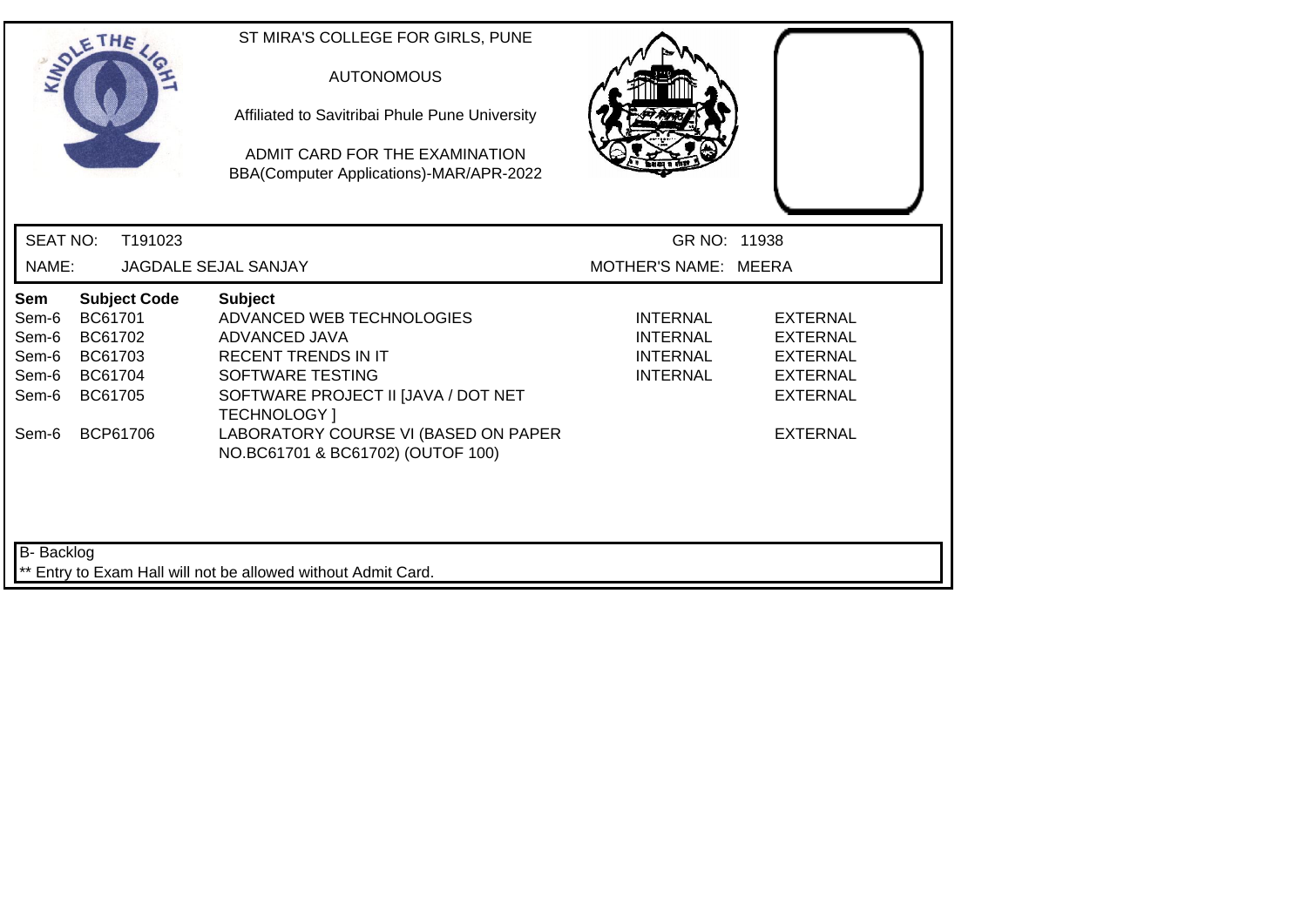|                                                           | SOLETHE.                                                                               | ST MIRA'S COLLEGE FOR GIRLS, PUNE<br><b>AUTONOMOUS</b><br>Affiliated to Savitribai Phule Pune University<br>ADMIT CARD FOR THE EXAMINATION<br>BBA(Computer Applications)-MAR/APR-2022                                                                     |                                                                   |                                                                                                                |
|-----------------------------------------------------------|----------------------------------------------------------------------------------------|-----------------------------------------------------------------------------------------------------------------------------------------------------------------------------------------------------------------------------------------------------------|-------------------------------------------------------------------|----------------------------------------------------------------------------------------------------------------|
| <b>SEAT NO:</b>                                           | T191024                                                                                |                                                                                                                                                                                                                                                           | GR NO: 11926                                                      |                                                                                                                |
| NAME:                                                     | <b>JAGGI AMISHA UMESH</b>                                                              |                                                                                                                                                                                                                                                           | MOTHER'S NAME: AMITA                                              |                                                                                                                |
| Sem<br>Sem-6<br>Sem-6<br>Sem-6<br>Sem-6<br>Sem-6<br>Sem-6 | <b>Subject Code</b><br>BC61701<br>BC61702<br>BC61703<br>BC61704<br>BC61705<br>BCP61706 | <b>Subject</b><br>ADVANCED WEB TECHNOLOGIES<br>ADVANCED JAVA<br><b>RECENT TRENDS IN IT</b><br>SOFTWARE TESTING<br>SOFTWARE PROJECT II [JAVA / DOT NET<br><b>TECHNOLOGY</b> 1<br>LABORATORY COURSE VI (BASED ON PAPER<br>NO.BC61701 & BC61702) (OUTOF 100) | <b>INTERNAL</b><br><b>INTERNAL</b><br>INTERNAL<br><b>INTERNAL</b> | <b>EXTERNAL</b><br><b>EXTERNAL</b><br><b>EXTERNAL</b><br><b>EXTERNAL</b><br><b>EXTERNAL</b><br><b>EXTERNAL</b> |
| B- Backlog                                                |                                                                                        | ** Entry to Exam Hall will not be allowed without Admit Card.                                                                                                                                                                                             |                                                                   |                                                                                                                |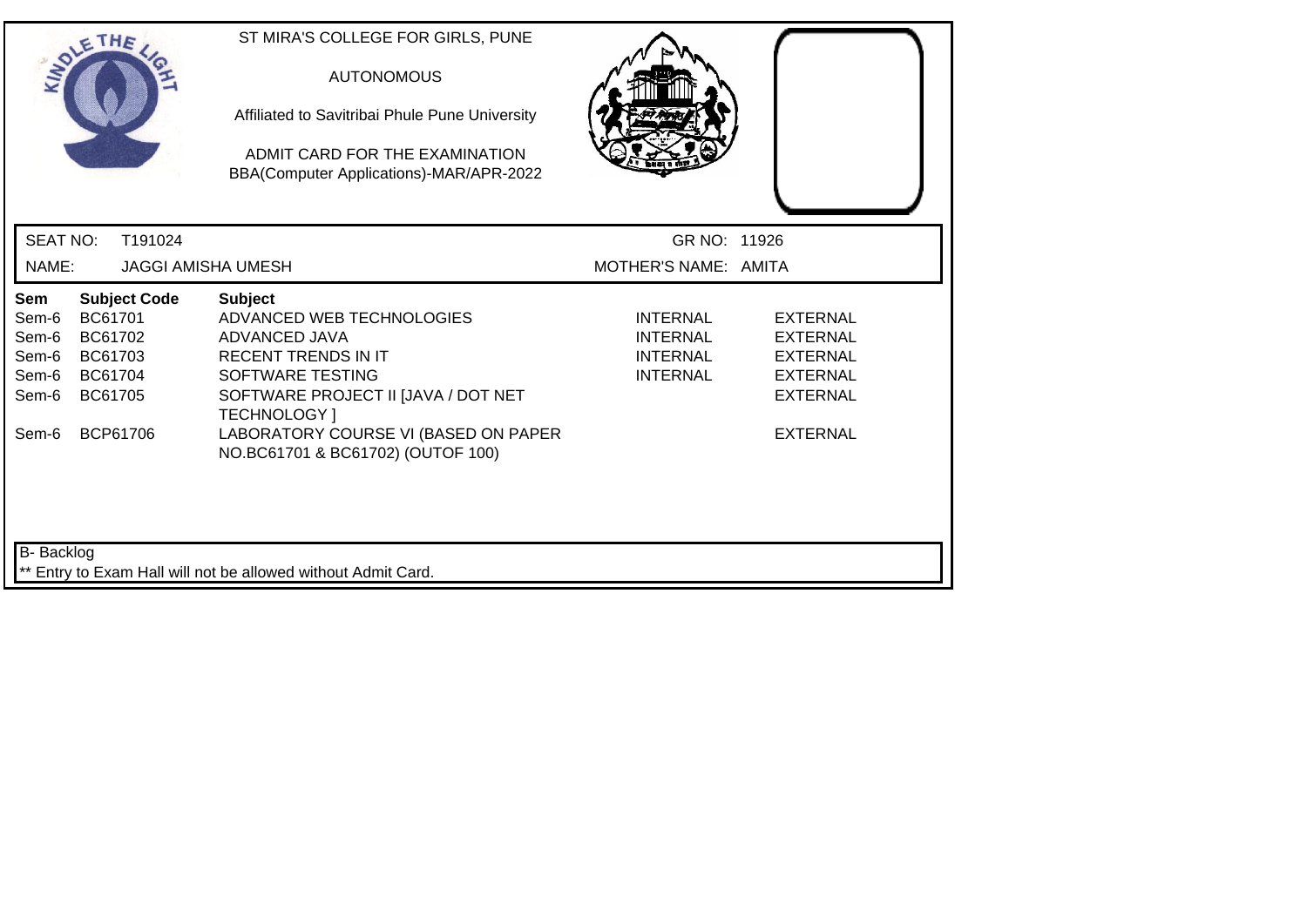| SOLETHE                                                   |                                                                 |                     | ST MIRA'S COLLEGE FOR GIRLS, PUNE<br><b>AUTONOMOUS</b><br>Affiliated to Savitribai Phule Pune University<br>ADMIT CARD FOR THE EXAMINATION<br>BBA(Computer Applications)-MAR/APR-2022                                                                     |                                                                          |                                                                                                                |
|-----------------------------------------------------------|-----------------------------------------------------------------|---------------------|-----------------------------------------------------------------------------------------------------------------------------------------------------------------------------------------------------------------------------------------------------------|--------------------------------------------------------------------------|----------------------------------------------------------------------------------------------------------------|
| <b>SEAT NO:</b>                                           |                                                                 | T191025             |                                                                                                                                                                                                                                                           | GR NO: 11966                                                             |                                                                                                                |
| NAME:                                                     |                                                                 | JIWANI SANA ABIDALI |                                                                                                                                                                                                                                                           | MOTHER'S NAME: SALIMA                                                    |                                                                                                                |
| Sem<br>Sem-6<br>Sem-6<br>Sem-6<br>Sem-6<br>Sem-6<br>Sem-6 | BC61701<br>BC61702<br>BC61703<br>BC61704<br>BC61705<br>BCP61706 | <b>Subject Code</b> | <b>Subject</b><br>ADVANCED WEB TECHNOLOGIES<br>ADVANCED JAVA<br><b>RECENT TRENDS IN IT</b><br>SOFTWARE TESTING<br>SOFTWARE PROJECT II [JAVA / DOT NET<br><b>TECHNOLOGY</b> 1<br>LABORATORY COURSE VI (BASED ON PAPER<br>NO.BC61701 & BC61702) (OUTOF 100) | <b>INTERNAL</b><br><b>INTERNAL</b><br><b>INTERNAL</b><br><b>INTERNAL</b> | <b>EXTERNAL</b><br><b>EXTERNAL</b><br><b>EXTERNAL</b><br><b>EXTERNAL</b><br><b>EXTERNAL</b><br><b>EXTERNAL</b> |
| B- Backlog                                                |                                                                 |                     | Entry to Exam Hall will not be allowed without Admit Card.                                                                                                                                                                                                |                                                                          |                                                                                                                |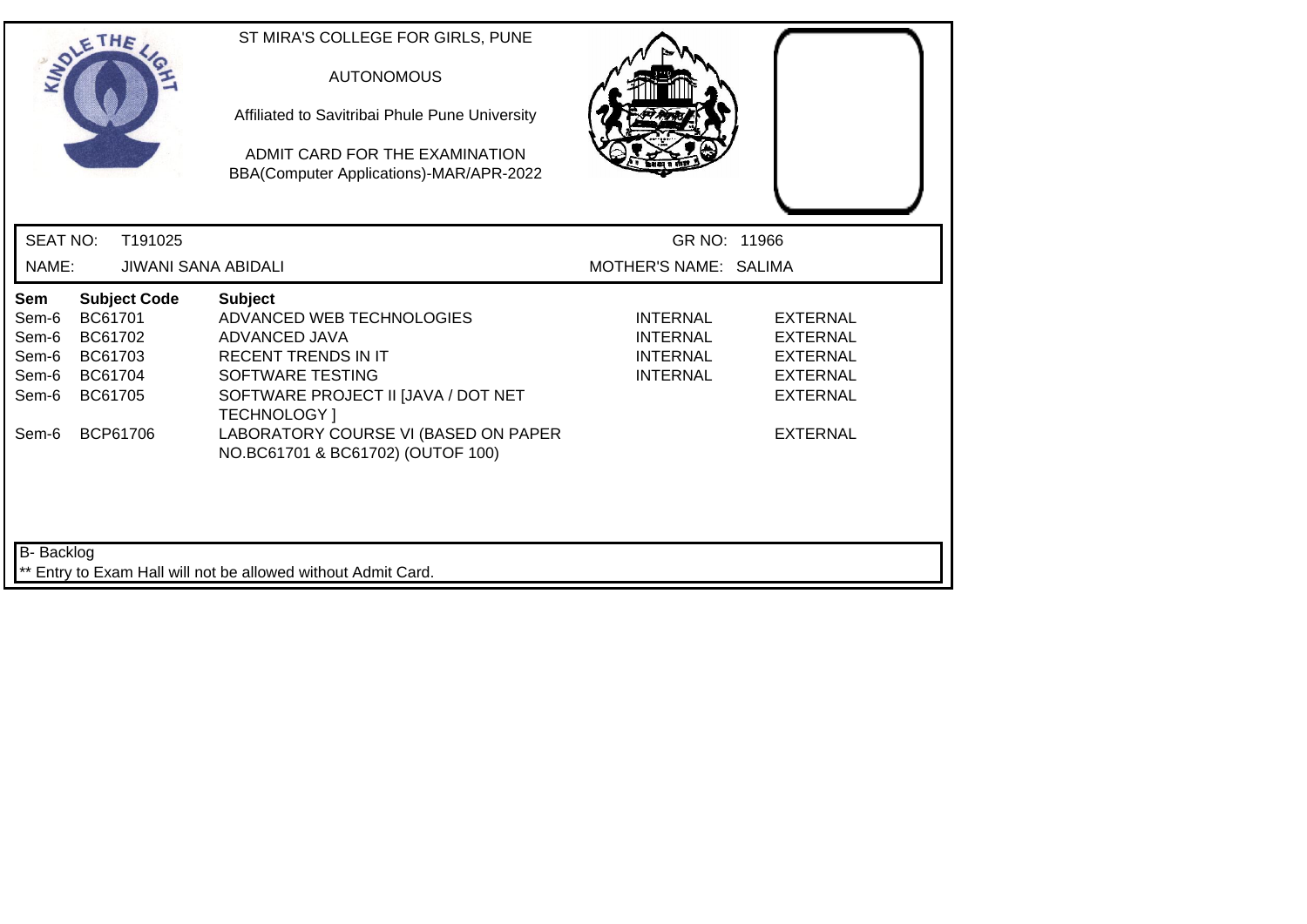|                                                           | SOLETHE .                                                                              |                           | ST MIRA'S COLLEGE FOR GIRLS, PUNE<br><b>AUTONOMOUS</b><br>Affiliated to Savitribai Phule Pune University<br>ADMIT CARD FOR THE EXAMINATION<br>BBA(Computer Applications)-MAR/APR-2022                                                                     |                                                                          |                                                                                                         |
|-----------------------------------------------------------|----------------------------------------------------------------------------------------|---------------------------|-----------------------------------------------------------------------------------------------------------------------------------------------------------------------------------------------------------------------------------------------------------|--------------------------------------------------------------------------|---------------------------------------------------------------------------------------------------------|
| <b>SEAT NO:</b>                                           |                                                                                        | T191026                   |                                                                                                                                                                                                                                                           |                                                                          | GR NO: 11936                                                                                            |
| NAME:                                                     |                                                                                        | <b>KAMBLE SAKSHI AJAY</b> |                                                                                                                                                                                                                                                           | MOTHER'S NAME: VANDANA                                                   |                                                                                                         |
| Sem<br>Sem-6<br>Sem-6<br>Sem-6<br>Sem-6<br>Sem-6<br>Sem-6 | <b>Subject Code</b><br>BC61701<br>BC61702<br>BC61703<br>BC61704<br>BC61705<br>BCP61706 |                           | <b>Subject</b><br>ADVANCED WEB TECHNOLOGIES<br>ADVANCED JAVA<br><b>RECENT TRENDS IN IT</b><br>SOFTWARE TESTING<br>SOFTWARE PROJECT II [JAVA / DOT NET<br><b>TECHNOLOGY</b> 1<br>LABORATORY COURSE VI (BASED ON PAPER<br>NO.BC61701 & BC61702) (OUTOF 100) | <b>INTERNAL</b><br><b>INTERNAL</b><br><b>INTERNAL</b><br><b>INTERNAL</b> | <b>EXTERNAL</b><br>EXTERNAL<br><b>EXTERNAL</b><br><b>EXTERNAL</b><br><b>EXTERNAL</b><br><b>EXTERNAL</b> |
| <b>B-</b> Backlog                                         |                                                                                        |                           | ** Entry to Exam Hall will not be allowed without Admit Card.                                                                                                                                                                                             |                                                                          |                                                                                                         |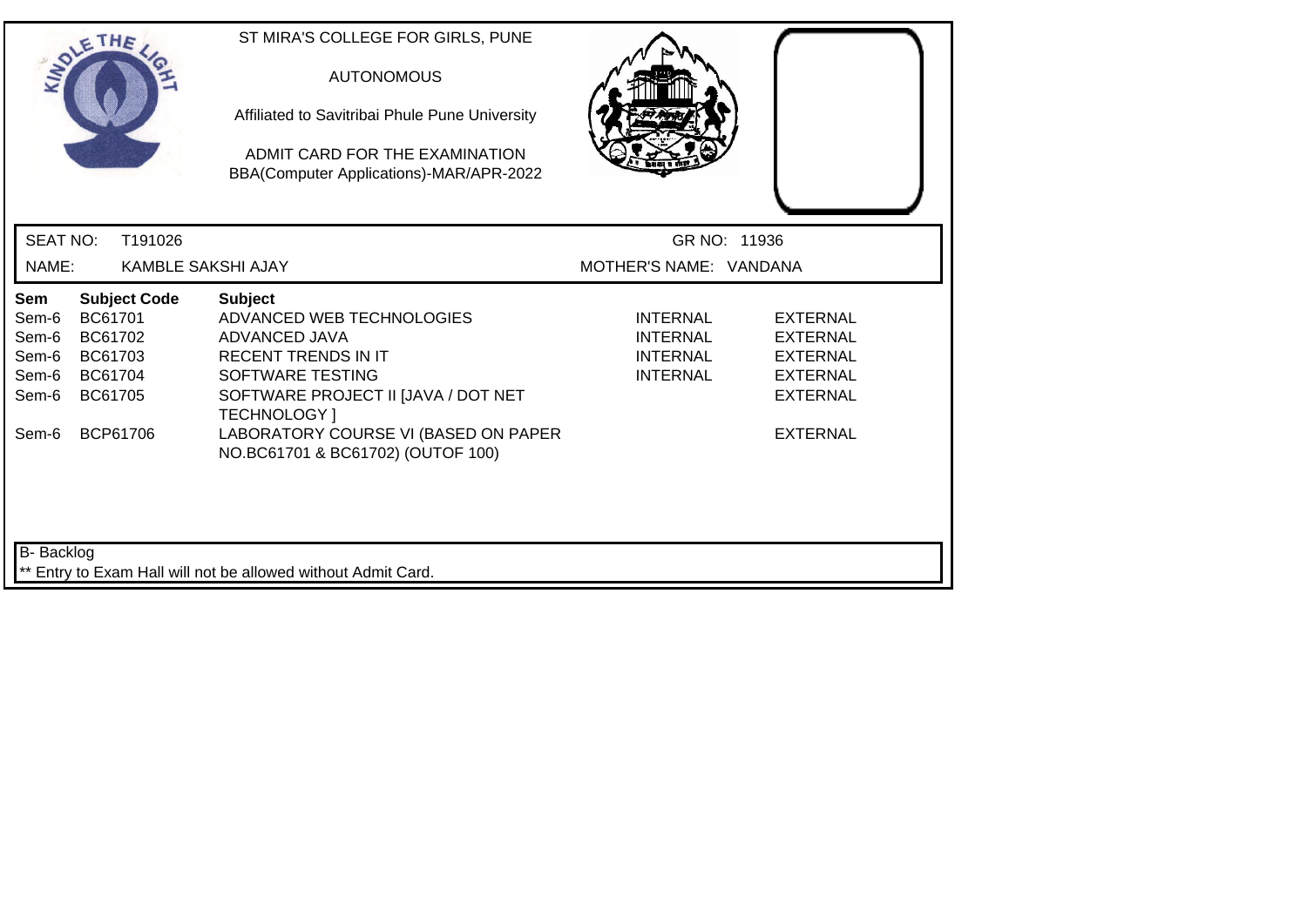| SOLETHE .                                                                                                                      | ST MIRA'S COLLEGE FOR GIRLS, PUNE<br><b>AUTONOMOUS</b><br>Affiliated to Savitribai Phule Pune University<br>ADMIT CARD FOR THE EXAMINATION<br>BBA(Computer Applications)-MAR/APR-2022 |                                                                          |                                                                                             |
|--------------------------------------------------------------------------------------------------------------------------------|---------------------------------------------------------------------------------------------------------------------------------------------------------------------------------------|--------------------------------------------------------------------------|---------------------------------------------------------------------------------------------|
| <b>SEAT NO:</b><br>T191027                                                                                                     |                                                                                                                                                                                       | GR NO: 11964                                                             |                                                                                             |
| NAME:                                                                                                                          | <b>AYUSHI KESHARI</b>                                                                                                                                                                 | MOTHER'S NAME: VANDANA KESHARI                                           |                                                                                             |
| <b>Subject Code</b><br>Sem<br>BC61701<br>Sem-6<br>Sem-6<br>BC61702<br>Sem-6<br>BC61703<br>Sem-6<br>BC61704<br>Sem-6<br>BC61705 | <b>Subject</b><br>ADVANCED WEB TECHNOLOGIES<br>ADVANCED JAVA<br><b>RECENT TRENDS IN IT</b><br>SOFTWARE TESTING<br>SOFTWARE PROJECT II [JAVA / DOT NET<br><b>TECHNOLOGY</b> 1          | <b>INTERNAL</b><br><b>INTERNAL</b><br><b>INTERNAL</b><br><b>INTERNAL</b> | <b>EXTERNAL</b><br><b>EXTERNAL</b><br><b>EXTERNAL</b><br><b>EXTERNAL</b><br><b>EXTERNAL</b> |
| BCP61706<br>Sem-6                                                                                                              | LABORATORY COURSE VI (BASED ON PAPER<br>NO.BC61701 & BC61702) (OUTOF 100)                                                                                                             |                                                                          | <b>EXTERNAL</b>                                                                             |
| <b>B-</b> Backlog                                                                                                              | ** Entry to Exam Hall will not be allowed without Admit Card.                                                                                                                         |                                                                          |                                                                                             |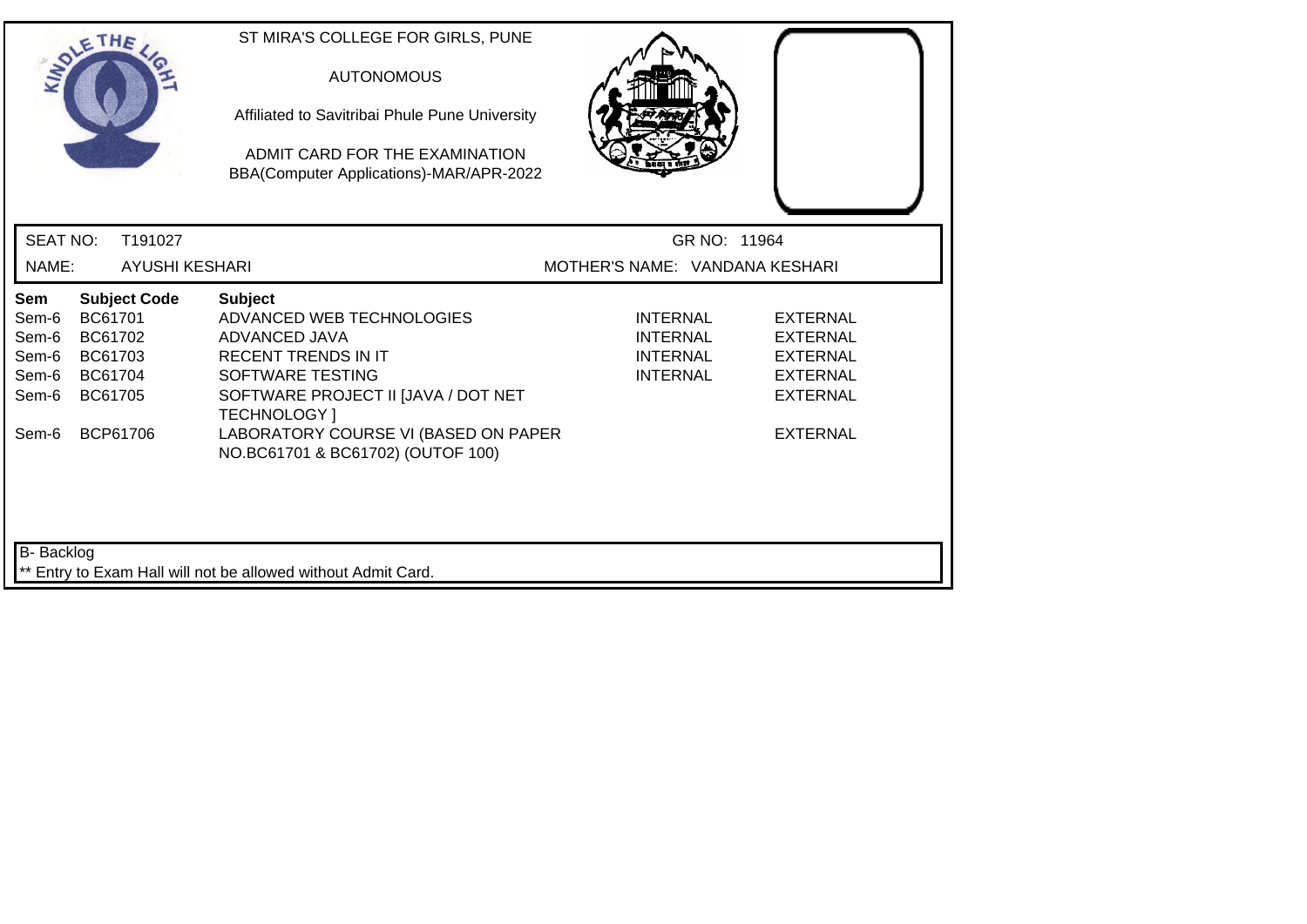| <b>SEAT NO:</b><br>T191028<br>GR NO: 11952<br>NAME:<br>AARUSHI KHANDELWAL<br>MOTHER'S NAME: SHALINI KHANDELWAL<br><b>Subject Code</b><br><b>Subject</b><br>Sem<br><b>BCP51706</b><br>LABORATORY COURSE V (BASED ON PAPER NO.<br>Sem-5<br>(B) EXTERNAL<br>BC51701 & BC51702) (OUTOF 100)<br>ADVANCED WEB TECHNOLOGIES<br>BC61701<br>Sem-6<br><b>INTERNAL</b><br><b>EXTERNAL</b><br>Sem-6<br>BC61702<br>ADVANCED JAVA<br><b>INTERNAL</b><br><b>EXTERNAL</b><br><b>RECENT TRENDS IN IT</b><br>Sem-6<br>BC61703<br><b>INTERNAL</b><br><b>EXTERNAL</b><br>SOFTWARE TESTING<br><b>INTERNAL</b><br><b>EXTERNAL</b><br>Sem-6<br>BC61704<br>Sem-6<br>BC61705<br>SOFTWARE PROJECT II [JAVA / DOT NET<br><b>EXTERNAL</b><br>TECHNOLOGY ]<br>LABORATORY COURSE VI (BASED ON PAPER<br>BCP61706<br>Sem-6<br><b>EXTERNAL</b><br>NO.BC61701 & BC61702) (OUTOF 100) | SOLETHE |  | ST MIRA'S COLLEGE FOR GIRLS, PUNE<br><b>AUTONOMOUS</b><br>Affiliated to Savitribai Phule Pune University<br>ADMIT CARD FOR THE EXAMINATION<br>BBA(Computer Applications)-MAR/APR-2022 |  |  |
|----------------------------------------------------------------------------------------------------------------------------------------------------------------------------------------------------------------------------------------------------------------------------------------------------------------------------------------------------------------------------------------------------------------------------------------------------------------------------------------------------------------------------------------------------------------------------------------------------------------------------------------------------------------------------------------------------------------------------------------------------------------------------------------------------------------------------------------------------|---------|--|---------------------------------------------------------------------------------------------------------------------------------------------------------------------------------------|--|--|
|                                                                                                                                                                                                                                                                                                                                                                                                                                                                                                                                                                                                                                                                                                                                                                                                                                                    |         |  |                                                                                                                                                                                       |  |  |
|                                                                                                                                                                                                                                                                                                                                                                                                                                                                                                                                                                                                                                                                                                                                                                                                                                                    |         |  |                                                                                                                                                                                       |  |  |
|                                                                                                                                                                                                                                                                                                                                                                                                                                                                                                                                                                                                                                                                                                                                                                                                                                                    |         |  |                                                                                                                                                                                       |  |  |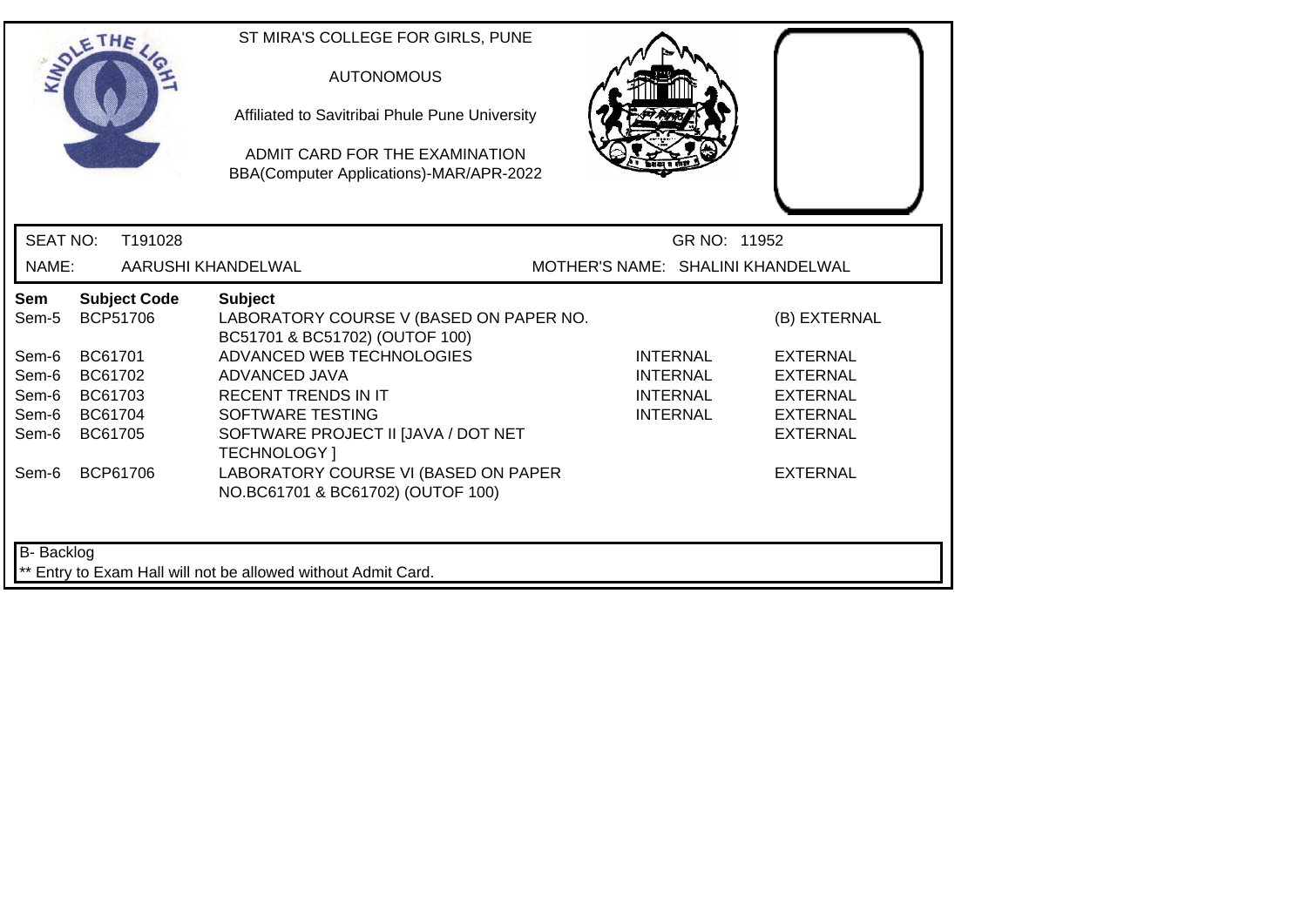| ETHE                                                                        | ST MIRA'S COLLEGE FOR GIRLS, PUNE<br><b>AUTONOMOUS</b><br>Affiliated to Savitribai Phule Pune University<br>ADMIT CARD FOR THE EXAMINATION<br>BBA(Computer Applications)-MAR/APR-2022 |                                    |                                    |
|-----------------------------------------------------------------------------|---------------------------------------------------------------------------------------------------------------------------------------------------------------------------------------|------------------------------------|------------------------------------|
| <b>SEAT NO:</b><br>T191029                                                  |                                                                                                                                                                                       | GR NO: 11958                       |                                    |
| NAME:<br>KHEDEKAR SHRUSHTI NITIN                                            |                                                                                                                                                                                       | MOTHER'S NAME: PRIYA               |                                    |
| <b>Subject Code</b><br><b>Sem</b><br>BC51701<br>Sem-5                       | <b>Subject</b><br><b>JAVA PROGRAMMING</b>                                                                                                                                             | <b>INTERNAL</b>                    | <b>EXTERNAL</b>                    |
| BC51702<br>Sem-5<br>BC51703<br>Sem-5                                        | <b>WEB TECHNOLOGIES</b><br><b>DOT NET PROGRAMMING</b>                                                                                                                                 | <b>INTERNAL</b><br><b>INTERNAL</b> | <b>EXTERNAL</b><br><b>EXTERNAL</b> |
| Sem-5<br>BC51704                                                            | OBJECT ORIENTED SOFTWARE ENGG                                                                                                                                                         | <b>INTERNAL</b>                    | <b>EXTERNAL</b>                    |
| Sem-5<br>BC51705                                                            | SOFTWARE PROJECT - [BASED ON C++/VB<br><b>TECHNOLOGY]</b>                                                                                                                             |                                    | <b>EXTERNAL</b>                    |
| <b>BCP51706</b><br>Sem-5                                                    | LABORATORY COURSE V (BASED ON PAPER NO.<br>BC51701 & BC51702) (OUTOF 100)                                                                                                             |                                    | <b>EXTERNAL</b>                    |
| BC61701<br>Sem-6                                                            | ADVANCED WEB TECHNOLOGIES                                                                                                                                                             | <b>INTERNAL</b>                    | <b>EXTERNAL</b>                    |
| BC61702<br>Sem-6                                                            | <b>ADVANCED JAVA</b>                                                                                                                                                                  | <b>INTERNAL</b>                    | <b>EXTERNAL</b>                    |
| Sem-6<br>BC61703                                                            | <b>RECENT TRENDS IN IT</b>                                                                                                                                                            | <b>INTERNAL</b>                    | <b>EXTERNAL</b>                    |
| BC61704<br>Sem-6                                                            | SOFTWARE TESTING                                                                                                                                                                      | <b>INTERNAL</b>                    | <b>EXTERNAL</b>                    |
| BC61705<br>Sem-6                                                            | SOFTWARE PROJECT II JJAVA / DOT NET<br><b>TECHNOLOGY</b> 1                                                                                                                            |                                    | <b>EXTERNAL</b>                    |
| BCP61706<br>Sem-6                                                           | LABORATORY COURSE VI (BASED ON PAPER<br>NO.BC61701 & BC61702) (OUTOF 100)                                                                                                             |                                    | <b>EXTERNAL</b>                    |
| B- Backlog<br>** Entry to Exam Hall will not be allowed without Admit Card. |                                                                                                                                                                                       |                                    |                                    |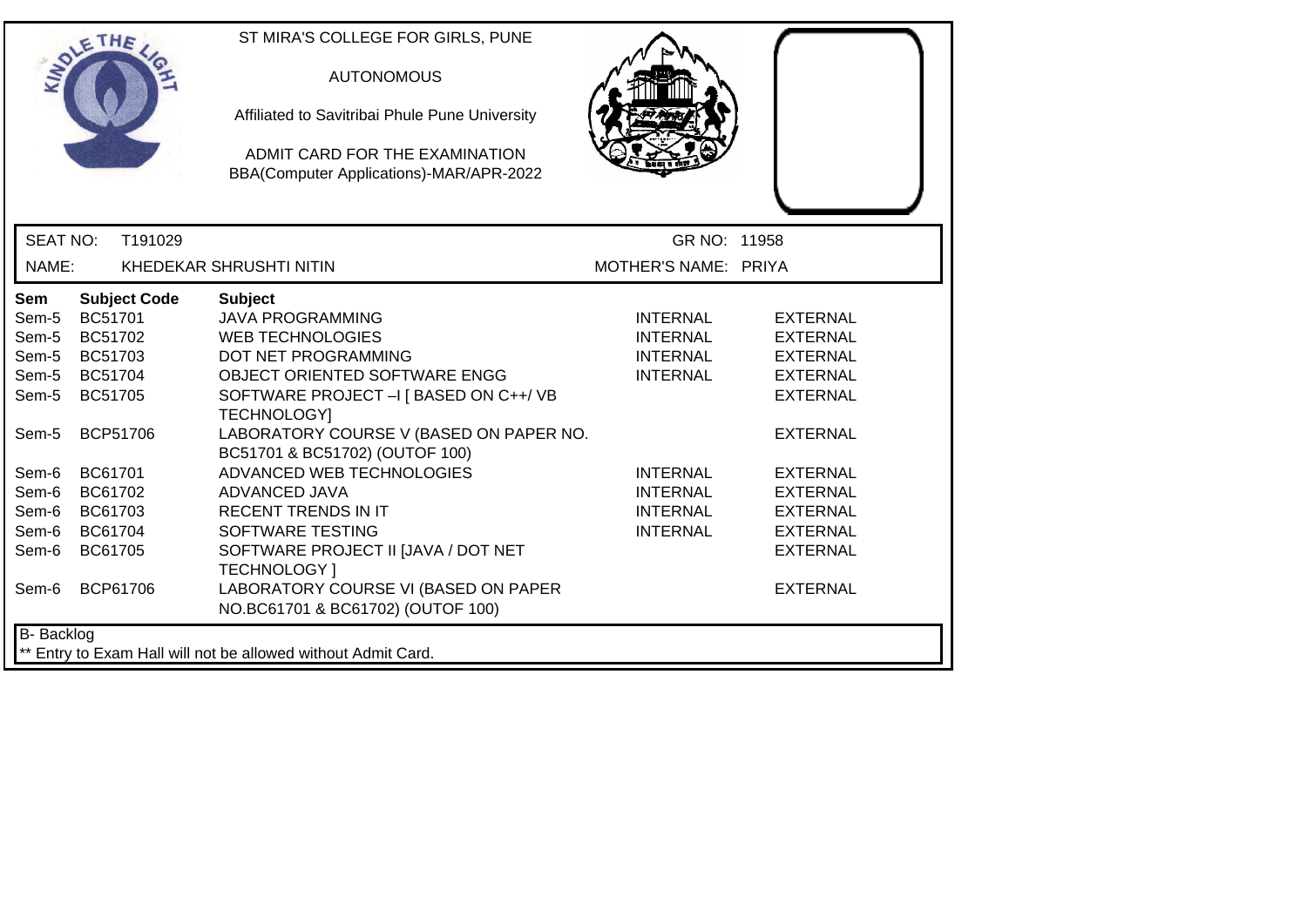|                                                           | SOLETHE .                                                                              |         | ST MIRA'S COLLEGE FOR GIRLS, PUNE<br><b>AUTONOMOUS</b><br>Affiliated to Savitribai Phule Pune University<br>ADMIT CARD FOR THE EXAMINATION<br>BBA(Computer Applications)-MAR/APR-2022                                                                            |                                                                          |                                                                                                                |
|-----------------------------------------------------------|----------------------------------------------------------------------------------------|---------|------------------------------------------------------------------------------------------------------------------------------------------------------------------------------------------------------------------------------------------------------------------|--------------------------------------------------------------------------|----------------------------------------------------------------------------------------------------------------|
| <b>SEAT NO:</b>                                           |                                                                                        | T191030 |                                                                                                                                                                                                                                                                  | GR NO: 11931                                                             |                                                                                                                |
| NAME:                                                     |                                                                                        |         | KSHATRIYA AMANDA STANLEY                                                                                                                                                                                                                                         | MOTHER'S NAME: NATASHA                                                   |                                                                                                                |
| Sem<br>Sem-6<br>Sem-6<br>Sem-6<br>Sem-6<br>Sem-6<br>Sem-6 | <b>Subject Code</b><br>BC61701<br>BC61702<br>BC61703<br>BC61704<br>BC61705<br>BCP61706 |         | <b>Subject</b><br>ADVANCED WEB TECHNOLOGIES<br>ADVANCED JAVA<br><b>RECENT TRENDS IN IT</b><br><b>SOFTWARE TESTING</b><br>SOFTWARE PROJECT II [JAVA / DOT NET<br><b>TECHNOLOGY</b> 1<br>LABORATORY COURSE VI (BASED ON PAPER<br>NO.BC61701 & BC61702) (OUTOF 100) | <b>INTERNAL</b><br><b>INTERNAL</b><br><b>INTERNAL</b><br><b>INTERNAL</b> | <b>EXTERNAL</b><br><b>EXTERNAL</b><br><b>EXTERNAL</b><br><b>EXTERNAL</b><br><b>EXTERNAL</b><br><b>EXTERNAL</b> |
| <b>B-</b> Backlog                                         |                                                                                        |         | ** Entry to Exam Hall will not be allowed without Admit Card.                                                                                                                                                                                                    |                                                                          |                                                                                                                |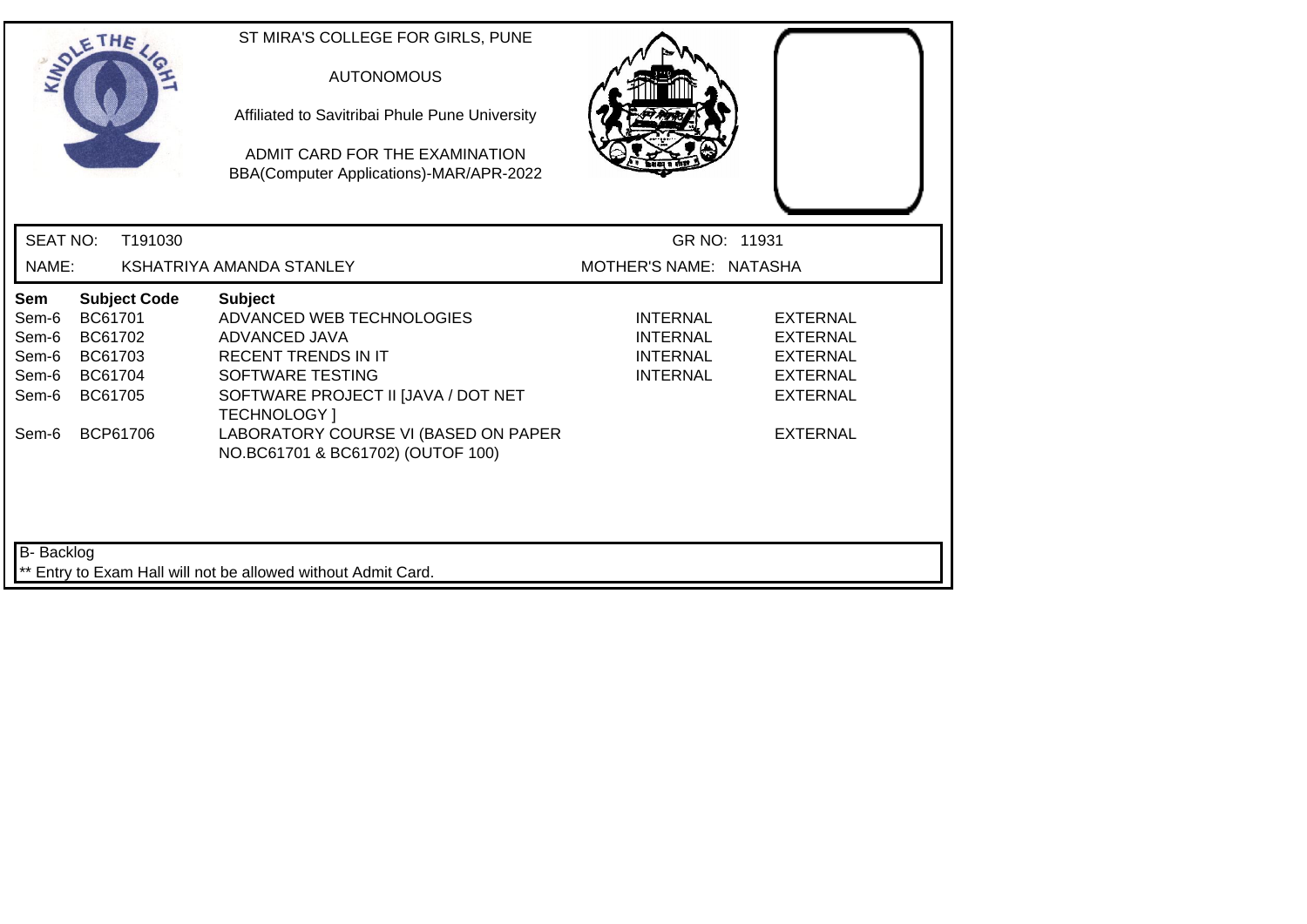|                                                           | SOLETHE .                                                                              | ST MIRA'S COLLEGE FOR GIRLS, PUNE<br><b>AUTONOMOUS</b><br>Affiliated to Savitribai Phule Pune University<br>ADMIT CARD FOR THE EXAMINATION<br>BBA(Computer Applications)-MAR/APR-2022                                |                                                            |                                                                                                                |  |
|-----------------------------------------------------------|----------------------------------------------------------------------------------------|----------------------------------------------------------------------------------------------------------------------------------------------------------------------------------------------------------------------|------------------------------------------------------------|----------------------------------------------------------------------------------------------------------------|--|
| <b>SEAT NO:</b>                                           | T191031                                                                                |                                                                                                                                                                                                                      | GR NO: 11930                                               |                                                                                                                |  |
| NAME:                                                     |                                                                                        | KSHATRIYA ZEENA STANLEY                                                                                                                                                                                              | MOTHER'S NAME: NATASHA                                     |                                                                                                                |  |
| Sem<br>Sem-6<br>Sem-6<br>Sem-6<br>Sem-6<br>Sem-6<br>Sem-6 | <b>Subject Code</b><br>BC61701<br>BC61702<br>BC61703<br>BC61704<br>BC61705<br>BCP61706 | <b>Subject</b><br>ADVANCED WEB TECHNOLOGIES<br>ADVANCED JAVA<br><b>RECENT TRENDS IN IT</b><br>SOFTWARE TESTING<br>SOFTWARE PROJECT II JJAVA / DOT NET<br><b>TECHNOLOGY</b> 1<br>LABORATORY COURSE VI (BASED ON PAPER | <b>INTERNAL</b><br>INTERNAL<br>INTERNAL<br><b>INTERNAL</b> | <b>EXTERNAL</b><br><b>EXTERNAL</b><br><b>EXTERNAL</b><br><b>EXTERNAL</b><br><b>EXTERNAL</b><br><b>EXTERNAL</b> |  |
| <b>B-</b> Backlog                                         |                                                                                        | NO.BC61701 & BC61702) (OUTOF 100)<br>** Entry to Exam Hall will not be allowed without Admit Card.                                                                                                                   |                                                            |                                                                                                                |  |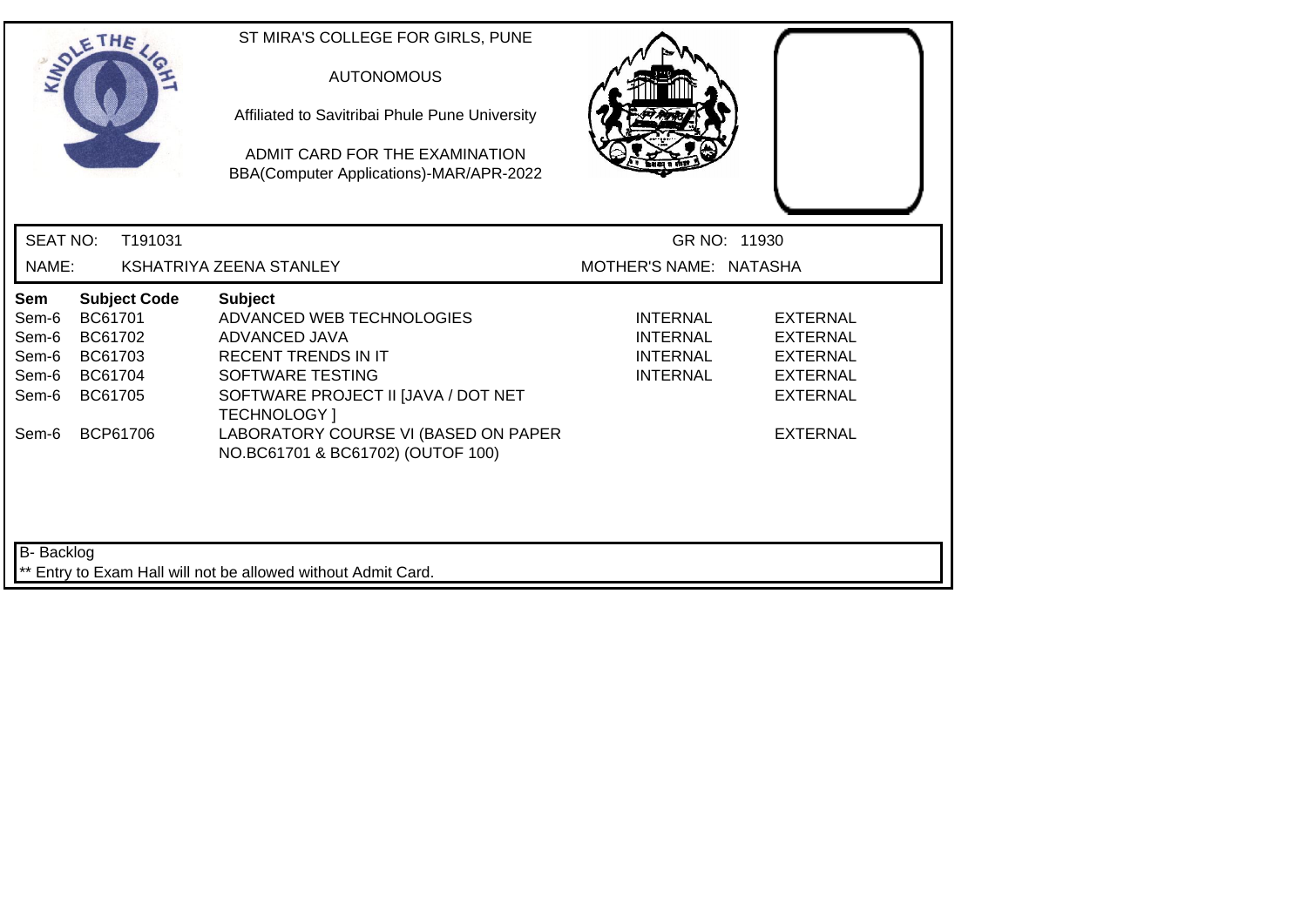|                                                           | SOLETHE .                                                                              | ST MIRA'S COLLEGE FOR GIRLS, PUNE<br><b>AUTONOMOUS</b><br>Affiliated to Savitribai Phule Pune University<br>ADMIT CARD FOR THE EXAMINATION<br>BBA(Computer Applications)-MAR/APR-2022                                                                     |                                                                   |                                                                                                                |
|-----------------------------------------------------------|----------------------------------------------------------------------------------------|-----------------------------------------------------------------------------------------------------------------------------------------------------------------------------------------------------------------------------------------------------------|-------------------------------------------------------------------|----------------------------------------------------------------------------------------------------------------|
| <b>SEAT NO:</b>                                           | T191032                                                                                |                                                                                                                                                                                                                                                           | GR NO: 11972                                                      |                                                                                                                |
| NAME:                                                     |                                                                                        | KSHIRSAGAR DAYA PRADIP                                                                                                                                                                                                                                    | MOTHER'S NAME: REKHA                                              |                                                                                                                |
| Sem<br>Sem-6<br>Sem-6<br>Sem-6<br>Sem-6<br>Sem-6<br>Sem-6 | <b>Subject Code</b><br>BC61701<br>BC61702<br>BC61703<br>BC61704<br>BC61705<br>BCP61706 | <b>Subject</b><br>ADVANCED WEB TECHNOLOGIES<br>ADVANCED JAVA<br><b>RECENT TRENDS IN IT</b><br>SOFTWARE TESTING<br>SOFTWARE PROJECT II JJAVA / DOT NET<br><b>TECHNOLOGY</b> 1<br>LABORATORY COURSE VI (BASED ON PAPER<br>NO.BC61701 & BC61702) (OUTOF 100) | <b>INTERNAL</b><br><b>INTERNAL</b><br>INTERNAL<br><b>INTERNAL</b> | <b>EXTERNAL</b><br><b>EXTERNAL</b><br><b>EXTERNAL</b><br><b>EXTERNAL</b><br><b>EXTERNAL</b><br><b>EXTERNAL</b> |
| <b>B-</b> Backlog                                         |                                                                                        | ** Entry to Exam Hall will not be allowed without Admit Card.                                                                                                                                                                                             |                                                                   |                                                                                                                |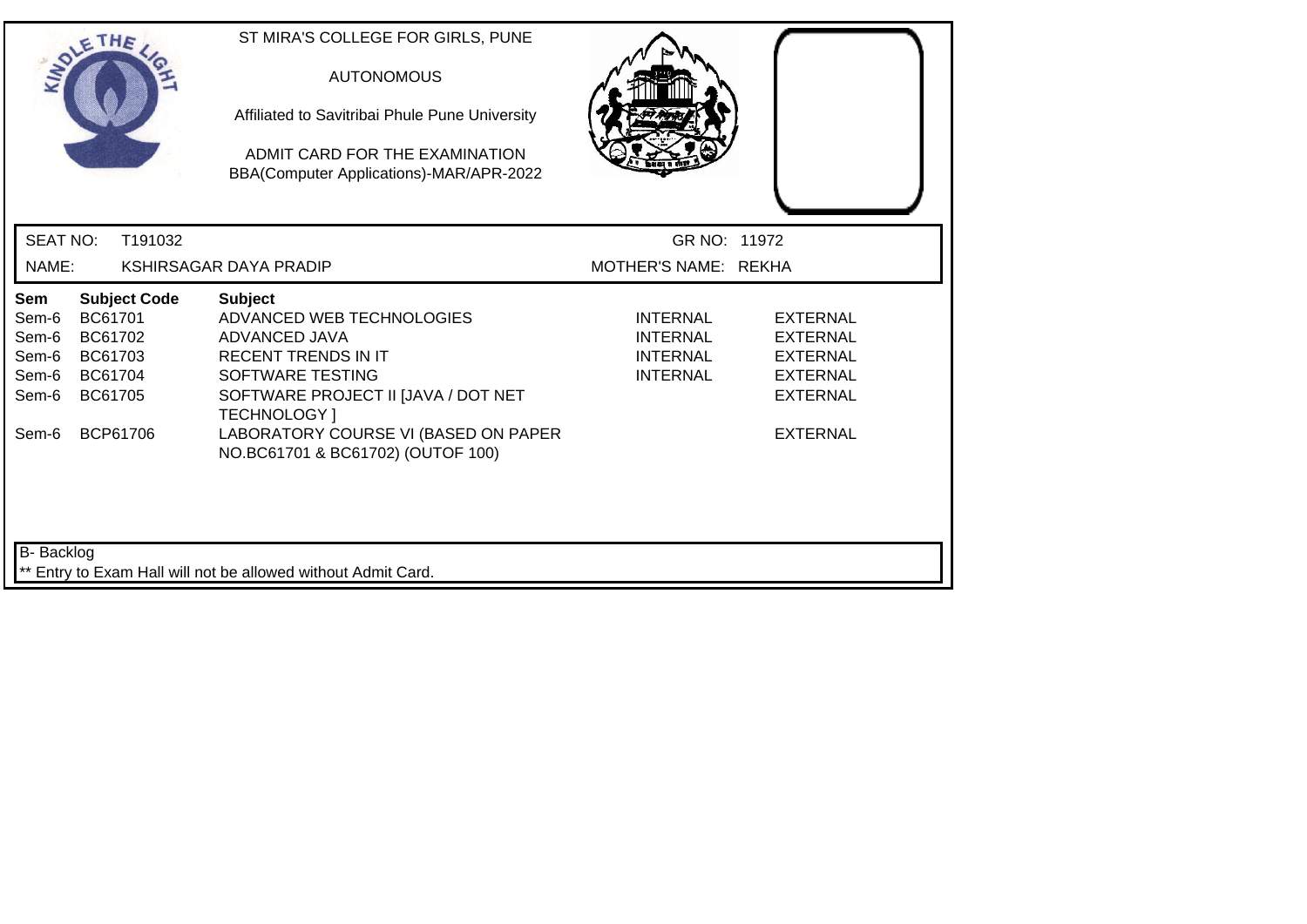|                                                           | SOLETHE .                                                                              | ST MIRA'S COLLEGE FOR GIRLS, PUNE<br><b>AUTONOMOUS</b><br>Affiliated to Savitribai Phule Pune University<br>ADMIT CARD FOR THE EXAMINATION<br>BBA(Computer Applications)-MAR/APR-2022                                |                                                            |                                                                                                  |
|-----------------------------------------------------------|----------------------------------------------------------------------------------------|----------------------------------------------------------------------------------------------------------------------------------------------------------------------------------------------------------------------|------------------------------------------------------------|--------------------------------------------------------------------------------------------------|
| <b>SEAT NO:</b>                                           | T191033                                                                                |                                                                                                                                                                                                                      |                                                            | GR NO: 11934                                                                                     |
| NAME:                                                     |                                                                                        | KULASKAR SAMIKSHA DEEPAK                                                                                                                                                                                             | MOTHER'S NAME: SANJEEVANI                                  |                                                                                                  |
| Sem<br>Sem-6<br>Sem-6<br>Sem-6<br>Sem-6<br>Sem-6<br>Sem-6 | <b>Subject Code</b><br>BC61701<br>BC61702<br>BC61703<br>BC61704<br>BC61705<br>BCP61706 | <b>Subject</b><br>ADVANCED WEB TECHNOLOGIES<br>ADVANCED JAVA<br><b>RECENT TRENDS IN IT</b><br>SOFTWARE TESTING<br>SOFTWARE PROJECT II JJAVA / DOT NET<br><b>TECHNOLOGY</b> 1<br>LABORATORY COURSE VI (BASED ON PAPER | <b>INTERNAL</b><br>INTERNAL<br>INTERNAL<br><b>INTERNAL</b> | <b>EXTERNAL</b><br>EXTERNAL<br>EXTERNAL<br><b>EXTERNAL</b><br><b>EXTERNAL</b><br><b>EXTERNAL</b> |
| <b>B-</b> Backlog                                         |                                                                                        | NO.BC61701 & BC61702) (OUTOF 100)<br>** Entry to Exam Hall will not be allowed without Admit Card.                                                                                                                   |                                                            |                                                                                                  |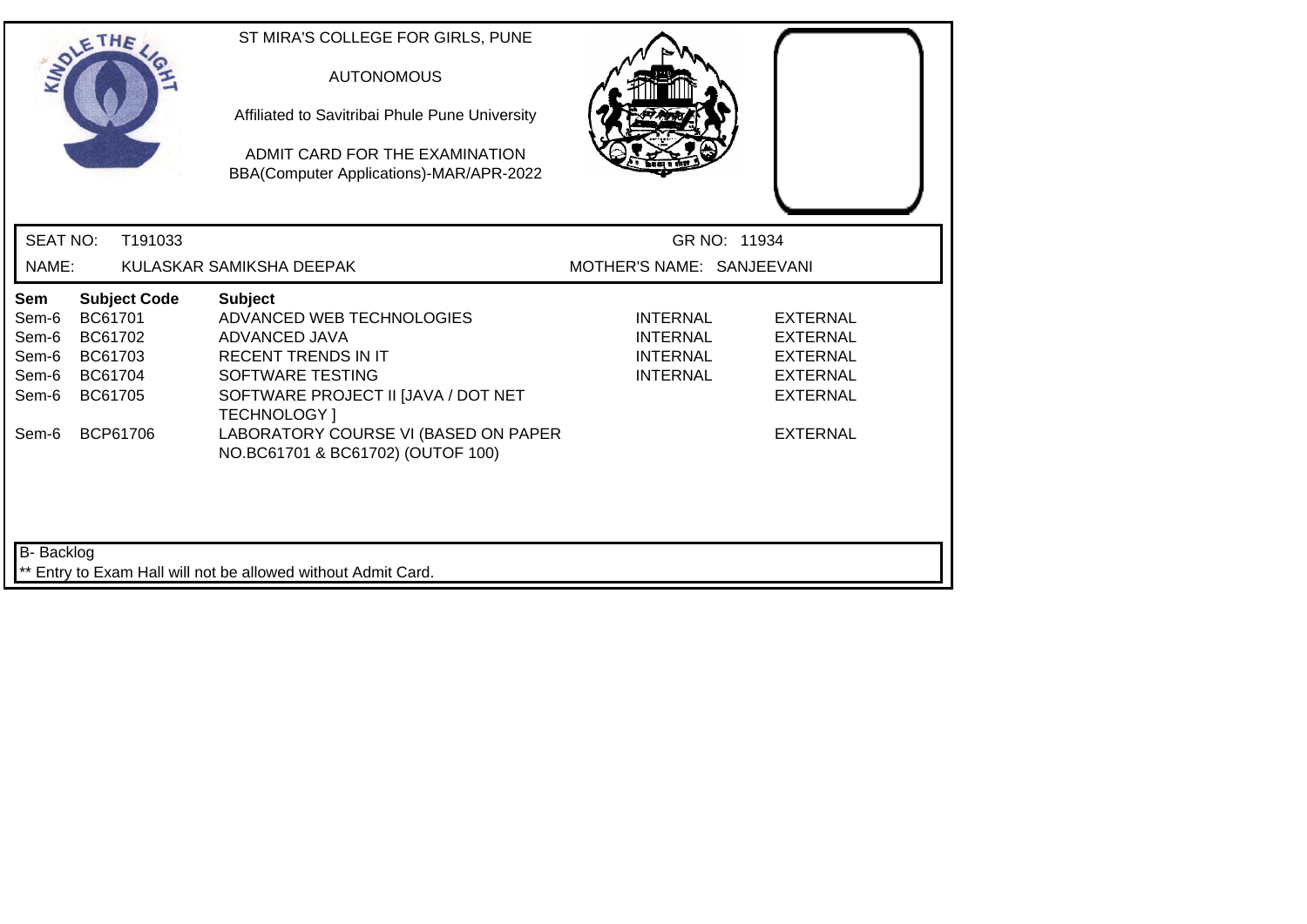| SOLETHE .                                        |                                                     |                      | ST MIRA'S COLLEGE FOR GIRLS, PUNE<br><b>AUTONOMOUS</b><br>Affiliated to Savitribai Phule Pune University<br>ADMIT CARD FOR THE EXAMINATION<br>BBA(Computer Applications)-MAR/APR-2022 |                                                                   |                                                                                             |
|--------------------------------------------------|-----------------------------------------------------|----------------------|---------------------------------------------------------------------------------------------------------------------------------------------------------------------------------------|-------------------------------------------------------------------|---------------------------------------------------------------------------------------------|
| <b>SEAT NO:</b>                                  |                                                     | T191034              |                                                                                                                                                                                       | GR NO: 11976                                                      |                                                                                             |
| NAME:                                            |                                                     | <b>SHRUTI KUMARI</b> |                                                                                                                                                                                       | MOTHER'S NAME: BABITA SRIVASTAVA                                  |                                                                                             |
| Sem<br>Sem-6<br>Sem-6<br>Sem-6<br>Sem-6<br>Sem-6 | BC61701<br>BC61702<br>BC61703<br>BC61704<br>BC61705 | <b>Subject Code</b>  | <b>Subject</b><br>ADVANCED WEB TECHNOLOGIES<br>ADVANCED JAVA<br><b>RECENT TRENDS IN IT</b><br>SOFTWARE TESTING<br>SOFTWARE PROJECT II [JAVA / DOT NET<br><b>TECHNOLOGY</b> 1          | <b>INTERNAL</b><br>INTERNAL<br><b>INTERNAL</b><br><b>INTERNAL</b> | <b>EXTERNAL</b><br><b>EXTERNAL</b><br><b>EXTERNAL</b><br><b>EXTERNAL</b><br><b>EXTERNAL</b> |
| Sem-6                                            | BCP61706                                            |                      | LABORATORY COURSE VI (BASED ON PAPER<br>NO.BC61701 & BC61702) (OUTOF 100)                                                                                                             |                                                                   | <b>EXTERNAL</b>                                                                             |
| B- Backlog                                       |                                                     |                      | ** Entry to Exam Hall will not be allowed without Admit Card.                                                                                                                         |                                                                   |                                                                                             |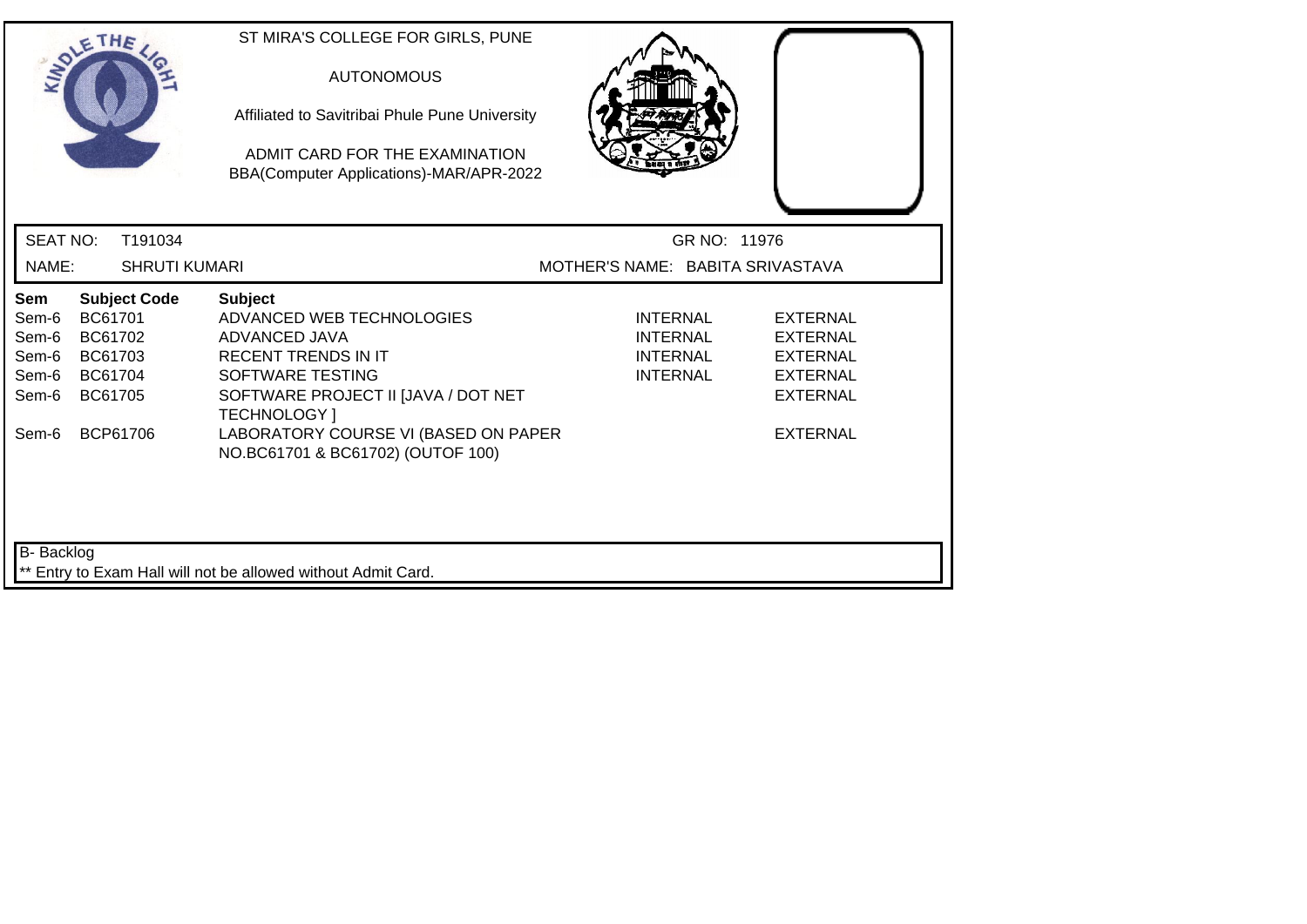| SOLETHE .                                                 |                                                                 |                      | ST MIRA'S COLLEGE FOR GIRLS, PUNE<br><b>AUTONOMOUS</b><br>Affiliated to Savitribai Phule Pune University<br>ADMIT CARD FOR THE EXAMINATION<br>BBA(Computer Applications)-MAR/APR-2022                                |                                                                          |                                                                                                                |
|-----------------------------------------------------------|-----------------------------------------------------------------|----------------------|----------------------------------------------------------------------------------------------------------------------------------------------------------------------------------------------------------------------|--------------------------------------------------------------------------|----------------------------------------------------------------------------------------------------------------|
| <b>SEAT NO:</b>                                           |                                                                 | T191035              |                                                                                                                                                                                                                      | GR NO: 11978                                                             |                                                                                                                |
| NAME:                                                     |                                                                 | <b>ANJALI KUMARI</b> |                                                                                                                                                                                                                      | MOTHER'S NAME: SHANTI DEVI                                               |                                                                                                                |
| Sem<br>Sem-6<br>Sem-6<br>Sem-6<br>Sem-6<br>Sem-6<br>Sem-6 | BC61701<br>BC61702<br>BC61703<br>BC61704<br>BC61705<br>BCP61706 | <b>Subject Code</b>  | <b>Subject</b><br>ADVANCED WEB TECHNOLOGIES<br>ADVANCED JAVA<br><b>RECENT TRENDS IN IT</b><br>SOFTWARE TESTING<br>SOFTWARE PROJECT II [JAVA / DOT NET<br><b>TECHNOLOGY</b> 1<br>LABORATORY COURSE VI (BASED ON PAPER | <b>INTERNAL</b><br><b>INTERNAL</b><br><b>INTERNAL</b><br><b>INTERNAL</b> | <b>EXTERNAL</b><br><b>EXTERNAL</b><br><b>EXTERNAL</b><br><b>EXTERNAL</b><br><b>EXTERNAL</b><br><b>EXTERNAL</b> |
| <b>B-</b> Backlog                                         |                                                                 |                      | NO.BC61701 & BC61702) (OUTOF 100)<br>** Entry to Exam Hall will not be allowed without Admit Card.                                                                                                                   |                                                                          |                                                                                                                |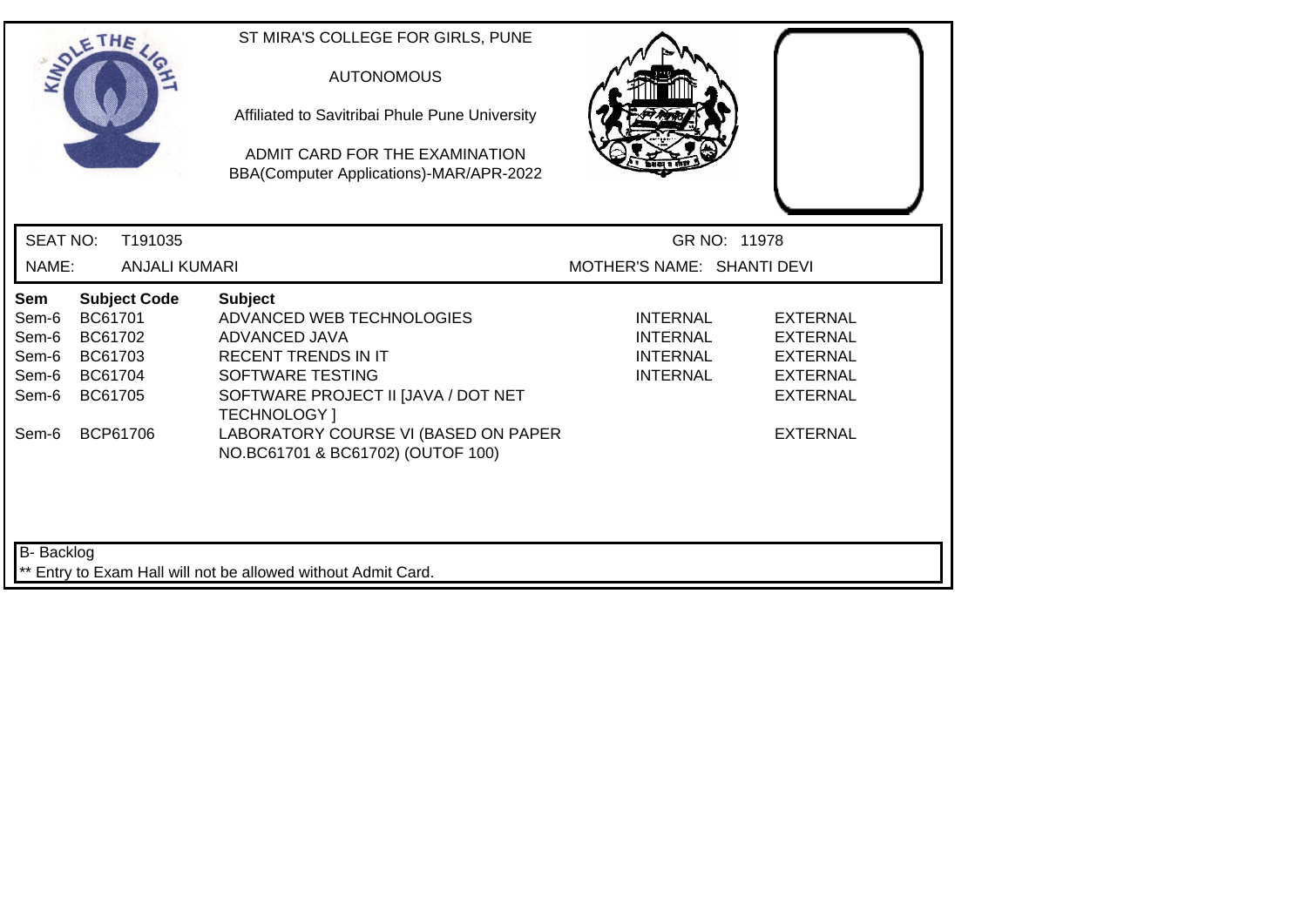| SOLETHE .                                                 |                                                                                        | ST MIRA'S COLLEGE FOR GIRLS, PUNE<br><b>AUTONOMOUS</b><br>Affiliated to Savitribai Phule Pune University<br>ADMIT CARD FOR THE EXAMINATION<br>BBA(Computer Applications)-MAR/APR-2022                                |                                                                          |                                                                                                                |
|-----------------------------------------------------------|----------------------------------------------------------------------------------------|----------------------------------------------------------------------------------------------------------------------------------------------------------------------------------------------------------------------|--------------------------------------------------------------------------|----------------------------------------------------------------------------------------------------------------|
| <b>SEAT NO:</b>                                           | T191036                                                                                |                                                                                                                                                                                                                      | GR NO: 11920                                                             |                                                                                                                |
| NAME:                                                     | <b>ARTI KUMARI</b>                                                                     |                                                                                                                                                                                                                      | MOTHER'S NAME: URMILA DEVI                                               |                                                                                                                |
| Sem<br>Sem-6<br>Sem-6<br>Sem-6<br>Sem-6<br>Sem-6<br>Sem-6 | <b>Subject Code</b><br>BC61701<br>BC61702<br>BC61703<br>BC61704<br>BC61705<br>BCP61706 | <b>Subject</b><br>ADVANCED WEB TECHNOLOGIES<br>ADVANCED JAVA<br><b>RECENT TRENDS IN IT</b><br>SOFTWARE TESTING<br>SOFTWARE PROJECT II [JAVA / DOT NET<br><b>TECHNOLOGY</b> 1<br>LABORATORY COURSE VI (BASED ON PAPER | <b>INTERNAL</b><br><b>INTERNAL</b><br><b>INTERNAL</b><br><b>INTERNAL</b> | <b>EXTERNAL</b><br><b>EXTERNAL</b><br><b>EXTERNAL</b><br><b>EXTERNAL</b><br><b>EXTERNAL</b><br><b>EXTERNAL</b> |
| <b>B-</b> Backlog                                         |                                                                                        | NO.BC61701 & BC61702) (OUTOF 100)<br>Entry to Exam Hall will not be allowed without Admit Card.                                                                                                                      |                                                                          |                                                                                                                |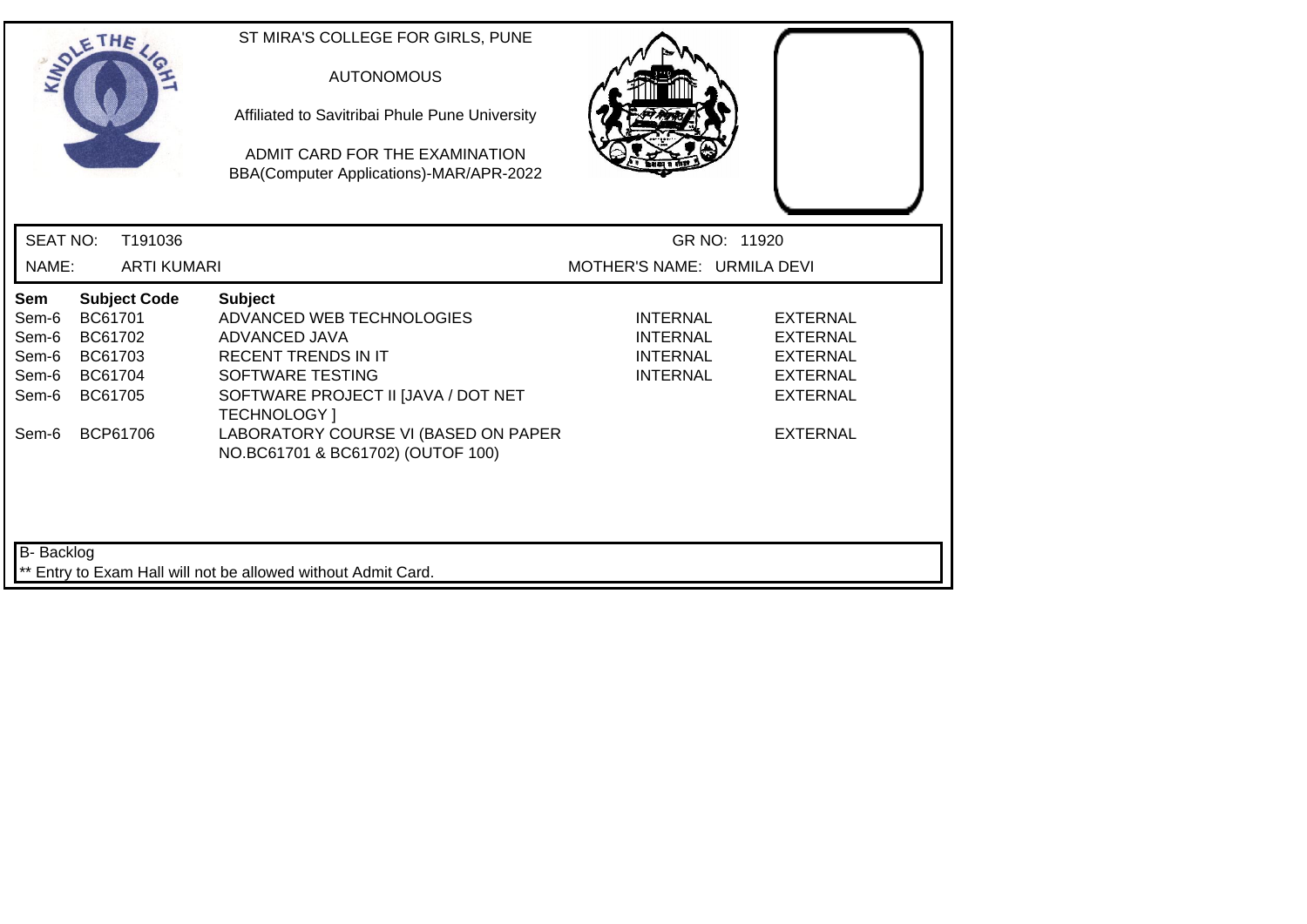| SOLETHE .                                                                                                                      | ST MIRA'S COLLEGE FOR GIRLS, PUNE<br><b>AUTONOMOUS</b><br>Affiliated to Savitribai Phule Pune University<br>ADMIT CARD FOR THE EXAMINATION<br>BBA(Computer Applications)-MAR/APR-2022                                                             |                                                                                      |
|--------------------------------------------------------------------------------------------------------------------------------|---------------------------------------------------------------------------------------------------------------------------------------------------------------------------------------------------------------------------------------------------|--------------------------------------------------------------------------------------|
| <b>SEAT NO:</b><br>T191037                                                                                                     |                                                                                                                                                                                                                                                   | GR NO: 11906                                                                         |
| NAME:                                                                                                                          | MOTHER'S NAME: MADHURI NARENDRA MAZUMDAR<br>SUPRIYA NARENDRA MAZUMDAR                                                                                                                                                                             |                                                                                      |
| <b>Subject Code</b><br>Sem<br>BC61701<br>Sem-6<br>Sem-6<br>BC61702<br>BC61703<br>Sem-6<br>BC61704<br>Sem-6<br>BC61705<br>Sem-6 | <b>Subject</b><br>ADVANCED WEB TECHNOLOGIES<br><b>INTERNAL</b><br>ADVANCED JAVA<br>INTERNAL<br><b>RECENT TRENDS IN IT</b><br><b>INTERNAL</b><br>SOFTWARE TESTING<br><b>INTERNAL</b><br>SOFTWARE PROJECT II [JAVA / DOT NET<br><b>TECHNOLOGY</b> 1 | <b>EXTERNAL</b><br>EXTERNAL<br><b>EXTERNAL</b><br><b>EXTERNAL</b><br><b>EXTERNAL</b> |
| BCP61706<br>Sem-6                                                                                                              | LABORATORY COURSE VI (BASED ON PAPER<br>NO.BC61701 & BC61702) (OUTOF 100)                                                                                                                                                                         | <b>EXTERNAL</b>                                                                      |
| <b>B-</b> Backlog                                                                                                              | ** Entry to Exam Hall will not be allowed without Admit Card.                                                                                                                                                                                     |                                                                                      |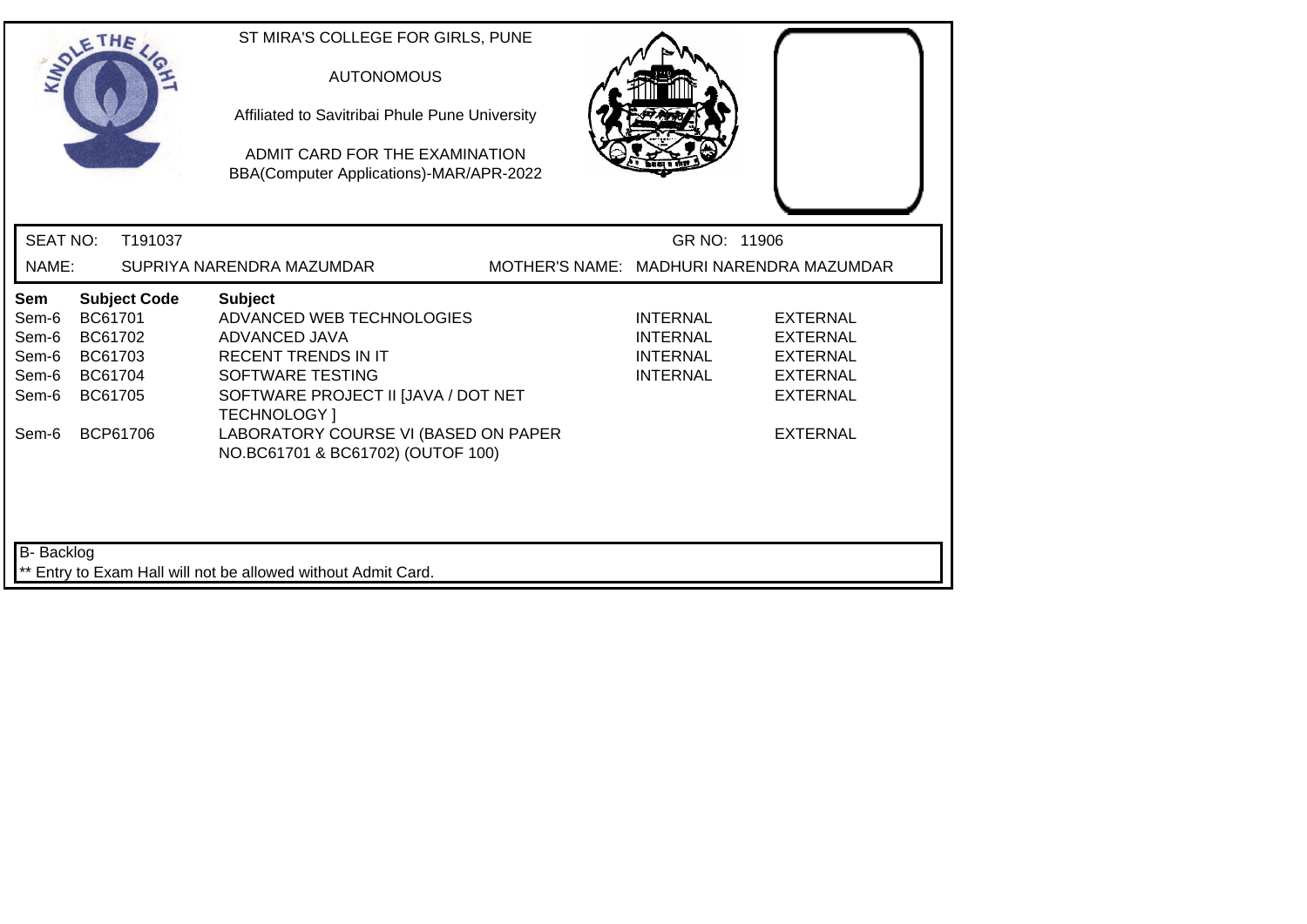|                                                           | SOLETHE .                                                                              |         | ST MIRA'S COLLEGE FOR GIRLS, PUNE<br><b>AUTONOMOUS</b><br>Affiliated to Savitribai Phule Pune University<br>ADMIT CARD FOR THE EXAMINATION<br>BBA(Computer Applications)-MAR/APR-2022                                                                     |                                     |                                                                          |                                                                                                         |
|-----------------------------------------------------------|----------------------------------------------------------------------------------------|---------|-----------------------------------------------------------------------------------------------------------------------------------------------------------------------------------------------------------------------------------------------------------|-------------------------------------|--------------------------------------------------------------------------|---------------------------------------------------------------------------------------------------------|
| <b>SEAT NO:</b>                                           |                                                                                        | T191038 |                                                                                                                                                                                                                                                           |                                     | GR NO: 11901                                                             |                                                                                                         |
| NAME:                                                     |                                                                                        |         | YOGITA UMESH MELWANI                                                                                                                                                                                                                                      | MOTHER'S NAME: PRERNA UMESH MELWANI |                                                                          |                                                                                                         |
| Sem<br>Sem-6<br>Sem-6<br>Sem-6<br>Sem-6<br>Sem-6<br>Sem-6 | <b>Subject Code</b><br>BC61701<br>BC61702<br>BC61703<br>BC61704<br>BC61705<br>BCP61706 |         | <b>Subject</b><br>ADVANCED WEB TECHNOLOGIES<br><b>ADVANCED JAVA</b><br><b>RECENT TRENDS IN IT</b><br>SOFTWARE TESTING<br>SOFTWARE PROJECT II JJAVA / DOT NET<br>TECHNOLOGY ]<br>LABORATORY COURSE VI (BASED ON PAPER<br>NO.BC61701 & BC61702) (OUTOF 100) |                                     | <b>INTERNAL</b><br><b>INTERNAL</b><br><b>INTERNAL</b><br><b>INTERNAL</b> | <b>EXTERNAL</b><br>EXTERNAL<br><b>EXTERNAL</b><br><b>EXTERNAL</b><br><b>EXTERNAL</b><br><b>EXTERNAL</b> |
| <b>B-</b> Backlog                                         |                                                                                        |         | ** Entry to Exam Hall will not be allowed without Admit Card.                                                                                                                                                                                             |                                     |                                                                          |                                                                                                         |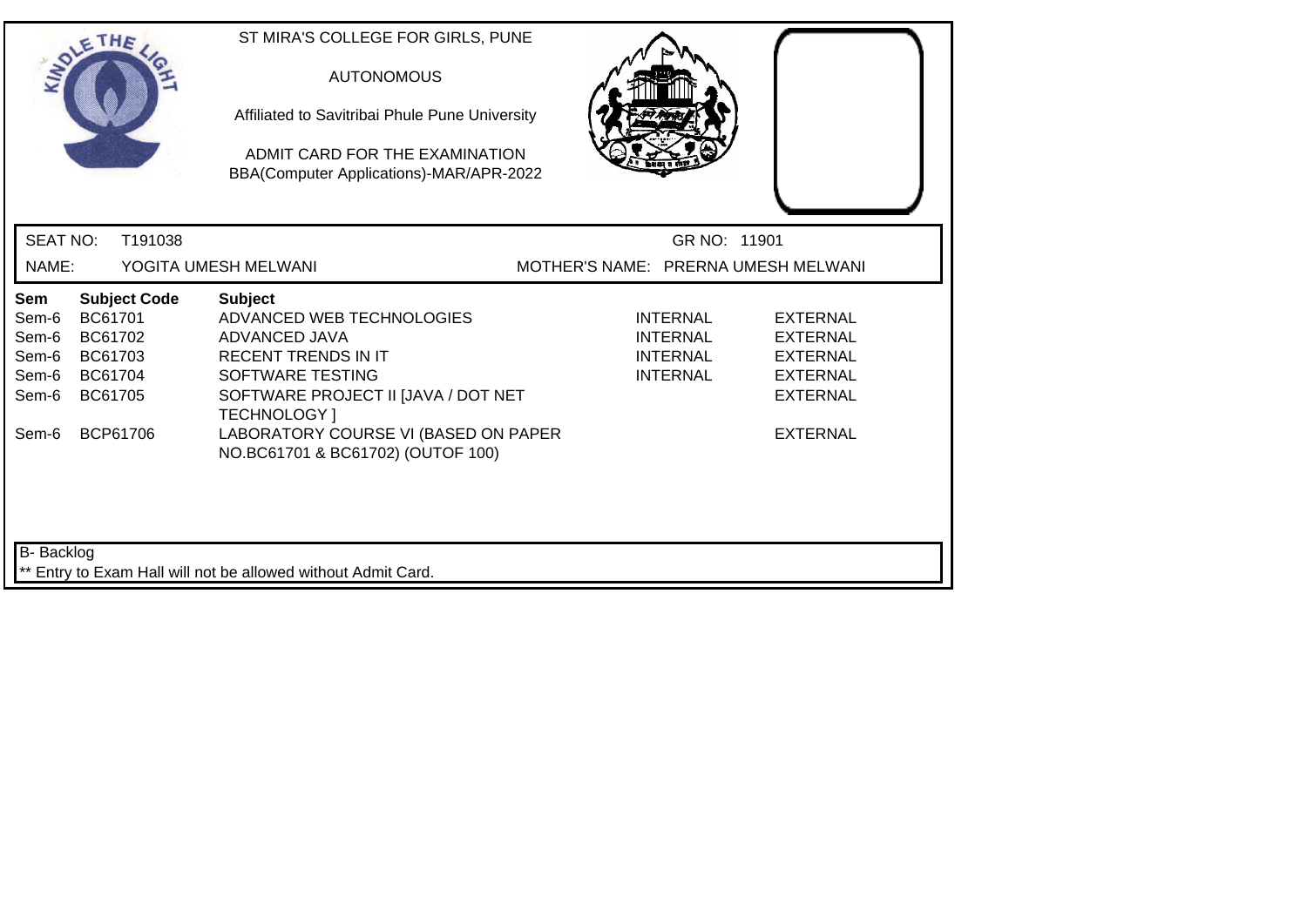|                                                           | SOLETHE .                                                       |                     | ST MIRA'S COLLEGE FOR GIRLS, PUNE<br><b>AUTONOMOUS</b><br>Affiliated to Savitribai Phule Pune University<br>ADMIT CARD FOR THE EXAMINATION<br>BBA(Computer Applications)-MAR/APR-2022                                                                     |                                                                   |                                                                                                         |
|-----------------------------------------------------------|-----------------------------------------------------------------|---------------------|-----------------------------------------------------------------------------------------------------------------------------------------------------------------------------------------------------------------------------------------------------------|-------------------------------------------------------------------|---------------------------------------------------------------------------------------------------------|
| <b>SEAT NO:</b>                                           |                                                                 | T191039             |                                                                                                                                                                                                                                                           | GR NO: 11927                                                      |                                                                                                         |
| NAME:                                                     |                                                                 |                     | <b>HEBA MOHAMMED YUSUF</b>                                                                                                                                                                                                                                | MOTHER'S NAME: NAHID                                              |                                                                                                         |
| Sem<br>Sem-6<br>Sem-6<br>Sem-6<br>Sem-6<br>Sem-6<br>Sem-6 | BC61701<br>BC61702<br>BC61703<br>BC61704<br>BC61705<br>BCP61706 | <b>Subject Code</b> | <b>Subject</b><br>ADVANCED WEB TECHNOLOGIES<br>ADVANCED JAVA<br><b>RECENT TRENDS IN IT</b><br>SOFTWARE TESTING<br>SOFTWARE PROJECT II [JAVA / DOT NET<br><b>TECHNOLOGY</b> 1<br>LABORATORY COURSE VI (BASED ON PAPER<br>NO.BC61701 & BC61702) (OUTOF 100) | INTERNAL<br><b>INTERNAL</b><br><b>INTERNAL</b><br><b>INTERNAL</b> | EXTERNAL<br><b>EXTERNAL</b><br><b>EXTERNAL</b><br><b>EXTERNAL</b><br><b>EXTERNAL</b><br><b>EXTERNAL</b> |
| B- Backlog                                                |                                                                 |                     | ** Entry to Exam Hall will not be allowed without Admit Card.                                                                                                                                                                                             |                                                                   |                                                                                                         |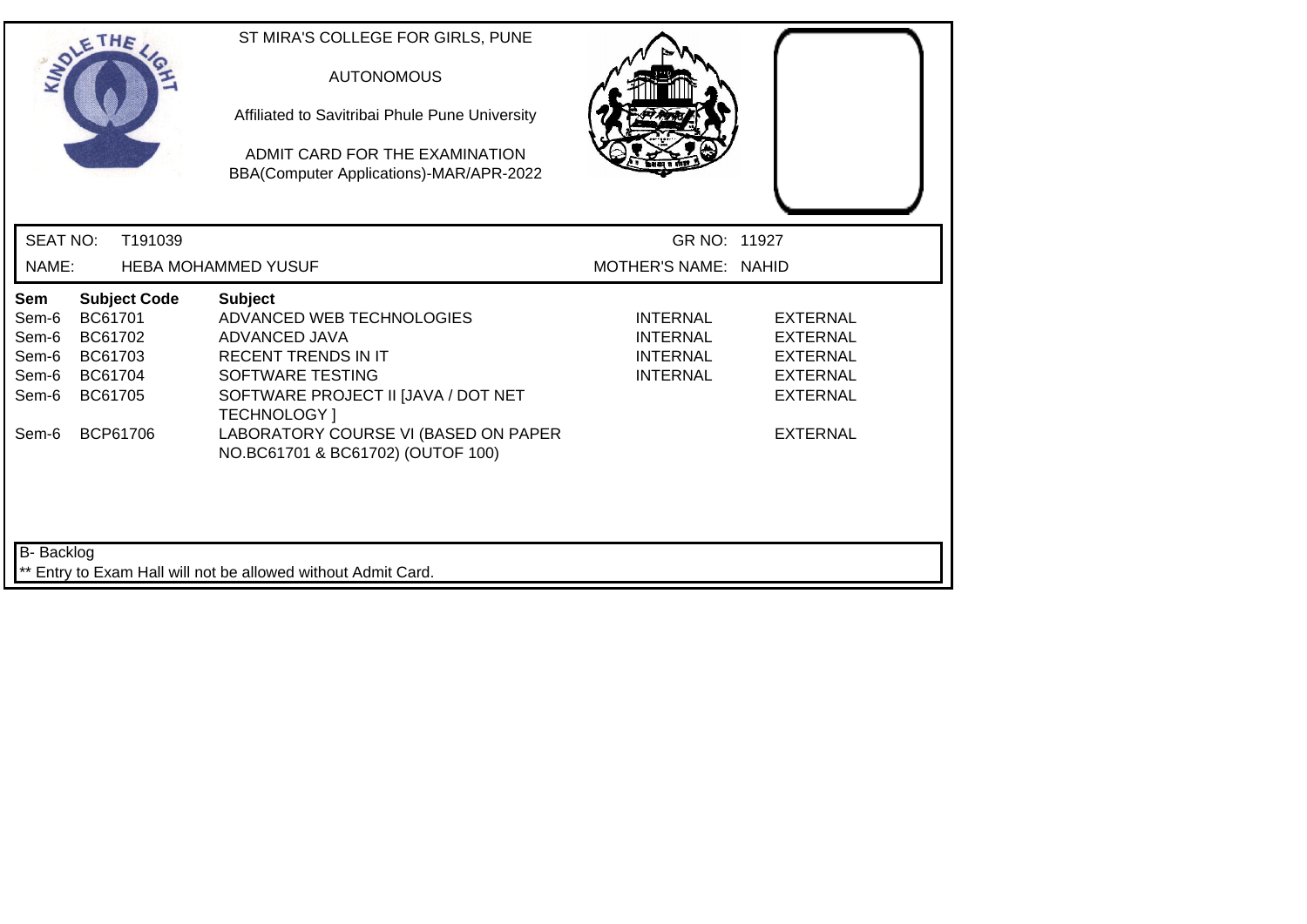|                                                           | SOLETHE .                                                                              | ST MIRA'S COLLEGE FOR GIRLS, PUNE<br><b>AUTONOMOUS</b><br>Affiliated to Savitribai Phule Pune University<br>ADMIT CARD FOR THE EXAMINATION<br>BBA(Computer Applications)-MAR/APR-2022                                                                     |                                                            |                                                                                                                |
|-----------------------------------------------------------|----------------------------------------------------------------------------------------|-----------------------------------------------------------------------------------------------------------------------------------------------------------------------------------------------------------------------------------------------------------|------------------------------------------------------------|----------------------------------------------------------------------------------------------------------------|
| <b>SEAT NO:</b>                                           | T191040                                                                                |                                                                                                                                                                                                                                                           | GR NO: 11939                                               |                                                                                                                |
| NAME:                                                     | <b>MORE PRACHI MILIND</b>                                                              |                                                                                                                                                                                                                                                           | MOTHER'S NAME: SARIKA                                      |                                                                                                                |
| Sem<br>Sem-6<br>Sem-6<br>Sem-6<br>Sem-6<br>Sem-6<br>Sem-6 | <b>Subject Code</b><br>BC61701<br>BC61702<br>BC61703<br>BC61704<br>BC61705<br>BCP61706 | <b>Subject</b><br>ADVANCED WEB TECHNOLOGIES<br>ADVANCED JAVA<br><b>RECENT TRENDS IN IT</b><br>SOFTWARE TESTING<br>SOFTWARE PROJECT II [JAVA / DOT NET<br><b>TECHNOLOGY</b> 1<br>LABORATORY COURSE VI (BASED ON PAPER<br>NO.BC61701 & BC61702) (OUTOF 100) | <b>INTERNAL</b><br>INTERNAL<br>INTERNAL<br><b>INTERNAL</b> | <b>EXTERNAL</b><br><b>EXTERNAL</b><br><b>EXTERNAL</b><br><b>EXTERNAL</b><br><b>EXTERNAL</b><br><b>EXTERNAL</b> |
| <b>B-</b> Backlog                                         |                                                                                        | ** Entry to Exam Hall will not be allowed without Admit Card.                                                                                                                                                                                             |                                                            |                                                                                                                |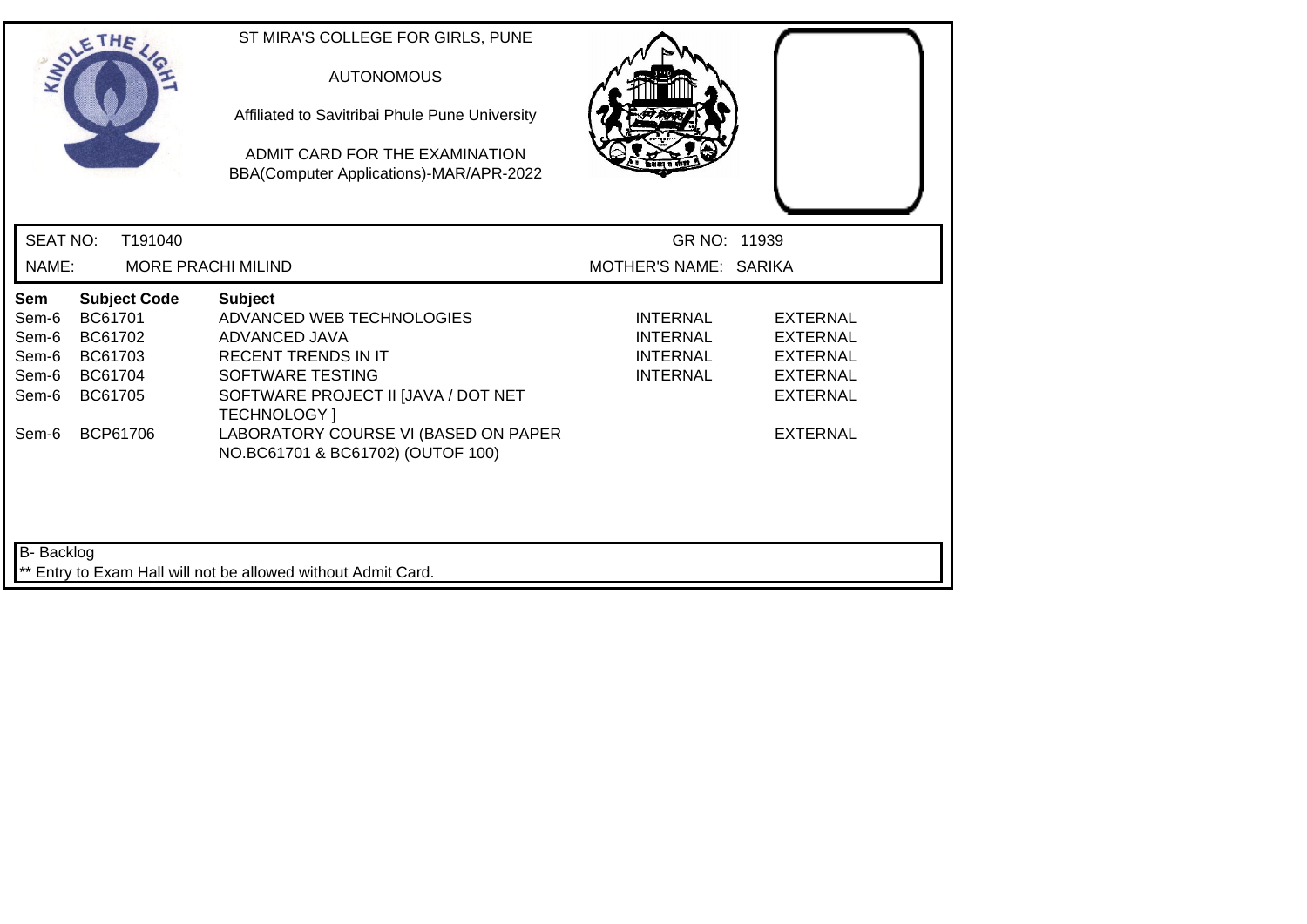| SOLETHE .                                                 |                                                                 |                     | ST MIRA'S COLLEGE FOR GIRLS, PUNE<br><b>AUTONOMOUS</b><br>Affiliated to Savitribai Phule Pune University<br>ADMIT CARD FOR THE EXAMINATION<br>BBA(Computer Applications)-MAR/APR-2022                                                                     |                                                                   |                                                                                                         |
|-----------------------------------------------------------|-----------------------------------------------------------------|---------------------|-----------------------------------------------------------------------------------------------------------------------------------------------------------------------------------------------------------------------------------------------------------|-------------------------------------------------------------------|---------------------------------------------------------------------------------------------------------|
| <b>SEAT NO:</b>                                           |                                                                 | T191041             |                                                                                                                                                                                                                                                           | GR NO: 11967                                                      |                                                                                                         |
| NAME:                                                     |                                                                 |                     | MULCHANDANI VANITA GIRISH                                                                                                                                                                                                                                 | MOTHER'S NAME: ANJALI                                             |                                                                                                         |
| Sem<br>Sem-6<br>Sem-6<br>Sem-6<br>Sem-6<br>Sem-6<br>Sem-6 | BC61701<br>BC61702<br>BC61703<br>BC61704<br>BC61705<br>BCP61706 | <b>Subject Code</b> | <b>Subject</b><br>ADVANCED WEB TECHNOLOGIES<br>ADVANCED JAVA<br><b>RECENT TRENDS IN IT</b><br>SOFTWARE TESTING<br>SOFTWARE PROJECT II [JAVA / DOT NET<br><b>TECHNOLOGY</b> 1<br>LABORATORY COURSE VI (BASED ON PAPER<br>NO.BC61701 & BC61702) (OUTOF 100) | INTERNAL<br><b>INTERNAL</b><br><b>INTERNAL</b><br><b>INTERNAL</b> | EXTERNAL<br><b>EXTERNAL</b><br><b>EXTERNAL</b><br><b>EXTERNAL</b><br><b>EXTERNAL</b><br><b>EXTERNAL</b> |
| B-Backlog                                                 |                                                                 |                     | Entry to Exam Hall will not be allowed without Admit Card.                                                                                                                                                                                                |                                                                   |                                                                                                         |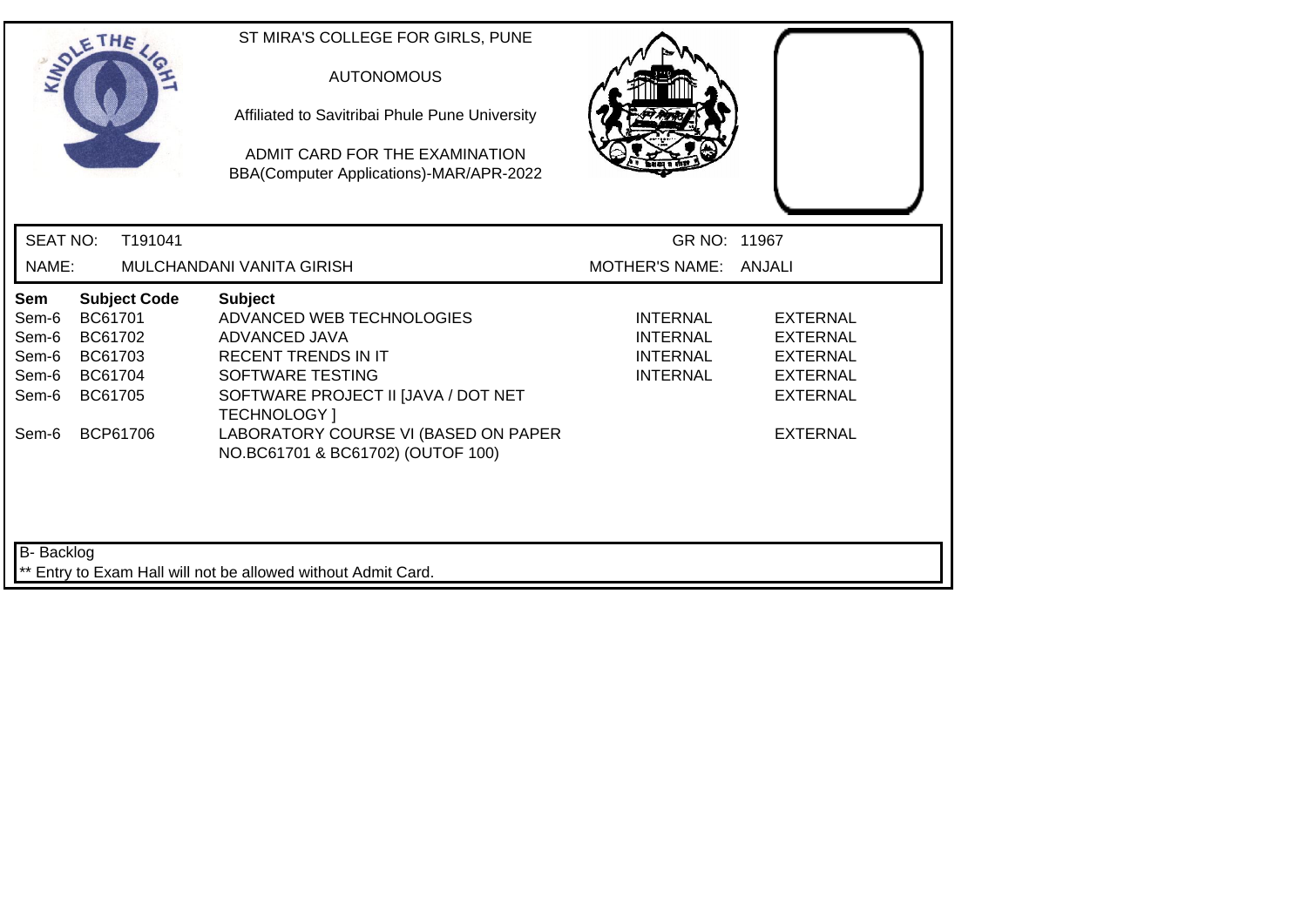| SOLETHE .                                                 |                                                                 |                     | ST MIRA'S COLLEGE FOR GIRLS, PUNE<br><b>AUTONOMOUS</b><br>Affiliated to Savitribai Phule Pune University<br>ADMIT CARD FOR THE EXAMINATION<br>BBA(Computer Applications)-MAR/APR-2022                                                                     |                                                                   |                                                                                                         |
|-----------------------------------------------------------|-----------------------------------------------------------------|---------------------|-----------------------------------------------------------------------------------------------------------------------------------------------------------------------------------------------------------------------------------------------------------|-------------------------------------------------------------------|---------------------------------------------------------------------------------------------------------|
| <b>SEAT NO:</b>                                           |                                                                 | T191043             |                                                                                                                                                                                                                                                           | GR NO: 11942                                                      |                                                                                                         |
| NAME:                                                     |                                                                 |                     | NAGARKAR SHRUSHTI RAMKRISHNA                                                                                                                                                                                                                              | MOTHER'S NAME: SANGITA                                            |                                                                                                         |
| Sem<br>Sem-6<br>Sem-6<br>Sem-6<br>Sem-6<br>Sem-6<br>Sem-6 | BC61701<br>BC61702<br>BC61703<br>BC61704<br>BC61705<br>BCP61706 | <b>Subject Code</b> | <b>Subject</b><br>ADVANCED WEB TECHNOLOGIES<br>ADVANCED JAVA<br><b>RECENT TRENDS IN IT</b><br>SOFTWARE TESTING<br>SOFTWARE PROJECT II [JAVA / DOT NET<br><b>TECHNOLOGY</b> 1<br>LABORATORY COURSE VI (BASED ON PAPER<br>NO.BC61701 & BC61702) (OUTOF 100) | INTERNAL<br><b>INTERNAL</b><br><b>INTERNAL</b><br><b>INTERNAL</b> | EXTERNAL<br><b>EXTERNAL</b><br><b>EXTERNAL</b><br><b>EXTERNAL</b><br><b>EXTERNAL</b><br><b>EXTERNAL</b> |
| B-Backlog                                                 |                                                                 |                     | Entry to Exam Hall will not be allowed without Admit Card.                                                                                                                                                                                                |                                                                   |                                                                                                         |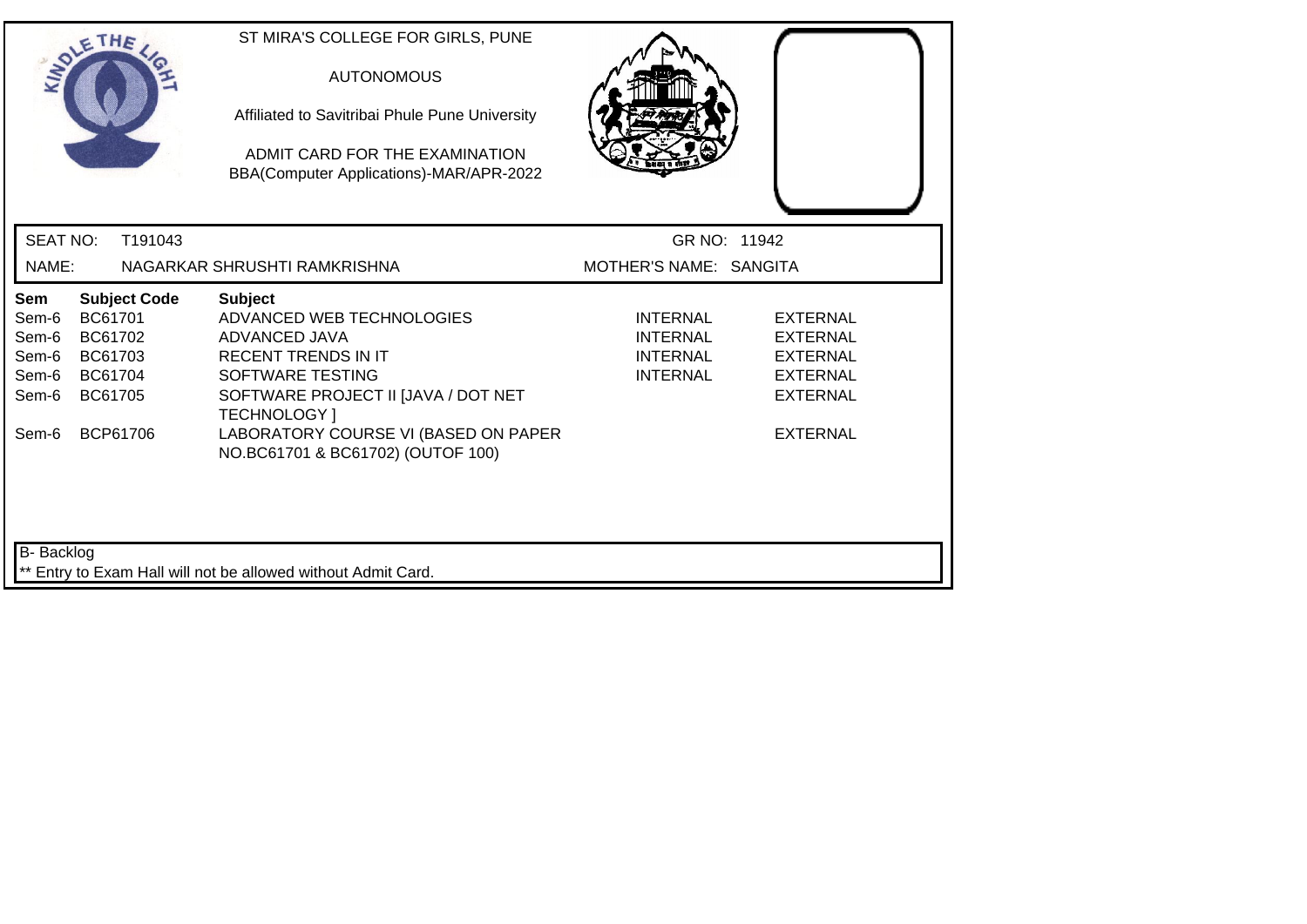| SOLETHE.                                                  |                                                     |                                 | ST MIRA'S COLLEGE FOR GIRLS, PUNE<br><b>AUTONOMOUS</b><br>Affiliated to Savitribai Phule Pune University<br>ADMIT CARD FOR THE EXAMINATION<br>BBA(Computer Applications)-MAR/APR-2022                                                                     |                                                                   |                                                                                                         |
|-----------------------------------------------------------|-----------------------------------------------------|---------------------------------|-----------------------------------------------------------------------------------------------------------------------------------------------------------------------------------------------------------------------------------------------------------|-------------------------------------------------------------------|---------------------------------------------------------------------------------------------------------|
| <b>SEAT NO:</b>                                           |                                                     | T191044                         |                                                                                                                                                                                                                                                           | GR NO: 11951                                                      |                                                                                                         |
| NAME:                                                     |                                                     | ANISHA NARAYAN                  |                                                                                                                                                                                                                                                           | MOTHER'S NAME: PINKY                                              |                                                                                                         |
| Sem<br>Sem-6<br>Sem-6<br>Sem-6<br>Sem-6<br>Sem-6<br>Sem-6 | BC61701<br>BC61702<br>BC61703<br>BC61704<br>BC61705 | <b>Subject Code</b><br>BCP61706 | <b>Subject</b><br>ADVANCED WEB TECHNOLOGIES<br>ADVANCED JAVA<br><b>RECENT TRENDS IN IT</b><br>SOFTWARE TESTING<br>SOFTWARE PROJECT II [JAVA / DOT NET<br><b>TECHNOLOGY</b> 1<br>LABORATORY COURSE VI (BASED ON PAPER<br>NO.BC61701 & BC61702) (OUTOF 100) | INTERNAL<br><b>INTERNAL</b><br><b>INTERNAL</b><br><b>INTERNAL</b> | EXTERNAL<br><b>EXTERNAL</b><br><b>EXTERNAL</b><br><b>EXTERNAL</b><br><b>EXTERNAL</b><br><b>EXTERNAL</b> |
| B- Backlog                                                |                                                     |                                 | Entry to Exam Hall will not be allowed without Admit Card.                                                                                                                                                                                                |                                                                   |                                                                                                         |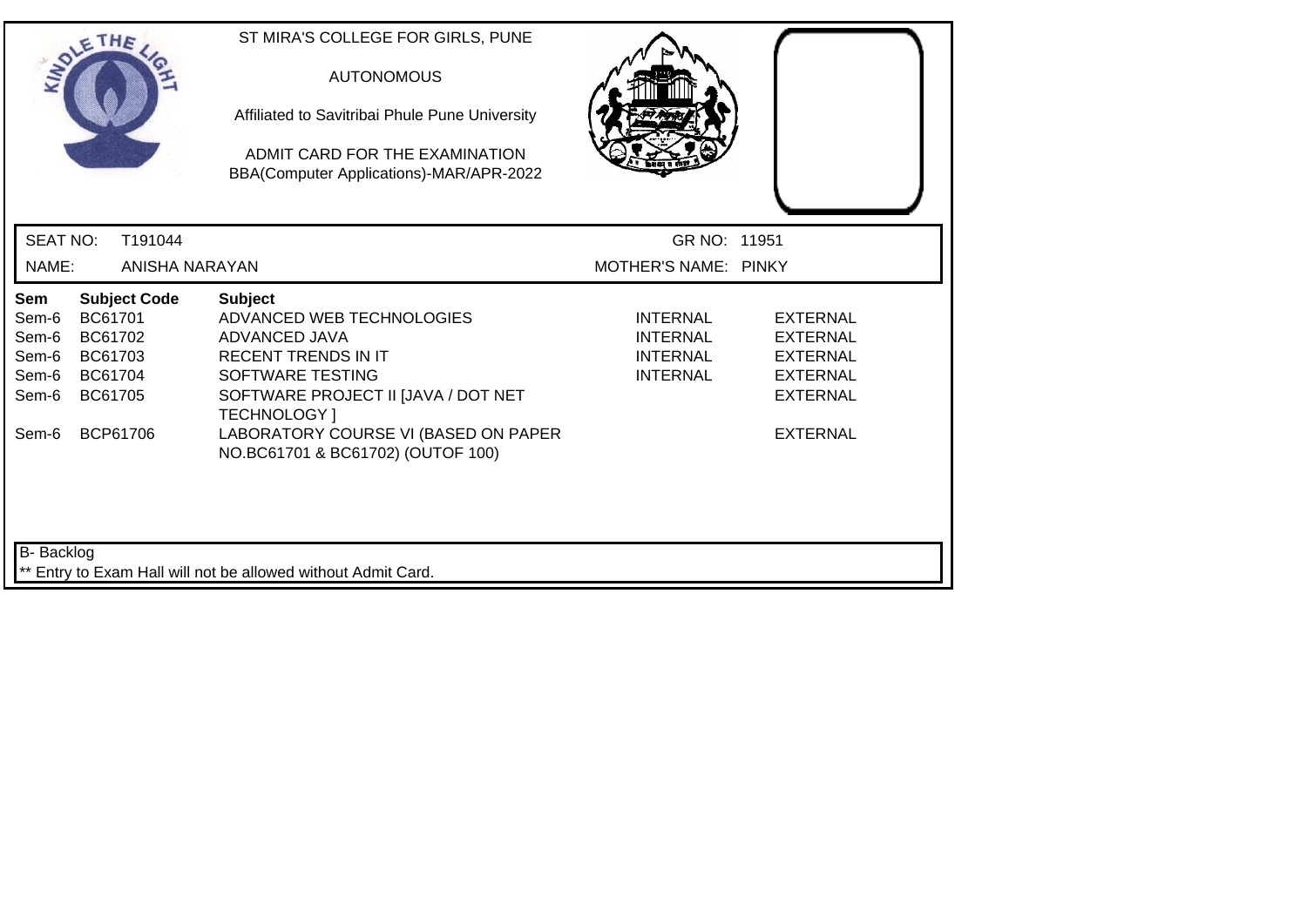|                                                           | SOLETHE .                                                       |                     | ST MIRA'S COLLEGE FOR GIRLS, PUNE<br><b>AUTONOMOUS</b><br>Affiliated to Savitribai Phule Pune University<br>ADMIT CARD FOR THE EXAMINATION<br>BBA(Computer Applications)-MAR/APR-2022                                                                     |                                                                   |                                                                                                                |
|-----------------------------------------------------------|-----------------------------------------------------------------|---------------------|-----------------------------------------------------------------------------------------------------------------------------------------------------------------------------------------------------------------------------------------------------------|-------------------------------------------------------------------|----------------------------------------------------------------------------------------------------------------|
| <b>SEAT NO:</b>                                           |                                                                 | T191045             |                                                                                                                                                                                                                                                           | GR NO: 11962                                                      |                                                                                                                |
| NAME:                                                     |                                                                 |                     | <b>OVHAL RUCHIKA RAHUL</b>                                                                                                                                                                                                                                | MOTHER'S NAME: UJWALA                                             |                                                                                                                |
| Sem<br>Sem-6<br>Sem-6<br>Sem-6<br>Sem-6<br>Sem-6<br>Sem-6 | BC61701<br>BC61702<br>BC61703<br>BC61704<br>BC61705<br>BCP61706 | <b>Subject Code</b> | <b>Subject</b><br>ADVANCED WEB TECHNOLOGIES<br>ADVANCED JAVA<br><b>RECENT TRENDS IN IT</b><br>SOFTWARE TESTING<br>SOFTWARE PROJECT II [JAVA / DOT NET<br><b>TECHNOLOGY</b> 1<br>LABORATORY COURSE VI (BASED ON PAPER<br>NO.BC61701 & BC61702) (OUTOF 100) | <b>INTERNAL</b><br>INTERNAL<br><b>INTERNAL</b><br><b>INTERNAL</b> | <b>EXTERNAL</b><br><b>EXTERNAL</b><br><b>EXTERNAL</b><br><b>EXTERNAL</b><br><b>EXTERNAL</b><br><b>EXTERNAL</b> |
| B- Backlog                                                |                                                                 |                     | ** Entry to Exam Hall will not be allowed without Admit Card.                                                                                                                                                                                             |                                                                   |                                                                                                                |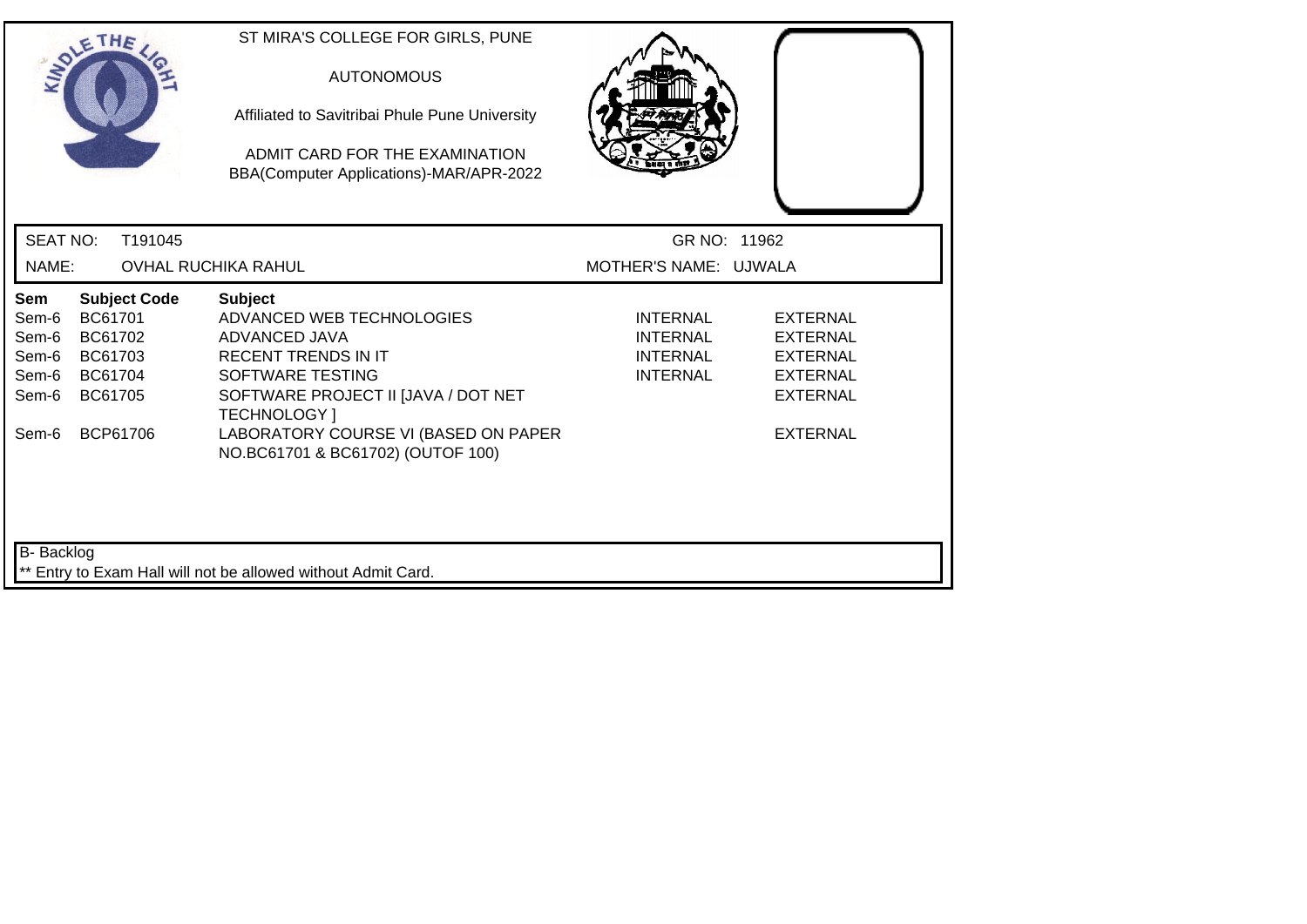|                                                           | SOLETHE .                                                                              | ST MIRA'S COLLEGE FOR GIRLS, PUNE<br><b>AUTONOMOUS</b><br>Affiliated to Savitribai Phule Pune University<br>ADMIT CARD FOR THE EXAMINATION<br>BBA(Computer Applications)-MAR/APR-2022                                |                                                                   |                                                                                                                |
|-----------------------------------------------------------|----------------------------------------------------------------------------------------|----------------------------------------------------------------------------------------------------------------------------------------------------------------------------------------------------------------------|-------------------------------------------------------------------|----------------------------------------------------------------------------------------------------------------|
| <b>SEAT NO:</b>                                           | T191046                                                                                |                                                                                                                                                                                                                      | GR NO: 11937                                                      |                                                                                                                |
| NAME:                                                     |                                                                                        | PACHUNDKAR SNEHAL BAPU                                                                                                                                                                                               | MOTHER'S NAME: KALPANA                                            |                                                                                                                |
| Sem<br>Sem-6<br>Sem-6<br>Sem-6<br>Sem-6<br>Sem-6<br>Sem-6 | <b>Subject Code</b><br>BC61701<br>BC61702<br>BC61703<br>BC61704<br>BC61705<br>BCP61706 | <b>Subject</b><br>ADVANCED WEB TECHNOLOGIES<br>ADVANCED JAVA<br><b>RECENT TRENDS IN IT</b><br>SOFTWARE TESTING<br>SOFTWARE PROJECT II [JAVA / DOT NET<br><b>TECHNOLOGY</b> 1<br>LABORATORY COURSE VI (BASED ON PAPER | <b>INTERNAL</b><br>INTERNAL<br><b>INTERNAL</b><br><b>INTERNAL</b> | <b>EXTERNAL</b><br><b>EXTERNAL</b><br><b>EXTERNAL</b><br><b>EXTERNAL</b><br><b>EXTERNAL</b><br><b>EXTERNAL</b> |
| <b>B-</b> Backlog                                         |                                                                                        | NO.BC61701 & BC61702) (OUTOF 100)<br>** Entry to Exam Hall will not be allowed without Admit Card.                                                                                                                   |                                                                   |                                                                                                                |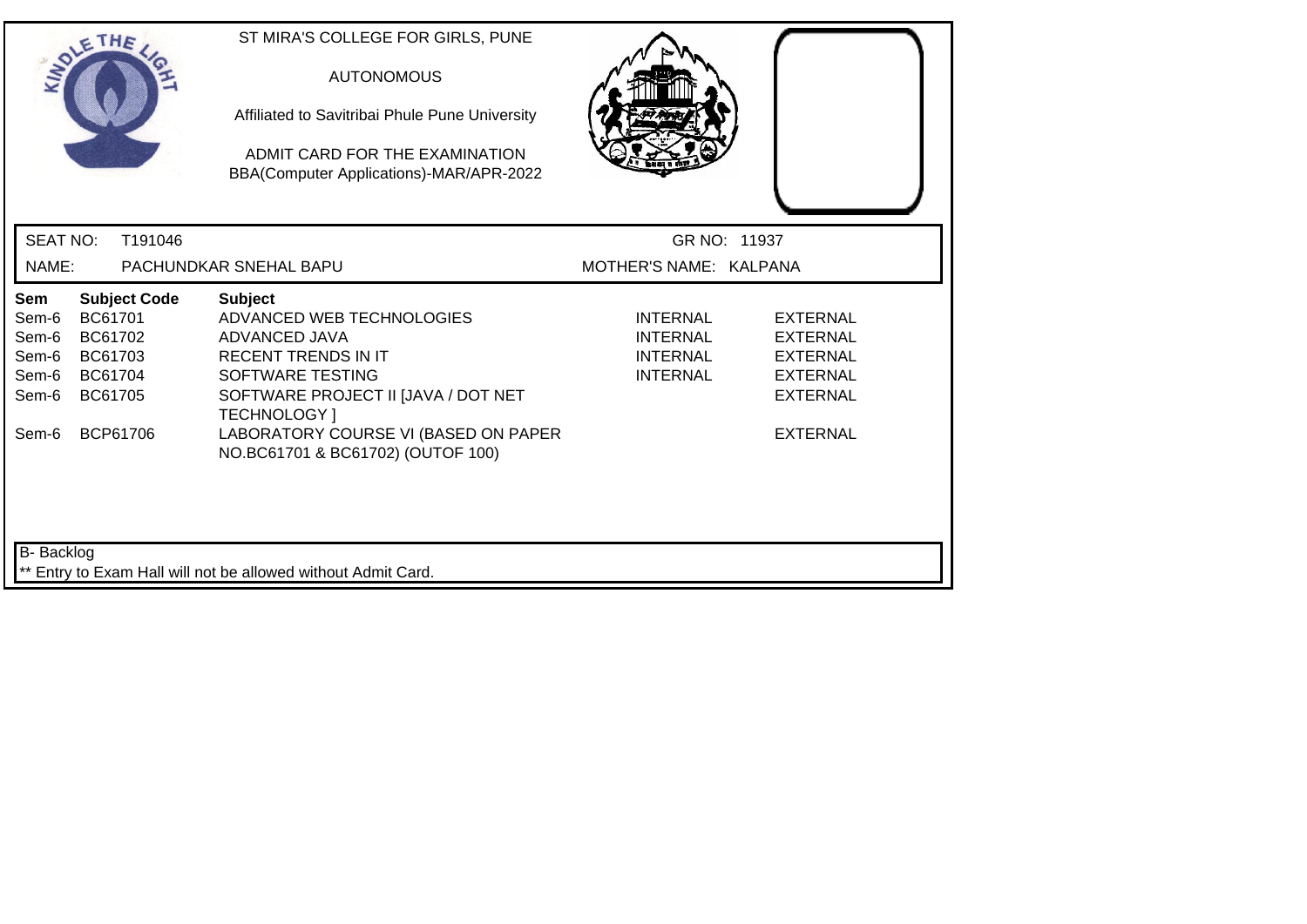|                                                           | SOLETHE .                                                                              | ST MIRA'S COLLEGE FOR GIRLS, PUNE<br><b>AUTONOMOUS</b><br>Affiliated to Savitribai Phule Pune University<br>ADMIT CARD FOR THE EXAMINATION<br>BBA(Computer Applications)-MAR/APR-2022                                                                     |                                                                   |                                                                                                                |
|-----------------------------------------------------------|----------------------------------------------------------------------------------------|-----------------------------------------------------------------------------------------------------------------------------------------------------------------------------------------------------------------------------------------------------------|-------------------------------------------------------------------|----------------------------------------------------------------------------------------------------------------|
| <b>SEAT NO:</b><br>NAME:                                  | T191047                                                                                | PANDYA ADITI RAJNISH                                                                                                                                                                                                                                      | GR NO: 11924<br>MOTHER'S NAME: ALKA                               |                                                                                                                |
| Sem<br>Sem-6<br>Sem-6<br>Sem-6<br>Sem-6<br>Sem-6<br>Sem-6 | <b>Subject Code</b><br>BC61701<br>BC61702<br>BC61703<br>BC61704<br>BC61705<br>BCP61706 | <b>Subject</b><br>ADVANCED WEB TECHNOLOGIES<br>ADVANCED JAVA<br><b>RECENT TRENDS IN IT</b><br>SOFTWARE TESTING<br>SOFTWARE PROJECT II [JAVA / DOT NET<br><b>TECHNOLOGY</b> 1<br>LABORATORY COURSE VI (BASED ON PAPER<br>NO.BC61701 & BC61702) (OUTOF 100) | <b>INTERNAL</b><br><b>INTERNAL</b><br>INTERNAL<br><b>INTERNAL</b> | <b>EXTERNAL</b><br><b>EXTERNAL</b><br><b>EXTERNAL</b><br><b>EXTERNAL</b><br><b>EXTERNAL</b><br><b>EXTERNAL</b> |
| B- Backlog                                                |                                                                                        | ** Entry to Exam Hall will not be allowed without Admit Card.                                                                                                                                                                                             |                                                                   |                                                                                                                |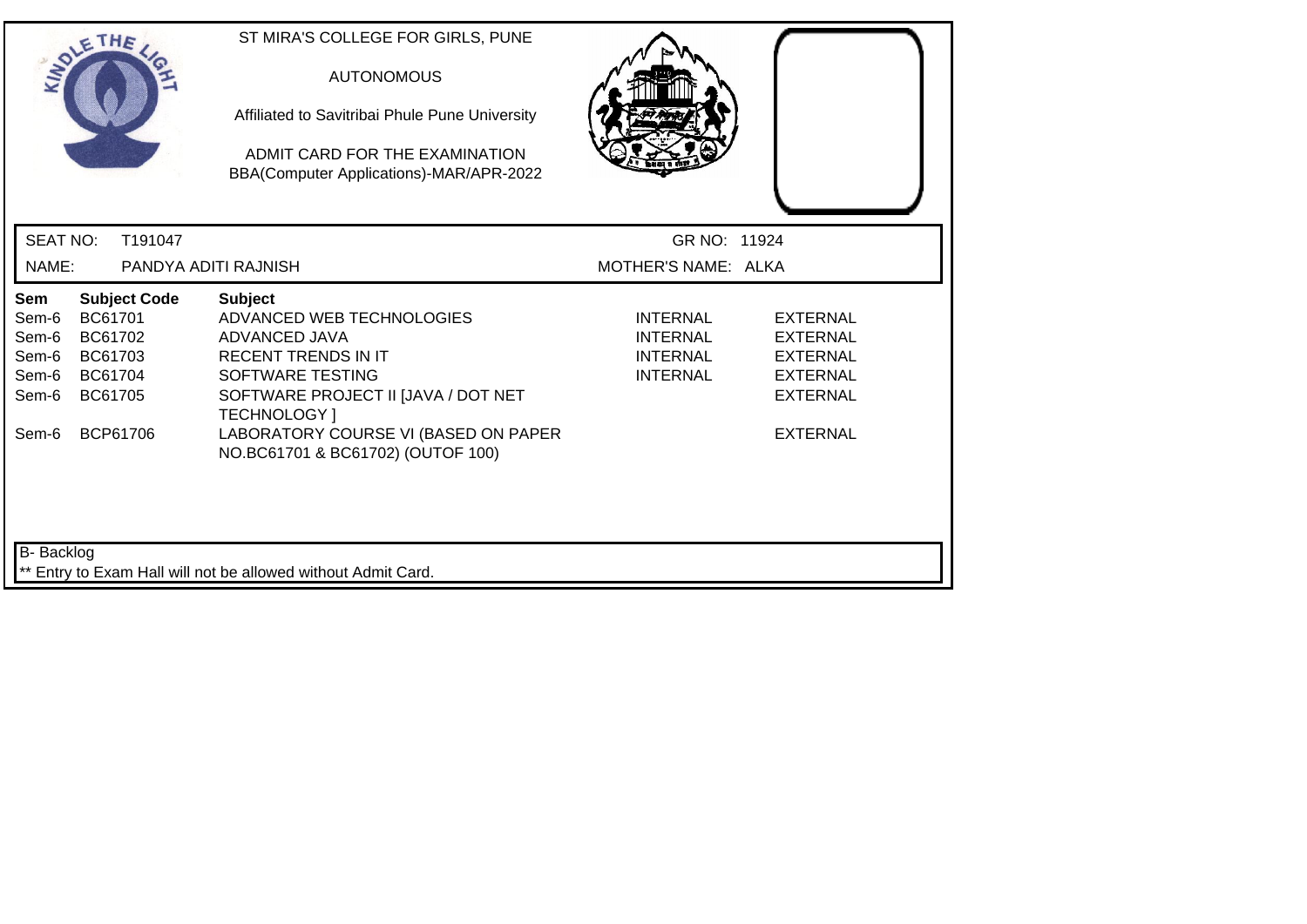| SOLETHE .                                                                                                                                           | ST MIRA'S COLLEGE FOR GIRLS, PUNE<br><b>AUTONOMOUS</b><br>Affiliated to Savitribai Phule Pune University<br>ADMIT CARD FOR THE EXAMINATION<br>BBA(Computer Applications)-MAR/APR-2022                                |                                                                                                                                                                              |  |
|-----------------------------------------------------------------------------------------------------------------------------------------------------|----------------------------------------------------------------------------------------------------------------------------------------------------------------------------------------------------------------------|------------------------------------------------------------------------------------------------------------------------------------------------------------------------------|--|
| <b>SEAT NO:</b><br>T191048                                                                                                                          |                                                                                                                                                                                                                      | GR NO: 11925                                                                                                                                                                 |  |
| NAME:                                                                                                                                               | PRAJAKTA NAMDEO PARANDE                                                                                                                                                                                              | MOTHER'S NAME: SANGEETA NAMDEO PARANDE                                                                                                                                       |  |
| Sem<br><b>Subject Code</b><br>BC61701<br>Sem-6<br>Sem-6<br>BC61702<br>Sem-6<br>BC61703<br>BC61704<br>Sem-6<br>Sem-6<br>BC61705<br>BCP61706<br>Sem-6 | <b>Subject</b><br>ADVANCED WEB TECHNOLOGIES<br>ADVANCED JAVA<br><b>RECENT TRENDS IN IT</b><br>SOFTWARE TESTING<br>SOFTWARE PROJECT II JJAVA / DOT NET<br><b>TECHNOLOGY</b> 1<br>LABORATORY COURSE VI (BASED ON PAPER | <b>INTERNAL</b><br><b>EXTERNAL</b><br>INTERNAL<br><b>EXTERNAL</b><br>INTERNAL<br><b>EXTERNAL</b><br><b>INTERNAL</b><br><b>EXTERNAL</b><br><b>EXTERNAL</b><br><b>EXTERNAL</b> |  |
| <b>B-</b> Backlog                                                                                                                                   | NO.BC61701 & BC61702) (OUTOF 100)<br>** Entry to Exam Hall will not be allowed without Admit Card.                                                                                                                   |                                                                                                                                                                              |  |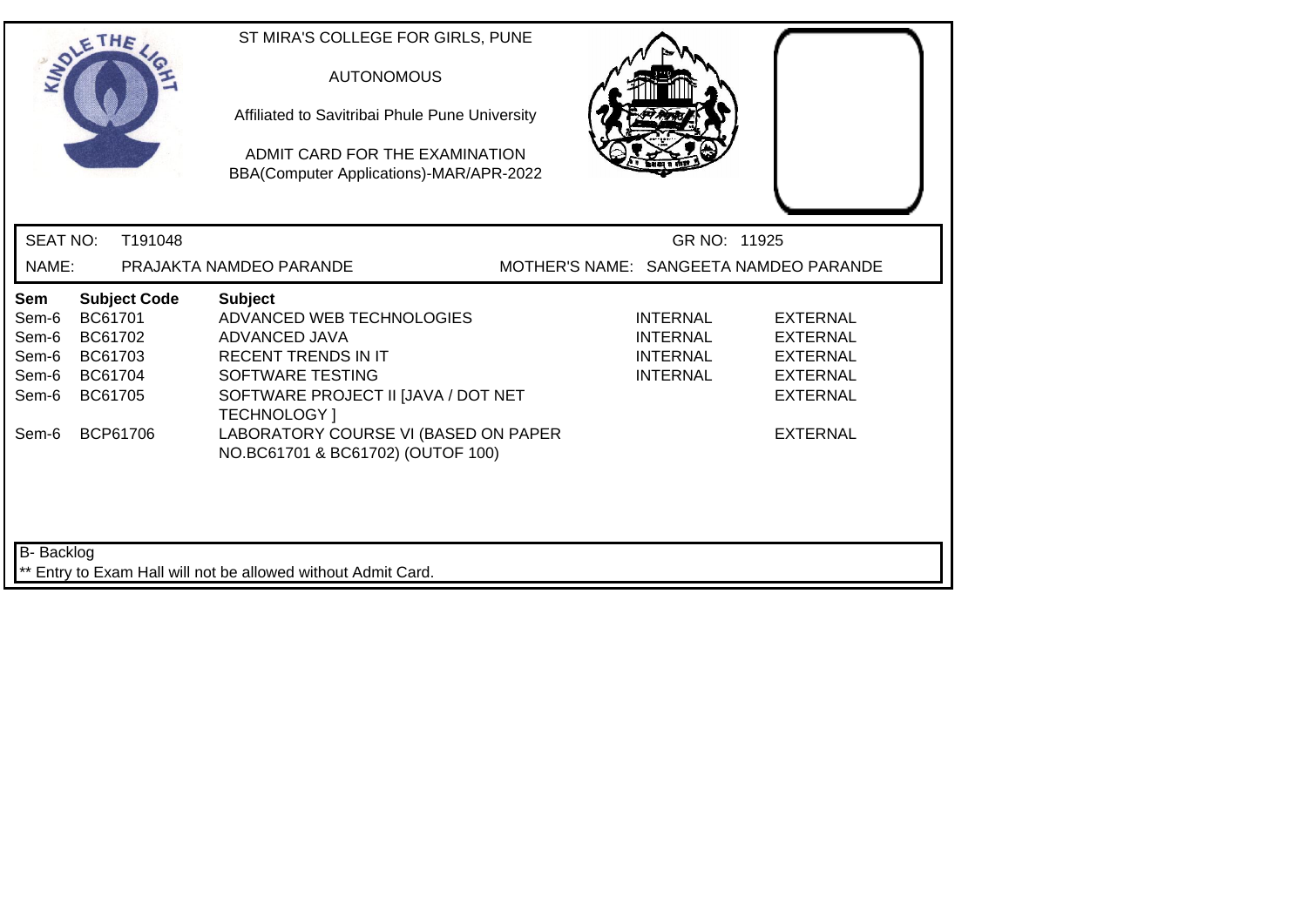| SOLETHE                                                                                                                                                    | ST MIRA'S COLLEGE FOR GIRLS, PUNE<br><b>AUTONOMOUS</b><br>Affiliated to Savitribai Phule Pune University<br>ADMIT CARD FOR THE EXAMINATION<br>BBA(Computer Applications)-MAR/APR-2022                                                                     |                                                                          |                                                                                                         |
|------------------------------------------------------------------------------------------------------------------------------------------------------------|-----------------------------------------------------------------------------------------------------------------------------------------------------------------------------------------------------------------------------------------------------------|--------------------------------------------------------------------------|---------------------------------------------------------------------------------------------------------|
| <b>SEAT NO:</b><br>T191049                                                                                                                                 |                                                                                                                                                                                                                                                           | GR NO: 11917                                                             |                                                                                                         |
| NAME:                                                                                                                                                      | PARANDE PALLAVI PANDURANG                                                                                                                                                                                                                                 | MOTHER'S NAME: SUNITA                                                    |                                                                                                         |
| <b>Subject Code</b><br><b>Sem</b><br>BC61701<br>Sem-6<br>Sem-6<br>BC61702<br>Sem-6<br>BC61703<br>Sem-6<br>BC61704<br>Sem-6<br>BC61705<br>BCP61706<br>Sem-6 | <b>Subject</b><br>ADVANCED WEB TECHNOLOGIES<br>ADVANCED JAVA<br><b>RECENT TRENDS IN IT</b><br>SOFTWARE TESTING<br>SOFTWARE PROJECT II [JAVA / DOT NET<br><b>TECHNOLOGY</b> 1<br>LABORATORY COURSE VI (BASED ON PAPER<br>NO.BC61701 & BC61702) (OUTOF 100) | <b>INTERNAL</b><br><b>INTERNAL</b><br><b>INTERNAL</b><br><b>INTERNAL</b> | <b>EXTERNAL</b><br>EXTERNAL<br><b>EXTERNAL</b><br><b>EXTERNAL</b><br><b>EXTERNAL</b><br><b>EXTERNAL</b> |
| B-Backlog                                                                                                                                                  | ** Entry to Exam Hall will not be allowed without Admit Card.                                                                                                                                                                                             |                                                                          |                                                                                                         |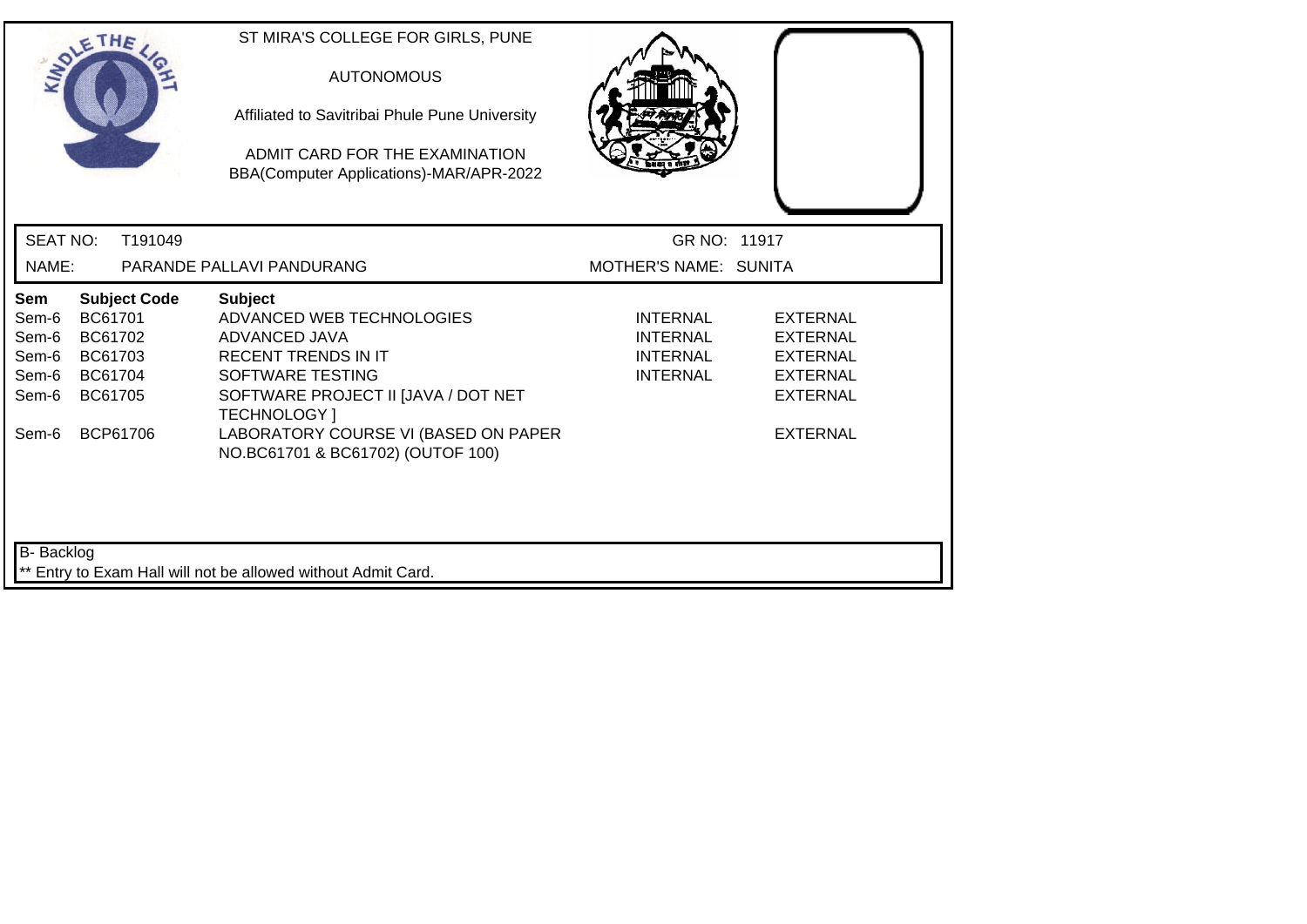|                                                                             | SOLETHE .                                                                              | ST MIRA'S COLLEGE FOR GIRLS, PUNE<br><b>AUTONOMOUS</b><br>Affiliated to Savitribai Phule Pune University<br>ADMIT CARD FOR THE EXAMINATION<br>BBA(Computer Applications)-MAR/APR-2022                                                                     |                                                                   |                                                                                                         |  |
|-----------------------------------------------------------------------------|----------------------------------------------------------------------------------------|-----------------------------------------------------------------------------------------------------------------------------------------------------------------------------------------------------------------------------------------------------------|-------------------------------------------------------------------|---------------------------------------------------------------------------------------------------------|--|
| <b>SEAT NO:</b>                                                             | T191050                                                                                |                                                                                                                                                                                                                                                           | GR NO: 11961                                                      |                                                                                                         |  |
| NAME:                                                                       |                                                                                        | PARMAR MOKSHA PRAVIN                                                                                                                                                                                                                                      | MOTHER'S NAME: VANITA                                             |                                                                                                         |  |
| Sem<br>Sem-6<br>Sem-6<br>Sem-6<br>Sem-6<br>Sem-6<br>Sem-6                   | <b>Subject Code</b><br>BC61701<br>BC61702<br>BC61703<br>BC61704<br>BC61705<br>BCP61706 | <b>Subject</b><br>ADVANCED WEB TECHNOLOGIES<br>ADVANCED JAVA<br><b>RECENT TRENDS IN IT</b><br>SOFTWARE TESTING<br>SOFTWARE PROJECT II [JAVA / DOT NET<br><b>TECHNOLOGY</b> 1<br>LABORATORY COURSE VI (BASED ON PAPER<br>NO.BC61701 & BC61702) (OUTOF 100) | INTERNAL<br><b>INTERNAL</b><br><b>INTERNAL</b><br><b>INTERNAL</b> | EXTERNAL<br><b>EXTERNAL</b><br><b>EXTERNAL</b><br><b>EXTERNAL</b><br><b>EXTERNAL</b><br><b>EXTERNAL</b> |  |
| B- Backlog<br>** Entry to Exam Hall will not be allowed without Admit Card. |                                                                                        |                                                                                                                                                                                                                                                           |                                                                   |                                                                                                         |  |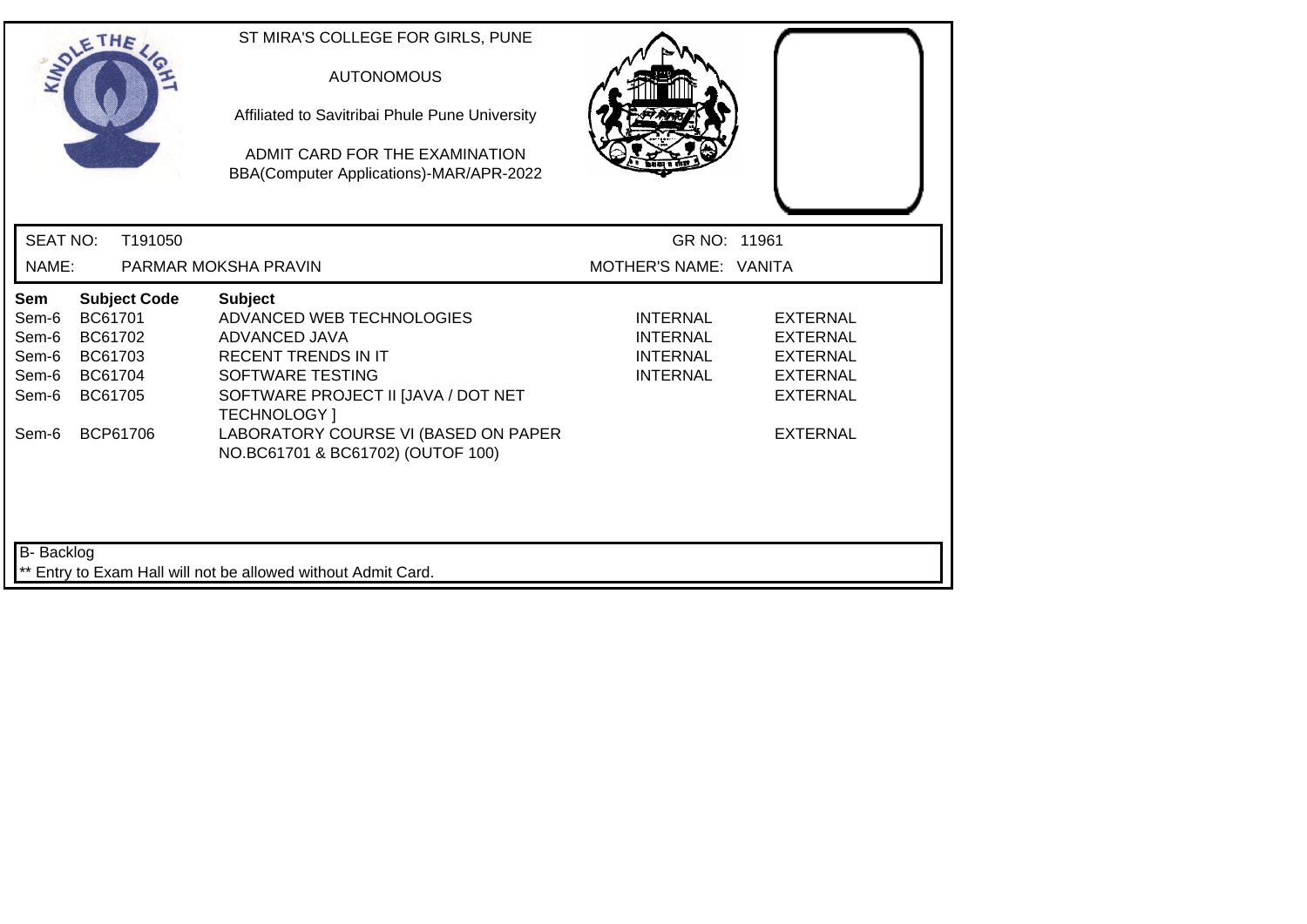| SOLETHE                                                                                                                                             | ST MIRA'S COLLEGE FOR GIRLS, PUNE<br><b>AUTONOMOUS</b><br>Affiliated to Savitribai Phule Pune University<br>ADMIT CARD FOR THE EXAMINATION<br>BBA(Computer Applications)-MAR/APR-2022                                                              |                                                                          |                                                                                                                |  |  |
|-----------------------------------------------------------------------------------------------------------------------------------------------------|----------------------------------------------------------------------------------------------------------------------------------------------------------------------------------------------------------------------------------------------------|--------------------------------------------------------------------------|----------------------------------------------------------------------------------------------------------------|--|--|
| <b>SEAT NO:</b><br>T191051                                                                                                                          |                                                                                                                                                                                                                                                    | GR NO: 11955                                                             |                                                                                                                |  |  |
| NAME:<br><b>PATIL AAYUSHI RAVI</b>                                                                                                                  |                                                                                                                                                                                                                                                    | MOTHER'S NAME: PRITI                                                     |                                                                                                                |  |  |
| <b>Subject Code</b><br>Sem<br>BC61701<br>Sem-6<br>Sem-6<br>BC61702<br>Sem-6<br>BC61703<br>Sem-6<br>BC61704<br>Sem-6<br>BC61705<br>BCP61706<br>Sem-6 | <b>Subject</b><br>ADVANCED WEB TECHNOLOGIES<br>ADVANCED JAVA<br><b>RECENT TRENDS IN IT</b><br>SOFTWARE TESTING<br>SOFTWARE PROJECT II [JAVA / DOT NET<br>TECHNOLOGY ]<br>LABORATORY COURSE VI (BASED ON PAPER<br>NO.BC61701 & BC61702) (OUTOF 100) | <b>INTERNAL</b><br><b>INTERNAL</b><br><b>INTERNAL</b><br><b>INTERNAL</b> | <b>EXTERNAL</b><br><b>EXTERNAL</b><br><b>EXTERNAL</b><br><b>EXTERNAL</b><br><b>EXTERNAL</b><br><b>EXTERNAL</b> |  |  |
| B-Backlog<br>** Entry to Exam Hall will not be allowed without Admit Card.                                                                          |                                                                                                                                                                                                                                                    |                                                                          |                                                                                                                |  |  |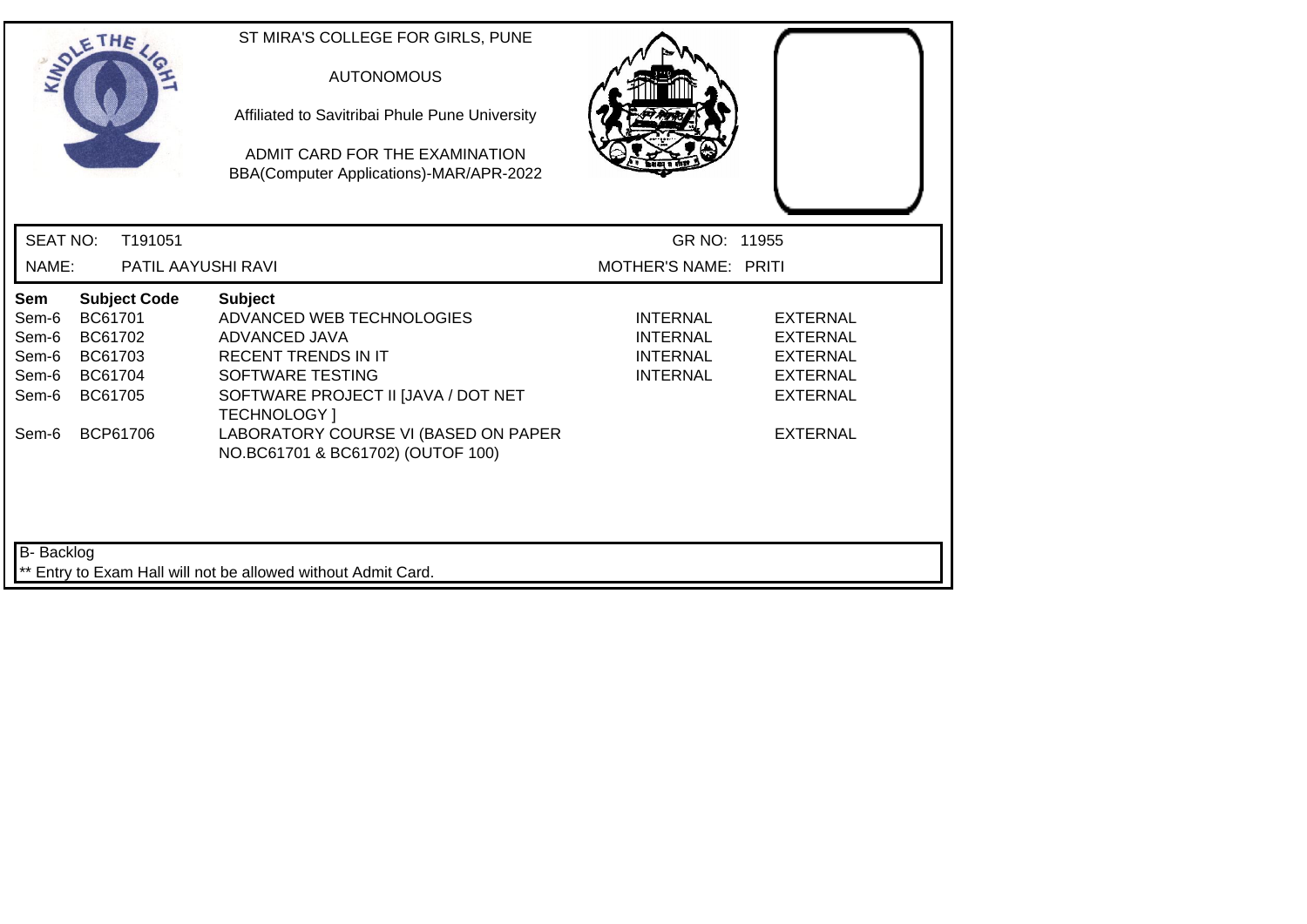| SOLETHE .                                                                                                                                           | ST MIRA'S COLLEGE FOR GIRLS, PUNE<br><b>AUTONOMOUS</b><br>Affiliated to Savitribai Phule Pune University<br>ADMIT CARD FOR THE EXAMINATION<br>BBA(Computer Applications)-MAR/APR-2022                                                                     |                                                                   |                                                                                                                |  |  |  |
|-----------------------------------------------------------------------------------------------------------------------------------------------------|-----------------------------------------------------------------------------------------------------------------------------------------------------------------------------------------------------------------------------------------------------------|-------------------------------------------------------------------|----------------------------------------------------------------------------------------------------------------|--|--|--|
| <b>SEAT NO:</b><br>T191052                                                                                                                          |                                                                                                                                                                                                                                                           | GR NO: 11945                                                      |                                                                                                                |  |  |  |
| NAME:                                                                                                                                               | PODUVAL ANUSHKA JAGDISH                                                                                                                                                                                                                                   | MOTHER'S NAME: SEEMA                                              |                                                                                                                |  |  |  |
| <b>Subject Code</b><br>Sem<br>BC61701<br>Sem-6<br>Sem-6<br>BC61702<br>Sem-6<br>BC61703<br>Sem-6<br>BC61704<br>BC61705<br>Sem-6<br>BCP61706<br>Sem-6 | <b>Subject</b><br>ADVANCED WEB TECHNOLOGIES<br>ADVANCED JAVA<br><b>RECENT TRENDS IN IT</b><br>SOFTWARE TESTING<br>SOFTWARE PROJECT II [JAVA / DOT NET<br><b>TECHNOLOGY</b> 1<br>LABORATORY COURSE VI (BASED ON PAPER<br>NO.BC61701 & BC61702) (OUTOF 100) | INTERNAL<br><b>INTERNAL</b><br><b>INTERNAL</b><br><b>INTERNAL</b> | <b>EXTERNAL</b><br><b>EXTERNAL</b><br><b>EXTERNAL</b><br><b>EXTERNAL</b><br><b>EXTERNAL</b><br><b>EXTERNAL</b> |  |  |  |
| B-Backlog<br>** Entry to Exam Hall will not be allowed without Admit Card.                                                                          |                                                                                                                                                                                                                                                           |                                                                   |                                                                                                                |  |  |  |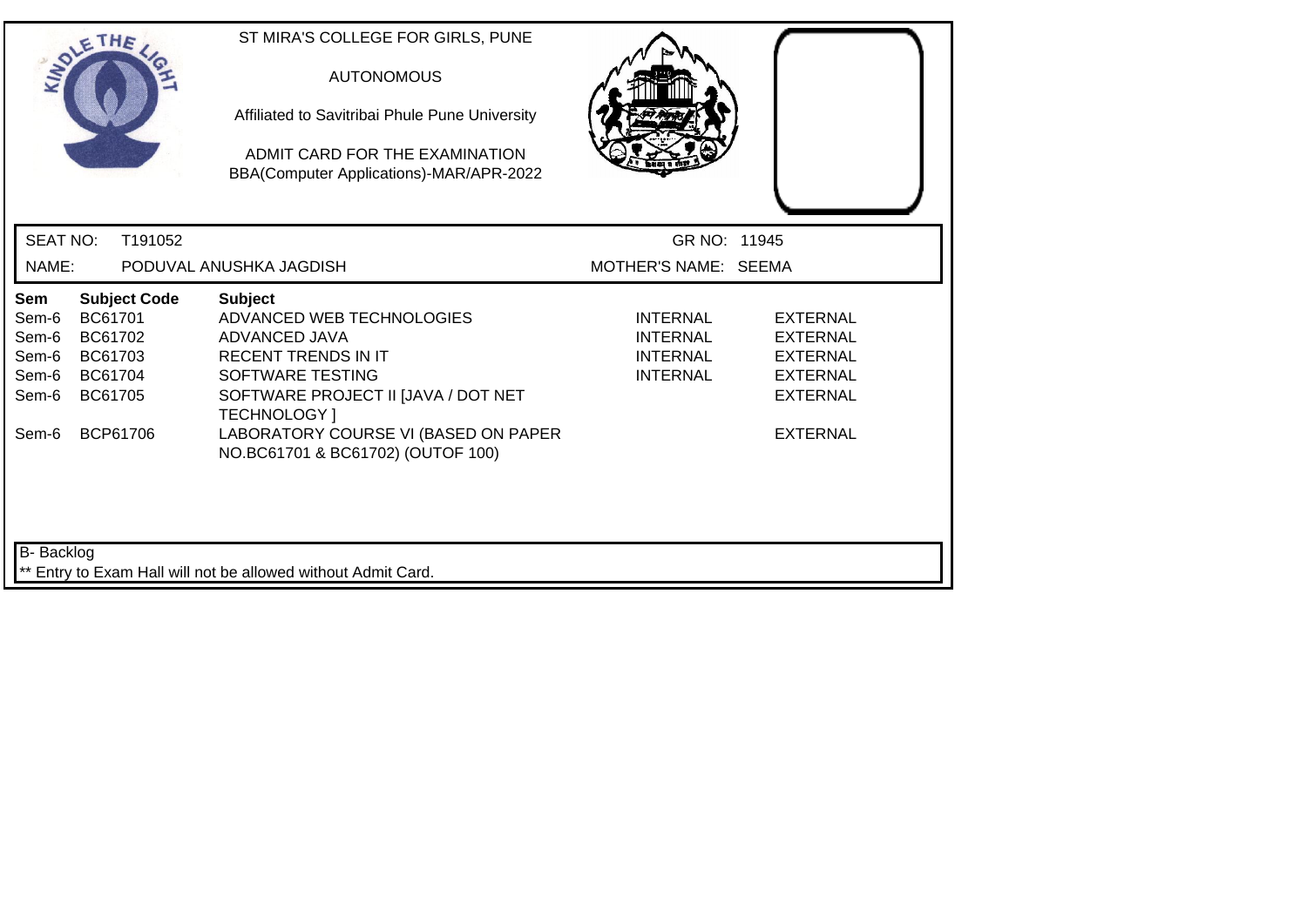|                                                           | SOLETHE .                                                                              | ST MIRA'S COLLEGE FOR GIRLS, PUNE<br><b>AUTONOMOUS</b><br>Affiliated to Savitribai Phule Pune University<br>ADMIT CARD FOR THE EXAMINATION<br>BBA(Computer Applications)-MAR/APR-2022                                |                                                                          |                                                                                                                |
|-----------------------------------------------------------|----------------------------------------------------------------------------------------|----------------------------------------------------------------------------------------------------------------------------------------------------------------------------------------------------------------------|--------------------------------------------------------------------------|----------------------------------------------------------------------------------------------------------------|
| <b>SEAT NO:</b>                                           | T191053                                                                                |                                                                                                                                                                                                                      | GR NO: 11908                                                             |                                                                                                                |
| NAME:                                                     | SHRADHA K POWAR                                                                        |                                                                                                                                                                                                                      | MOTHER'S NAME: ALKA POWAR                                                |                                                                                                                |
| Sem<br>Sem-6<br>Sem-6<br>Sem-6<br>Sem-6<br>Sem-6<br>Sem-6 | <b>Subject Code</b><br>BC61701<br>BC61702<br>BC61703<br>BC61704<br>BC61705<br>BCP61706 | <b>Subject</b><br>ADVANCED WEB TECHNOLOGIES<br>ADVANCED JAVA<br><b>RECENT TRENDS IN IT</b><br><b>SOFTWARE TESTING</b><br>SOFTWARE PROJECT II JJAVA / DOT NET<br>TECHNOLOGY ]<br>LABORATORY COURSE VI (BASED ON PAPER | <b>INTERNAL</b><br><b>INTERNAL</b><br><b>INTERNAL</b><br><b>INTERNAL</b> | <b>EXTERNAL</b><br><b>EXTERNAL</b><br><b>EXTERNAL</b><br><b>EXTERNAL</b><br><b>EXTERNAL</b><br><b>EXTERNAL</b> |
| <b>B-</b> Backlog                                         |                                                                                        | NO.BC61701 & BC61702) (OUTOF 100)<br>** Entry to Exam Hall will not be allowed without Admit Card.                                                                                                                   |                                                                          |                                                                                                                |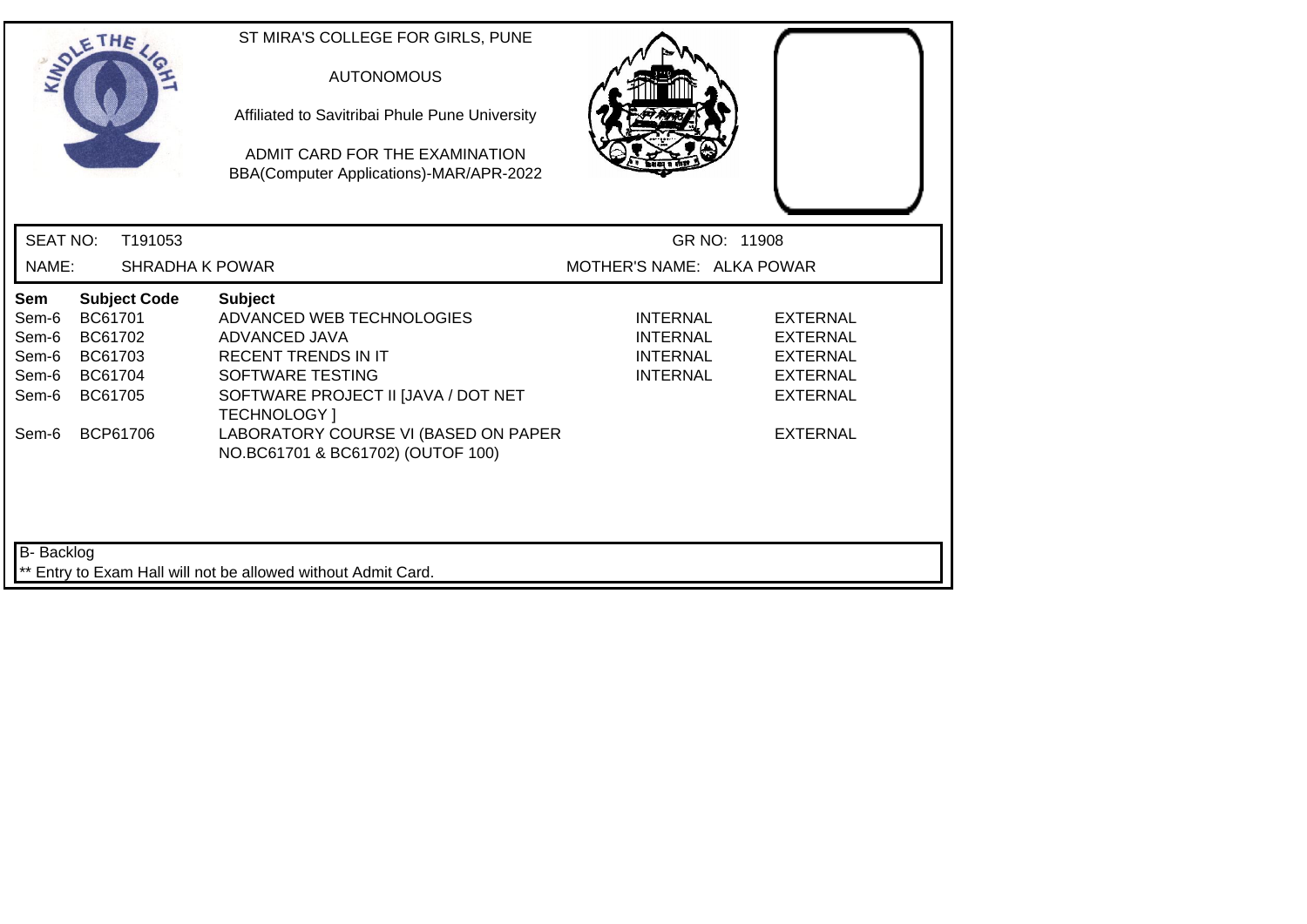|                                                           | SOLETHE .                                                                              |                         | ST MIRA'S COLLEGE FOR GIRLS, PUNE<br><b>AUTONOMOUS</b><br>Affiliated to Savitribai Phule Pune University<br>ADMIT CARD FOR THE EXAMINATION<br>BBA(Computer Applications)-MAR/APR-2022                                |                                                                          |                                                                                                                |
|-----------------------------------------------------------|----------------------------------------------------------------------------------------|-------------------------|----------------------------------------------------------------------------------------------------------------------------------------------------------------------------------------------------------------------|--------------------------------------------------------------------------|----------------------------------------------------------------------------------------------------------------|
| <b>SEAT NO:</b>                                           |                                                                                        | T191054                 |                                                                                                                                                                                                                      | GR NO: 11954                                                             |                                                                                                                |
| NAME:                                                     |                                                                                        | <b>MONALISA PRADHAN</b> |                                                                                                                                                                                                                      | MOTHER'S NAME: MINI PRADHAN                                              |                                                                                                                |
| Sem<br>Sem-6<br>Sem-6<br>Sem-6<br>Sem-6<br>Sem-6<br>Sem-6 | <b>Subject Code</b><br>BC61701<br>BC61702<br>BC61703<br>BC61704<br>BC61705<br>BCP61706 |                         | <b>Subject</b><br>ADVANCED WEB TECHNOLOGIES<br>ADVANCED JAVA<br><b>RECENT TRENDS IN IT</b><br>SOFTWARE TESTING<br>SOFTWARE PROJECT II [JAVA / DOT NET<br><b>TECHNOLOGY</b> 1<br>LABORATORY COURSE VI (BASED ON PAPER | <b>INTERNAL</b><br><b>INTERNAL</b><br><b>INTERNAL</b><br><b>INTERNAL</b> | <b>EXTERNAL</b><br><b>EXTERNAL</b><br><b>EXTERNAL</b><br><b>EXTERNAL</b><br><b>EXTERNAL</b><br><b>EXTERNAL</b> |
| <b>B-</b> Backlog                                         |                                                                                        |                         | NO.BC61701 & BC61702) (OUTOF 100)<br>** Entry to Exam Hall will not be allowed without Admit Card.                                                                                                                   |                                                                          |                                                                                                                |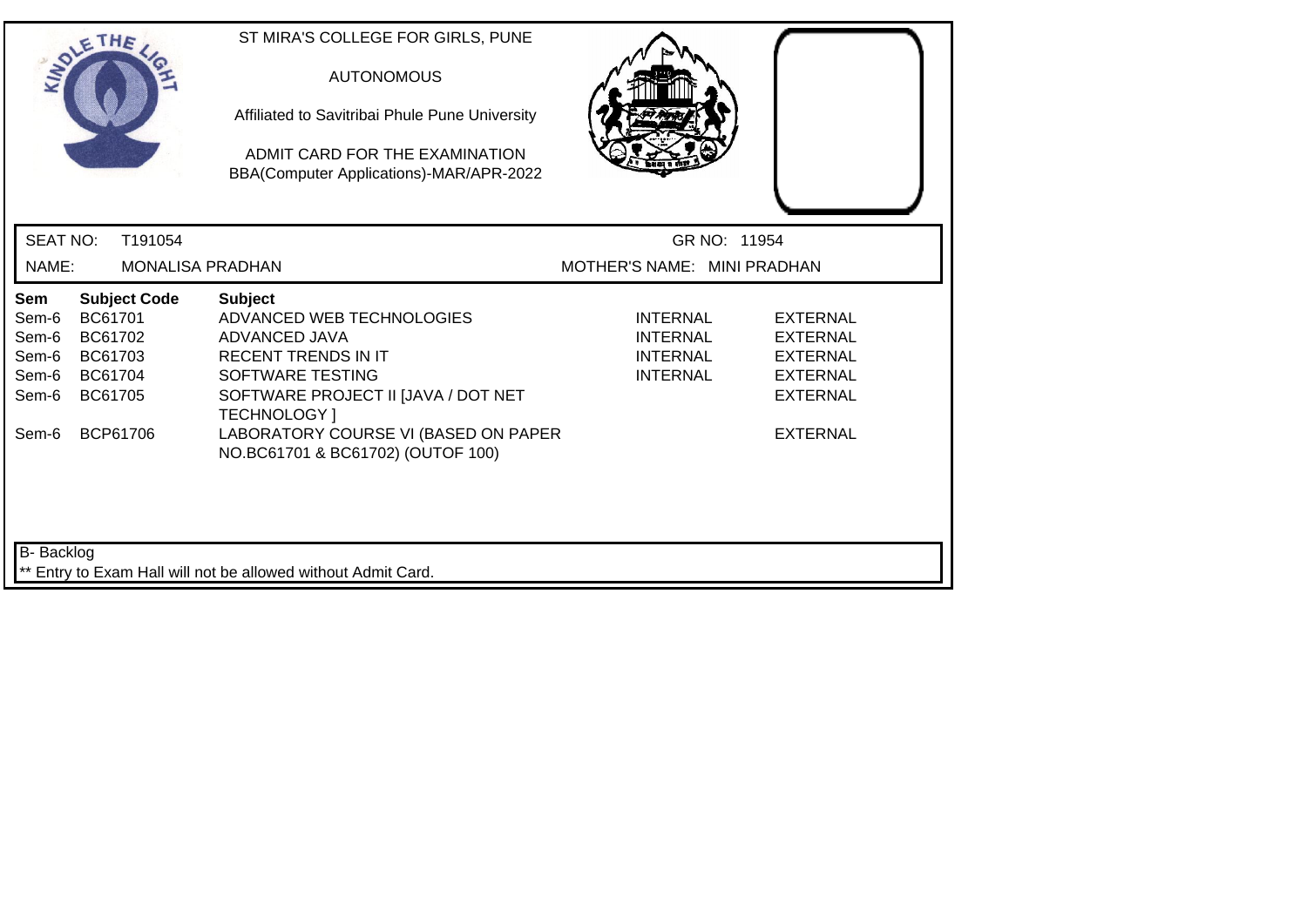|                                                                                                                         | SOLETHE .                                                                              | ST MIRA'S COLLEGE FOR GIRLS, PUNE<br><b>AUTONOMOUS</b><br>Affiliated to Savitribai Phule Pune University<br>ADMIT CARD FOR THE EXAMINATION<br>BBA(Computer Applications)-MAR/APR-2022                                |                                                                   |                                                                                                         |  |  |
|-------------------------------------------------------------------------------------------------------------------------|----------------------------------------------------------------------------------------|----------------------------------------------------------------------------------------------------------------------------------------------------------------------------------------------------------------------|-------------------------------------------------------------------|---------------------------------------------------------------------------------------------------------|--|--|
| <b>SEAT NO:</b>                                                                                                         | T191055                                                                                |                                                                                                                                                                                                                      | GR NO: 11912                                                      |                                                                                                         |  |  |
| NAME:                                                                                                                   |                                                                                        | RAGHAVAN ANISHA ANANDAN                                                                                                                                                                                              | MOTHER'S NAME: PUSHPA                                             |                                                                                                         |  |  |
| Sem<br>Sem-6<br>Sem-6<br>Sem-6<br>Sem-6<br>Sem-6<br>Sem-6                                                               | <b>Subject Code</b><br>BC61701<br>BC61702<br>BC61703<br>BC61704<br>BC61705<br>BCP61706 | <b>Subject</b><br>ADVANCED WEB TECHNOLOGIES<br>ADVANCED JAVA<br><b>RECENT TRENDS IN IT</b><br>SOFTWARE TESTING<br>SOFTWARE PROJECT II [JAVA / DOT NET<br><b>TECHNOLOGY</b> 1<br>LABORATORY COURSE VI (BASED ON PAPER | <b>INTERNAL</b><br>INTERNAL<br><b>INTERNAL</b><br><b>INTERNAL</b> | <b>EXTERNAL</b><br>EXTERNAL<br><b>EXTERNAL</b><br><b>EXTERNAL</b><br><b>EXTERNAL</b><br><b>EXTERNAL</b> |  |  |
| NO.BC61701 & BC61702) (OUTOF 100)<br><b>B-</b> Backlog<br>** Entry to Exam Hall will not be allowed without Admit Card. |                                                                                        |                                                                                                                                                                                                                      |                                                                   |                                                                                                         |  |  |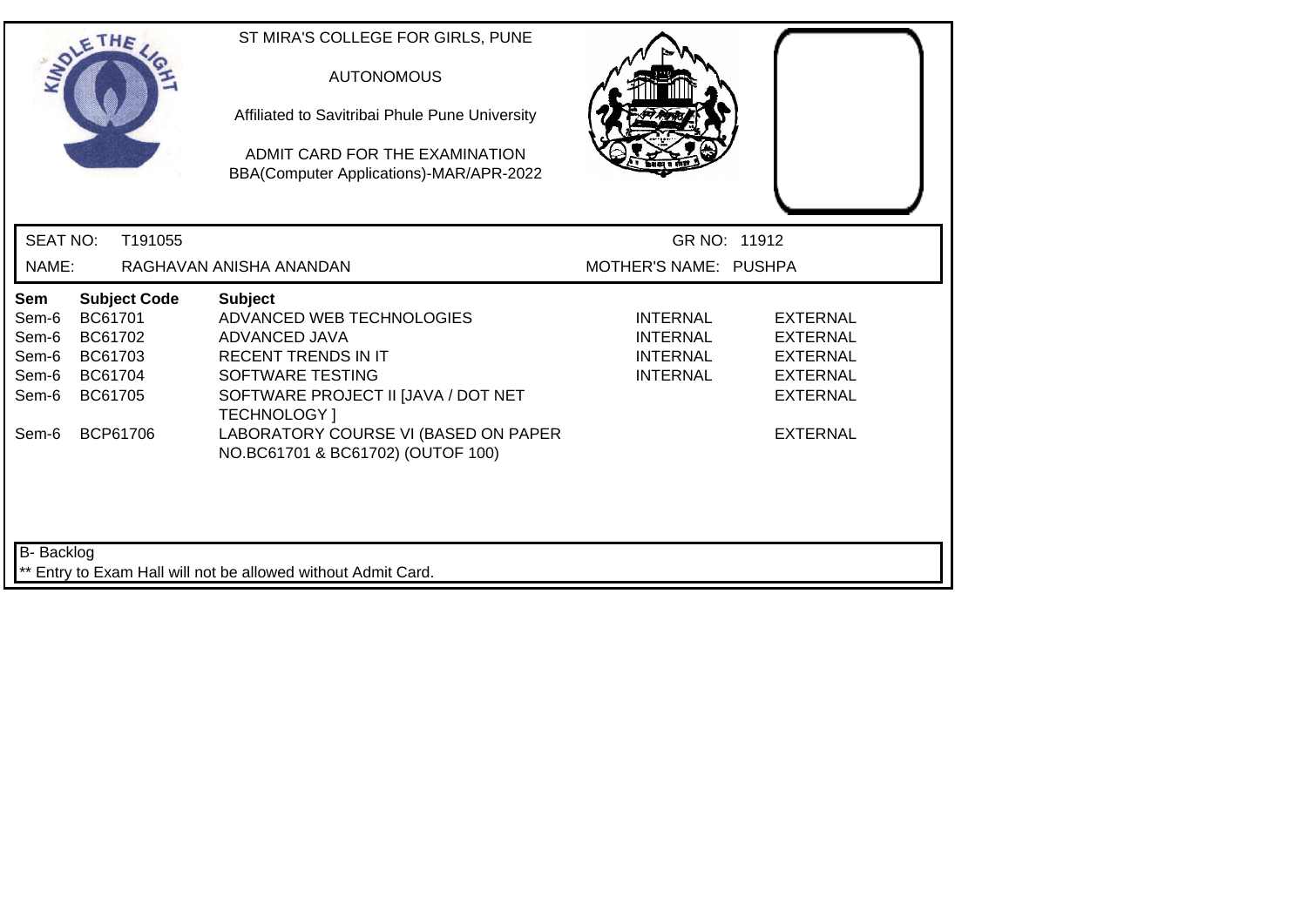| SOLETHE .                                                                                                                                           | ST MIRA'S COLLEGE FOR GIRLS, PUNE<br><b>AUTONOMOUS</b><br>Affiliated to Savitribai Phule Pune University<br>ADMIT CARD FOR THE EXAMINATION<br>BBA(Computer Applications)-MAR/APR-2022                                                                            |                                                                          |                                                                                                                |  |  |
|-----------------------------------------------------------------------------------------------------------------------------------------------------|------------------------------------------------------------------------------------------------------------------------------------------------------------------------------------------------------------------------------------------------------------------|--------------------------------------------------------------------------|----------------------------------------------------------------------------------------------------------------|--|--|
| <b>SEAT NO:</b><br>T191056                                                                                                                          |                                                                                                                                                                                                                                                                  | GR NO: 11970                                                             |                                                                                                                |  |  |
| NAME:                                                                                                                                               | RAJGURU SHRUTI SANTOSH                                                                                                                                                                                                                                           | MOTHER'S NAME: POOJA                                                     |                                                                                                                |  |  |
| <b>Subject Code</b><br>Sem<br>BC61701<br>Sem-6<br>Sem-6<br>BC61702<br>BC61703<br>Sem-6<br>Sem-6<br>BC61704<br>BC61705<br>Sem-6<br>BCP61706<br>Sem-6 | <b>Subject</b><br>ADVANCED WEB TECHNOLOGIES<br>ADVANCED JAVA<br><b>RECENT TRENDS IN IT</b><br><b>SOFTWARE TESTING</b><br>SOFTWARE PROJECT II [JAVA / DOT NET<br><b>TECHNOLOGY</b> 1<br>LABORATORY COURSE VI (BASED ON PAPER<br>NO.BC61701 & BC61702) (OUTOF 100) | <b>INTERNAL</b><br><b>INTERNAL</b><br><b>INTERNAL</b><br><b>INTERNAL</b> | <b>EXTERNAL</b><br><b>EXTERNAL</b><br><b>EXTERNAL</b><br><b>EXTERNAL</b><br><b>EXTERNAL</b><br><b>EXTERNAL</b> |  |  |
| <b>B-</b> Backlog<br>** Entry to Exam Hall will not be allowed without Admit Card.                                                                  |                                                                                                                                                                                                                                                                  |                                                                          |                                                                                                                |  |  |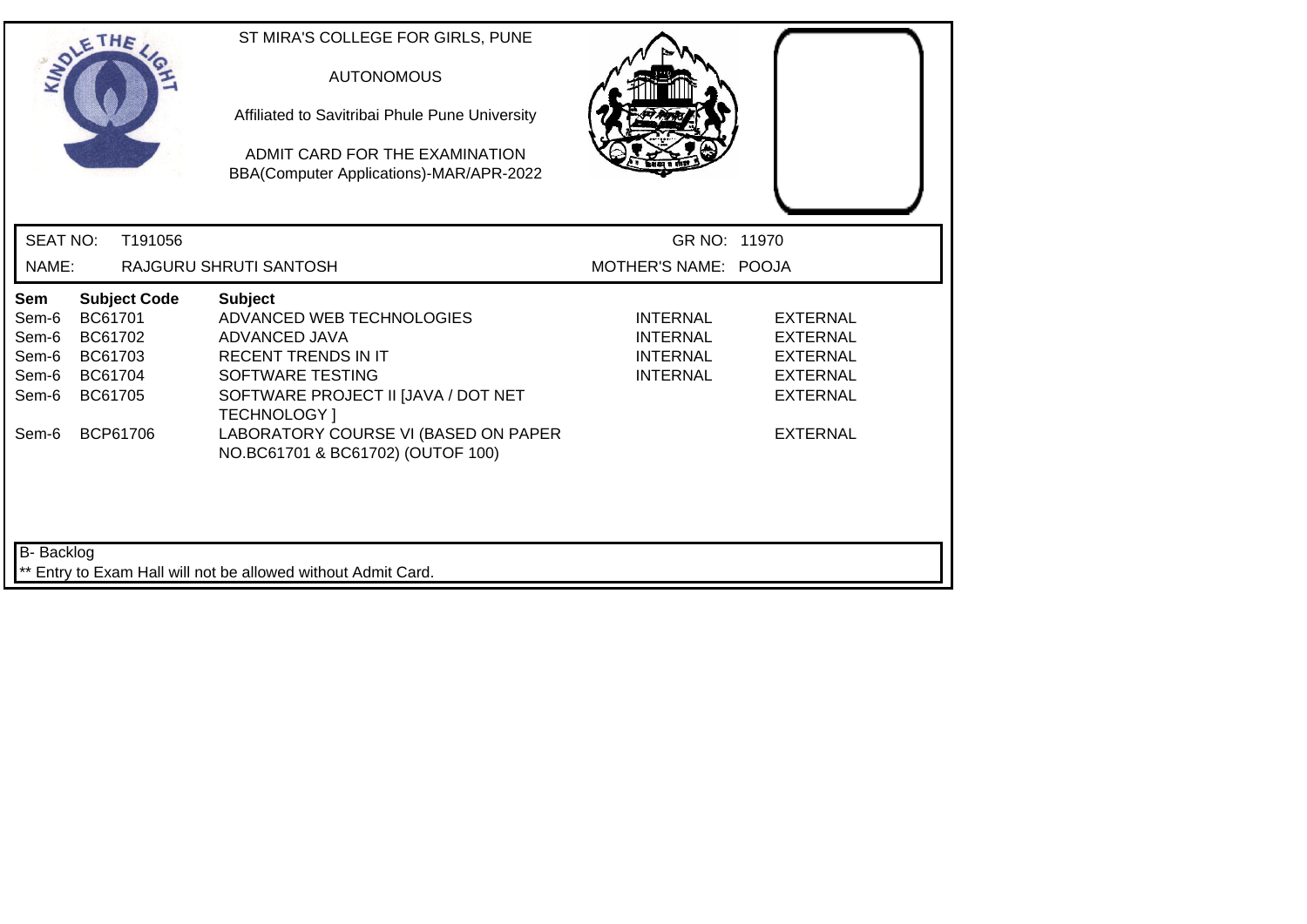| ADLE                                                                               | THE                                                                        | ST MIRA'S COLLEGE FOR GIRLS, PUNE<br><b>AUTONOMOUS</b><br>Affiliated to Savitribai Phule Pune University<br>ADMIT CARD FOR THE EXAMINATION<br>BBA(Computer Applications)-MAR/APR-2022 |                                                                          |                                                                                             |  |
|------------------------------------------------------------------------------------|----------------------------------------------------------------------------|---------------------------------------------------------------------------------------------------------------------------------------------------------------------------------------|--------------------------------------------------------------------------|---------------------------------------------------------------------------------------------|--|
| <b>SEAT NO:</b>                                                                    | T191057                                                                    |                                                                                                                                                                                       | GR NO: 11957                                                             |                                                                                             |  |
| NAME:                                                                              | <b>SINGH</b>                                                               | SAHOTA SIMRANJEET KAUR KAMALJEET                                                                                                                                                      | MOTHER'S NAME: RAJPAL                                                    |                                                                                             |  |
| Sem<br>Sem-6<br>Sem-6<br>Sem-6<br>Sem-6<br>Sem-6                                   | <b>Subject Code</b><br>BC61701<br>BC61702<br>BC61703<br>BC61704<br>BC61705 | <b>Subject</b><br>ADVANCED WEB TECHNOLOGIES<br>ADVANCED JAVA<br><b>RECENT TRENDS IN IT</b><br>SOFTWARE TESTING<br>SOFTWARE PROJECT II [JAVA / DOT NET<br><b>TECHNOLOGY</b> 1          | <b>INTERNAL</b><br><b>INTERNAL</b><br><b>INTERNAL</b><br><b>INTERNAL</b> | <b>EXTERNAL</b><br><b>EXTERNAL</b><br><b>EXTERNAL</b><br><b>EXTERNAL</b><br><b>EXTERNAL</b> |  |
| Sem-6                                                                              | BCP61706                                                                   | LABORATORY COURSE VI (BASED ON PAPER<br>NO.BC61701 & BC61702) (OUTOF 100)                                                                                                             |                                                                          | <b>EXTERNAL</b>                                                                             |  |
| <b>B-</b> Backlog<br>** Entry to Exam Hall will not be allowed without Admit Card. |                                                                            |                                                                                                                                                                                       |                                                                          |                                                                                             |  |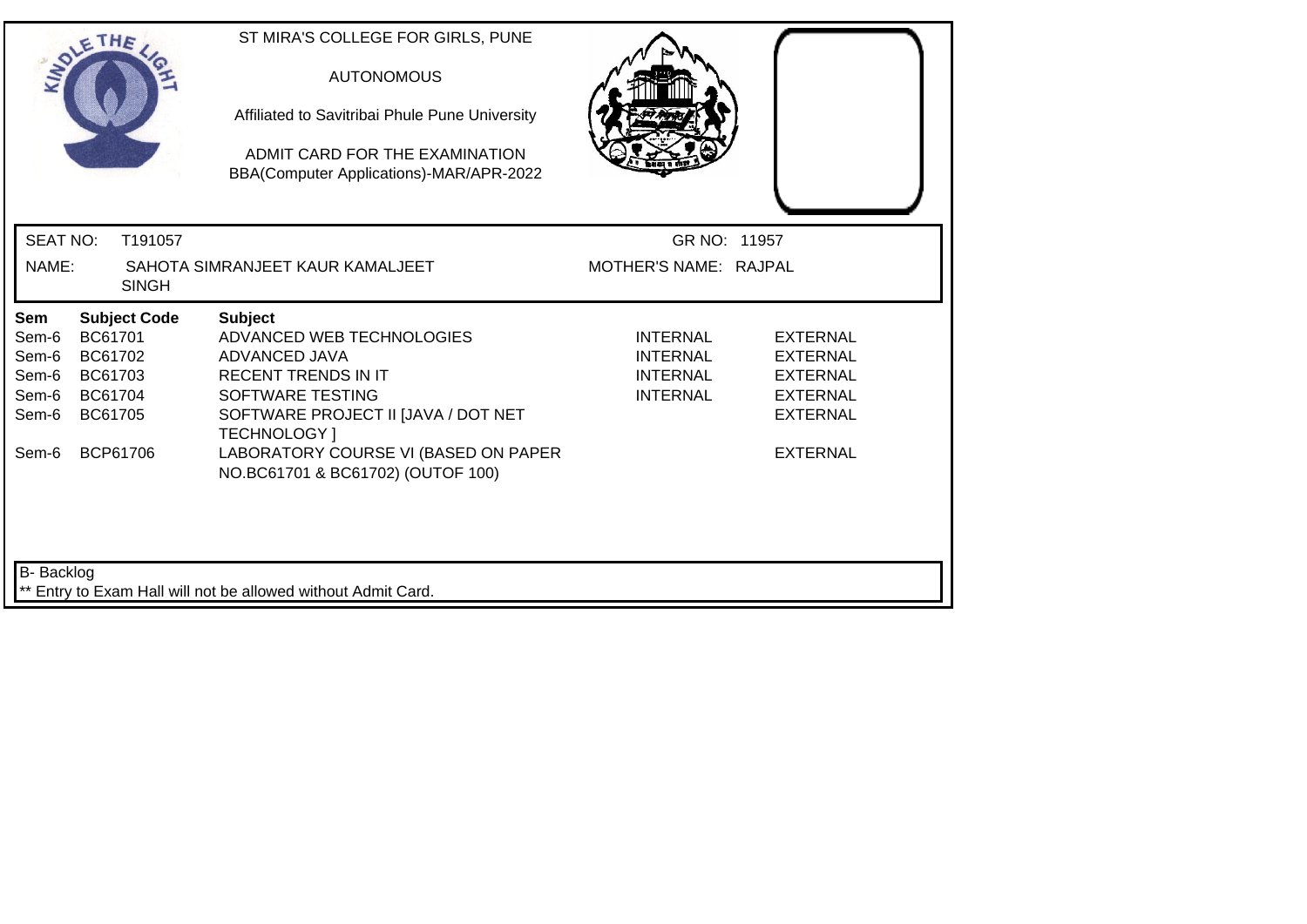|                                                                    | SOLETHE .                                                                   |                       | ST MIRA'S COLLEGE FOR GIRLS, PUNE<br><b>AUTONOMOUS</b><br>Affiliated to Savitribai Phule Pune University<br>ADMIT CARD FOR THE EXAMINATION<br>BBA(Computer Applications)-MAR/APR-2022                                                                                                                                                  |                                                                          |                                                                                                                                |
|--------------------------------------------------------------------|-----------------------------------------------------------------------------|-----------------------|----------------------------------------------------------------------------------------------------------------------------------------------------------------------------------------------------------------------------------------------------------------------------------------------------------------------------------------|--------------------------------------------------------------------------|--------------------------------------------------------------------------------------------------------------------------------|
| <b>SEAT NO:</b>                                                    |                                                                             | T191058               |                                                                                                                                                                                                                                                                                                                                        |                                                                          | GR NO: 11910                                                                                                                   |
| NAME:                                                              |                                                                             | <b>SAI DIVYASHREE</b> |                                                                                                                                                                                                                                                                                                                                        | MOTHER'S NAME: MANJULA                                                   |                                                                                                                                |
| Sem<br>Sem-5<br>Sem-6<br>Sem-6<br>Sem-6<br>Sem-6<br>Sem-6<br>Sem-6 | BCP51706<br>BC61701<br>BC61702<br>BC61703<br>BC61704<br>BC61705<br>BCP61706 | <b>Subject Code</b>   | <b>Subject</b><br>LABORATORY COURSE V (BASED ON PAPER NO.<br>BC51701 & BC51702) (OUTOF 100)<br>ADVANCED WEB TECHNOLOGIES<br>ADVANCED JAVA<br><b>RECENT TRENDS IN IT</b><br>SOFTWARE TESTING<br>SOFTWARE PROJECT II [JAVA / DOT NET<br><b>TECHNOLOGY</b> 1<br>LABORATORY COURSE VI (BASED ON PAPER<br>NO.BC61701 & BC61702) (OUTOF 100) | <b>INTERNAL</b><br><b>INTERNAL</b><br><b>INTERNAL</b><br><b>INTERNAL</b> | (B) EXTERNAL<br><b>EXTERNAL</b><br><b>EXTERNAL</b><br><b>EXTERNAL</b><br><b>EXTERNAL</b><br><b>EXTERNAL</b><br><b>EXTERNAL</b> |
| B- Backlog                                                         |                                                                             |                       | ** Entry to Exam Hall will not be allowed without Admit Card.                                                                                                                                                                                                                                                                          |                                                                          |                                                                                                                                |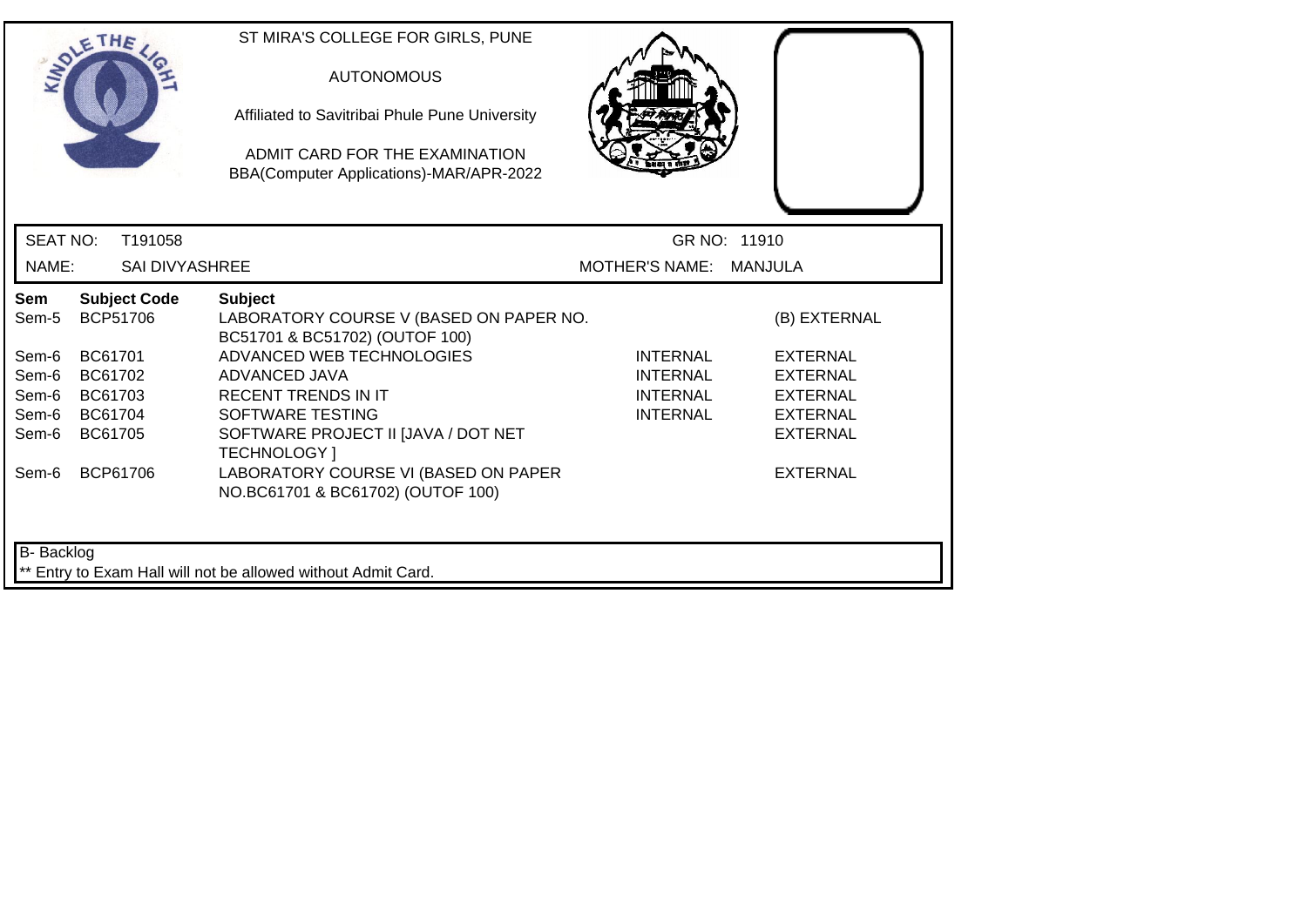| <b>SEAT NO:</b><br>T191059<br>GR NO: 11916<br>MOTHER'S NAME: BINDU SAJI<br>NAME:<br>AISHWARYA SAJI<br><b>Subject Code</b><br>Sem<br><b>Subject</b><br>BC61701<br>ADVANCED WEB TECHNOLOGIES<br><b>EXTERNAL</b><br>Sem-6<br><b>INTERNAL</b><br>Sem-6<br>BC61702<br><b>ADVANCED JAVA</b><br><b>INTERNAL</b><br><b>EXTERNAL</b><br><b>RECENT TRENDS IN IT</b><br>Sem-6<br>BC61703<br>INTERNAL<br><b>EXTERNAL</b><br>BC61704<br>SOFTWARE TESTING<br><b>INTERNAL</b><br><b>EXTERNAL</b><br>Sem-6<br>SOFTWARE PROJECT II [JAVA / DOT NET<br>Sem-6<br>BC61705<br><b>EXTERNAL</b><br><b>TECHNOLOGY</b> 1<br>LABORATORY COURSE VI (BASED ON PAPER<br><b>EXTERNAL</b><br>BCP61706<br>Sem-6<br>NO.BC61701 & BC61702) (OUTOF 100) | SOLETHE . |  | ST MIRA'S COLLEGE FOR GIRLS, PUNE<br><b>AUTONOMOUS</b><br>Affiliated to Savitribai Phule Pune University<br>ADMIT CARD FOR THE EXAMINATION<br>BBA(Computer Applications)-MAR/APR-2022 |  |
|----------------------------------------------------------------------------------------------------------------------------------------------------------------------------------------------------------------------------------------------------------------------------------------------------------------------------------------------------------------------------------------------------------------------------------------------------------------------------------------------------------------------------------------------------------------------------------------------------------------------------------------------------------------------------------------------------------------------|-----------|--|---------------------------------------------------------------------------------------------------------------------------------------------------------------------------------------|--|
|                                                                                                                                                                                                                                                                                                                                                                                                                                                                                                                                                                                                                                                                                                                      |           |  |                                                                                                                                                                                       |  |
|                                                                                                                                                                                                                                                                                                                                                                                                                                                                                                                                                                                                                                                                                                                      |           |  |                                                                                                                                                                                       |  |
|                                                                                                                                                                                                                                                                                                                                                                                                                                                                                                                                                                                                                                                                                                                      |           |  |                                                                                                                                                                                       |  |
| B- Backlog                                                                                                                                                                                                                                                                                                                                                                                                                                                                                                                                                                                                                                                                                                           |           |  |                                                                                                                                                                                       |  |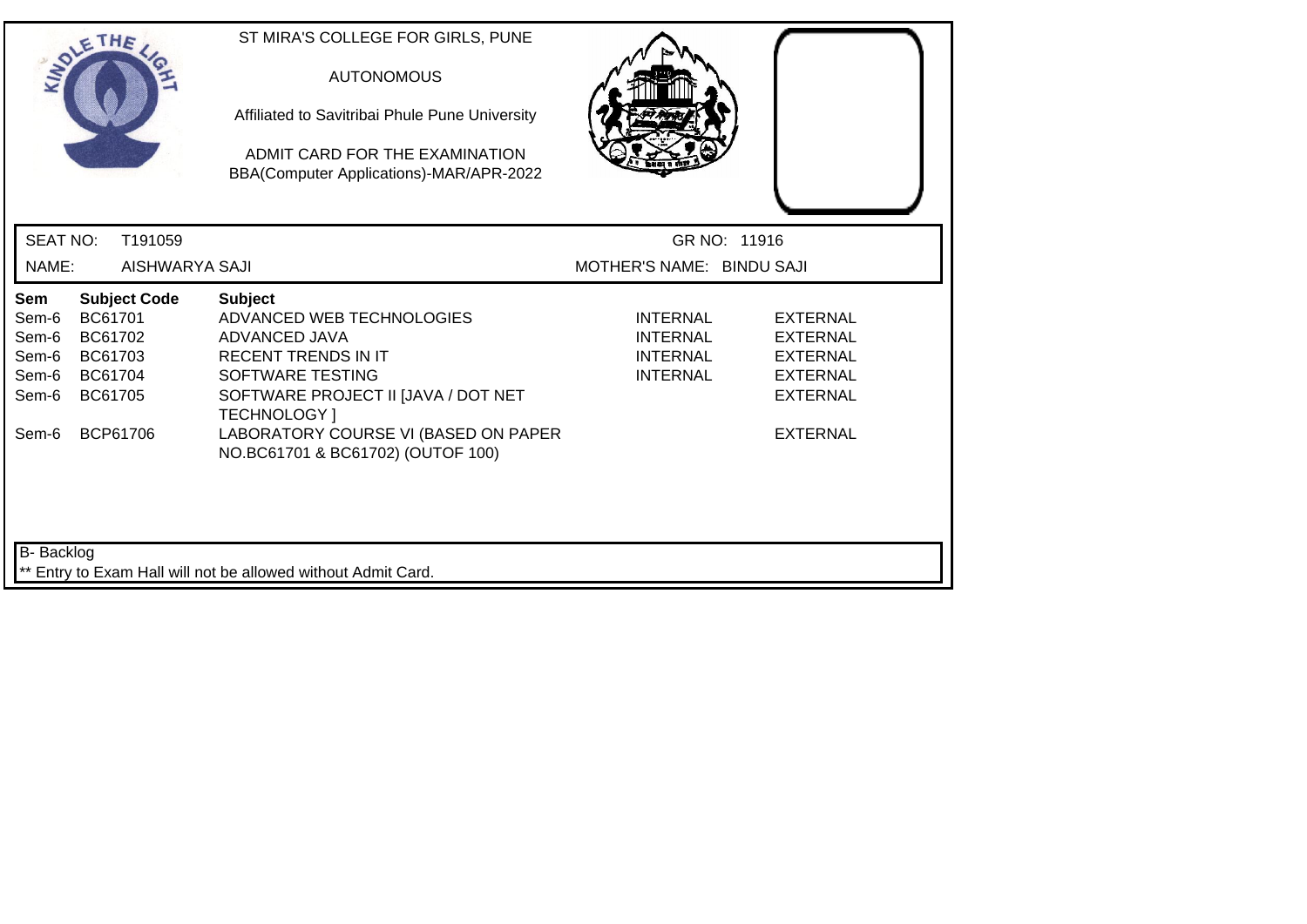| SOLETHE .                                                                                                                                           | ST MIRA'S COLLEGE FOR GIRLS, PUNE<br><b>AUTONOMOUS</b><br>Affiliated to Savitribai Phule Pune University<br>ADMIT CARD FOR THE EXAMINATION<br>BBA(Computer Applications)-MAR/APR-2022                                                                     |                                                                   |                                                                                                                |  |  |  |
|-----------------------------------------------------------------------------------------------------------------------------------------------------|-----------------------------------------------------------------------------------------------------------------------------------------------------------------------------------------------------------------------------------------------------------|-------------------------------------------------------------------|----------------------------------------------------------------------------------------------------------------|--|--|--|
| <b>SEAT NO:</b><br>T191060                                                                                                                          |                                                                                                                                                                                                                                                           | GR NO: 11911                                                      |                                                                                                                |  |  |  |
| NAME:                                                                                                                                               | SALVE SHEKINAH EPHRAIM                                                                                                                                                                                                                                    | MOTHER'S NAME: SMITA                                              |                                                                                                                |  |  |  |
| <b>Subject Code</b><br>Sem<br>BC61701<br>Sem-6<br>Sem-6<br>BC61702<br>BC61703<br>Sem-6<br>Sem-6<br>BC61704<br>BC61705<br>Sem-6<br>BCP61706<br>Sem-6 | <b>Subject</b><br>ADVANCED WEB TECHNOLOGIES<br>ADVANCED JAVA<br><b>RECENT TRENDS IN IT</b><br>SOFTWARE TESTING<br>SOFTWARE PROJECT II [JAVA / DOT NET<br><b>TECHNOLOGY</b> 1<br>LABORATORY COURSE VI (BASED ON PAPER<br>NO.BC61701 & BC61702) (OUTOF 100) | <b>INTERNAL</b><br><b>INTERNAL</b><br>INTERNAL<br><b>INTERNAL</b> | <b>EXTERNAL</b><br><b>EXTERNAL</b><br><b>EXTERNAL</b><br><b>EXTERNAL</b><br><b>EXTERNAL</b><br><b>EXTERNAL</b> |  |  |  |
| B- Backlog<br>** Entry to Exam Hall will not be allowed without Admit Card.                                                                         |                                                                                                                                                                                                                                                           |                                                                   |                                                                                                                |  |  |  |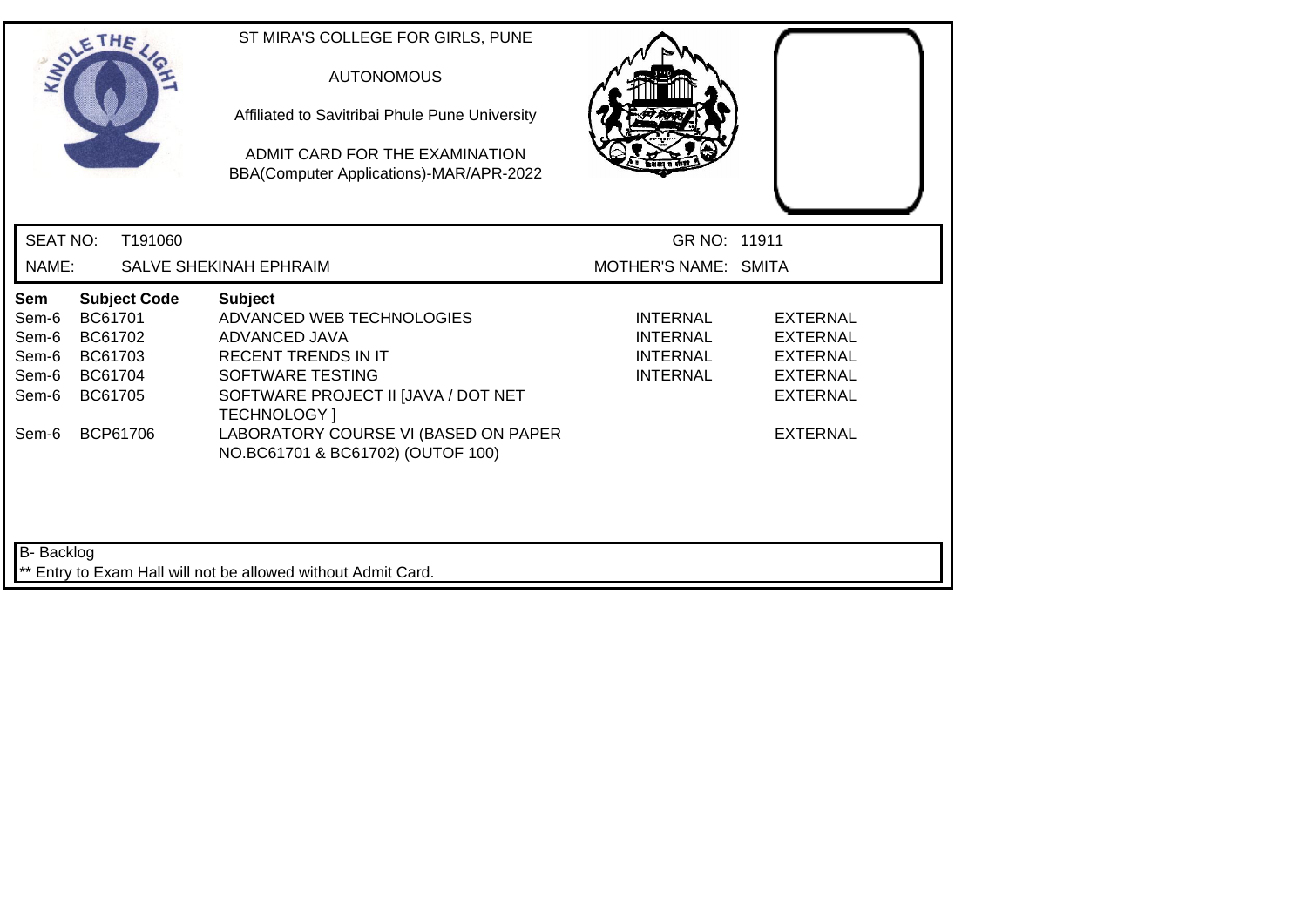| SOLETHE .                                                                  |                                                     |                                 | ST MIRA'S COLLEGE FOR GIRLS, PUNE<br><b>AUTONOMOUS</b><br>Affiliated to Savitribai Phule Pune University<br>ADMIT CARD FOR THE EXAMINATION<br>BBA(Computer Applications)-MAR/APR-2022                                                                     |                                                                          |                                                                                                                |
|----------------------------------------------------------------------------|-----------------------------------------------------|---------------------------------|-----------------------------------------------------------------------------------------------------------------------------------------------------------------------------------------------------------------------------------------------------------|--------------------------------------------------------------------------|----------------------------------------------------------------------------------------------------------------|
| <b>SEAT NO:</b>                                                            |                                                     | T191061                         |                                                                                                                                                                                                                                                           | GR NO: 11921                                                             |                                                                                                                |
| NAME:                                                                      |                                                     | <b>SALVI JAIE RAJENDRA</b>      |                                                                                                                                                                                                                                                           | MOTHER'S NAME: UJWALA                                                    |                                                                                                                |
| Sem<br>Sem-6<br>Sem-6<br>Sem-6<br>Sem-6<br>Sem-6<br>Sem-6                  | BC61701<br>BC61702<br>BC61703<br>BC61704<br>BC61705 | <b>Subject Code</b><br>BCP61706 | <b>Subject</b><br>ADVANCED WEB TECHNOLOGIES<br>ADVANCED JAVA<br><b>RECENT TRENDS IN IT</b><br>SOFTWARE TESTING<br>SOFTWARE PROJECT II [JAVA / DOT NET<br><b>TECHNOLOGY</b> 1<br>LABORATORY COURSE VI (BASED ON PAPER<br>NO.BC61701 & BC61702) (OUTOF 100) | <b>INTERNAL</b><br><b>INTERNAL</b><br><b>INTERNAL</b><br><b>INTERNAL</b> | <b>EXTERNAL</b><br><b>EXTERNAL</b><br><b>EXTERNAL</b><br><b>EXTERNAL</b><br><b>EXTERNAL</b><br><b>EXTERNAL</b> |
| B-Backlog<br>** Entry to Exam Hall will not be allowed without Admit Card. |                                                     |                                 |                                                                                                                                                                                                                                                           |                                                                          |                                                                                                                |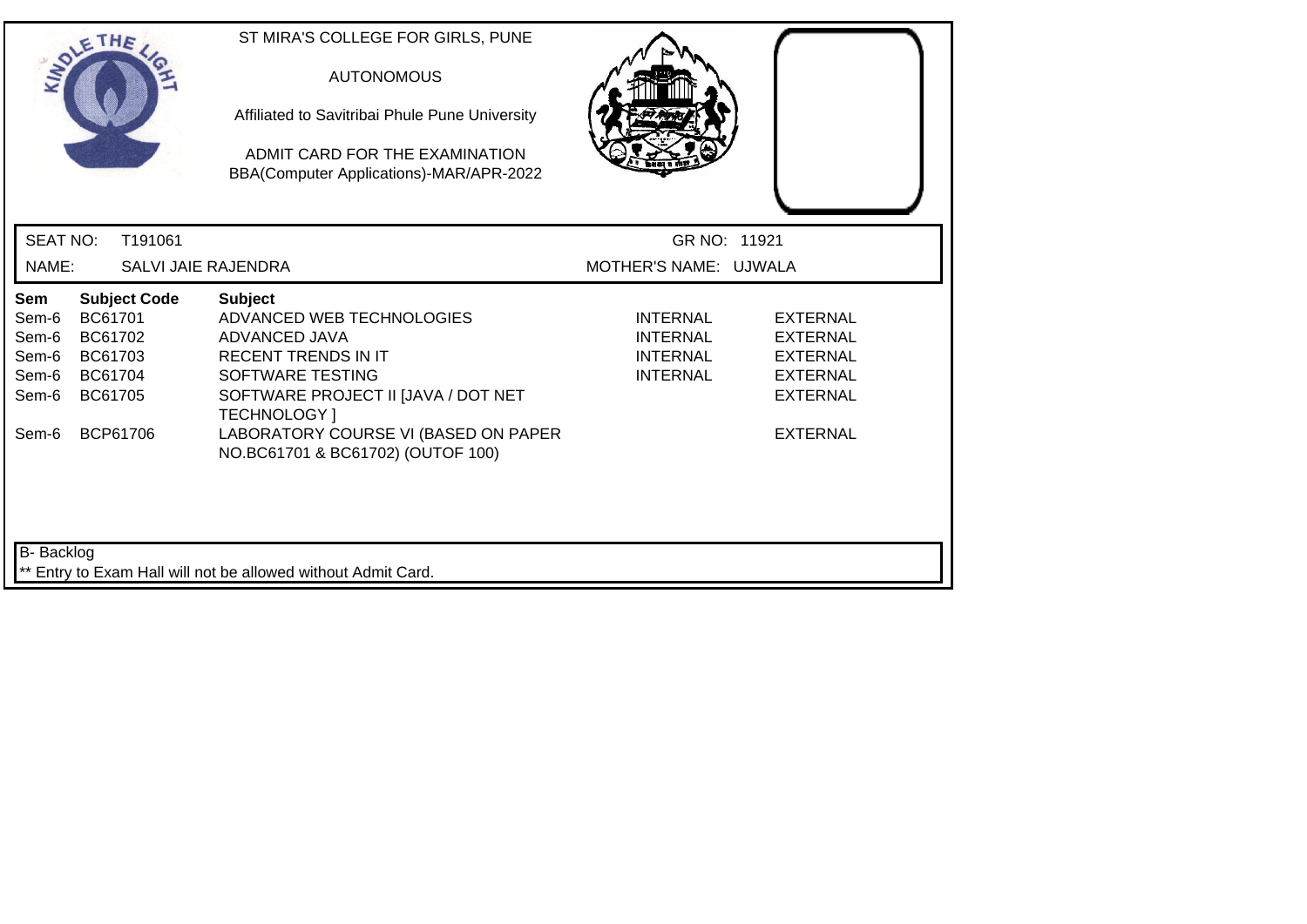|                                                           | SOLETHE .                                                       |                     | ST MIRA'S COLLEGE FOR GIRLS, PUNE<br><b>AUTONOMOUS</b><br>Affiliated to Savitribai Phule Pune University<br>ADMIT CARD FOR THE EXAMINATION<br>BBA(Computer Applications)-MAR/APR-2022                                |                                                            |                                                                                                                |
|-----------------------------------------------------------|-----------------------------------------------------------------|---------------------|----------------------------------------------------------------------------------------------------------------------------------------------------------------------------------------------------------------------|------------------------------------------------------------|----------------------------------------------------------------------------------------------------------------|
| <b>SEAT NO:</b>                                           |                                                                 | T191062             |                                                                                                                                                                                                                      | GR NO: 11941                                               |                                                                                                                |
| NAME:                                                     |                                                                 |                     | SARAF SHRUTIKA KHANDERAO                                                                                                                                                                                             | MOTHER'S NAME: PRATIKSHA                                   |                                                                                                                |
| Sem<br>Sem-6<br>Sem-6<br>Sem-6<br>Sem-6<br>Sem-6<br>Sem-6 | BC61701<br>BC61702<br>BC61703<br>BC61704<br>BC61705<br>BCP61706 | <b>Subject Code</b> | <b>Subject</b><br>ADVANCED WEB TECHNOLOGIES<br>ADVANCED JAVA<br><b>RECENT TRENDS IN IT</b><br>SOFTWARE TESTING<br>SOFTWARE PROJECT II JJAVA / DOT NET<br><b>TECHNOLOGY</b> 1<br>LABORATORY COURSE VI (BASED ON PAPER | <b>INTERNAL</b><br>INTERNAL<br>INTERNAL<br><b>INTERNAL</b> | <b>EXTERNAL</b><br><b>EXTERNAL</b><br><b>EXTERNAL</b><br><b>EXTERNAL</b><br><b>EXTERNAL</b><br><b>EXTERNAL</b> |
| <b>B-</b> Backlog                                         |                                                                 |                     | NO.BC61701 & BC61702) (OUTOF 100)<br>** Entry to Exam Hall will not be allowed without Admit Card.                                                                                                                   |                                                            |                                                                                                                |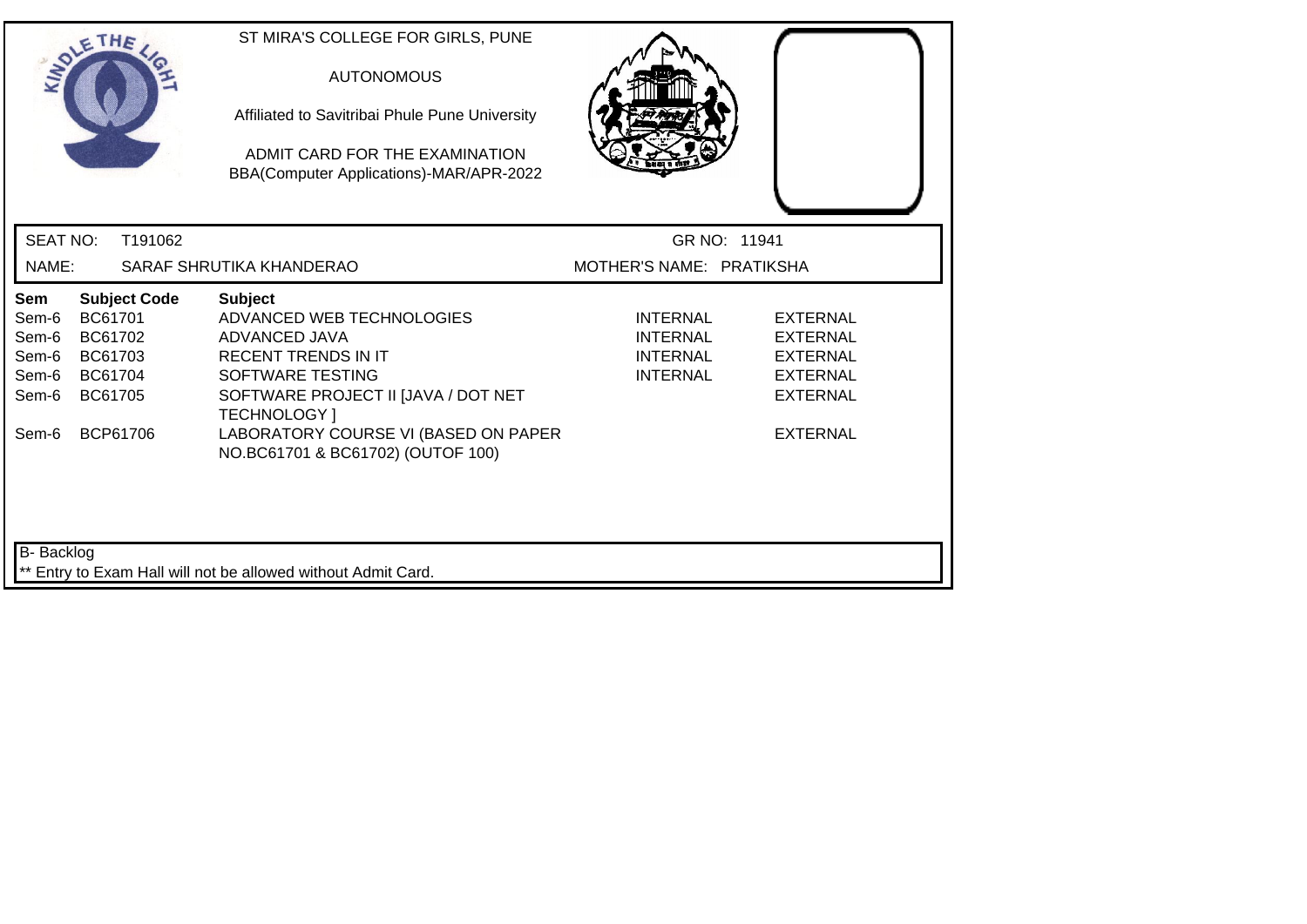|                                                                                    | SOLETHE .                                                                              |         | ST MIRA'S COLLEGE FOR GIRLS, PUNE<br><b>AUTONOMOUS</b><br>Affiliated to Savitribai Phule Pune University<br>ADMIT CARD FOR THE EXAMINATION<br>BBA(Computer Applications)-MAR/APR-2022                                                                     |                                                                   |                                                                                                         |
|------------------------------------------------------------------------------------|----------------------------------------------------------------------------------------|---------|-----------------------------------------------------------------------------------------------------------------------------------------------------------------------------------------------------------------------------------------------------------|-------------------------------------------------------------------|---------------------------------------------------------------------------------------------------------|
| <b>SEAT NO:</b>                                                                    |                                                                                        | T191063 |                                                                                                                                                                                                                                                           | GR NO: 11950                                                      |                                                                                                         |
| NAME:                                                                              |                                                                                        |         | SATKAR RUTUJA RAVINDRA                                                                                                                                                                                                                                    | MOTHER'S NAME: VARSHA                                             |                                                                                                         |
| Sem<br>Sem-6<br>Sem-6<br>Sem-6<br>Sem-6<br>Sem-6<br>Sem-6                          | <b>Subject Code</b><br>BC61701<br>BC61702<br>BC61703<br>BC61704<br>BC61705<br>BCP61706 |         | <b>Subject</b><br>ADVANCED WEB TECHNOLOGIES<br>ADVANCED JAVA<br><b>RECENT TRENDS IN IT</b><br>SOFTWARE TESTING<br>SOFTWARE PROJECT II [JAVA / DOT NET<br><b>TECHNOLOGY</b> 1<br>LABORATORY COURSE VI (BASED ON PAPER<br>NO.BC61701 & BC61702) (OUTOF 100) | INTERNAL<br><b>INTERNAL</b><br><b>INTERNAL</b><br><b>INTERNAL</b> | EXTERNAL<br><b>EXTERNAL</b><br><b>EXTERNAL</b><br><b>EXTERNAL</b><br><b>EXTERNAL</b><br><b>EXTERNAL</b> |
| <b>B-</b> Backlog<br>** Entry to Exam Hall will not be allowed without Admit Card. |                                                                                        |         |                                                                                                                                                                                                                                                           |                                                                   |                                                                                                         |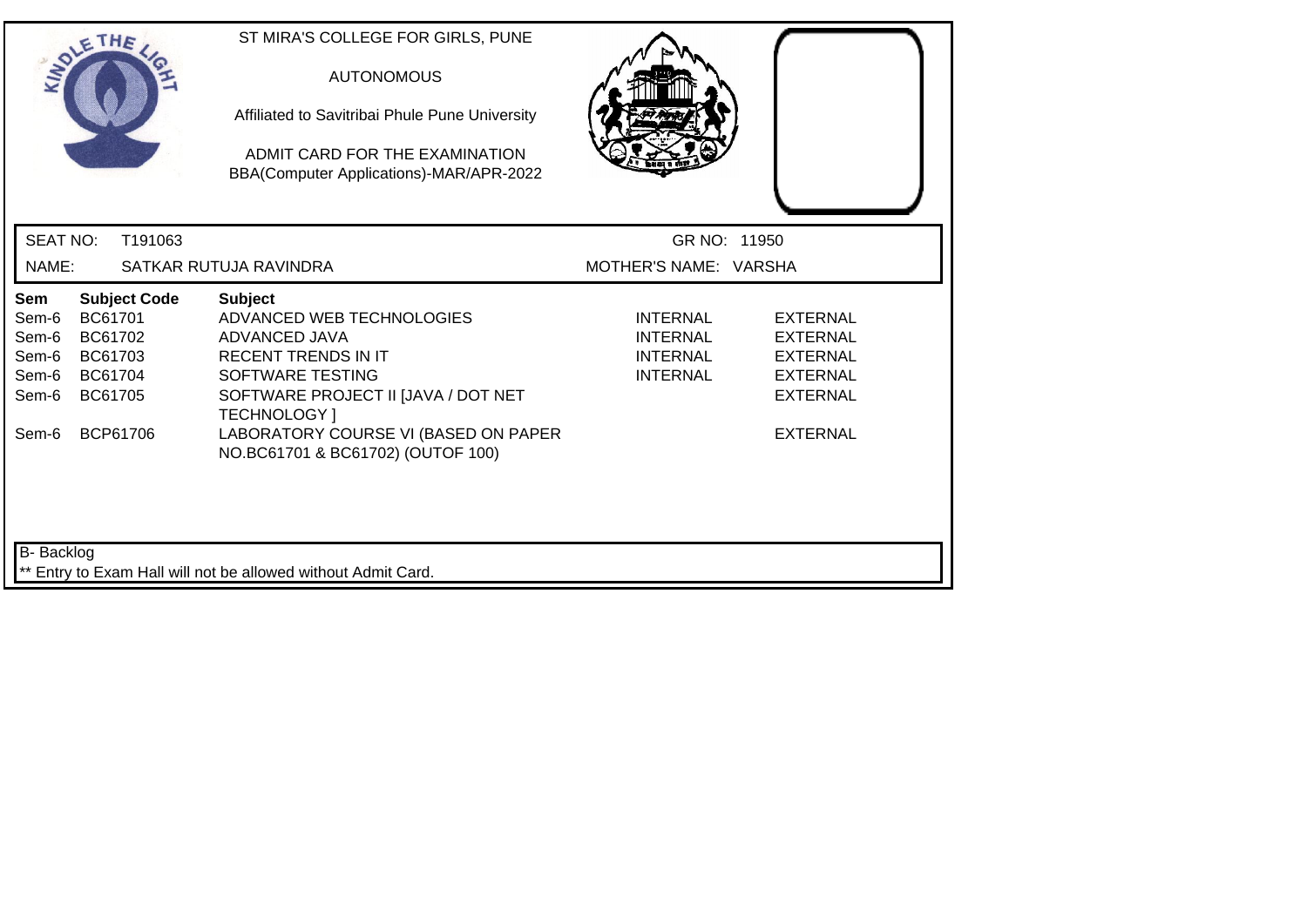|                                                           | SOLETHE .                                                                              | ST MIRA'S COLLEGE FOR GIRLS, PUNE<br><b>AUTONOMOUS</b><br>Affiliated to Savitribai Phule Pune University<br>ADMIT CARD FOR THE EXAMINATION<br>BBA(Computer Applications)-MAR/APR-2022                                                                     |                                                                   |                                                                                                                |
|-----------------------------------------------------------|----------------------------------------------------------------------------------------|-----------------------------------------------------------------------------------------------------------------------------------------------------------------------------------------------------------------------------------------------------------|-------------------------------------------------------------------|----------------------------------------------------------------------------------------------------------------|
| <b>SEAT NO:</b>                                           | T191064                                                                                |                                                                                                                                                                                                                                                           | GR NO: 11904                                                      |                                                                                                                |
| NAME:                                                     |                                                                                        | MEHMI SUKHBEER SATNAM SINGH                                                                                                                                                                                                                               | MOTHER'S NAME: BHAJAN                                             |                                                                                                                |
| Sem<br>Sem-6<br>Sem-6<br>Sem-6<br>Sem-6<br>Sem-6<br>Sem-6 | <b>Subject Code</b><br>BC61701<br>BC61702<br>BC61703<br>BC61704<br>BC61705<br>BCP61706 | <b>Subject</b><br>ADVANCED WEB TECHNOLOGIES<br>ADVANCED JAVA<br><b>RECENT TRENDS IN IT</b><br>SOFTWARE TESTING<br>SOFTWARE PROJECT II [JAVA / DOT NET<br><b>TECHNOLOGY</b> 1<br>LABORATORY COURSE VI (BASED ON PAPER<br>NO.BC61701 & BC61702) (OUTOF 100) | <b>INTERNAL</b><br>INTERNAL<br><b>INTERNAL</b><br><b>INTERNAL</b> | <b>EXTERNAL</b><br><b>EXTERNAL</b><br><b>EXTERNAL</b><br><b>EXTERNAL</b><br><b>EXTERNAL</b><br><b>EXTERNAL</b> |
| <b>B-</b> Backlog                                         |                                                                                        | ** Entry to Exam Hall will not be allowed without Admit Card.                                                                                                                                                                                             |                                                                   |                                                                                                                |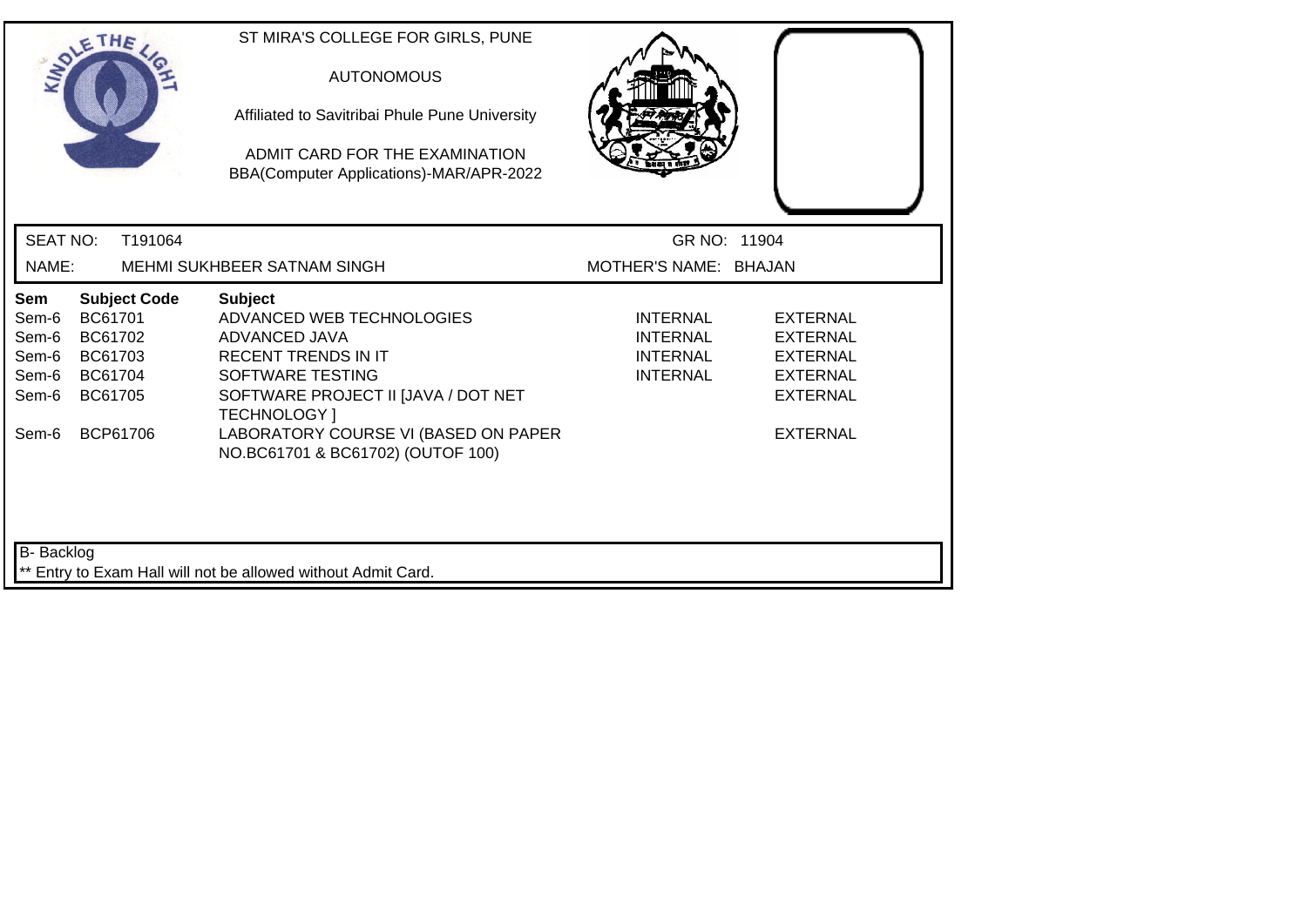| SOLETHE .                                        |                                                     |                     | ST MIRA'S COLLEGE FOR GIRLS, PUNE<br><b>AUTONOMOUS</b><br>Affiliated to Savitribai Phule Pune University<br>ADMIT CARD FOR THE EXAMINATION<br>BBA(Computer Applications)-MAR/APR-2022 |                                                                          |                                                                                             |
|--------------------------------------------------|-----------------------------------------------------|---------------------|---------------------------------------------------------------------------------------------------------------------------------------------------------------------------------------|--------------------------------------------------------------------------|---------------------------------------------------------------------------------------------|
| <b>SEAT NO:</b>                                  |                                                     | T191065             |                                                                                                                                                                                       | GR NO: 11907                                                             |                                                                                             |
| NAME:                                            |                                                     | <b>BHAVYA SHREE</b> |                                                                                                                                                                                       | MOTHER'S NAME: BINDU RAMESH                                              |                                                                                             |
| Sem<br>Sem-6<br>Sem-6<br>Sem-6<br>Sem-6<br>Sem-6 | BC61701<br>BC61702<br>BC61703<br>BC61704<br>BC61705 | <b>Subject Code</b> | <b>Subject</b><br>ADVANCED WEB TECHNOLOGIES<br>ADVANCED JAVA<br><b>RECENT TRENDS IN IT</b><br>SOFTWARE TESTING<br>SOFTWARE PROJECT II [JAVA / DOT NET<br><b>TECHNOLOGY</b> 1          | <b>INTERNAL</b><br><b>INTERNAL</b><br><b>INTERNAL</b><br><b>INTERNAL</b> | <b>EXTERNAL</b><br><b>EXTERNAL</b><br><b>EXTERNAL</b><br><b>EXTERNAL</b><br><b>EXTERNAL</b> |
| Sem-6                                            |                                                     | BCP61706            | LABORATORY COURSE VI (BASED ON PAPER<br>NO.BC61701 & BC61702) (OUTOF 100)                                                                                                             |                                                                          | <b>EXTERNAL</b>                                                                             |
| B- Backlog                                       |                                                     |                     | ** Entry to Exam Hall will not be allowed without Admit Card.                                                                                                                         |                                                                          |                                                                                             |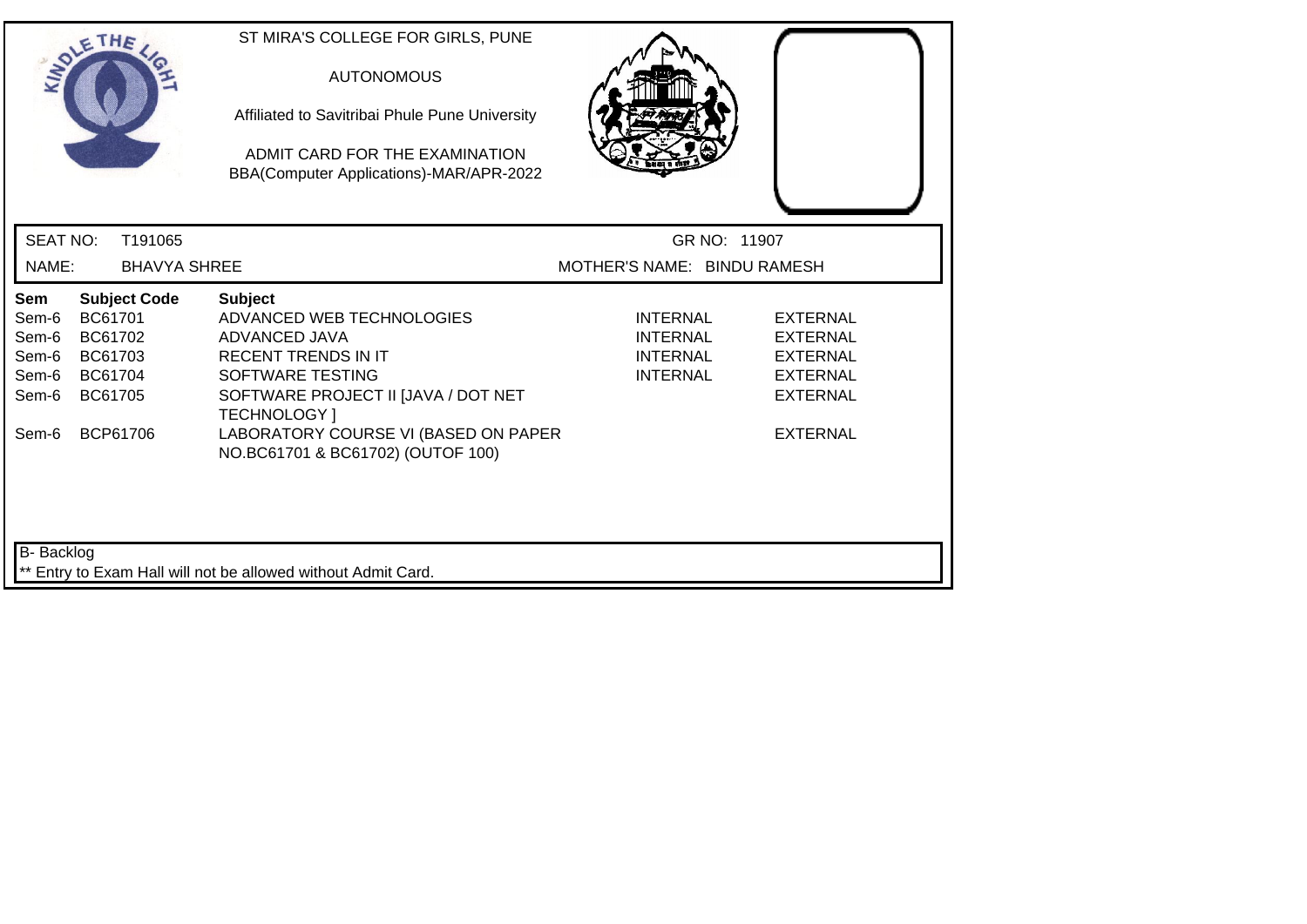| SOLETHE .                                        |                                                     |                       | ST MIRA'S COLLEGE FOR GIRLS, PUNE<br><b>AUTONOMOUS</b><br>Affiliated to Savitribai Phule Pune University<br>ADMIT CARD FOR THE EXAMINATION<br>BBA(Computer Applications)-MAR/APR-2022 |                                                                          |                                                                                             |
|--------------------------------------------------|-----------------------------------------------------|-----------------------|---------------------------------------------------------------------------------------------------------------------------------------------------------------------------------------|--------------------------------------------------------------------------|---------------------------------------------------------------------------------------------|
| <b>SEAT NO:</b>                                  |                                                     | T191067               |                                                                                                                                                                                       | GR NO: 11905                                                             |                                                                                             |
| NAME:                                            |                                                     | <b>AMREEN SULTANA</b> |                                                                                                                                                                                       | MOTHER'S NAME: SARWAR SULTANA                                            |                                                                                             |
| Sem<br>Sem-6<br>Sem-6<br>Sem-6<br>Sem-6<br>Sem-6 | BC61701<br>BC61702<br>BC61703<br>BC61704<br>BC61705 | <b>Subject Code</b>   | <b>Subject</b><br>ADVANCED WEB TECHNOLOGIES<br>ADVANCED JAVA<br><b>RECENT TRENDS IN IT</b><br>SOFTWARE TESTING<br>SOFTWARE PROJECT II [JAVA / DOT NET<br><b>TECHNOLOGY</b> ]          | <b>INTERNAL</b><br><b>INTERNAL</b><br><b>INTERNAL</b><br><b>INTERNAL</b> | <b>EXTERNAL</b><br><b>EXTERNAL</b><br><b>EXTERNAL</b><br><b>EXTERNAL</b><br><b>EXTERNAL</b> |
| Sem-6                                            | BCP61706                                            |                       | LABORATORY COURSE VI (BASED ON PAPER<br>NO.BC61701 & BC61702) (OUTOF 100)                                                                                                             |                                                                          | <b>EXTERNAL</b>                                                                             |
| B- Backlog                                       |                                                     |                       | ** Entry to Exam Hall will not be allowed without Admit Card.                                                                                                                         |                                                                          |                                                                                             |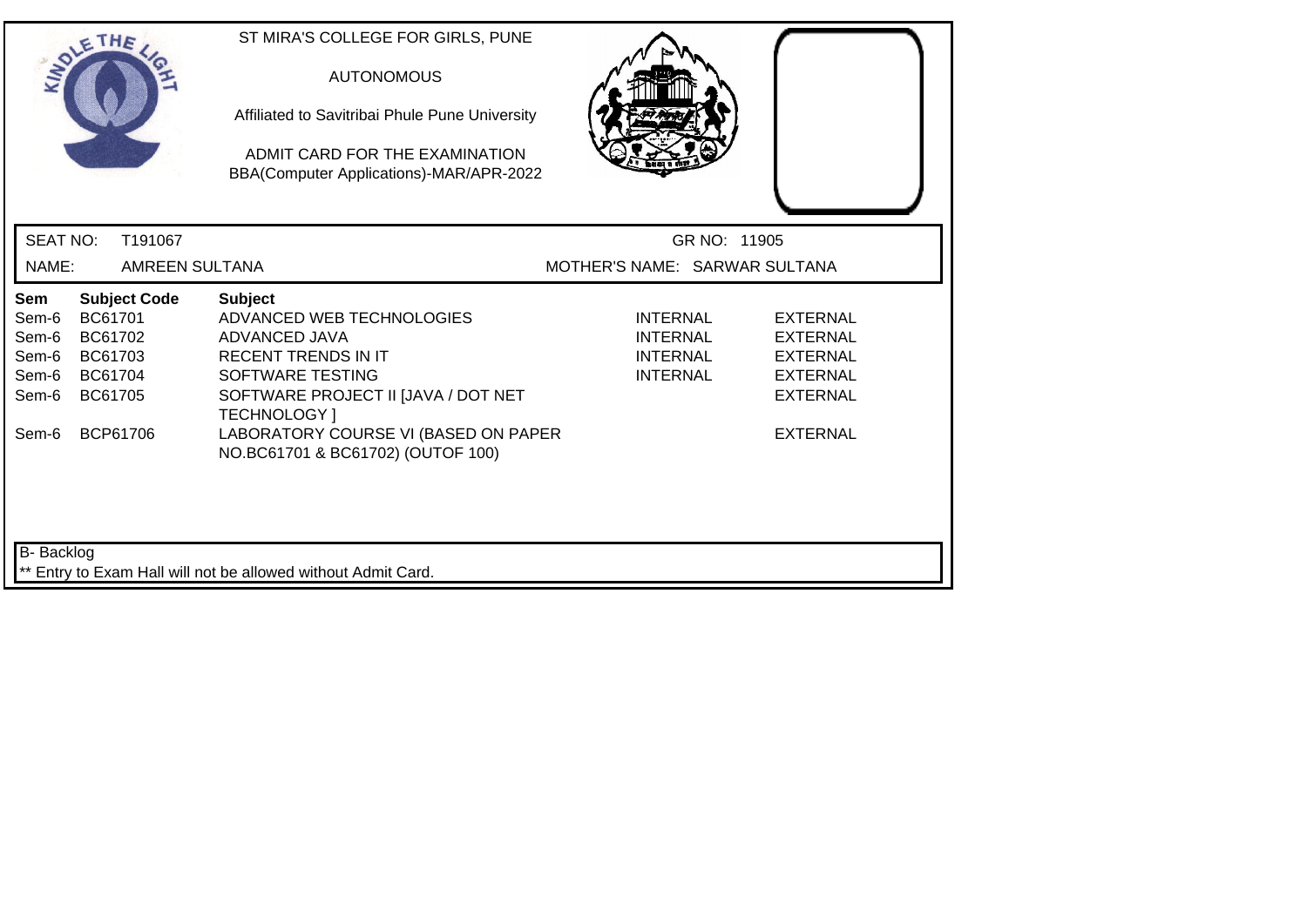|                                                                             | SOLETHE .                                                                              | ST MIRA'S COLLEGE FOR GIRLS, PUNE<br><b>AUTONOMOUS</b><br>Affiliated to Savitribai Phule Pune University<br>ADMIT CARD FOR THE EXAMINATION<br>BBA(Computer Applications)-MAR/APR-2022                                                                     |                                                                          |                                                                                                                |  |
|-----------------------------------------------------------------------------|----------------------------------------------------------------------------------------|-----------------------------------------------------------------------------------------------------------------------------------------------------------------------------------------------------------------------------------------------------------|--------------------------------------------------------------------------|----------------------------------------------------------------------------------------------------------------|--|
| <b>SEAT NO:</b>                                                             | T191068                                                                                |                                                                                                                                                                                                                                                           | GR NO: 11946                                                             |                                                                                                                |  |
| NAME:                                                                       |                                                                                        | <b>TAMBOLI SAYMA NAIEM</b>                                                                                                                                                                                                                                | MOTHER'S NAME: MEENAZ                                                    |                                                                                                                |  |
| Sem<br>Sem-6<br>Sem-6<br>Sem-6<br>Sem-6<br>Sem-6<br>Sem-6                   | <b>Subject Code</b><br>BC61701<br>BC61702<br>BC61703<br>BC61704<br>BC61705<br>BCP61706 | <b>Subject</b><br>ADVANCED WEB TECHNOLOGIES<br>ADVANCED JAVA<br><b>RECENT TRENDS IN IT</b><br>SOFTWARE TESTING<br>SOFTWARE PROJECT II [JAVA / DOT NET<br><b>TECHNOLOGY</b> 1<br>LABORATORY COURSE VI (BASED ON PAPER<br>NO.BC61701 & BC61702) (OUTOF 100) | <b>INTERNAL</b><br><b>INTERNAL</b><br><b>INTERNAL</b><br><b>INTERNAL</b> | <b>EXTERNAL</b><br><b>EXTERNAL</b><br><b>EXTERNAL</b><br><b>EXTERNAL</b><br><b>EXTERNAL</b><br><b>EXTERNAL</b> |  |
| B- Backlog<br>** Entry to Exam Hall will not be allowed without Admit Card. |                                                                                        |                                                                                                                                                                                                                                                           |                                                                          |                                                                                                                |  |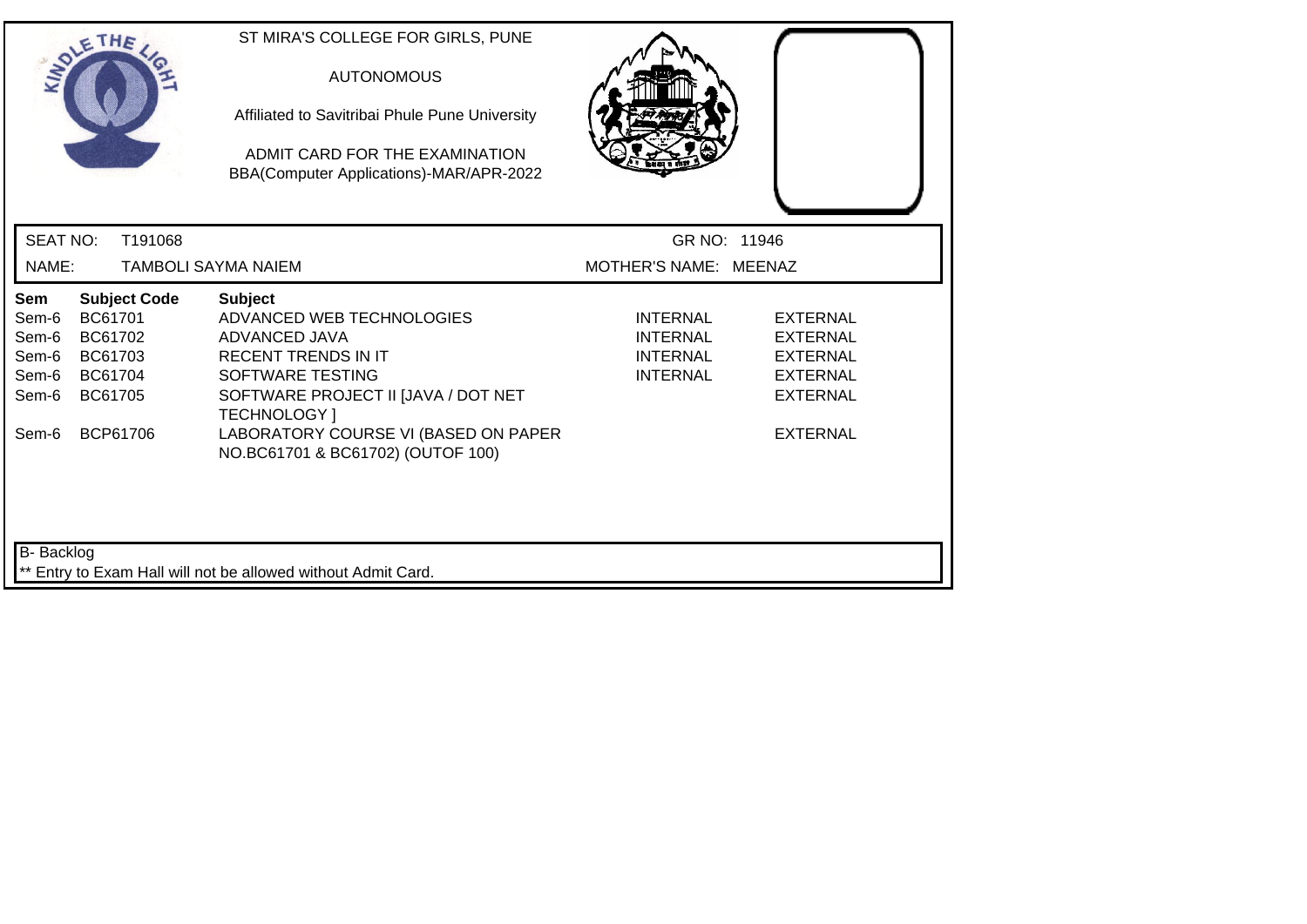| SOLETHE .                                                                                                                                           | ST MIRA'S COLLEGE FOR GIRLS, PUNE<br><b>AUTONOMOUS</b><br>Affiliated to Savitribai Phule Pune University<br>ADMIT CARD FOR THE EXAMINATION<br>BBA(Computer Applications)-MAR/APR-2022                                                                     |                                                                   |                                                                                                                |  |
|-----------------------------------------------------------------------------------------------------------------------------------------------------|-----------------------------------------------------------------------------------------------------------------------------------------------------------------------------------------------------------------------------------------------------------|-------------------------------------------------------------------|----------------------------------------------------------------------------------------------------------------|--|
| <b>SEAT NO:</b><br>T191069                                                                                                                          |                                                                                                                                                                                                                                                           | GR NO: 11943                                                      |                                                                                                                |  |
| NAME:                                                                                                                                               | TAMBOLI LAZINA ASHPAK                                                                                                                                                                                                                                     | MOTHER'S NAME: TASLIM                                             |                                                                                                                |  |
| <b>Subject Code</b><br>Sem<br>BC61701<br>Sem-6<br>Sem-6<br>BC61702<br>Sem-6<br>BC61703<br>Sem-6<br>BC61704<br>BC61705<br>Sem-6<br>BCP61706<br>Sem-6 | <b>Subject</b><br>ADVANCED WEB TECHNOLOGIES<br>ADVANCED JAVA<br><b>RECENT TRENDS IN IT</b><br>SOFTWARE TESTING<br>SOFTWARE PROJECT II [JAVA / DOT NET<br><b>TECHNOLOGY</b> 1<br>LABORATORY COURSE VI (BASED ON PAPER<br>NO.BC61701 & BC61702) (OUTOF 100) | <b>INTERNAL</b><br><b>INTERNAL</b><br>INTERNAL<br><b>INTERNAL</b> | <b>EXTERNAL</b><br><b>EXTERNAL</b><br><b>EXTERNAL</b><br><b>EXTERNAL</b><br><b>EXTERNAL</b><br><b>EXTERNAL</b> |  |
| B- Backlog                                                                                                                                          | ** Entry to Exam Hall will not be allowed without Admit Card.                                                                                                                                                                                             |                                                                   |                                                                                                                |  |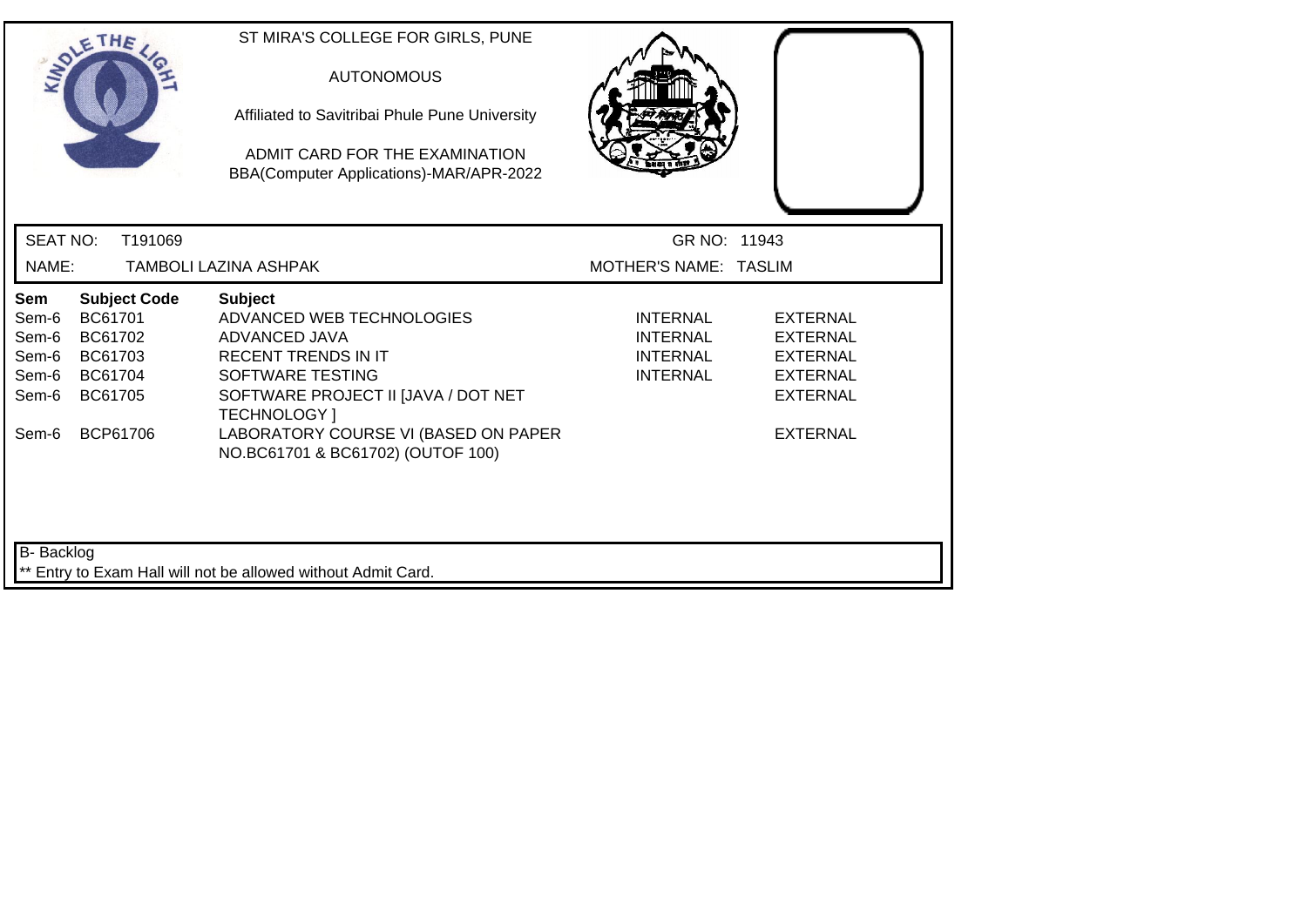| ETHE                                                                                                                                                                                                                                                                                | ST MIRA'S COLLEGE FOR GIRLS, PUNE<br><b>AUTONOMOUS</b><br>Affiliated to Savitribai Phule Pune University<br>ADMIT CARD FOR THE EXAMINATION<br>BBA(Computer Applications)-MAR/APR-2022                                                                                                                                                                                                                                                                                                                                      |                                                                                                                                                      |                                                                                                                                                                                                                                  |  |
|-------------------------------------------------------------------------------------------------------------------------------------------------------------------------------------------------------------------------------------------------------------------------------------|----------------------------------------------------------------------------------------------------------------------------------------------------------------------------------------------------------------------------------------------------------------------------------------------------------------------------------------------------------------------------------------------------------------------------------------------------------------------------------------------------------------------------|------------------------------------------------------------------------------------------------------------------------------------------------------|----------------------------------------------------------------------------------------------------------------------------------------------------------------------------------------------------------------------------------|--|
| <b>SEAT NO:</b>                                                                                                                                                                                                                                                                     | T191070                                                                                                                                                                                                                                                                                                                                                                                                                                                                                                                    |                                                                                                                                                      | GR NO: 11929                                                                                                                                                                                                                     |  |
| NAME:                                                                                                                                                                                                                                                                               | <b>TAYDE DIKSHA SUBHASH</b>                                                                                                                                                                                                                                                                                                                                                                                                                                                                                                | MOTHER'S NAME: MANISHA                                                                                                                               |                                                                                                                                                                                                                                  |  |
| <b>Subject Code</b><br>Sem<br>BC51701<br>Sem-5<br>BC51702<br>Sem-5<br>Sem-5<br>BC51703<br>BC51704<br>Sem-5<br>Sem-5<br>BC51705<br><b>BCP51706</b><br>Sem-5<br>BC61701<br>Sem-6<br>Sem-6<br>BC61702<br>Sem-6<br>BC61703<br>Sem-6<br>BC61704<br>BC61705<br>Sem-6<br>BCP61706<br>Sem-6 | <b>Subject</b><br><b>JAVA PROGRAMMING</b><br><b>WEB TECHNOLOGIES</b><br>DOT NET PROGRAMMING<br><b>OBJECT ORIENTED SOFTWARE ENGG</b><br>SOFTWARE PROJECT -I [ BASED ON C++/ VB<br><b>TECHNOLOGY</b><br>LABORATORY COURSE V (BASED ON PAPER NO.<br>BC51701 & BC51702) (OUTOF 100)<br>ADVANCED WEB TECHNOLOGIES<br>ADVANCED JAVA<br><b>RECENT TRENDS IN IT</b><br>SOFTWARE TESTING<br>SOFTWARE PROJECT II JJAVA / DOT NET<br><b>TECHNOLOGY</b> 1<br>LABORATORY COURSE VI (BASED ON PAPER<br>NO.BC61701 & BC61702) (OUTOF 100) | <b>INTERNAL</b><br><b>INTERNAL</b><br><b>INTERNAL</b><br><b>INTERNAL</b><br><b>INTERNAL</b><br><b>INTERNAL</b><br><b>INTERNAL</b><br><b>INTERNAL</b> | <b>EXTERNAL</b><br><b>EXTERNAL</b><br><b>EXTERNAL</b><br><b>EXTERNAL</b><br><b>EXTERNAL</b><br><b>EXTERNAL</b><br><b>EXTERNAL</b><br><b>EXTERNAL</b><br><b>EXTERNAL</b><br><b>EXTERNAL</b><br><b>EXTERNAL</b><br><b>EXTERNAL</b> |  |
| B- Backlog                                                                                                                                                                                                                                                                          | Entry to Exam Hall will not be allowed without Admit Card.                                                                                                                                                                                                                                                                                                                                                                                                                                                                 |                                                                                                                                                      |                                                                                                                                                                                                                                  |  |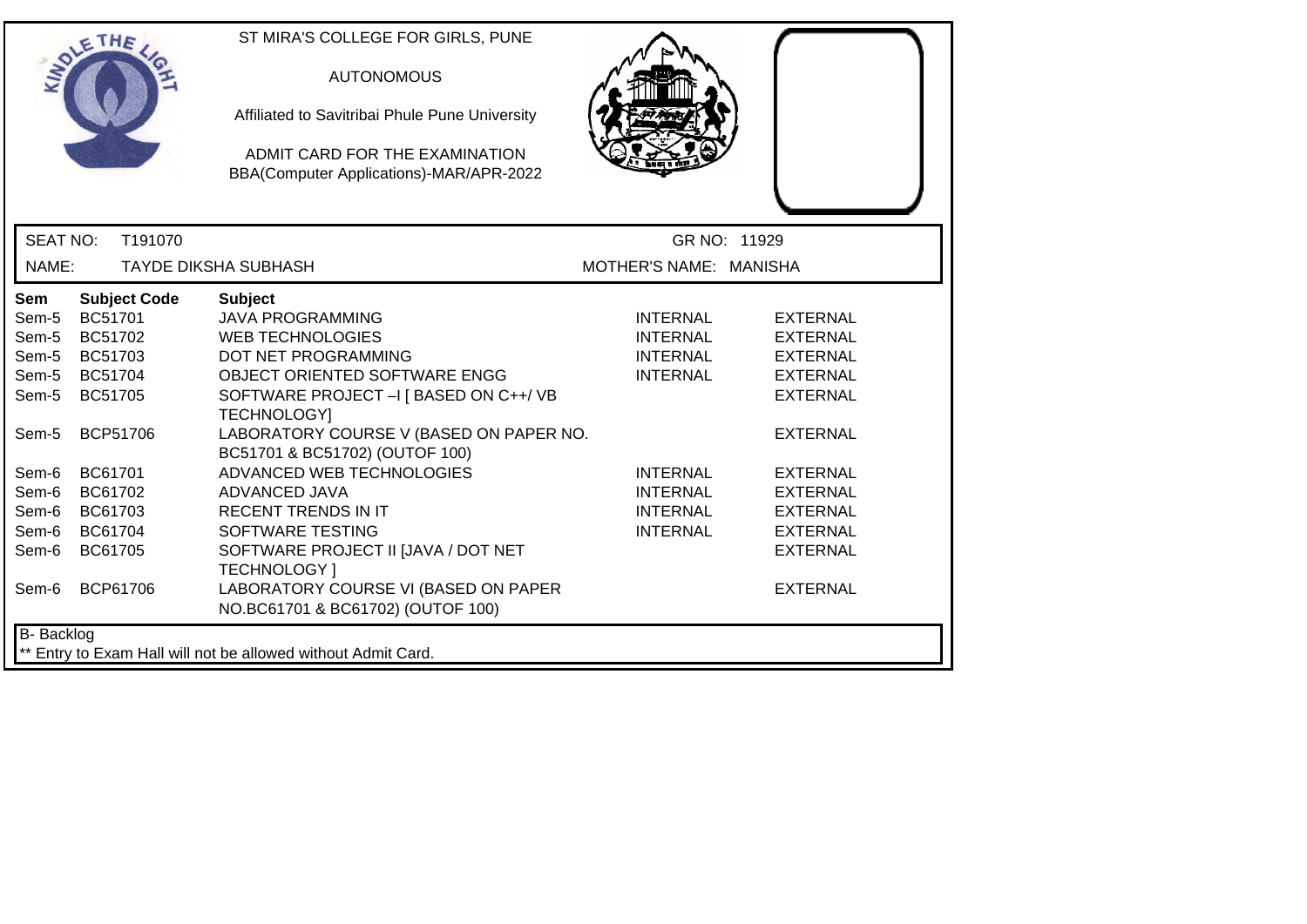|                                                           | SOLETHE .                                                                              | ST MIRA'S COLLEGE FOR GIRLS, PUNE<br><b>AUTONOMOUS</b><br>Affiliated to Savitribai Phule Pune University<br>ADMIT CARD FOR THE EXAMINATION<br>BBA(Computer Applications)-MAR/APR-2022                                |                                                                          |                                                                                                                |
|-----------------------------------------------------------|----------------------------------------------------------------------------------------|----------------------------------------------------------------------------------------------------------------------------------------------------------------------------------------------------------------------|--------------------------------------------------------------------------|----------------------------------------------------------------------------------------------------------------|
| <b>SEAT NO:</b>                                           | T191072                                                                                |                                                                                                                                                                                                                      | GR NO: 11960                                                             |                                                                                                                |
| NAME:                                                     |                                                                                        | <b>SHWETA SANJAY TOMAR</b>                                                                                                                                                                                           | MOTHER'S NAME: SUJATA TOMAR                                              |                                                                                                                |
| Sem<br>Sem-6<br>Sem-6<br>Sem-6<br>Sem-6<br>Sem-6<br>Sem-6 | <b>Subject Code</b><br>BC61701<br>BC61702<br>BC61703<br>BC61704<br>BC61705<br>BCP61706 | <b>Subject</b><br>ADVANCED WEB TECHNOLOGIES<br>ADVANCED JAVA<br><b>RECENT TRENDS IN IT</b><br>SOFTWARE TESTING<br>SOFTWARE PROJECT II JJAVA / DOT NET<br><b>TECHNOLOGY</b> 1<br>LABORATORY COURSE VI (BASED ON PAPER | <b>INTERNAL</b><br><b>INTERNAL</b><br><b>INTERNAL</b><br><b>INTERNAL</b> | <b>EXTERNAL</b><br><b>EXTERNAL</b><br><b>EXTERNAL</b><br><b>EXTERNAL</b><br><b>EXTERNAL</b><br><b>EXTERNAL</b> |
| <b>B-</b> Backlog                                         |                                                                                        | NO.BC61701 & BC61702) (OUTOF 100)<br>** Entry to Exam Hall will not be allowed without Admit Card.                                                                                                                   |                                                                          |                                                                                                                |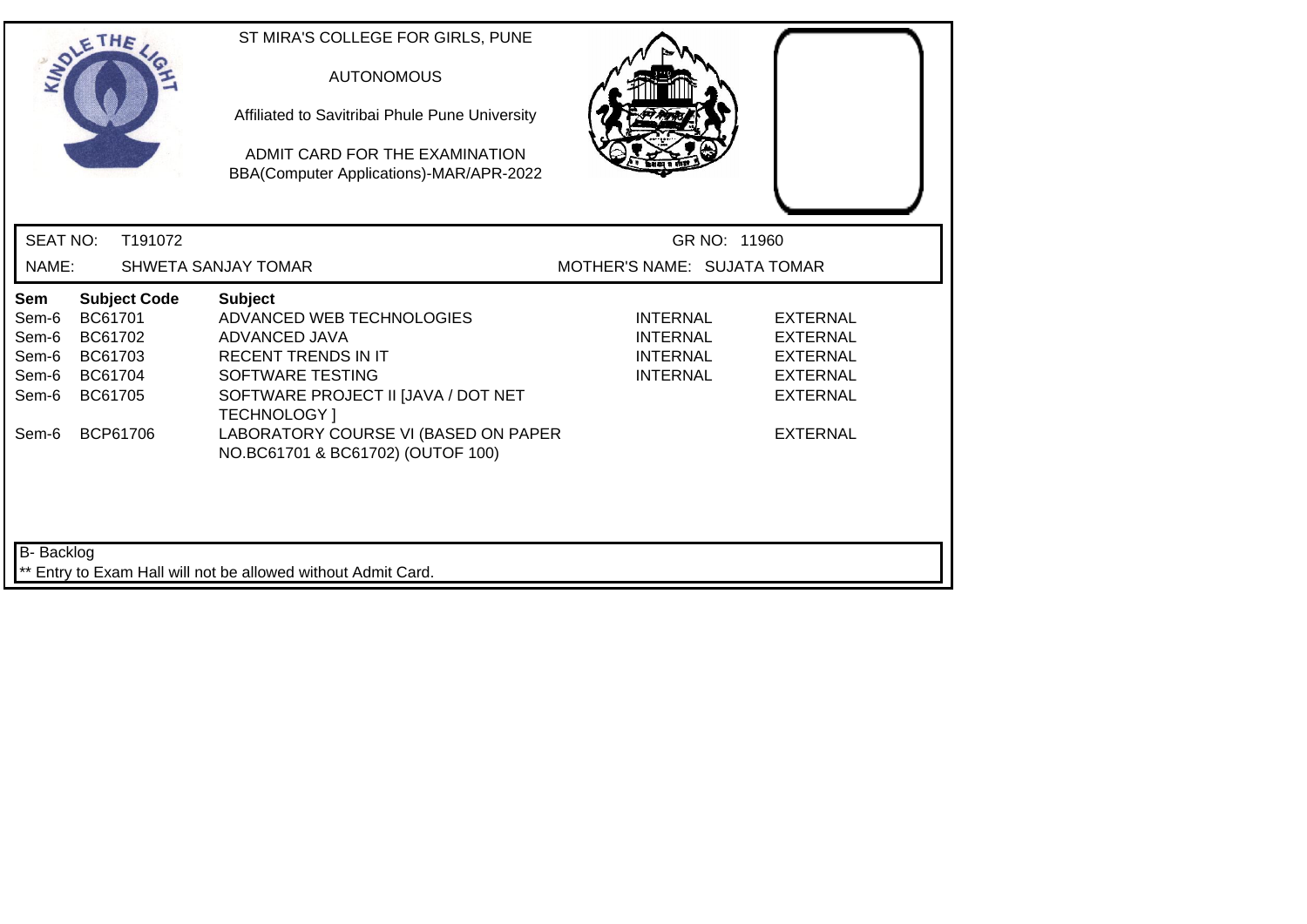| SOLETHE                                                                                                                                             | ST MIRA'S COLLEGE FOR GIRLS, PUNE<br><b>AUTONOMOUS</b><br>Affiliated to Savitribai Phule Pune University<br>ADMIT CARD FOR THE EXAMINATION<br>BBA(Computer Applications)-MAR/APR-2022                                                                     |                                                                          |                                                                                                                |
|-----------------------------------------------------------------------------------------------------------------------------------------------------|-----------------------------------------------------------------------------------------------------------------------------------------------------------------------------------------------------------------------------------------------------------|--------------------------------------------------------------------------|----------------------------------------------------------------------------------------------------------------|
| <b>SEAT NO:</b><br>T191073                                                                                                                          |                                                                                                                                                                                                                                                           | GR NO: 11944                                                             |                                                                                                                |
| NAME:                                                                                                                                               | VATARE APURVA VIJAY                                                                                                                                                                                                                                       | MOTHER'S NAME: MONICA                                                    |                                                                                                                |
| <b>Subject Code</b><br>Sem<br>BC61701<br>Sem-6<br>Sem-6<br>BC61702<br>Sem-6<br>BC61703<br>Sem-6<br>BC61704<br>Sem-6<br>BC61705<br>BCP61706<br>Sem-6 | <b>Subject</b><br>ADVANCED WEB TECHNOLOGIES<br>ADVANCED JAVA<br><b>RECENT TRENDS IN IT</b><br>SOFTWARE TESTING<br>SOFTWARE PROJECT II [JAVA / DOT NET<br><b>TECHNOLOGY</b> 1<br>LABORATORY COURSE VI (BASED ON PAPER<br>NO.BC61701 & BC61702) (OUTOF 100) | <b>INTERNAL</b><br><b>INTERNAL</b><br><b>INTERNAL</b><br><b>INTERNAL</b> | <b>EXTERNAL</b><br><b>EXTERNAL</b><br><b>EXTERNAL</b><br><b>EXTERNAL</b><br><b>EXTERNAL</b><br><b>EXTERNAL</b> |
| B- Backlog                                                                                                                                          | Entry to Exam Hall will not be allowed without Admit Card.                                                                                                                                                                                                |                                                                          |                                                                                                                |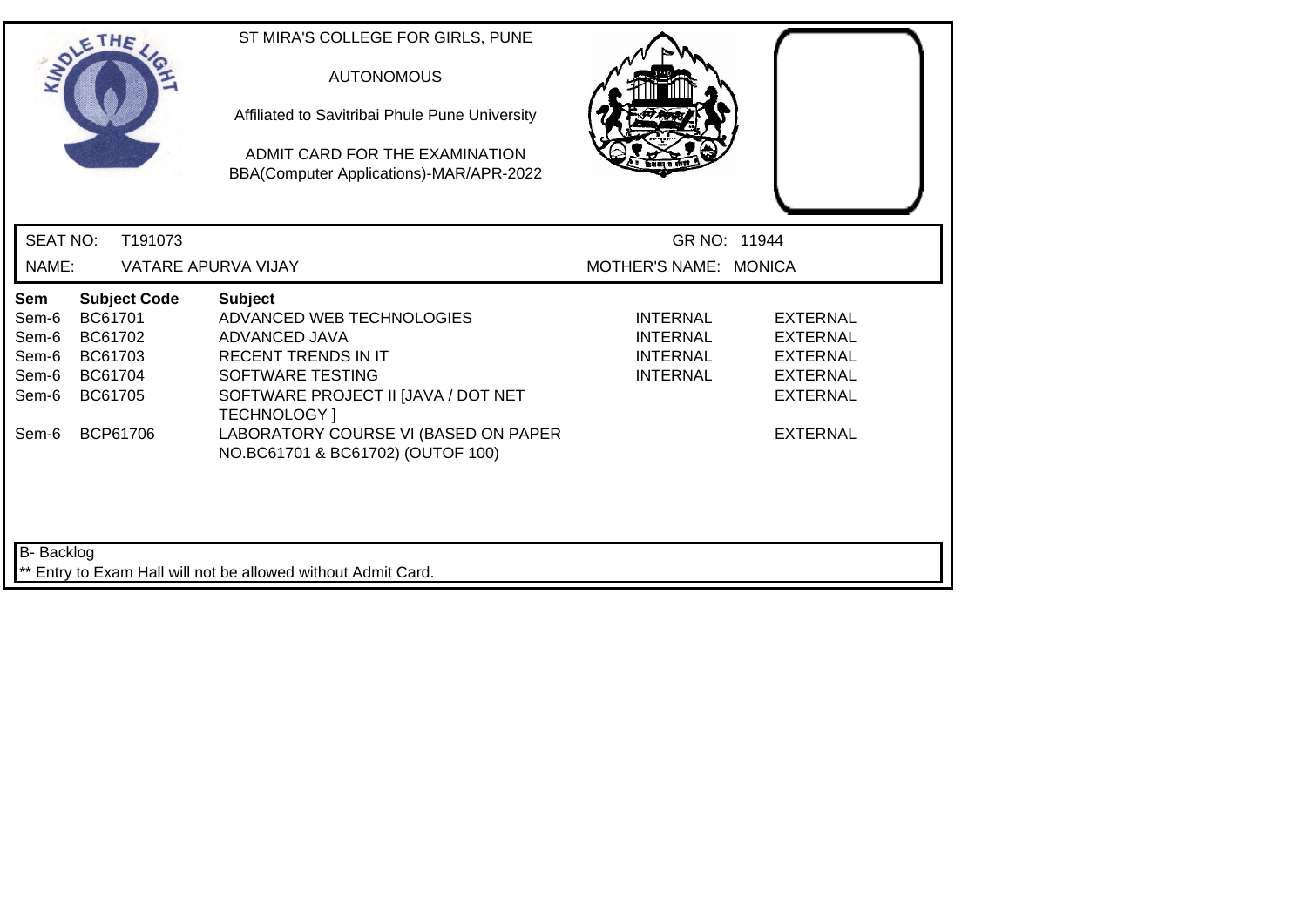|                                                           | SOLETHE                                                         |                     | ST MIRA'S COLLEGE FOR GIRLS, PUNE<br><b>AUTONOMOUS</b><br>Affiliated to Savitribai Phule Pune University<br>ADMIT CARD FOR THE EXAMINATION<br>BBA(Computer Applications)-MAR/APR-2022                                                                     |                                                            |                                                                                                         |
|-----------------------------------------------------------|-----------------------------------------------------------------|---------------------|-----------------------------------------------------------------------------------------------------------------------------------------------------------------------------------------------------------------------------------------------------------|------------------------------------------------------------|---------------------------------------------------------------------------------------------------------|
| <b>SEAT NO:</b>                                           |                                                                 | T191074             |                                                                                                                                                                                                                                                           | GR NO: 11981                                               |                                                                                                         |
| NAME:                                                     |                                                                 |                     | ANCHAL RAJENDRA WALMIKI                                                                                                                                                                                                                                   | MOTHER'S NAME: SARITA WALMIKI                              |                                                                                                         |
| Sem<br>Sem-6<br>Sem-6<br>Sem-6<br>Sem-6<br>Sem-6<br>Sem-6 | BC61701<br>BC61702<br>BC61703<br>BC61704<br>BC61705<br>BCP61706 | <b>Subject Code</b> | <b>Subject</b><br>ADVANCED WEB TECHNOLOGIES<br>ADVANCED JAVA<br><b>RECENT TRENDS IN IT</b><br>SOFTWARE TESTING<br>SOFTWARE PROJECT II [JAVA / DOT NET<br><b>TECHNOLOGY</b> 1<br>LABORATORY COURSE VI (BASED ON PAPER<br>NO.BC61701 & BC61702) (OUTOF 100) | INTERNAL<br><b>INTERNAL</b><br>INTERNAL<br><b>INTERNAL</b> | EXTERNAL<br><b>EXTERNAL</b><br><b>EXTERNAL</b><br><b>EXTERNAL</b><br><b>EXTERNAL</b><br><b>EXTERNAL</b> |
| <b>B-</b> Backlog                                         |                                                                 |                     | ** Entry to Exam Hall will not be allowed without Admit Card.                                                                                                                                                                                             |                                                            |                                                                                                         |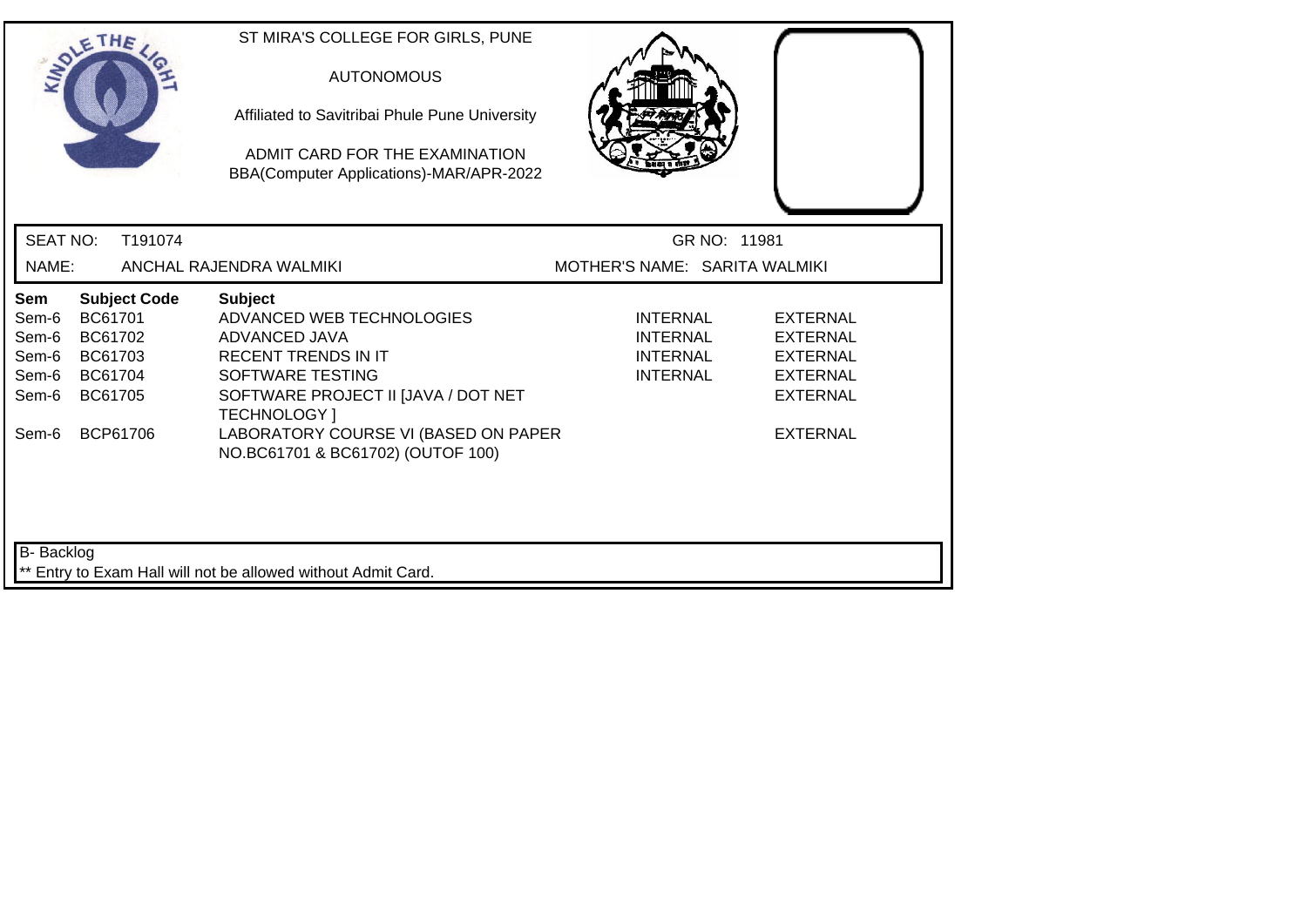|                                                           | SOLETHE .                                                       |                     | ST MIRA'S COLLEGE FOR GIRLS, PUNE<br><b>AUTONOMOUS</b><br>Affiliated to Savitribai Phule Pune University<br>ADMIT CARD FOR THE EXAMINATION<br>BBA(Computer Applications)-MAR/APR-2022                                |                                                                          |                                                                                                         |
|-----------------------------------------------------------|-----------------------------------------------------------------|---------------------|----------------------------------------------------------------------------------------------------------------------------------------------------------------------------------------------------------------------|--------------------------------------------------------------------------|---------------------------------------------------------------------------------------------------------|
| <b>SEAT NO:</b>                                           |                                                                 | T191075             |                                                                                                                                                                                                                      |                                                                          | GR NO: 11980                                                                                            |
| NAME:                                                     |                                                                 | YADAV SHRUTI ANIL   |                                                                                                                                                                                                                      | MOTHER'S NAME: JAYASHREE                                                 |                                                                                                         |
| Sem<br>Sem-6<br>Sem-6<br>Sem-6<br>Sem-6<br>Sem-6<br>Sem-6 | BC61701<br>BC61702<br>BC61703<br>BC61704<br>BC61705<br>BCP61706 | <b>Subject Code</b> | <b>Subject</b><br>ADVANCED WEB TECHNOLOGIES<br>ADVANCED JAVA<br><b>RECENT TRENDS IN IT</b><br>SOFTWARE TESTING<br>SOFTWARE PROJECT II [JAVA / DOT NET<br><b>TECHNOLOGY</b> 1<br>LABORATORY COURSE VI (BASED ON PAPER | <b>INTERNAL</b><br><b>INTERNAL</b><br><b>INTERNAL</b><br><b>INTERNAL</b> | <b>EXTERNAL</b><br>EXTERNAL<br><b>EXTERNAL</b><br><b>EXTERNAL</b><br><b>EXTERNAL</b><br><b>EXTERNAL</b> |
| <b>B-</b> Backlog                                         |                                                                 |                     | NO.BC61701 & BC61702) (OUTOF 100)<br>** Entry to Exam Hall will not be allowed without Admit Card.                                                                                                                   |                                                                          |                                                                                                         |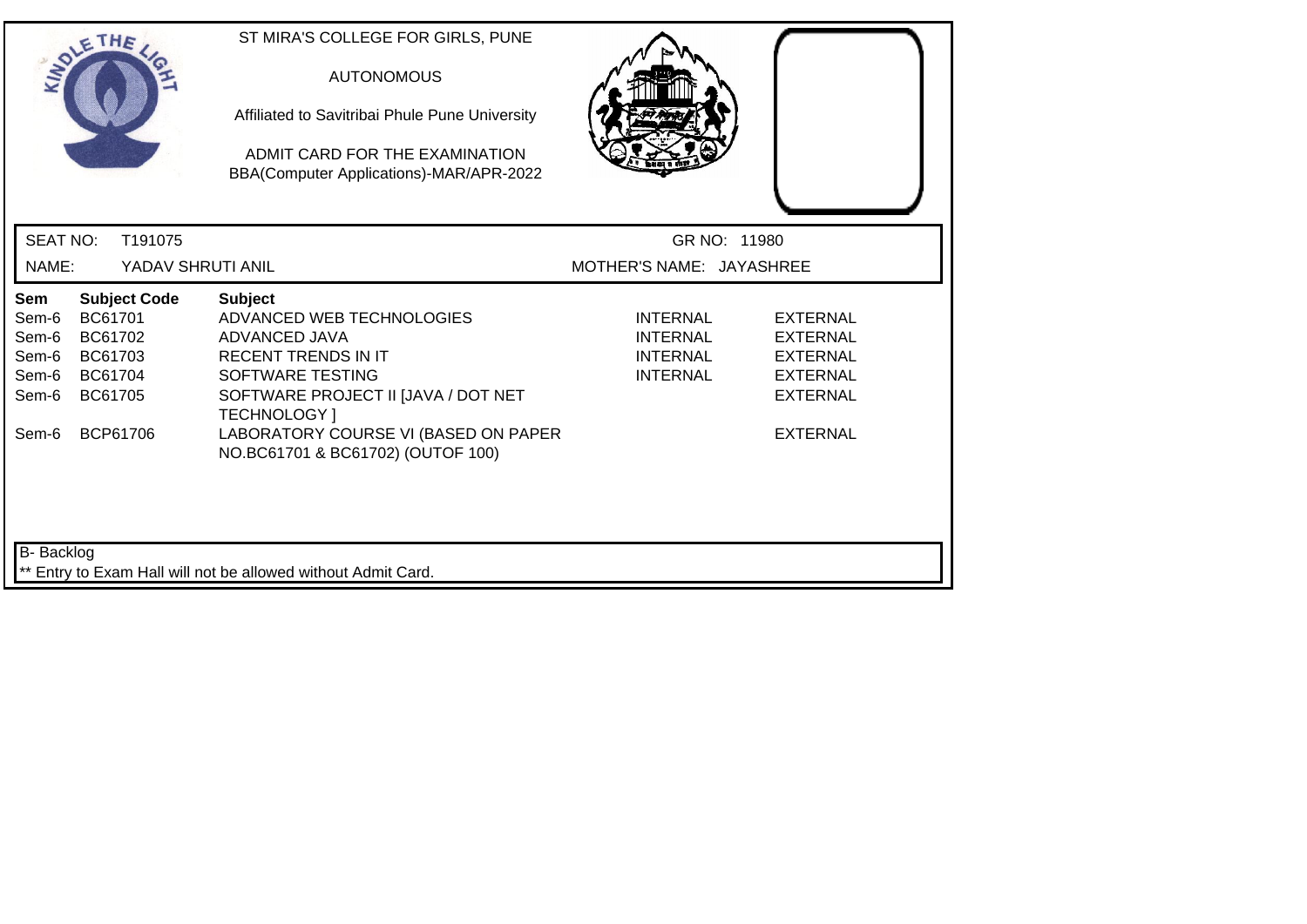| SOLETHE                                                                                                                        | ST MIRA'S COLLEGE FOR GIRLS, PUNE<br><b>AUTONOMOUS</b><br>Affiliated to Savitribai Phule Pune University<br>ADMIT CARD FOR THE EXAMINATION<br>BBA(Computer Applications)-MAR/APR-2022 |                                                                   |                                                                                             |
|--------------------------------------------------------------------------------------------------------------------------------|---------------------------------------------------------------------------------------------------------------------------------------------------------------------------------------|-------------------------------------------------------------------|---------------------------------------------------------------------------------------------|
| <b>SEAT NO:</b><br>T191076                                                                                                     |                                                                                                                                                                                       | GR NO: 11902                                                      |                                                                                             |
| NAME:<br>YADAV HETAL VIPUL                                                                                                     |                                                                                                                                                                                       | MOTHER'S NAME: SONAL                                              |                                                                                             |
| <b>Subject Code</b><br>Sem<br>BC61701<br>Sem-6<br>Sem-6<br>BC61702<br>Sem-6<br>BC61703<br>BC61704<br>Sem-6<br>Sem-6<br>BC61705 | <b>Subject</b><br>ADVANCED WEB TECHNOLOGIES<br>ADVANCED JAVA<br><b>RECENT TRENDS IN IT</b><br>SOFTWARE TESTING<br>SOFTWARE PROJECT II [JAVA / DOT NET<br><b>TECHNOLOGY</b> 1          | <b>INTERNAL</b><br><b>INTERNAL</b><br>INTERNAL<br><b>INTERNAL</b> | <b>EXTERNAL</b><br><b>EXTERNAL</b><br><b>EXTERNAL</b><br><b>EXTERNAL</b><br><b>EXTERNAL</b> |
| BCP61706<br>Sem-6                                                                                                              | LABORATORY COURSE VI (BASED ON PAPER<br>NO.BC61701 & BC61702) (OUTOF 100)                                                                                                             |                                                                   | <b>EXTERNAL</b>                                                                             |
| <b>B-</b> Backlog                                                                                                              | ** Entry to Exam Hall will not be allowed without Admit Card.                                                                                                                         |                                                                   |                                                                                             |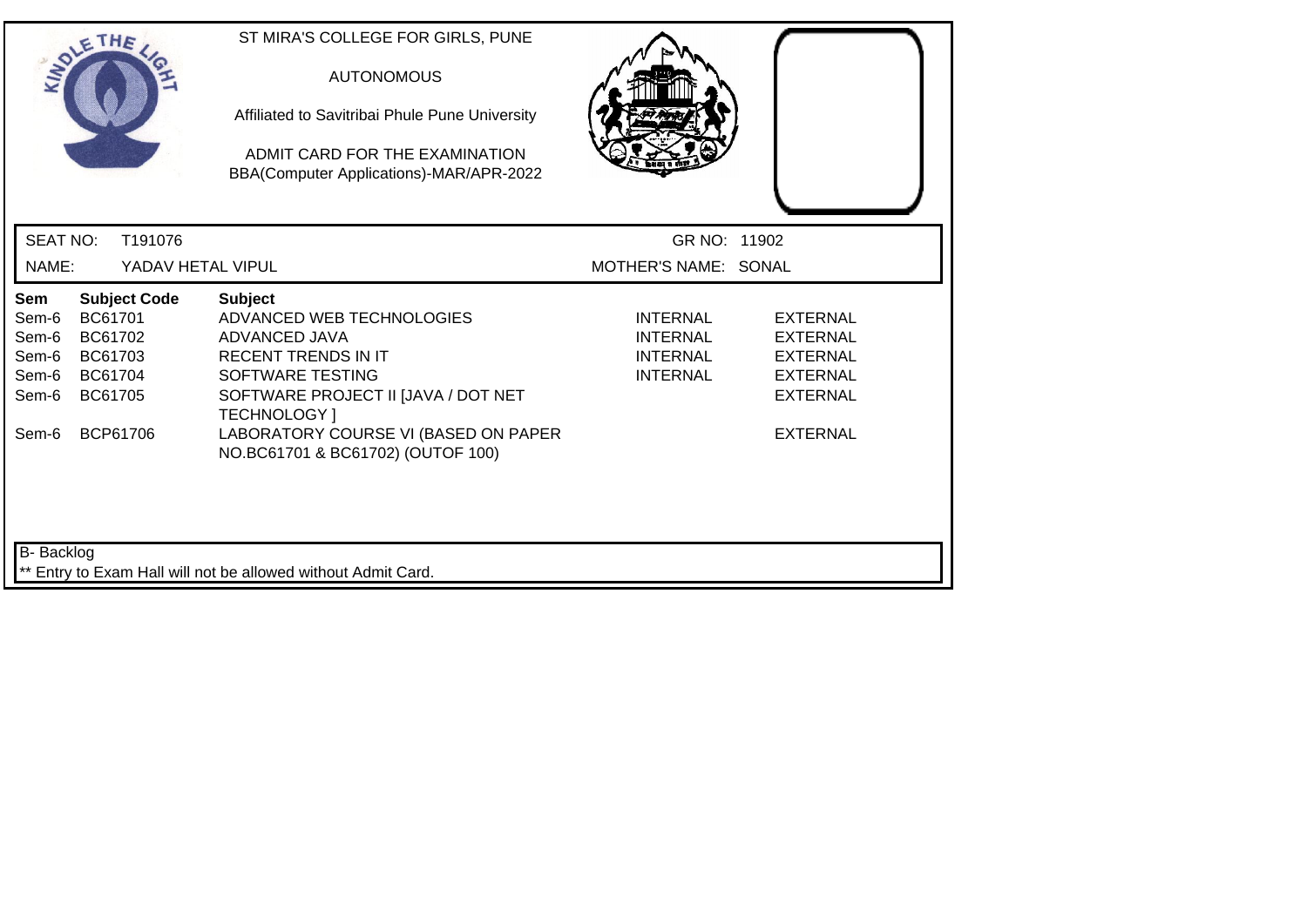|                                                           | SOLETHE .                                                                              | ST MIRA'S COLLEGE FOR GIRLS, PUNE<br><b>AUTONOMOUS</b><br>Affiliated to Savitribai Phule Pune University<br>ADMIT CARD FOR THE EXAMINATION<br>BBA(Computer Applications)-MAR/APR-2022                                |                                                                          |                                                                                                                |
|-----------------------------------------------------------|----------------------------------------------------------------------------------------|----------------------------------------------------------------------------------------------------------------------------------------------------------------------------------------------------------------------|--------------------------------------------------------------------------|----------------------------------------------------------------------------------------------------------------|
| <b>SEAT NO:</b>                                           | T191077                                                                                |                                                                                                                                                                                                                      |                                                                          | GR NO: 11922                                                                                                   |
| NAME:                                                     |                                                                                        | YELMAR SAKSHI SANJAY                                                                                                                                                                                                 | MOTHER'S NAME: ARCHANA                                                   |                                                                                                                |
| Sem<br>Sem-6<br>Sem-6<br>Sem-6<br>Sem-6<br>Sem-6<br>Sem-6 | <b>Subject Code</b><br>BC61701<br>BC61702<br>BC61703<br>BC61704<br>BC61705<br>BCP61706 | <b>Subject</b><br>ADVANCED WEB TECHNOLOGIES<br>ADVANCED JAVA<br><b>RECENT TRENDS IN IT</b><br>SOFTWARE TESTING<br>SOFTWARE PROJECT II [JAVA / DOT NET<br><b>TECHNOLOGY</b> 1<br>LABORATORY COURSE VI (BASED ON PAPER | <b>INTERNAL</b><br><b>INTERNAL</b><br><b>INTERNAL</b><br><b>INTERNAL</b> | <b>EXTERNAL</b><br><b>EXTERNAL</b><br><b>EXTERNAL</b><br><b>EXTERNAL</b><br><b>EXTERNAL</b><br><b>EXTERNAL</b> |
| <b>B-</b> Backlog                                         |                                                                                        | NO.BC61701 & BC61702) (OUTOF 100)<br>Entry to Exam Hall will not be allowed without Admit Card.                                                                                                                      |                                                                          |                                                                                                                |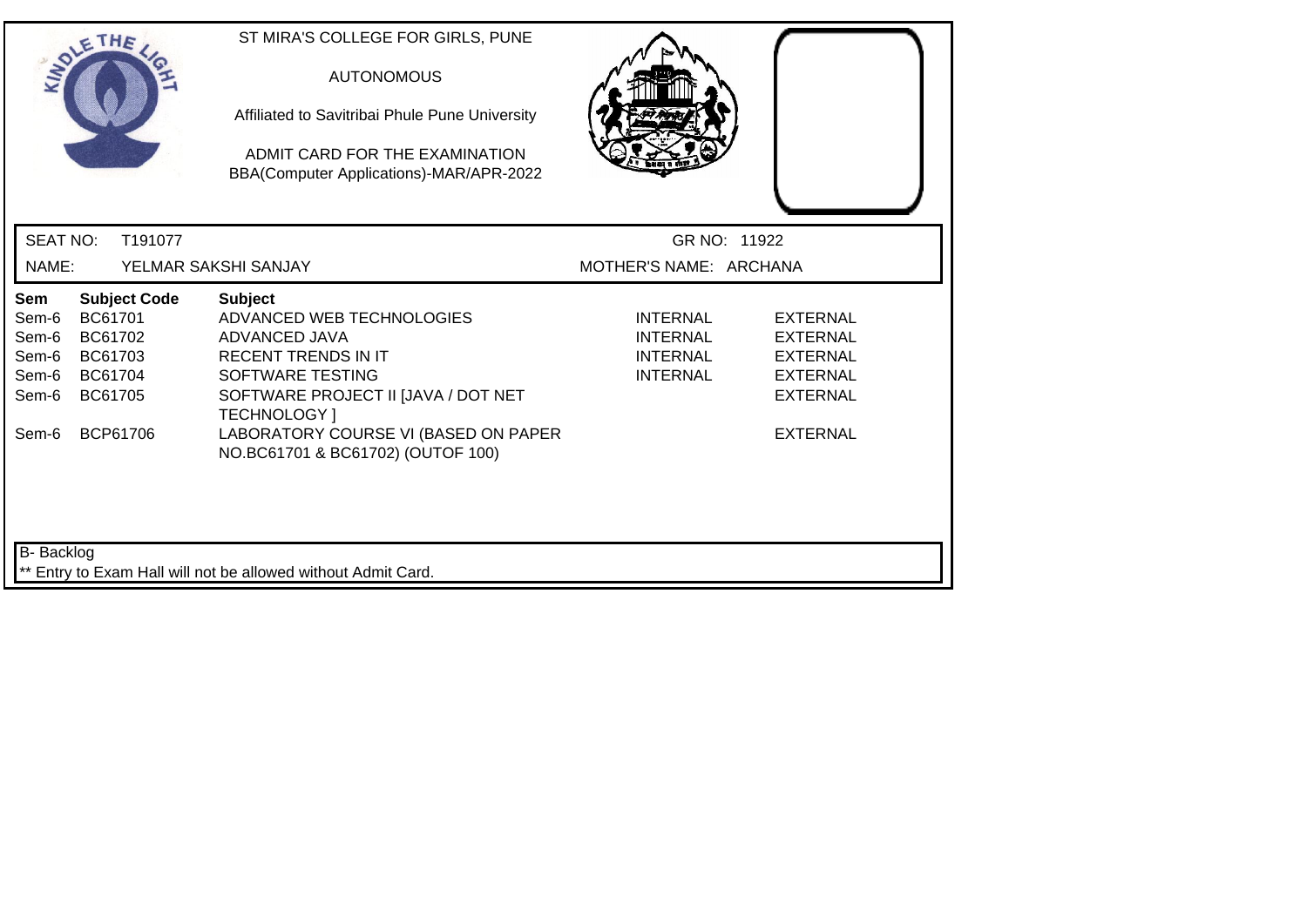| SOLETHE                                                            |                                                     |                                             | ST MIRA'S COLLEGE FOR GIRLS, PUNE<br><b>AUTONOMOUS</b><br>Affiliated to Savitribai Phule Pune University<br>ADMIT CARD FOR THE EXAMINATION<br>BBA(Computer Applications)-MAR/APR-2022                                                                                                                                           |                                                            |                                                                                                                                |
|--------------------------------------------------------------------|-----------------------------------------------------|---------------------------------------------|---------------------------------------------------------------------------------------------------------------------------------------------------------------------------------------------------------------------------------------------------------------------------------------------------------------------------------|------------------------------------------------------------|--------------------------------------------------------------------------------------------------------------------------------|
| <b>SEAT NO:</b>                                                    |                                                     | T191078                                     |                                                                                                                                                                                                                                                                                                                                 | GR NO: 11956                                               |                                                                                                                                |
| NAME:                                                              |                                                     |                                             | <b>ZENDE KAJAL SANDEEP</b>                                                                                                                                                                                                                                                                                                      | MOTHER'S NAME: RAGINEE                                     |                                                                                                                                |
| Sem<br>Sem-5<br>Sem-6<br>Sem-6<br>Sem-6<br>Sem-6<br>Sem-6<br>Sem-6 | BC61701<br>BC61702<br>BC61703<br>BC61704<br>BC61705 | <b>Subject Code</b><br>BCP51706<br>BCP61706 | <b>Subject</b><br>LABORATORY COURSE V (BASED ON PAPER NO.<br>BC51701 & BC51702) (OUTOF 100)<br>ADVANCED WEB TECHNOLOGIES<br>ADVANCED JAVA<br><b>RECENT TRENDS IN IT</b><br>SOFTWARE TESTING<br>SOFTWARE PROJECT II [JAVA / DOT NET<br>TECHNOLOGY ]<br>LABORATORY COURSE VI (BASED ON PAPER<br>NO.BC61701 & BC61702) (OUTOF 100) | <b>INTERNAL</b><br>INTERNAL<br>INTERNAL<br><b>INTERNAL</b> | (B) EXTERNAL<br><b>EXTERNAL</b><br><b>EXTERNAL</b><br><b>EXTERNAL</b><br><b>EXTERNAL</b><br><b>EXTERNAL</b><br><b>EXTERNAL</b> |
| B- Backlog                                                         |                                                     |                                             | ** Entry to Exam Hall will not be allowed without Admit Card.                                                                                                                                                                                                                                                                   |                                                            |                                                                                                                                |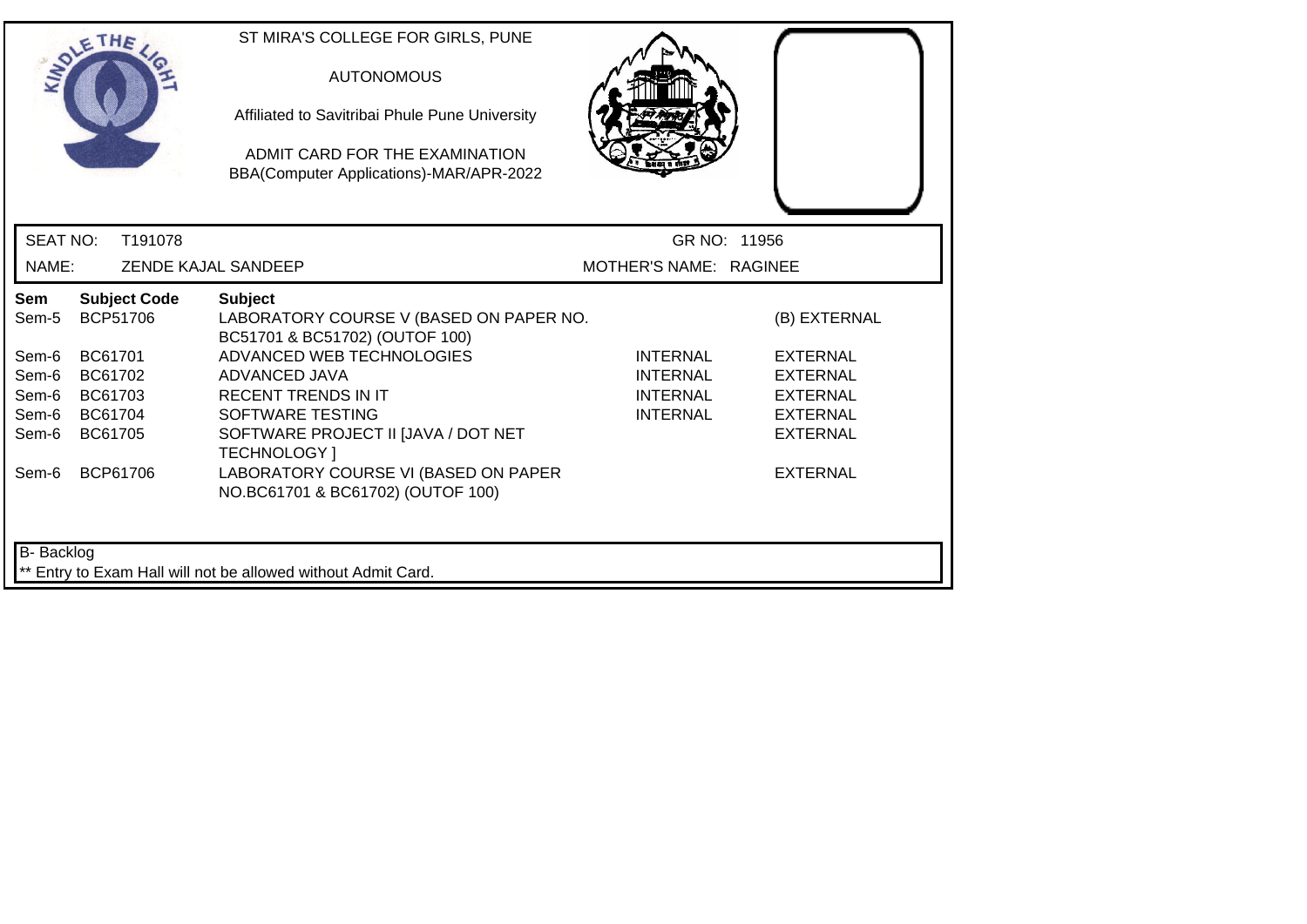| SOLETHE .                                                        |                                                                 |                     | ST MIRA'S COLLEGE FOR GIRLS, PUNE<br><b>AUTONOMOUS</b><br>Affiliated to Savitribai Phule Pune University<br>ADMIT CARD FOR THE EXAMINATION<br>BBA(Computer Applications)-MAR/APR-2022                                |                                     |                                                                          |                                                                                                         |
|------------------------------------------------------------------|-----------------------------------------------------------------|---------------------|----------------------------------------------------------------------------------------------------------------------------------------------------------------------------------------------------------------------|-------------------------------------|--------------------------------------------------------------------------|---------------------------------------------------------------------------------------------------------|
| <b>SEAT NO:</b>                                                  |                                                                 | T191082             |                                                                                                                                                                                                                      |                                     | GR NO: 11982                                                             |                                                                                                         |
| NAME:                                                            |                                                                 |                     | PAWAR AMRUTA YETALA                                                                                                                                                                                                  | MOTHER'S NAME: PAWAR MANISHA YETALA |                                                                          |                                                                                                         |
| <b>Sem</b><br>Sem-6<br>Sem-6<br>Sem-6<br>Sem-6<br>Sem-6<br>Sem-6 | BC61701<br>BC61702<br>BC61703<br>BC61704<br>BC61705<br>BCP61706 | <b>Subject Code</b> | <b>Subject</b><br>ADVANCED WEB TECHNOLOGIES<br>ADVANCED JAVA<br><b>RECENT TRENDS IN IT</b><br>SOFTWARE TESTING<br>SOFTWARE PROJECT II [JAVA / DOT NET<br><b>TECHNOLOGY</b> 1<br>LABORATORY COURSE VI (BASED ON PAPER |                                     | <b>INTERNAL</b><br><b>INTERNAL</b><br><b>INTERNAL</b><br><b>INTERNAL</b> | EXTERNAL<br><b>EXTERNAL</b><br><b>EXTERNAL</b><br><b>EXTERNAL</b><br><b>EXTERNAL</b><br><b>EXTERNAL</b> |
| <b>B-</b> Backlog                                                |                                                                 |                     | NO.BC61701 & BC61702) (OUTOF 100)<br>** Entry to Exam Hall will not be allowed without Admit Card.                                                                                                                   |                                     |                                                                          |                                                                                                         |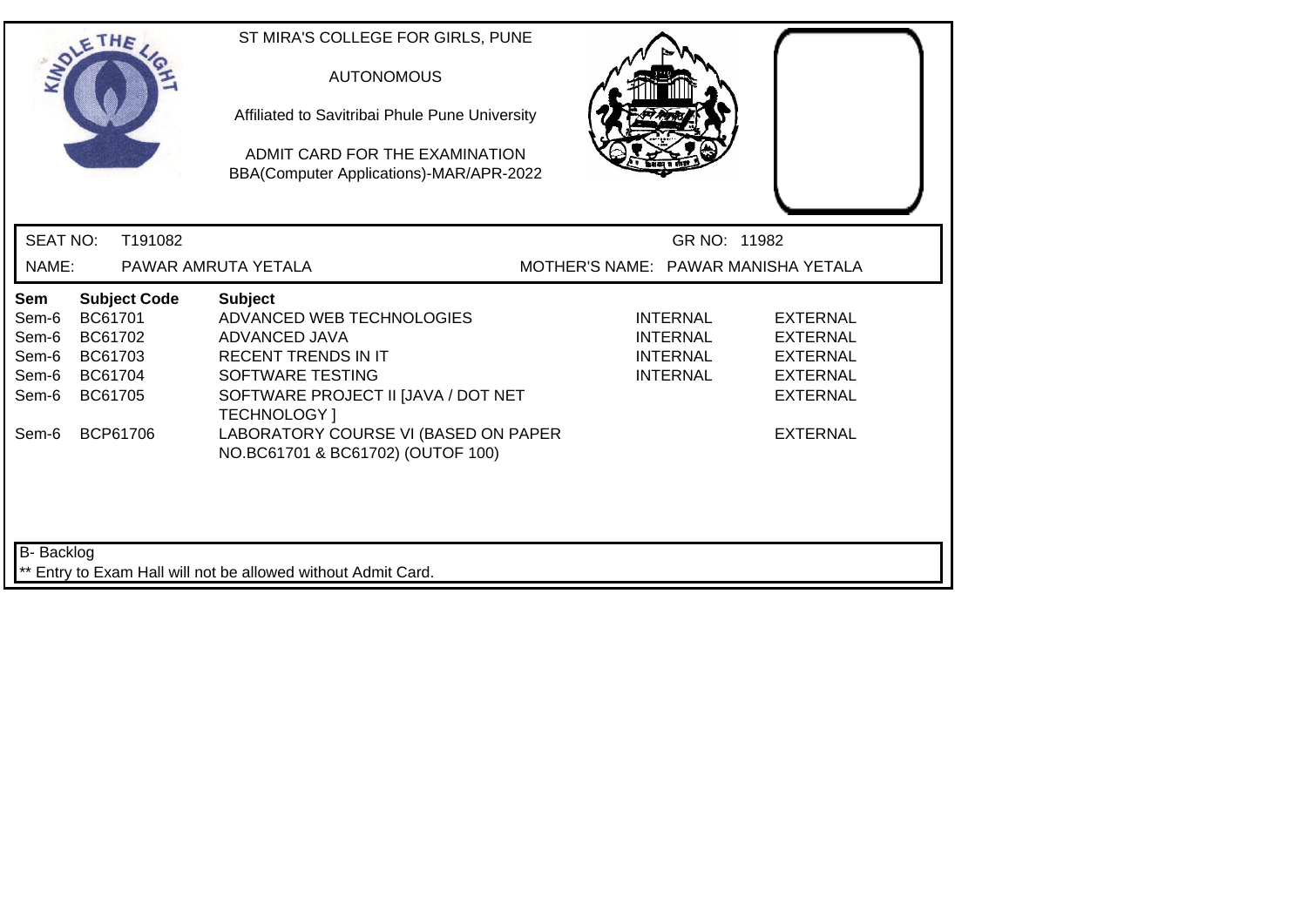|                                                           | SOLETHE                                                                                | ST MIRA'S COLLEGE FOR GIRLS, PUNE<br><b>AUTONOMOUS</b><br>Affiliated to Savitribai Phule Pune University<br>ADMIT CARD FOR THE EXAMINATION<br>BBA(Computer Applications)-MAR/APR-2022                                                                     |                                                                          |                                                                                                         |
|-----------------------------------------------------------|----------------------------------------------------------------------------------------|-----------------------------------------------------------------------------------------------------------------------------------------------------------------------------------------------------------------------------------------------------------|--------------------------------------------------------------------------|---------------------------------------------------------------------------------------------------------|
| <b>SEAT NO:</b>                                           | T191083                                                                                |                                                                                                                                                                                                                                                           | GR NO: 11983                                                             |                                                                                                         |
| NAME:                                                     |                                                                                        | CHOUDHARY SAVITA ROOPRAM                                                                                                                                                                                                                                  | <b>MOTHER'S NAME: LILA</b>                                               |                                                                                                         |
| Sem<br>Sem-6<br>Sem-6<br>Sem-6<br>Sem-6<br>Sem-6<br>Sem-6 | <b>Subject Code</b><br>BC61701<br>BC61702<br>BC61703<br>BC61704<br>BC61705<br>BCP61706 | <b>Subject</b><br>ADVANCED WEB TECHNOLOGIES<br>ADVANCED JAVA<br><b>RECENT TRENDS IN IT</b><br>SOFTWARE TESTING<br>SOFTWARE PROJECT II [JAVA / DOT NET<br><b>TECHNOLOGY</b> 1<br>LABORATORY COURSE VI (BASED ON PAPER<br>NO.BC61701 & BC61702) (OUTOF 100) | <b>INTERNAL</b><br><b>INTERNAL</b><br><b>INTERNAL</b><br><b>INTERNAL</b> | <b>EXTERNAL</b><br>EXTERNAL<br><b>EXTERNAL</b><br><b>EXTERNAL</b><br><b>EXTERNAL</b><br><b>EXTERNAL</b> |
| B- Backlog                                                |                                                                                        | ** Entry to Exam Hall will not be allowed without Admit Card.                                                                                                                                                                                             |                                                                          |                                                                                                         |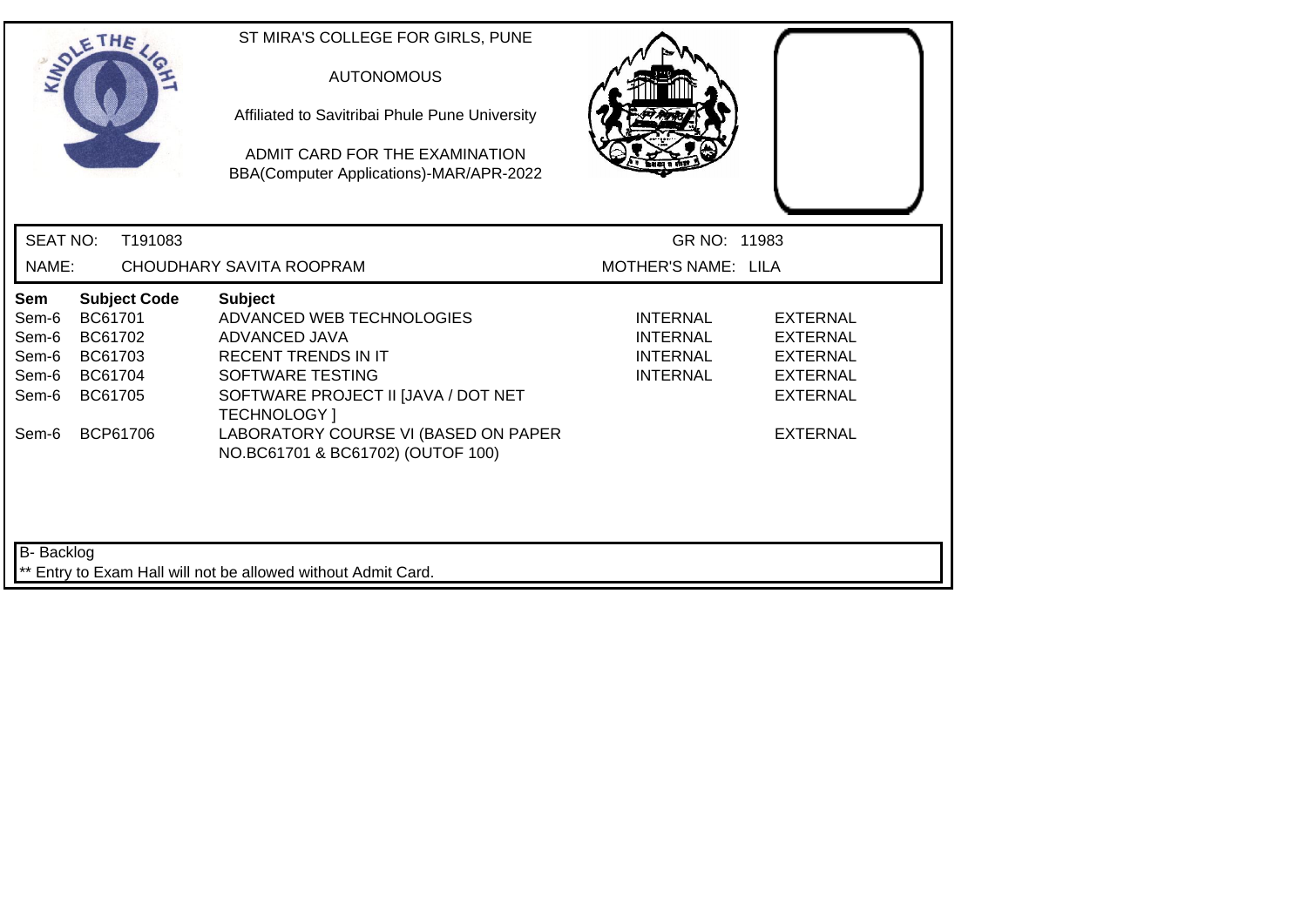|                                                                    | SOLETHE,                                                                                             | ST MIRA'S COLLEGE FOR GIRLS, PUNE<br><b>AUTONOMOUS</b><br>Affiliated to Savitribai Phule Pune University<br>ADMIT CARD FOR THE EXAMINATION<br>BBA(Computer Applications)-MAR/APR-2022                                                                      |                                                                                   |                                                                                                                |
|--------------------------------------------------------------------|------------------------------------------------------------------------------------------------------|------------------------------------------------------------------------------------------------------------------------------------------------------------------------------------------------------------------------------------------------------------|-----------------------------------------------------------------------------------|----------------------------------------------------------------------------------------------------------------|
| <b>SEAT NO:</b>                                                    | T201001                                                                                              |                                                                                                                                                                                                                                                            | GR NO: 12057                                                                      |                                                                                                                |
| NAME:                                                              | <b>PRATEEKSHA</b>                                                                                    |                                                                                                                                                                                                                                                            | MOTHER'S NAME: SHAKUNTALA                                                         |                                                                                                                |
| Sem<br>Sem-4<br>Sem-4<br>Sem-4<br>Sem-4<br>Sem-4<br>Sem-4<br>Sem-4 | <b>Subject Code</b><br>BC42101<br>BC42102<br>BC42103<br>BC42104<br>BC42105<br>BCP42106<br><b>VBE</b> | <b>Subject</b><br><b>NETWORKING</b><br>OBJECT ORIENTED CONCEPTS THROUGH CPP<br><b>OPERATING SYSTEM</b><br><b>ADVANCE PHP</b><br><b>PROJECT</b><br>COMPUTER LABORATORY BASED ON BC42102& BC42104 (2<br><b>CREDITS EACH)</b><br><b>VALUE BASED EDUCATION</b> | <b>INTERNAL</b><br><b>INTERNAL</b><br><b>INTERNAL</b><br><b>INTERNAL</b><br>Grade | <b>EXTERNAL</b><br><b>EXTERNAL</b><br><b>EXTERNAL</b><br><b>EXTERNAL</b><br><b>EXTERNAL</b><br><b>EXTERNAL</b> |
| <b>B-</b> Backlog                                                  |                                                                                                      | Entry to Exam Hall will not be allowed without Admit Card.                                                                                                                                                                                                 |                                                                                   |                                                                                                                |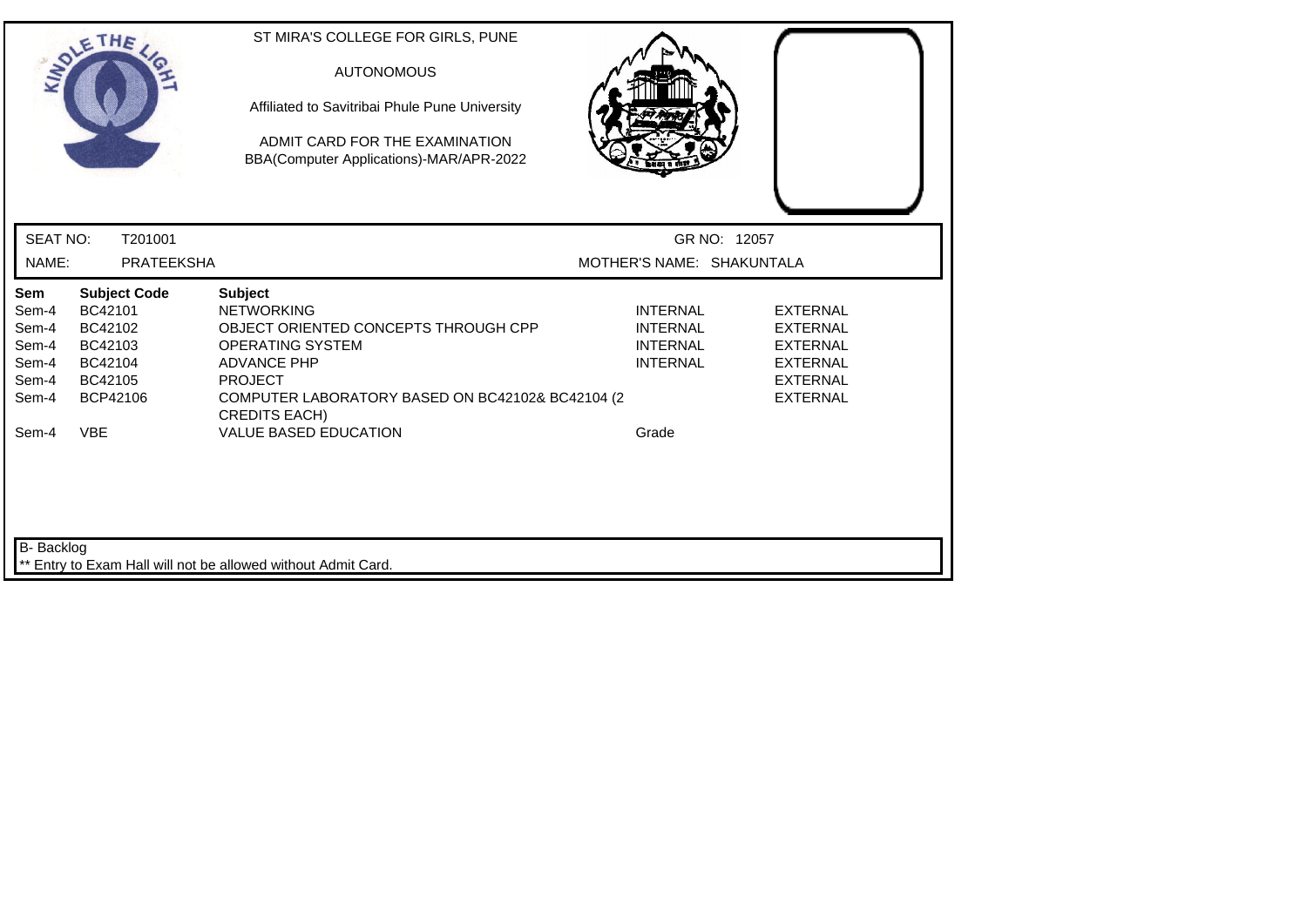|                                                                    | SOLETHE ,                                                                                            | ST MIRA'S COLLEGE FOR GIRLS, PUNE<br><b>AUTONOMOUS</b><br>Affiliated to Savitribai Phule Pune University<br>ADMIT CARD FOR THE EXAMINATION<br>BBA(Computer Applications)-MAR/APR-2022                                                                      |                                                                                   |                                                                                                                |
|--------------------------------------------------------------------|------------------------------------------------------------------------------------------------------|------------------------------------------------------------------------------------------------------------------------------------------------------------------------------------------------------------------------------------------------------------|-----------------------------------------------------------------------------------|----------------------------------------------------------------------------------------------------------------|
| <b>SEAT NO:</b>                                                    | T201002                                                                                              |                                                                                                                                                                                                                                                            | GR NO: 12022                                                                      |                                                                                                                |
| NAME:                                                              | <b>JHA AKRITI</b>                                                                                    |                                                                                                                                                                                                                                                            | MOTHER'S NAME: NEELAM                                                             |                                                                                                                |
| Sem<br>Sem-4<br>Sem-4<br>Sem-4<br>Sem-4<br>Sem-4<br>Sem-4<br>Sem-4 | <b>Subject Code</b><br>BC42101<br>BC42102<br>BC42103<br>BC42104<br>BC42105<br>BCP42106<br><b>VBE</b> | <b>Subject</b><br><b>NETWORKING</b><br>OBJECT ORIENTED CONCEPTS THROUGH CPP<br><b>OPERATING SYSTEM</b><br><b>ADVANCE PHP</b><br><b>PROJECT</b><br>COMPUTER LABORATORY BASED ON BC42102& BC42104 (2<br><b>CREDITS EACH)</b><br><b>VALUE BASED EDUCATION</b> | <b>INTERNAL</b><br><b>INTERNAL</b><br><b>INTERNAL</b><br><b>INTERNAL</b><br>Grade | <b>EXTERNAL</b><br><b>EXTERNAL</b><br><b>EXTERNAL</b><br><b>EXTERNAL</b><br><b>EXTERNAL</b><br><b>EXTERNAL</b> |
| B- Backlog                                                         |                                                                                                      | ** Entry to Exam Hall will not be allowed without Admit Card.                                                                                                                                                                                              |                                                                                   |                                                                                                                |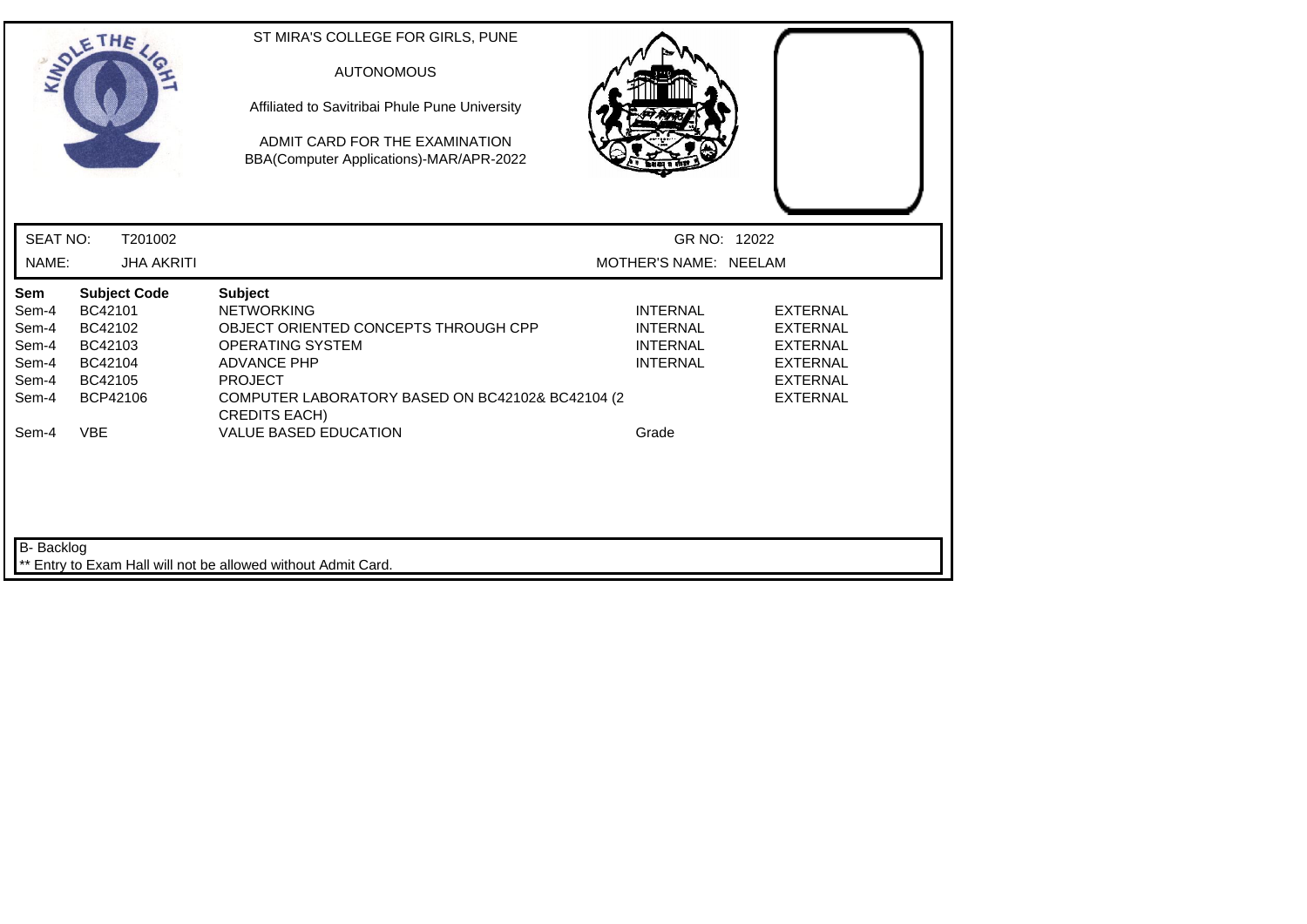|                                                                    | SOLETHE ,                                                                                            | ST MIRA'S COLLEGE FOR GIRLS, PUNE<br><b>AUTONOMOUS</b><br>Affiliated to Savitribai Phule Pune University<br>ADMIT CARD FOR THE EXAMINATION<br>BBA(Computer Applications)-MAR/APR-2022                                                               |                                                                                   |                                                                                                         |
|--------------------------------------------------------------------|------------------------------------------------------------------------------------------------------|-----------------------------------------------------------------------------------------------------------------------------------------------------------------------------------------------------------------------------------------------------|-----------------------------------------------------------------------------------|---------------------------------------------------------------------------------------------------------|
| <b>SEAT NO:</b>                                                    | T201003                                                                                              |                                                                                                                                                                                                                                                     | GR NO: 12020                                                                      |                                                                                                         |
| NAME:                                                              | <b>KESAR PHERWANI</b>                                                                                |                                                                                                                                                                                                                                                     | MOTHER'S NAME: KANU                                                               |                                                                                                         |
| Sem<br>Sem-4<br>Sem-4<br>Sem-4<br>Sem-4<br>Sem-4<br>Sem-4<br>Sem-4 | <b>Subject Code</b><br>BC42101<br>BC42102<br>BC42103<br>BC42104<br>BC42105<br>BCP42106<br><b>VBE</b> | <b>Subject</b><br><b>NETWORKING</b><br>OBJECT ORIENTED CONCEPTS THROUGH CPP<br>OPERATING SYSTEM<br><b>ADVANCE PHP</b><br><b>PROJECT</b><br>COMPUTER LABORATORY BASED ON BC42102& BC42104 (2<br><b>CREDITS EACH)</b><br><b>VALUE BASED EDUCATION</b> | <b>INTERNAL</b><br><b>INTERNAL</b><br><b>INTERNAL</b><br><b>INTERNAL</b><br>Grade | <b>EXTERNAL</b><br>EXTERNAL<br><b>EXTERNAL</b><br><b>EXTERNAL</b><br><b>EXTERNAL</b><br><b>EXTERNAL</b> |
| B- Backlog                                                         |                                                                                                      | ** Entry to Exam Hall will not be allowed without Admit Card.                                                                                                                                                                                       |                                                                                   |                                                                                                         |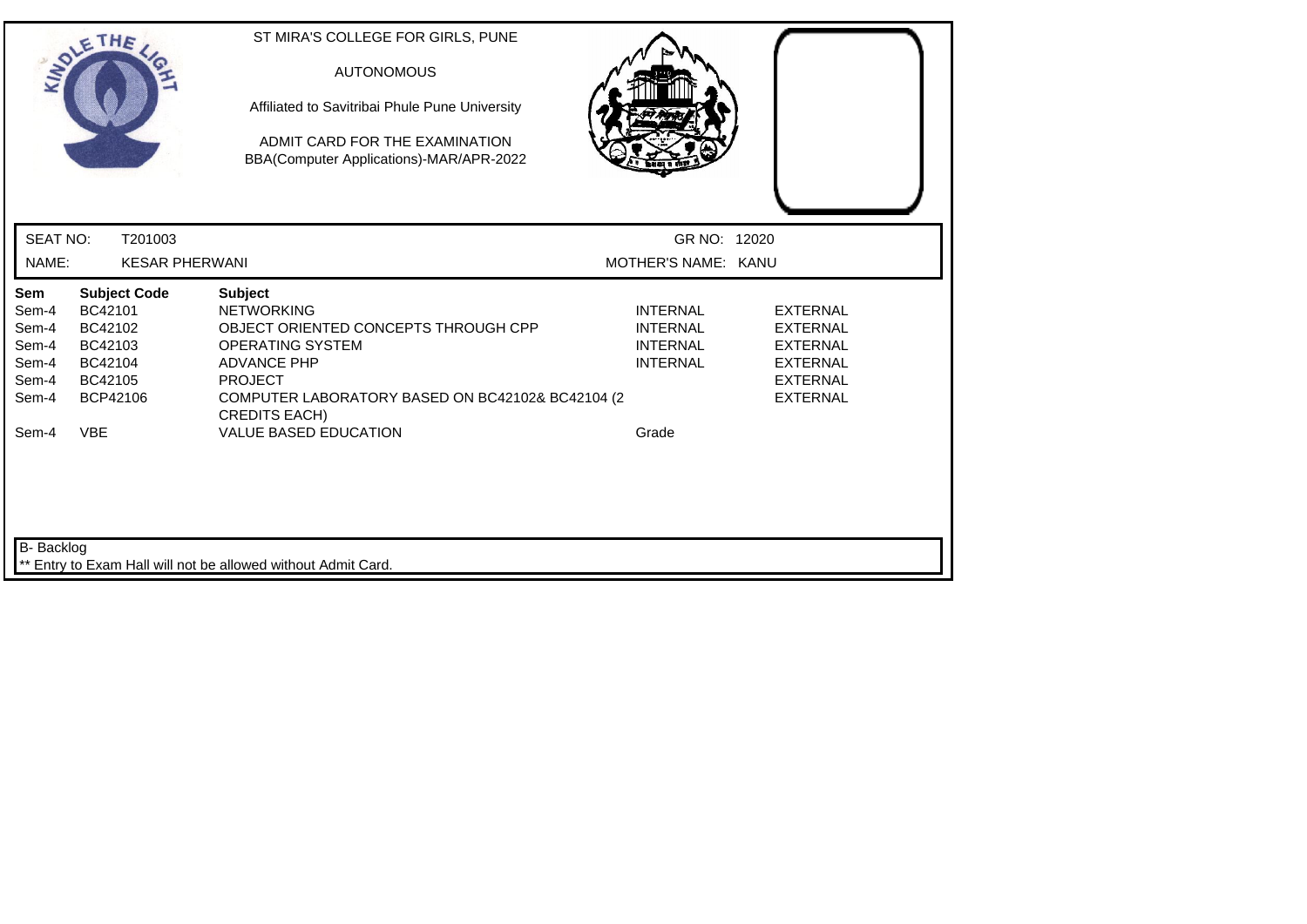| ST MIRA'S COLLEGE FOR GIRLS, PUNE                                         |                                                                                                           |                                                                                                                           |
|---------------------------------------------------------------------------|-----------------------------------------------------------------------------------------------------------|---------------------------------------------------------------------------------------------------------------------------|
| Affiliated to Savitribai Phule Pune University                            |                                                                                                           |                                                                                                                           |
| ADMIT CARD FOR THE EXAMINATION<br>BBA(Computer Applications)-MAR/APR-2022 |                                                                                                           |                                                                                                                           |
|                                                                           |                                                                                                           |                                                                                                                           |
| SHAIKH ANIKA ALTAF                                                        | MOTHER'S NAME: ZEENAT                                                                                     |                                                                                                                           |
| <b>Subject</b>                                                            |                                                                                                           |                                                                                                                           |
|                                                                           |                                                                                                           | <b>EXTERNAL</b><br><b>EXTERNAL</b>                                                                                        |
|                                                                           |                                                                                                           | <b>EXTERNAL</b>                                                                                                           |
| <b>ADVANCE PHP</b>                                                        | <b>INTERNAL</b>                                                                                           | <b>EXTERNAL</b>                                                                                                           |
| <b>PROJECT</b>                                                            |                                                                                                           | <b>EXTERNAL</b>                                                                                                           |
| <b>CREDITS EACH)</b>                                                      |                                                                                                           | <b>EXTERNAL</b>                                                                                                           |
| <b>VALUE BASED EDUCATION</b>                                              | Grade                                                                                                     |                                                                                                                           |
|                                                                           |                                                                                                           |                                                                                                                           |
| ** Entry to Exam Hall will not be allowed without Admit Card.             |                                                                                                           |                                                                                                                           |
|                                                                           | <b>AUTONOMOUS</b><br><b>NETWORKING</b><br>OBJECT ORIENTED CONCEPTS THROUGH CPP<br><b>OPERATING SYSTEM</b> | GR NO: 12008<br><b>INTERNAL</b><br><b>INTERNAL</b><br><b>INTERNAL</b><br>COMPUTER LABORATORY BASED ON BC42102& BC42104 (2 |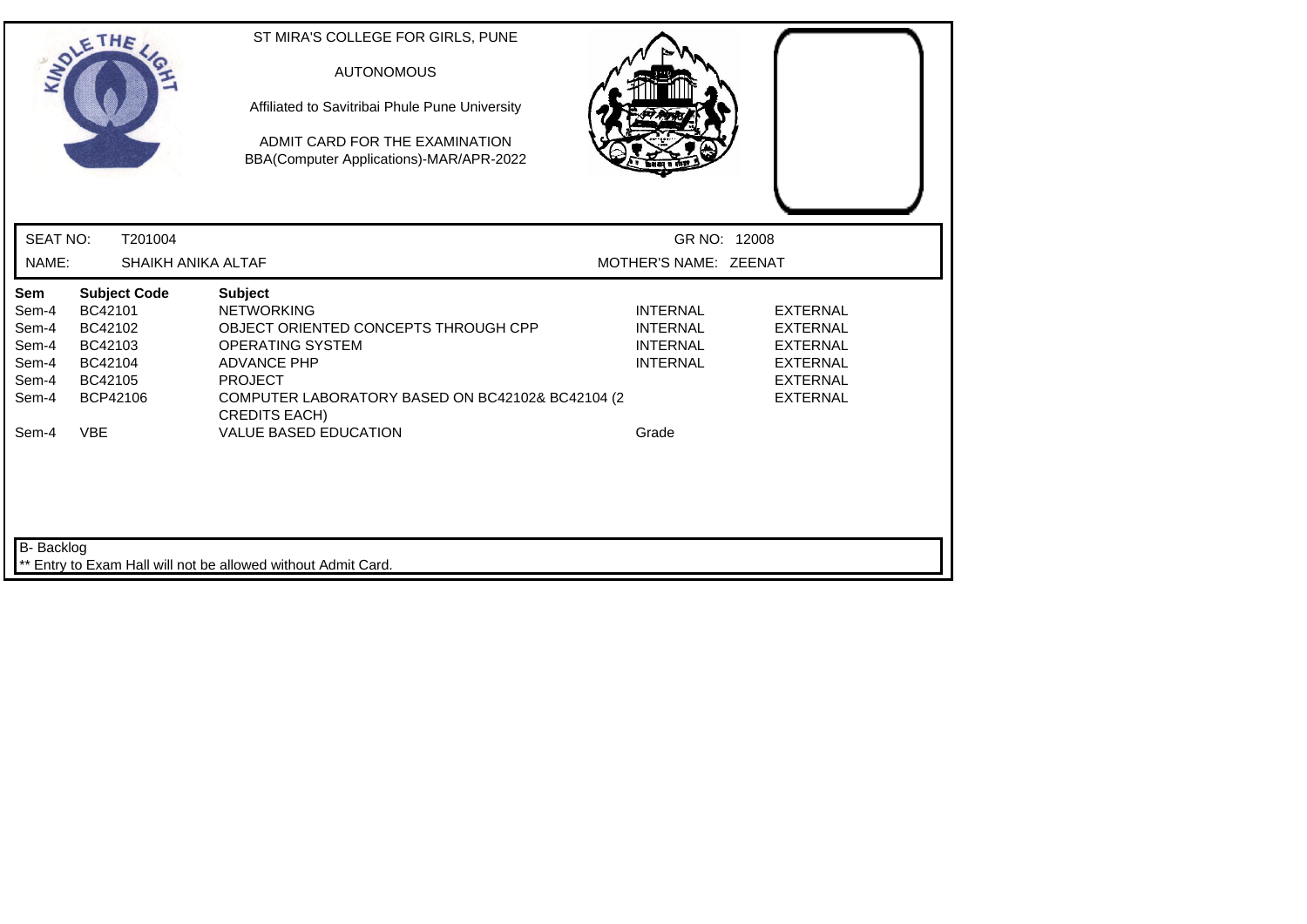| THE                                                                                                                                                                                                                                                                          | ST MIRA'S COLLEGE FOR GIRLS, PUNE<br><b>AUTONOMOUS</b><br>Affiliated to Savitribai Phule Pune University<br>ADMIT CARD FOR THE EXAMINATION<br>BBA(Computer Applications)-MAR/APR-2022                                                                                                                                                                                                                                                              |                                                                                                                                                                                  |                                                                                                                                                                                                                                  |  |
|------------------------------------------------------------------------------------------------------------------------------------------------------------------------------------------------------------------------------------------------------------------------------|----------------------------------------------------------------------------------------------------------------------------------------------------------------------------------------------------------------------------------------------------------------------------------------------------------------------------------------------------------------------------------------------------------------------------------------------------|----------------------------------------------------------------------------------------------------------------------------------------------------------------------------------|----------------------------------------------------------------------------------------------------------------------------------------------------------------------------------------------------------------------------------|--|
| <b>SEAT NO:</b><br>T201005                                                                                                                                                                                                                                                   |                                                                                                                                                                                                                                                                                                                                                                                                                                                    | GR NO: 12026                                                                                                                                                                     |                                                                                                                                                                                                                                  |  |
| NAME:<br><b>TUPE ANUSHREE</b>                                                                                                                                                                                                                                                |                                                                                                                                                                                                                                                                                                                                                                                                                                                    | MOTHER'S NAME: BHARATI                                                                                                                                                           |                                                                                                                                                                                                                                  |  |
| Sem<br><b>Subject Code</b><br>BC32101<br>Sem-3<br>Sem-3<br>BC32102<br>Sem-3<br>BC32103<br>Sem-3<br>BC32104<br>BC32105<br>Sem-3<br>BCP32106<br>Sem-3<br>BC42101<br>Sem-4<br>Sem-4<br>BC42102<br>Sem-4<br>BC42103<br>Sem-4<br>BC42104<br>Sem-4<br>BC42105<br>BCP42106<br>Sem-4 | <b>Subject</b><br><b>DIGITAL MARKETING</b><br><b>DATA STRUCTURE</b><br>SOFTWARE ENGINEERING<br><b>PHP</b><br><b>BIG DATA</b><br>COMPUTER LABORATORY BASED ON BC32102, BC32104<br>AND BC32105 (2 CREDITS EACH)<br><b>NETWORKING</b><br>OBJECT ORIENTED CONCEPTS THROUGH CPP<br>OPERATING SYSTEM<br><b>ADVANCE PHP</b><br><b>PROJECT</b><br>COMPUTER LABORATORY BASED ON BC42102& BC42104 (2<br><b>CREDITS EACH)</b><br><b>VALUE BASED EDUCATION</b> | <b>INTERNAL</b><br><b>INTERNAL</b><br><b>INTERNAL</b><br><b>INTERNAL</b><br><b>INTERNAL</b><br><b>INTERNAL</b><br><b>INTERNAL</b><br><b>INTERNAL</b><br><b>INTERNAL</b><br>Grade | <b>EXTERNAL</b><br><b>EXTERNAL</b><br><b>EXTERNAL</b><br><b>EXTERNAL</b><br><b>EXTERNAL</b><br><b>EXTERNAL</b><br><b>EXTERNAL</b><br><b>EXTERNAL</b><br><b>EXTERNAL</b><br><b>EXTERNAL</b><br><b>EXTERNAL</b><br><b>EXTERNAL</b> |  |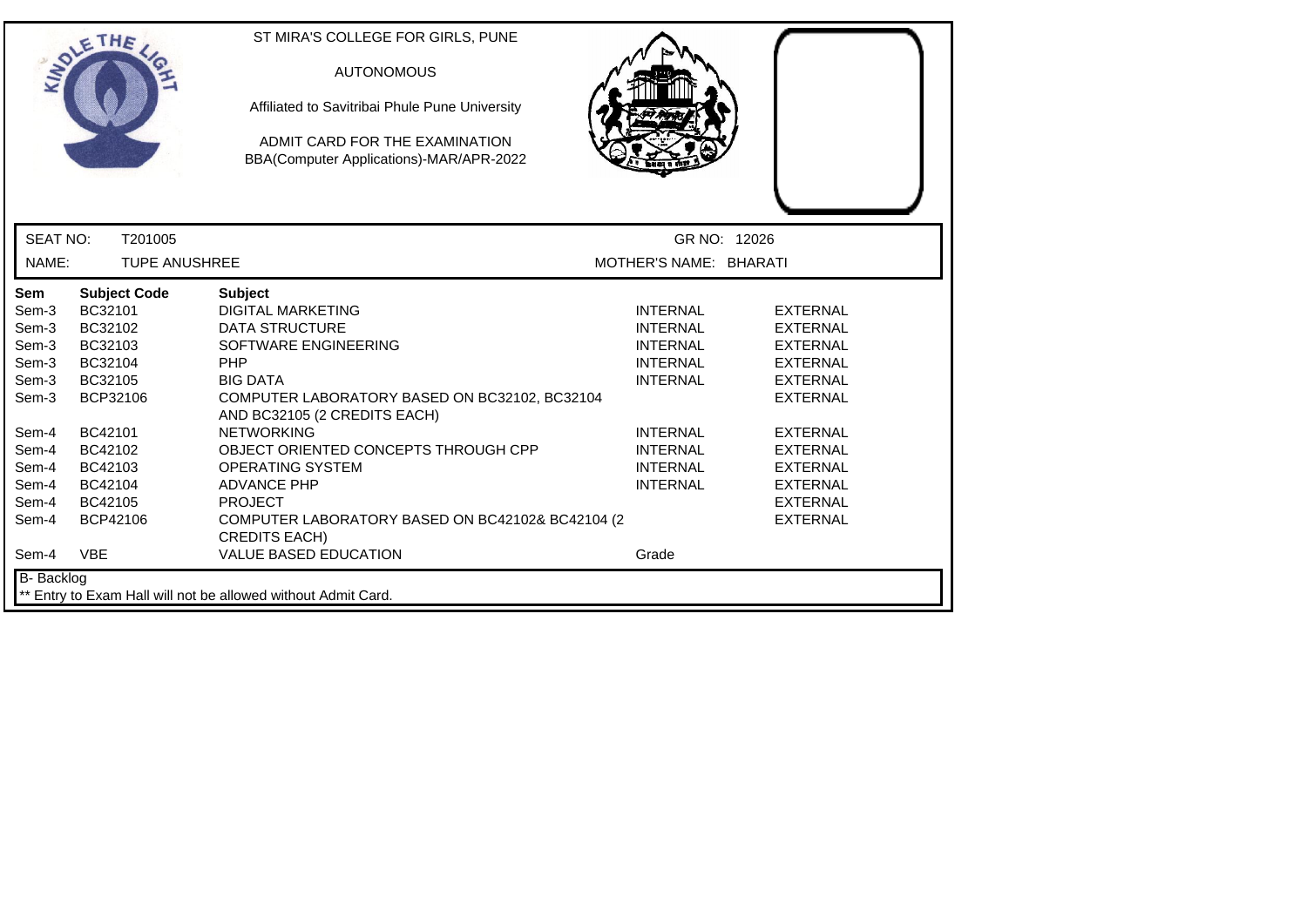|                                                                    | SOLETHE ,                                                                                            | ST MIRA'S COLLEGE FOR GIRLS, PUNE<br><b>AUTONOMOUS</b><br>Affiliated to Savitribai Phule Pune University<br>ADMIT CARD FOR THE EXAMINATION<br>BBA(Computer Applications)-MAR/APR-2022                                                                      |                                                                                   |                                                                                                                |
|--------------------------------------------------------------------|------------------------------------------------------------------------------------------------------|------------------------------------------------------------------------------------------------------------------------------------------------------------------------------------------------------------------------------------------------------------|-----------------------------------------------------------------------------------|----------------------------------------------------------------------------------------------------------------|
| <b>SEAT NO:</b>                                                    | T201007                                                                                              |                                                                                                                                                                                                                                                            | GR NO: 12065                                                                      |                                                                                                                |
| NAME:                                                              |                                                                                                      | <b>KETANABOYANA ASWINI</b>                                                                                                                                                                                                                                 | MOTHER'S NAME: LAXMIDEVI                                                          |                                                                                                                |
| Sem<br>Sem-4<br>Sem-4<br>Sem-4<br>Sem-4<br>Sem-4<br>Sem-4<br>Sem-4 | <b>Subject Code</b><br>BC42101<br>BC42102<br>BC42103<br>BC42104<br>BC42105<br>BCP42106<br><b>VBE</b> | <b>Subject</b><br><b>NETWORKING</b><br>OBJECT ORIENTED CONCEPTS THROUGH CPP<br><b>OPERATING SYSTEM</b><br><b>ADVANCE PHP</b><br><b>PROJECT</b><br>COMPUTER LABORATORY BASED ON BC42102& BC42104 (2<br><b>CREDITS EACH)</b><br><b>VALUE BASED EDUCATION</b> | <b>INTERNAL</b><br><b>INTERNAL</b><br><b>INTERNAL</b><br><b>INTERNAL</b><br>Grade | <b>EXTERNAL</b><br><b>EXTERNAL</b><br><b>EXTERNAL</b><br><b>EXTERNAL</b><br><b>EXTERNAL</b><br><b>EXTERNAL</b> |
| B- Backlog                                                         |                                                                                                      | Entry to Exam Hall will not be allowed without Admit Card.                                                                                                                                                                                                 |                                                                                   |                                                                                                                |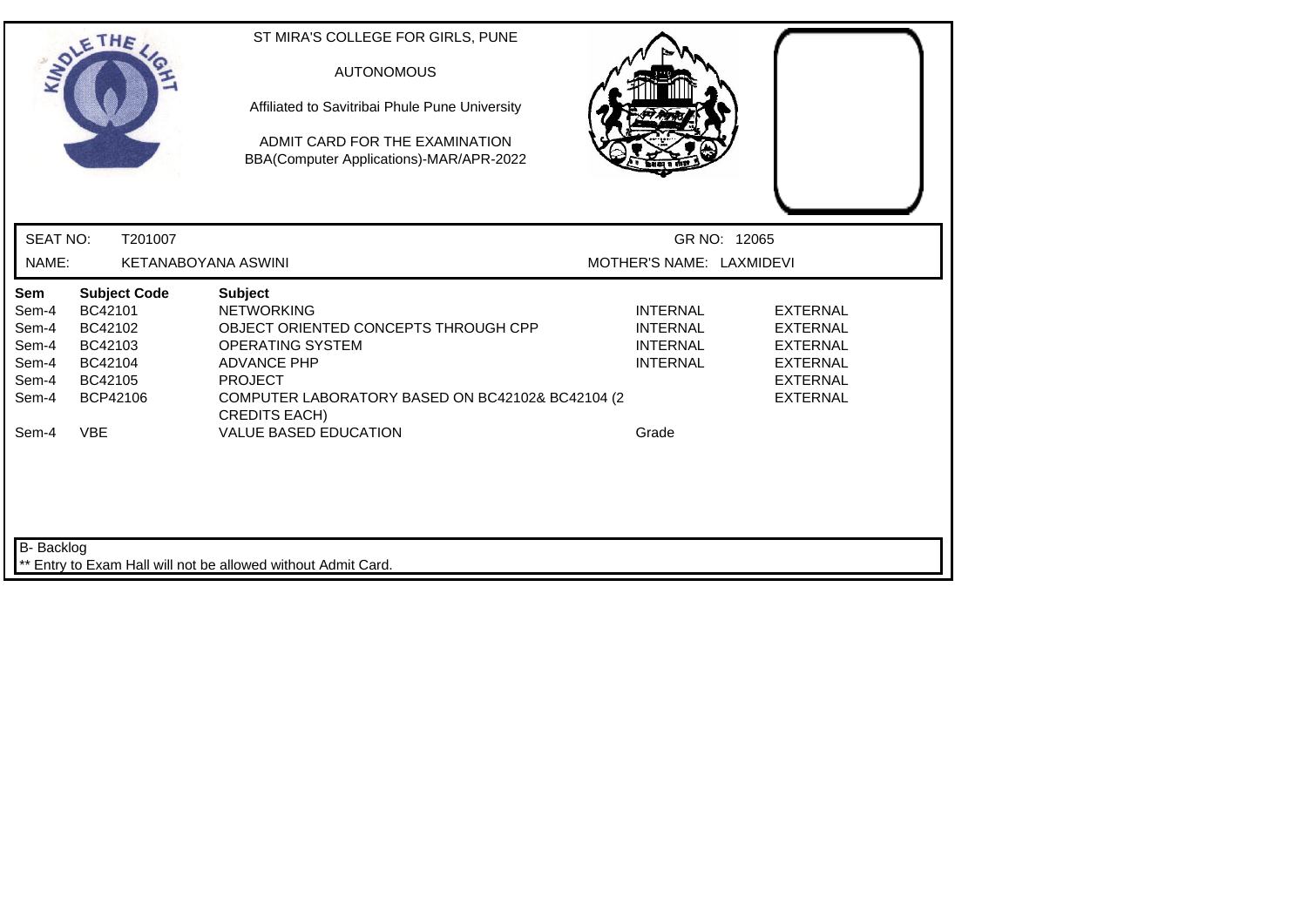|                                                           | SOLETHE ,                                                                              | ST MIRA'S COLLEGE FOR GIRLS, PUNE<br><b>AUTONOMOUS</b><br>Affiliated to Savitribai Phule Pune University<br>ADMIT CARD FOR THE EXAMINATION<br>BBA(Computer Applications)-MAR/APR-2022                                      |                                                                          |                                                                                                                |
|-----------------------------------------------------------|----------------------------------------------------------------------------------------|----------------------------------------------------------------------------------------------------------------------------------------------------------------------------------------------------------------------------|--------------------------------------------------------------------------|----------------------------------------------------------------------------------------------------------------|
| <b>SEAT NO:</b>                                           | T201008                                                                                |                                                                                                                                                                                                                            | GR NO: 12018                                                             |                                                                                                                |
| NAME:                                                     |                                                                                        | MADHU BHARAT KADAM                                                                                                                                                                                                         | MOTHER'S NAME: SANGITA BHARAT KADAM                                      |                                                                                                                |
| Sem<br>Sem-4<br>Sem-4<br>Sem-4<br>Sem-4<br>Sem-4<br>Sem-4 | <b>Subject Code</b><br>BC42101<br>BC42102<br>BC42103<br>BC42104<br>BC42105<br>BCP42106 | <b>Subject</b><br><b>NETWORKING</b><br>OBJECT ORIENTED CONCEPTS THROUGH CPP<br><b>OPERATING SYSTEM</b><br><b>ADVANCE PHP</b><br><b>PROJECT</b><br>COMPUTER LABORATORY BASED ON BC42102& BC42104 (2<br><b>CREDITS EACH)</b> | <b>INTERNAL</b><br><b>INTERNAL</b><br><b>INTERNAL</b><br><b>INTERNAL</b> | <b>EXTERNAL</b><br><b>EXTERNAL</b><br><b>EXTERNAL</b><br><b>EXTERNAL</b><br><b>EXTERNAL</b><br><b>EXTERNAL</b> |
| Sem-4<br>B- Backlog                                       | <b>VBE</b>                                                                             | <b>VALUE BASED EDUCATION</b><br>** Entry to Exam Hall will not be allowed without Admit Card.                                                                                                                              | Grade                                                                    |                                                                                                                |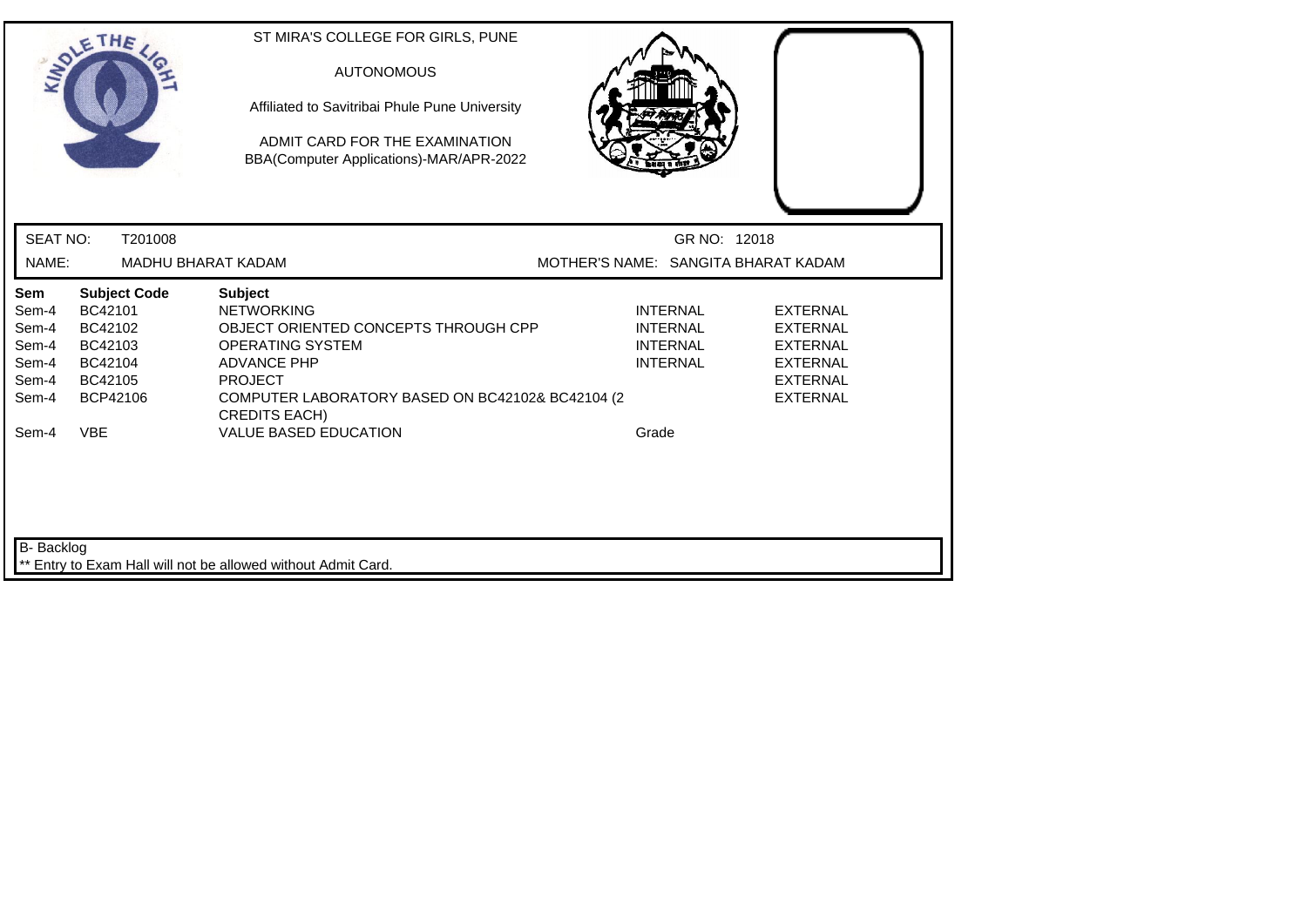|                          | SOLETHE,                        | ST MIRA'S COLLEGE FOR GIRLS, PUNE<br><b>AUTONOMOUS</b><br>Affiliated to Savitribai Phule Pune University<br>ADMIT CARD FOR THE EXAMINATION<br>BBA(Computer Applications)-MAR/APR-2022 |                                               |                                    |
|--------------------------|---------------------------------|---------------------------------------------------------------------------------------------------------------------------------------------------------------------------------------|-----------------------------------------------|------------------------------------|
| <b>SEAT NO:</b><br>NAME: | T201009<br><b>SNEHAL CHAVAN</b> |                                                                                                                                                                                       | GR NO: 12014<br>MOTHER'S NAME: SANGITA CHAVAN |                                    |
| Sem                      | <b>Subject Code</b>             | <b>Subject</b>                                                                                                                                                                        |                                               |                                    |
| Sem-4<br>Sem-4           | BC42101<br>BC42102              | <b>NETWORKING</b><br>OBJECT ORIENTED CONCEPTS THROUGH CPP                                                                                                                             | <b>INTERNAL</b><br><b>INTERNAL</b>            | <b>EXTERNAL</b><br><b>EXTERNAL</b> |
| Sem-4                    | BC42103                         | <b>OPERATING SYSTEM</b>                                                                                                                                                               | <b>INTERNAL</b>                               | <b>EXTERNAL</b>                    |
| Sem-4                    | BC42104                         | <b>ADVANCE PHP</b>                                                                                                                                                                    | <b>INTERNAL</b>                               | <b>EXTERNAL</b>                    |
| Sem-4                    | BC42105                         | <b>PROJECT</b>                                                                                                                                                                        |                                               | <b>EXTERNAL</b>                    |
| Sem-4                    | BCP42106                        | COMPUTER LABORATORY BASED ON BC42102& BC42104 (2<br><b>CREDITS EACH)</b>                                                                                                              |                                               | <b>EXTERNAL</b>                    |
| Sem-4                    | <b>VBE</b>                      | <b>VALUE BASED EDUCATION</b>                                                                                                                                                          | Grade                                         |                                    |
| B- Backlog               |                                 | ** Entry to Exam Hall will not be allowed without Admit Card.                                                                                                                         |                                               |                                    |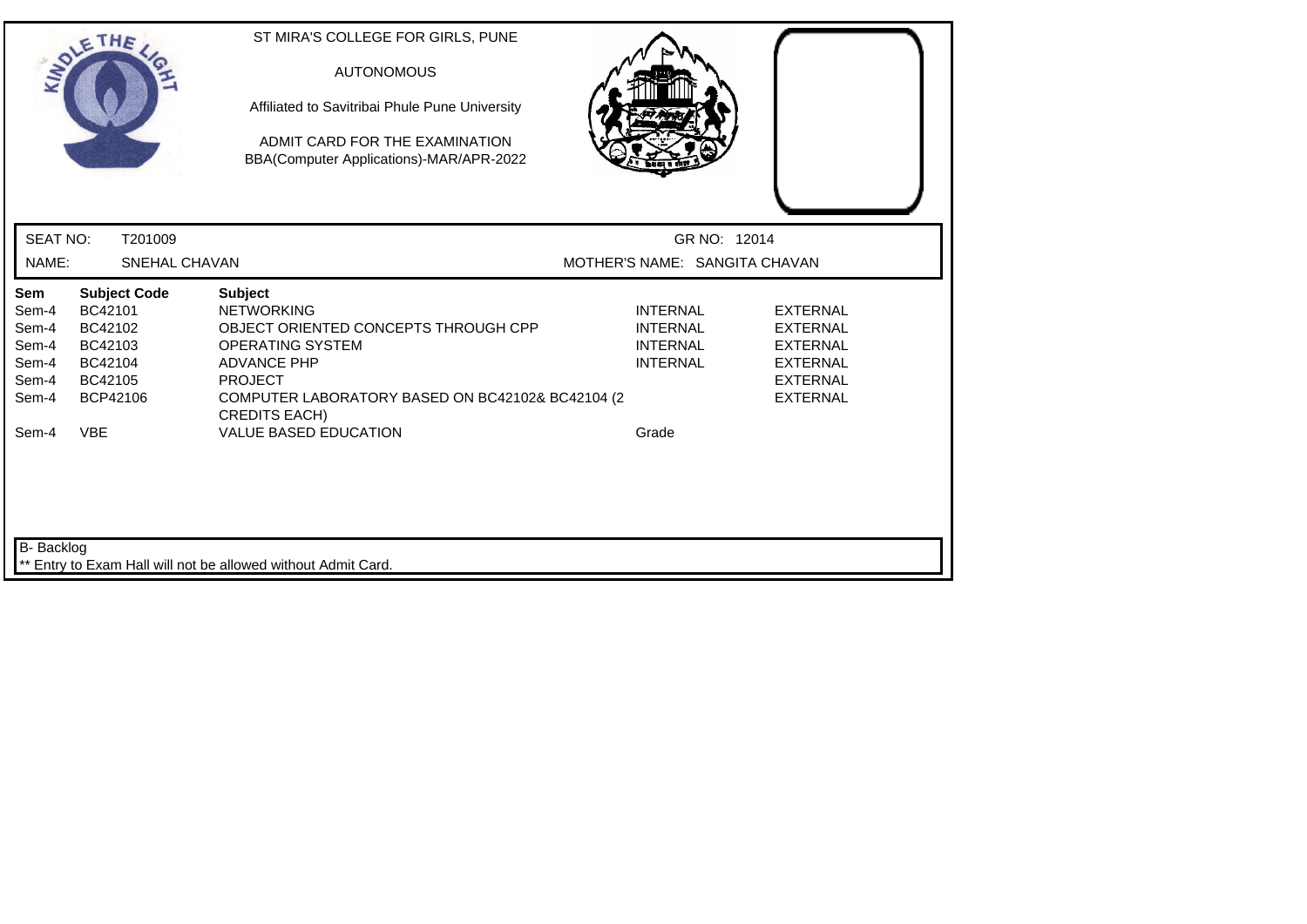| SOLETHE,                                                                                                                                            | ST MIRA'S COLLEGE FOR GIRLS, PUNE<br><b>AUTONOMOUS</b><br>Affiliated to Savitribai Phule Pune University<br>ADMIT CARD FOR THE EXAMINATION<br>BBA(Computer Applications)-MAR/APR-2022                                      |                                                                          |                                                                                                                |
|-----------------------------------------------------------------------------------------------------------------------------------------------------|----------------------------------------------------------------------------------------------------------------------------------------------------------------------------------------------------------------------------|--------------------------------------------------------------------------|----------------------------------------------------------------------------------------------------------------|
| <b>SEAT NO:</b><br>T201010                                                                                                                          |                                                                                                                                                                                                                            | GR NO: 12056                                                             |                                                                                                                |
| NAME:                                                                                                                                               | SANGEETA CHOUDHARY                                                                                                                                                                                                         | MOTHER'S NAME: VIDYA CHOUDHARY                                           |                                                                                                                |
| Sem<br><b>Subject Code</b><br>BC42101<br>Sem-4<br>BC42102<br>Sem-4<br>Sem-4<br>BC42103<br>Sem-4<br>BC42104<br>Sem-4<br>BC42105<br>BCP42106<br>Sem-4 | <b>Subject</b><br><b>NETWORKING</b><br>OBJECT ORIENTED CONCEPTS THROUGH CPP<br><b>OPERATING SYSTEM</b><br><b>ADVANCE PHP</b><br><b>PROJECT</b><br>COMPUTER LABORATORY BASED ON BC42102& BC42104 (2<br><b>CREDITS EACH)</b> | <b>INTERNAL</b><br><b>INTERNAL</b><br><b>INTERNAL</b><br><b>INTERNAL</b> | <b>EXTERNAL</b><br><b>EXTERNAL</b><br><b>EXTERNAL</b><br><b>EXTERNAL</b><br><b>EXTERNAL</b><br><b>EXTERNAL</b> |
| <b>VBE</b><br>Sem-4                                                                                                                                 | <b>VALUE BASED EDUCATION</b>                                                                                                                                                                                               | Grade                                                                    |                                                                                                                |
| B- Backlog                                                                                                                                          | ** Entry to Exam Hall will not be allowed without Admit Card.                                                                                                                                                              |                                                                          |                                                                                                                |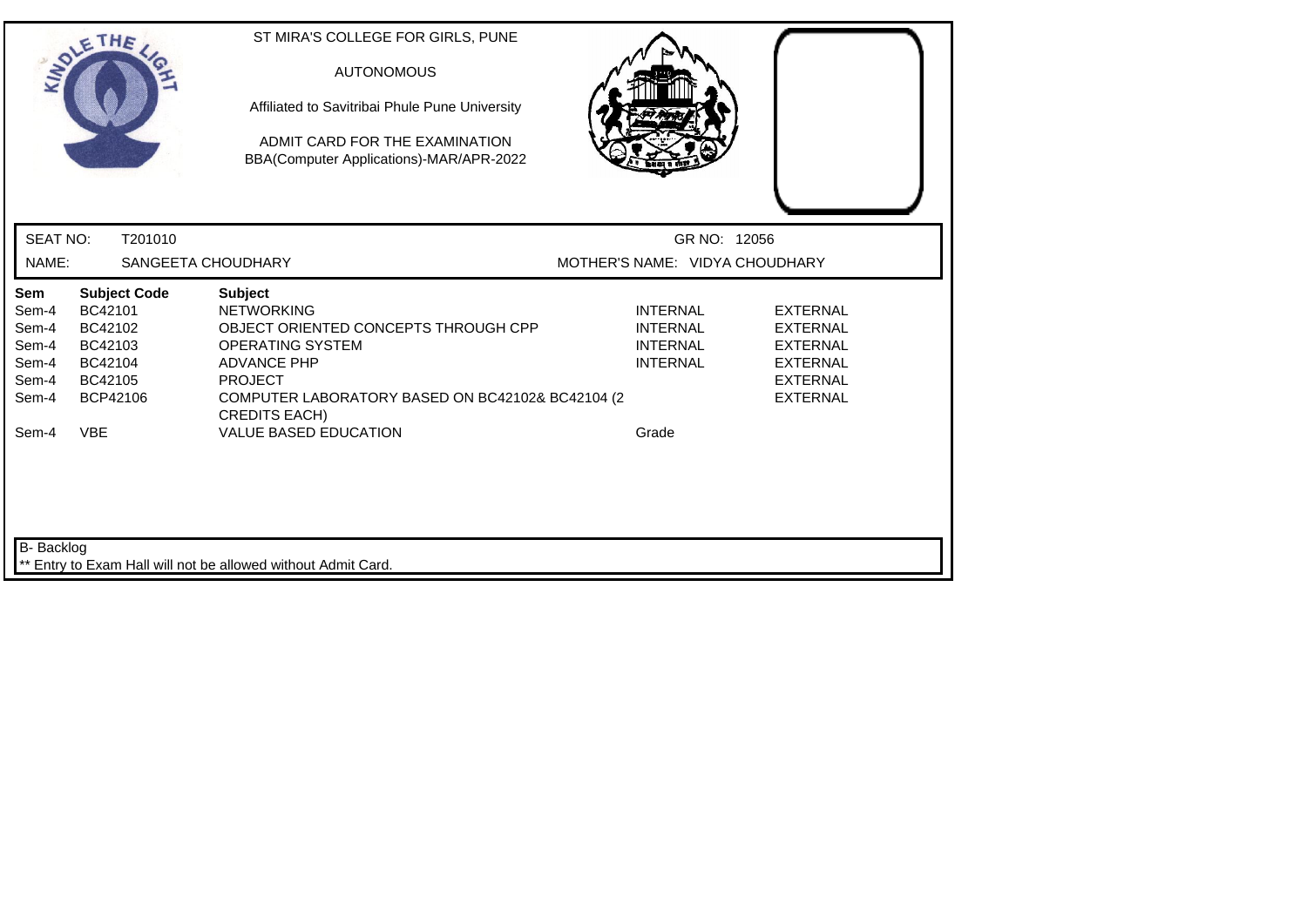|                          | SOLETHE ,           | ST MIRA'S COLLEGE FOR GIRLS, PUNE<br><b>AUTONOMOUS</b><br>Affiliated to Savitribai Phule Pune University<br>ADMIT CARD FOR THE EXAMINATION<br>BBA(Computer Applications)-MAR/APR-2022 |                                        |                                    |
|--------------------------|---------------------|---------------------------------------------------------------------------------------------------------------------------------------------------------------------------------------|----------------------------------------|------------------------------------|
| <b>SEAT NO:</b><br>NAME: | T201011             | SHREYA DEEPAK RAJPUT                                                                                                                                                                  | GR NO: 12046<br>MOTHER'S NAME: SHEETAL |                                    |
| Sem                      | <b>Subject Code</b> | <b>Subject</b>                                                                                                                                                                        |                                        |                                    |
| Sem-4                    | BC42101             | <b>NETWORKING</b>                                                                                                                                                                     | <b>INTERNAL</b>                        | <b>EXTERNAL</b>                    |
| Sem-4<br>Sem-4           | BC42102<br>BC42103  | OBJECT ORIENTED CONCEPTS THROUGH CPP<br><b>OPERATING SYSTEM</b>                                                                                                                       | <b>INTERNAL</b><br><b>INTERNAL</b>     | <b>EXTERNAL</b><br><b>EXTERNAL</b> |
| Sem-4                    | BC42104             | <b>ADVANCE PHP</b>                                                                                                                                                                    | <b>INTERNAL</b>                        | <b>EXTERNAL</b>                    |
| Sem-4                    | BC42105             | <b>PROJECT</b>                                                                                                                                                                        |                                        | <b>EXTERNAL</b>                    |
| Sem-4                    | BCP42106            | COMPUTER LABORATORY BASED ON BC42102& BC42104 (2<br><b>CREDITS EACH)</b>                                                                                                              |                                        | <b>EXTERNAL</b>                    |
| Sem-4                    | <b>VBE</b>          | <b>VALUE BASED EDUCATION</b>                                                                                                                                                          | Grade                                  |                                    |
| B- Backlog               |                     | ** Entry to Exam Hall will not be allowed without Admit Card.                                                                                                                         |                                        |                                    |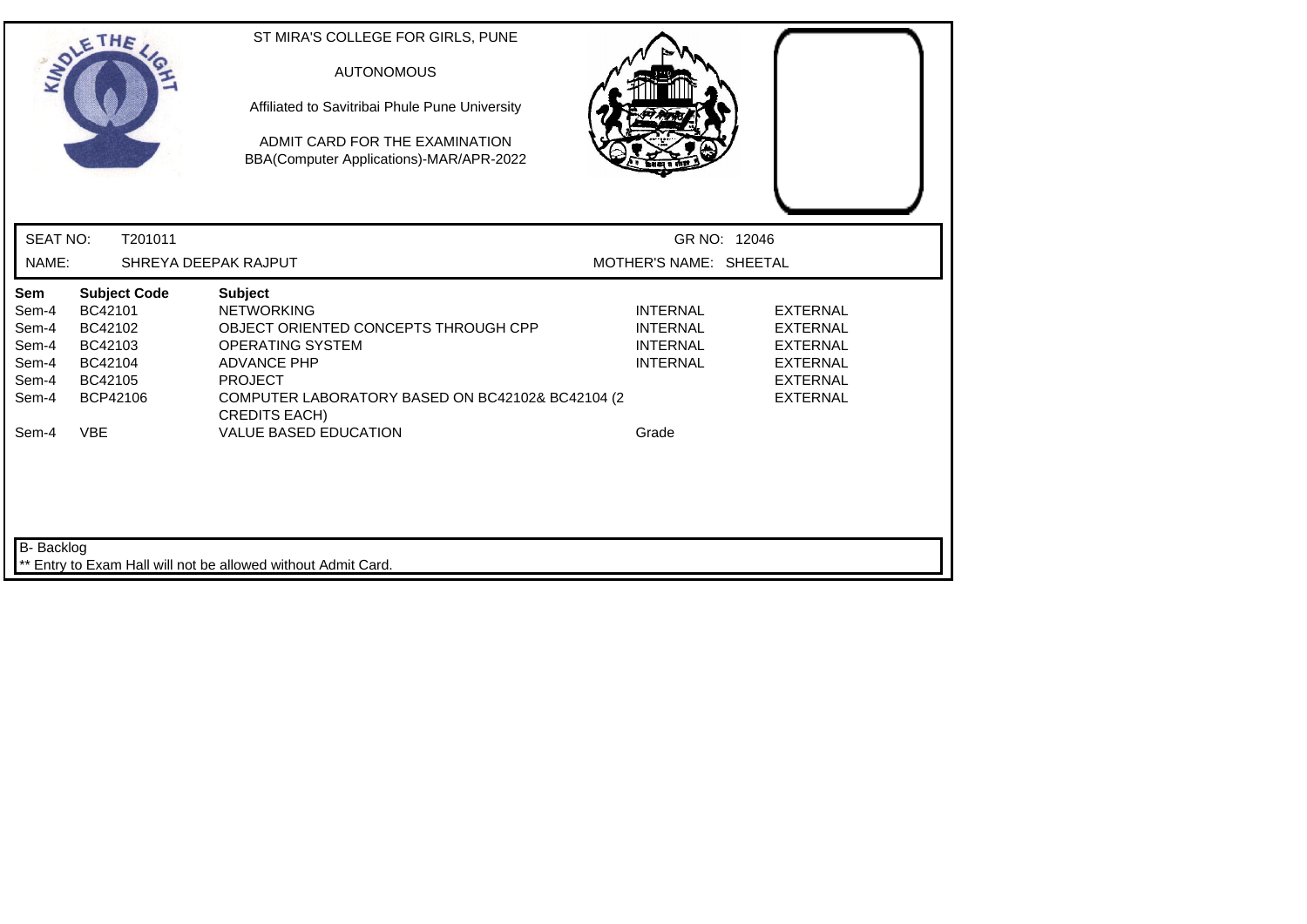| THE                                                                                                                                                                                                                                                                                                        | ST MIRA'S COLLEGE FOR GIRLS, PUNE<br><b>AUTONOMOUS</b><br>Affiliated to Savitribai Phule Pune University<br>ADMIT CARD FOR THE EXAMINATION<br>BBA(Computer Applications)-MAR/APR-2022                                                                                                                                                                                                                                                                                                                                                                                                                                                                                                                                                                                                                                                                                              |
|------------------------------------------------------------------------------------------------------------------------------------------------------------------------------------------------------------------------------------------------------------------------------------------------------------|------------------------------------------------------------------------------------------------------------------------------------------------------------------------------------------------------------------------------------------------------------------------------------------------------------------------------------------------------------------------------------------------------------------------------------------------------------------------------------------------------------------------------------------------------------------------------------------------------------------------------------------------------------------------------------------------------------------------------------------------------------------------------------------------------------------------------------------------------------------------------------|
| <b>SEAT NO:</b><br>T201012                                                                                                                                                                                                                                                                                 | GR NO: 12048                                                                                                                                                                                                                                                                                                                                                                                                                                                                                                                                                                                                                                                                                                                                                                                                                                                                       |
| NAME:                                                                                                                                                                                                                                                                                                      | PALASKAR DHANASHRI<br>MOTHER'S NAME: LATA                                                                                                                                                                                                                                                                                                                                                                                                                                                                                                                                                                                                                                                                                                                                                                                                                                          |
| <b>Subject Code</b><br><b>Sem</b><br>BC32101<br>Sem-3<br>BC32102<br>Sem-3<br>Sem-3<br>BC32103<br>Sem-3<br>BC32104<br>BC32105<br>Sem-3<br>BCP32106<br>Sem-3<br>BC42101<br>Sem-4<br>BC42102<br>Sem-4<br>Sem-4<br>BC42103<br>Sem-4<br>BC42104<br>Sem-4<br>BC42105<br>Sem-4<br>BCP42106<br>Sem-4<br><b>VBE</b> | <b>Subject</b><br><b>DIGITAL MARKETING</b><br><b>INTERNAL</b><br><b>EXTERNAL</b><br><b>DATA STRUCTURE</b><br><b>INTERNAL</b><br><b>EXTERNAL</b><br>SOFTWARE ENGINEERING<br><b>INTERNAL</b><br><b>EXTERNAL</b><br><b>PHP</b><br><b>INTERNAL</b><br><b>EXTERNAL</b><br><b>INTERNAL</b><br><b>BIG DATA</b><br><b>EXTERNAL</b><br>COMPUTER LABORATORY BASED ON BC32102, BC32104<br><b>EXTERNAL</b><br>AND BC32105 (2 CREDITS EACH)<br><b>NETWORKING</b><br><b>INTERNAL</b><br><b>EXTERNAL</b><br>OBJECT ORIENTED CONCEPTS THROUGH CPP<br><b>INTERNAL</b><br><b>EXTERNAL</b><br><b>OPERATING SYSTEM</b><br><b>INTERNAL</b><br><b>EXTERNAL</b><br><b>ADVANCE PHP</b><br><b>INTERNAL</b><br><b>EXTERNAL</b><br><b>PROJECT</b><br><b>EXTERNAL</b><br>COMPUTER LABORATORY BASED ON BC42102& BC42104 (2)<br><b>EXTERNAL</b><br><b>CREDITS EACH)</b><br><b>VALUE BASED EDUCATION</b><br>Grade |
| B- Backlog                                                                                                                                                                                                                                                                                                 | ** Entry to Exam Hall will not be allowed without Admit Card.                                                                                                                                                                                                                                                                                                                                                                                                                                                                                                                                                                                                                                                                                                                                                                                                                      |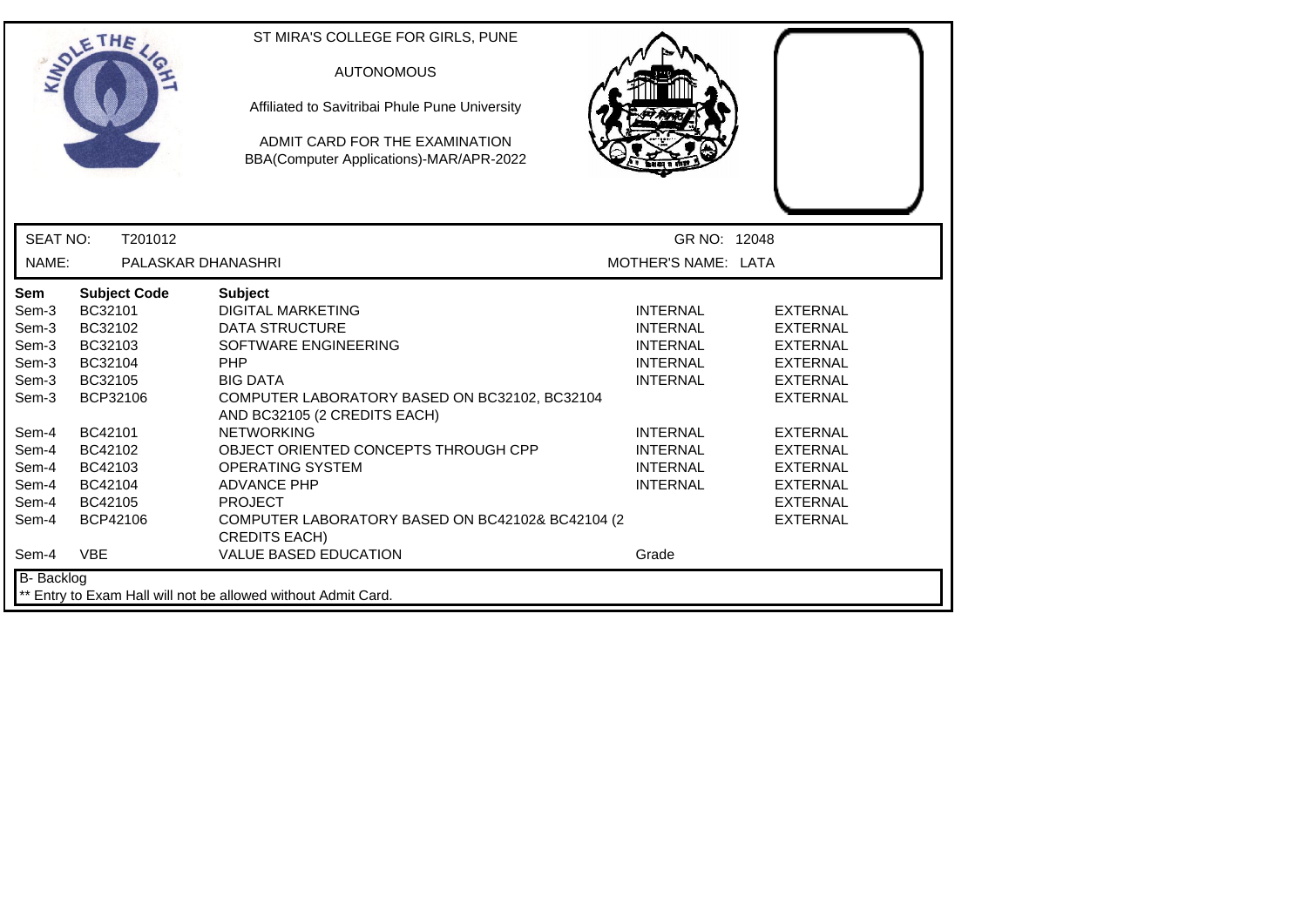| SOLETHE,                                                                                                                                                                   | ST MIRA'S COLLEGE FOR GIRLS, PUNE<br><b>AUTONOMOUS</b><br>Affiliated to Savitribai Phule Pune University<br>ADMIT CARD FOR THE EXAMINATION<br>BBA(Computer Applications)-MAR/APR-2022                                                                      |                                                                                   |                                                                                                                |
|----------------------------------------------------------------------------------------------------------------------------------------------------------------------------|------------------------------------------------------------------------------------------------------------------------------------------------------------------------------------------------------------------------------------------------------------|-----------------------------------------------------------------------------------|----------------------------------------------------------------------------------------------------------------|
| <b>SEAT NO:</b><br>T201013<br>NAME:<br>RANKA DISHA                                                                                                                         |                                                                                                                                                                                                                                                            | GR NO: 12041<br>MOTHER'S NAME: ALKA                                               |                                                                                                                |
|                                                                                                                                                                            |                                                                                                                                                                                                                                                            |                                                                                   |                                                                                                                |
| Sem<br><b>Subject Code</b><br>BC42101<br>Sem-4<br>Sem-4<br>BC42102<br>Sem-4<br>BC42103<br>Sem-4<br>BC42104<br>Sem-4<br>BC42105<br>BCP42106<br>Sem-4<br><b>VBE</b><br>Sem-4 | <b>Subject</b><br><b>NETWORKING</b><br>OBJECT ORIENTED CONCEPTS THROUGH CPP<br><b>OPERATING SYSTEM</b><br><b>ADVANCE PHP</b><br><b>PROJECT</b><br>COMPUTER LABORATORY BASED ON BC42102& BC42104 (2<br><b>CREDITS EACH)</b><br><b>VALUE BASED EDUCATION</b> | <b>INTERNAL</b><br><b>INTERNAL</b><br><b>INTERNAL</b><br><b>INTERNAL</b><br>Grade | <b>EXTERNAL</b><br><b>EXTERNAL</b><br><b>EXTERNAL</b><br><b>EXTERNAL</b><br><b>EXTERNAL</b><br><b>EXTERNAL</b> |
| <b>B-</b> Backlog                                                                                                                                                          | Entry to Exam Hall will not be allowed without Admit Card.                                                                                                                                                                                                 |                                                                                   |                                                                                                                |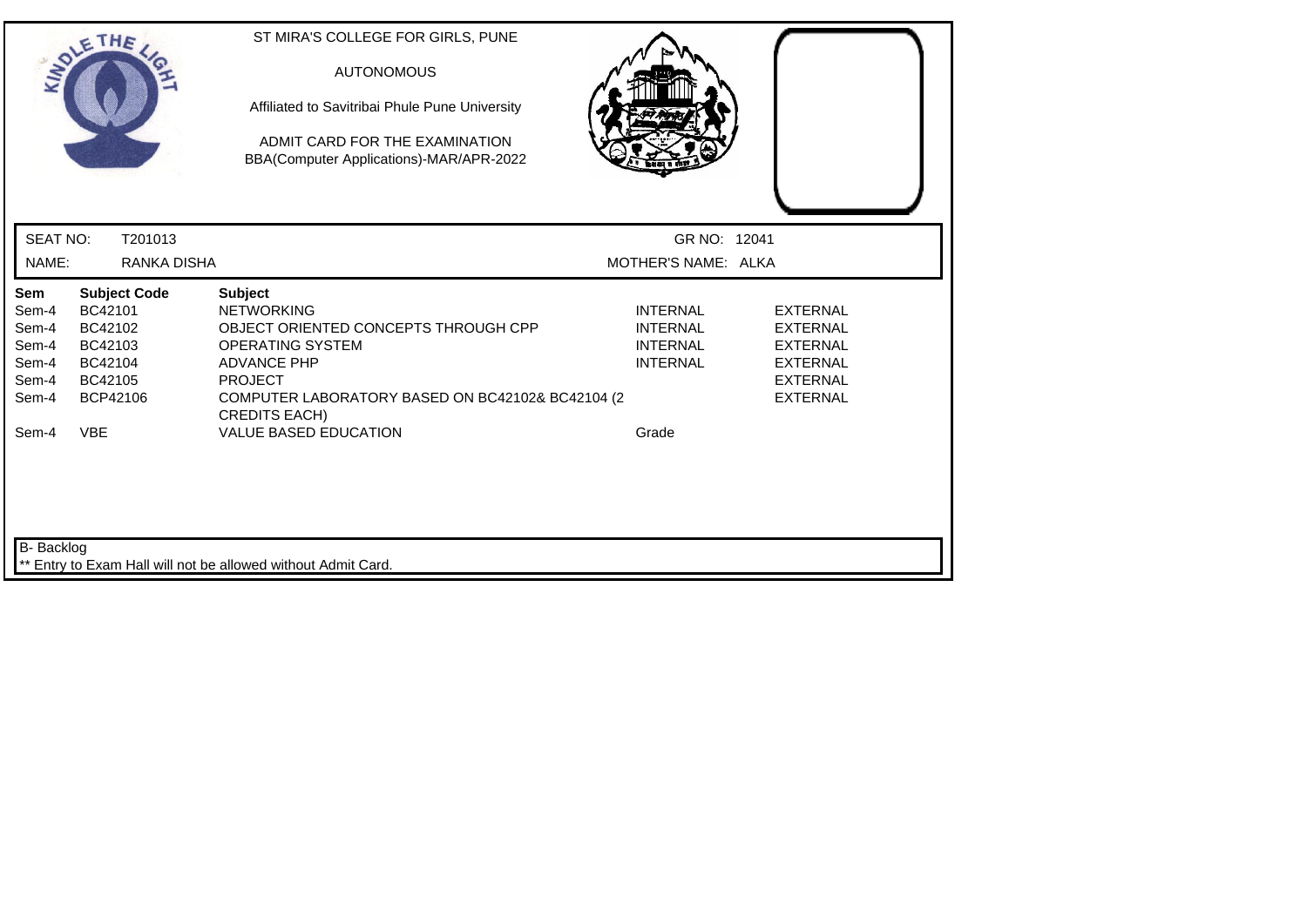|                                                                    | SOLETHE ,                                                                                            | ST MIRA'S COLLEGE FOR GIRLS, PUNE<br><b>AUTONOMOUS</b><br>Affiliated to Savitribai Phule Pune University<br>ADMIT CARD FOR THE EXAMINATION<br>BBA(Computer Applications)-MAR/APR-2022                                                                       |                                                                                   |                                                                                                                |
|--------------------------------------------------------------------|------------------------------------------------------------------------------------------------------|-------------------------------------------------------------------------------------------------------------------------------------------------------------------------------------------------------------------------------------------------------------|-----------------------------------------------------------------------------------|----------------------------------------------------------------------------------------------------------------|
| <b>SEAT NO:</b>                                                    | T201014                                                                                              |                                                                                                                                                                                                                                                             | GR NO: 12067                                                                      |                                                                                                                |
| NAME:                                                              | SHRUTI DIXIT                                                                                         |                                                                                                                                                                                                                                                             | MOTHER'S NAME: JAYANTI DIXIT                                                      |                                                                                                                |
| Sem<br>Sem-4<br>Sem-4<br>Sem-4<br>Sem-4<br>Sem-4<br>Sem-4<br>Sem-4 | <b>Subject Code</b><br>BC42101<br>BC42102<br>BC42103<br>BC42104<br>BC42105<br>BCP42106<br><b>VBE</b> | <b>Subject</b><br><b>NETWORKING</b><br>OBJECT ORIENTED CONCEPTS THROUGH CPP<br><b>OPERATING SYSTEM</b><br><b>ADVANCE PHP</b><br><b>PROJECT</b><br>COMPUTER LABORATORY BASED ON BC42102& BC42104 (2)<br><b>CREDITS EACH)</b><br><b>VALUE BASED EDUCATION</b> | <b>INTERNAL</b><br><b>INTERNAL</b><br><b>INTERNAL</b><br><b>INTERNAL</b><br>Grade | <b>EXTERNAL</b><br><b>EXTERNAL</b><br><b>EXTERNAL</b><br><b>EXTERNAL</b><br><b>EXTERNAL</b><br><b>EXTERNAL</b> |
| B- Backlog                                                         |                                                                                                      | Entry to Exam Hall will not be allowed without Admit Card.                                                                                                                                                                                                  |                                                                                   |                                                                                                                |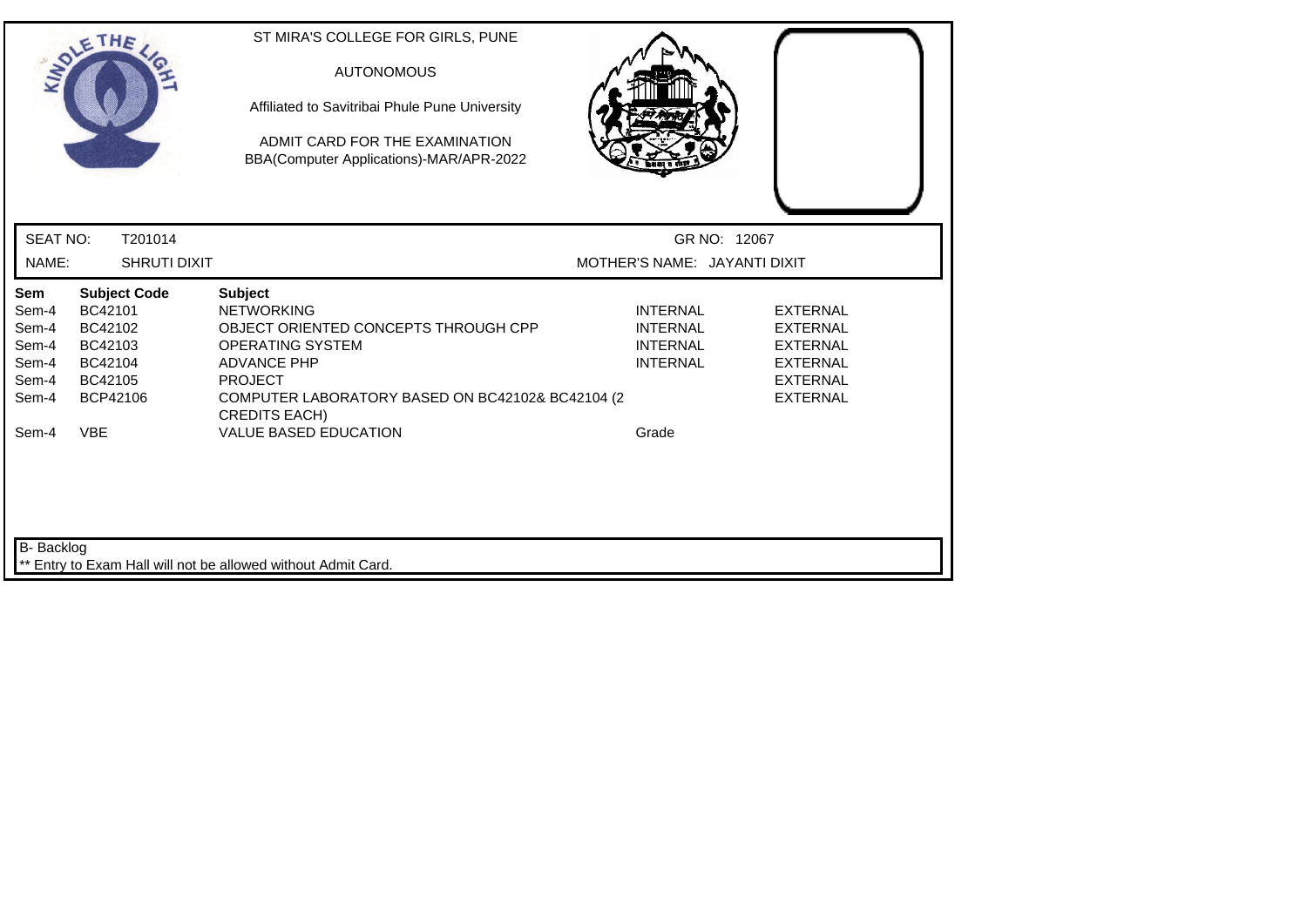|                                                                    | SOLETHE,                                                                                             | ST MIRA'S COLLEGE FOR GIRLS, PUNE<br><b>AUTONOMOUS</b><br>Affiliated to Savitribai Phule Pune University<br>ADMIT CARD FOR THE EXAMINATION<br>BBA(Computer Applications)-MAR/APR-2022                                                                      |                                                                                   |                                                                                                                |
|--------------------------------------------------------------------|------------------------------------------------------------------------------------------------------|------------------------------------------------------------------------------------------------------------------------------------------------------------------------------------------------------------------------------------------------------------|-----------------------------------------------------------------------------------|----------------------------------------------------------------------------------------------------------------|
| <b>SEAT NO:</b>                                                    | T201015                                                                                              |                                                                                                                                                                                                                                                            | GR NO: 12062                                                                      |                                                                                                                |
| NAME:                                                              | <b>LIKITA KALLURI</b>                                                                                |                                                                                                                                                                                                                                                            | MOTHER'S NAME: VIJAYALAXMI                                                        |                                                                                                                |
| Sem<br>Sem-4<br>Sem-4<br>Sem-4<br>Sem-4<br>Sem-4<br>Sem-4<br>Sem-4 | <b>Subject Code</b><br>BC42101<br>BC42102<br>BC42103<br>BC42104<br>BC42105<br>BCP42106<br><b>VBE</b> | <b>Subject</b><br><b>NETWORKING</b><br>OBJECT ORIENTED CONCEPTS THROUGH CPP<br><b>OPERATING SYSTEM</b><br><b>ADVANCE PHP</b><br><b>PROJECT</b><br>COMPUTER LABORATORY BASED ON BC42102& BC42104 (2<br><b>CREDITS EACH)</b><br><b>VALUE BASED EDUCATION</b> | <b>INTERNAL</b><br><b>INTERNAL</b><br><b>INTERNAL</b><br><b>INTERNAL</b><br>Grade | <b>EXTERNAL</b><br><b>EXTERNAL</b><br><b>EXTERNAL</b><br><b>EXTERNAL</b><br><b>EXTERNAL</b><br><b>EXTERNAL</b> |
| B- Backlog                                                         |                                                                                                      | Entry to Exam Hall will not be allowed without Admit Card.                                                                                                                                                                                                 |                                                                                   |                                                                                                                |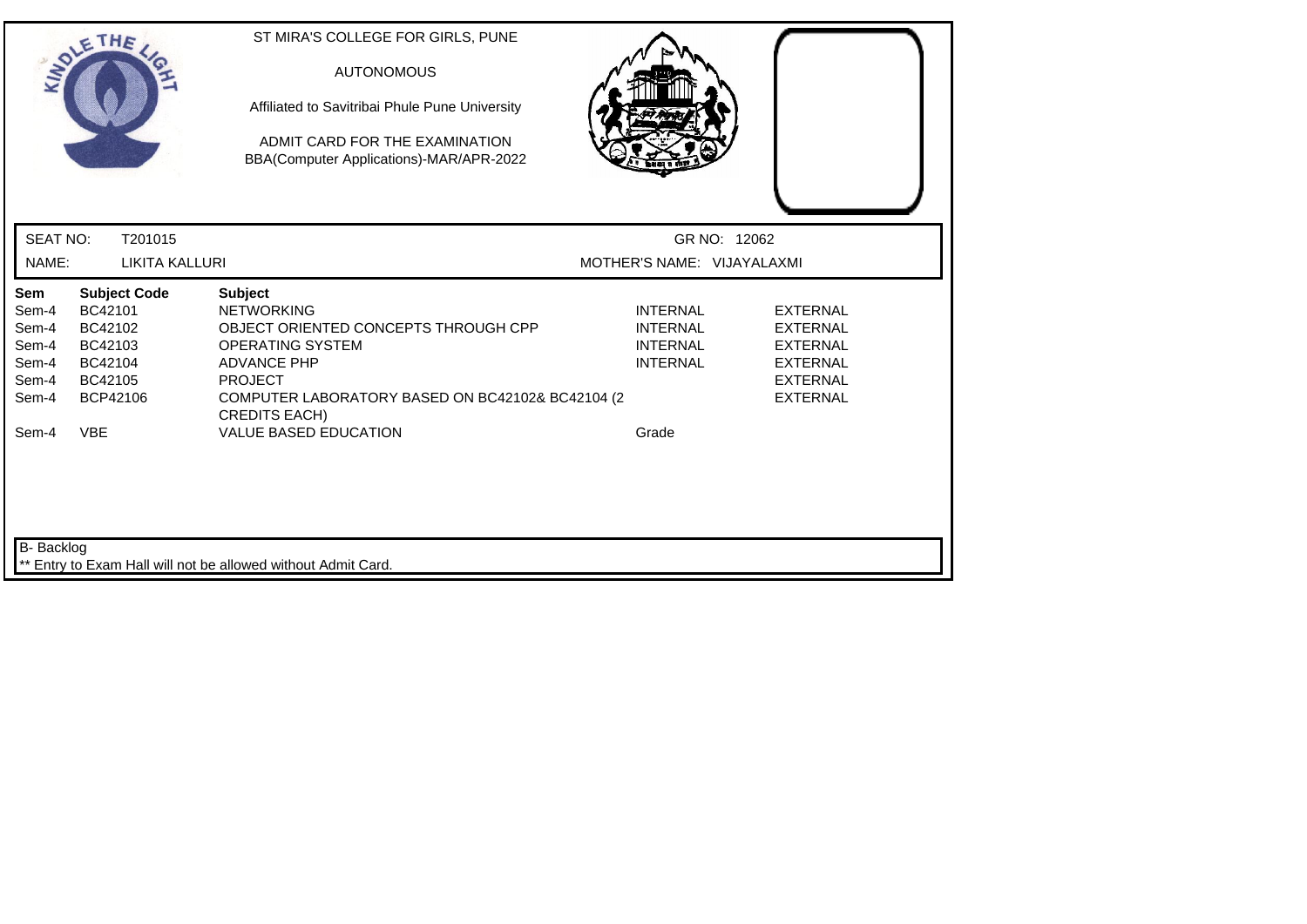| SOLETHE .                                                                        |                                                                                        | ST MIRA'S COLLEGE FOR GIRLS, PUNE<br><b>AUTONOMOUS</b><br>Affiliated to Savitribai Phule Pune University<br>ADMIT CARD FOR THE EXAMINATION<br>BBA(Computer Applications)-MAR/APR-2022                                                                |                                                                                   |                                                                                                                |
|----------------------------------------------------------------------------------|----------------------------------------------------------------------------------------|------------------------------------------------------------------------------------------------------------------------------------------------------------------------------------------------------------------------------------------------------|-----------------------------------------------------------------------------------|----------------------------------------------------------------------------------------------------------------|
| <b>SEAT NO:</b>                                                                  | T201016                                                                                |                                                                                                                                                                                                                                                      | GR NO: 12029                                                                      |                                                                                                                |
| NAME:                                                                            | <b>NORTON GLORY</b>                                                                    |                                                                                                                                                                                                                                                      | MOTHER'S NAME: RITA                                                               |                                                                                                                |
| Sem<br>Sem-4<br>Sem-4<br>Sem-4<br>Sem-4<br>Sem-4<br>Sem-4<br><b>VBE</b><br>Sem-4 | <b>Subject Code</b><br>BC42101<br>BC42102<br>BC42103<br>BC42104<br>BC42105<br>BCP42106 | <b>Subject</b><br><b>NETWORKING</b><br>OBJECT ORIENTED CONCEPTS THROUGH CPP<br>OPERATING SYSTEM<br><b>ADVANCE PHP</b><br><b>PROJECT</b><br>COMPUTER LABORATORY BASED ON BC42102& BC42104 (2)<br><b>CREDITS EACH)</b><br><b>VALUE BASED EDUCATION</b> | <b>INTERNAL</b><br><b>INTERNAL</b><br><b>INTERNAL</b><br><b>INTERNAL</b><br>Grade | <b>EXTERNAL</b><br><b>EXTERNAL</b><br><b>EXTERNAL</b><br><b>EXTERNAL</b><br><b>EXTERNAL</b><br><b>EXTERNAL</b> |
| B- Backlog                                                                       |                                                                                        | Entry to Exam Hall will not be allowed without Admit Card.                                                                                                                                                                                           |                                                                                   |                                                                                                                |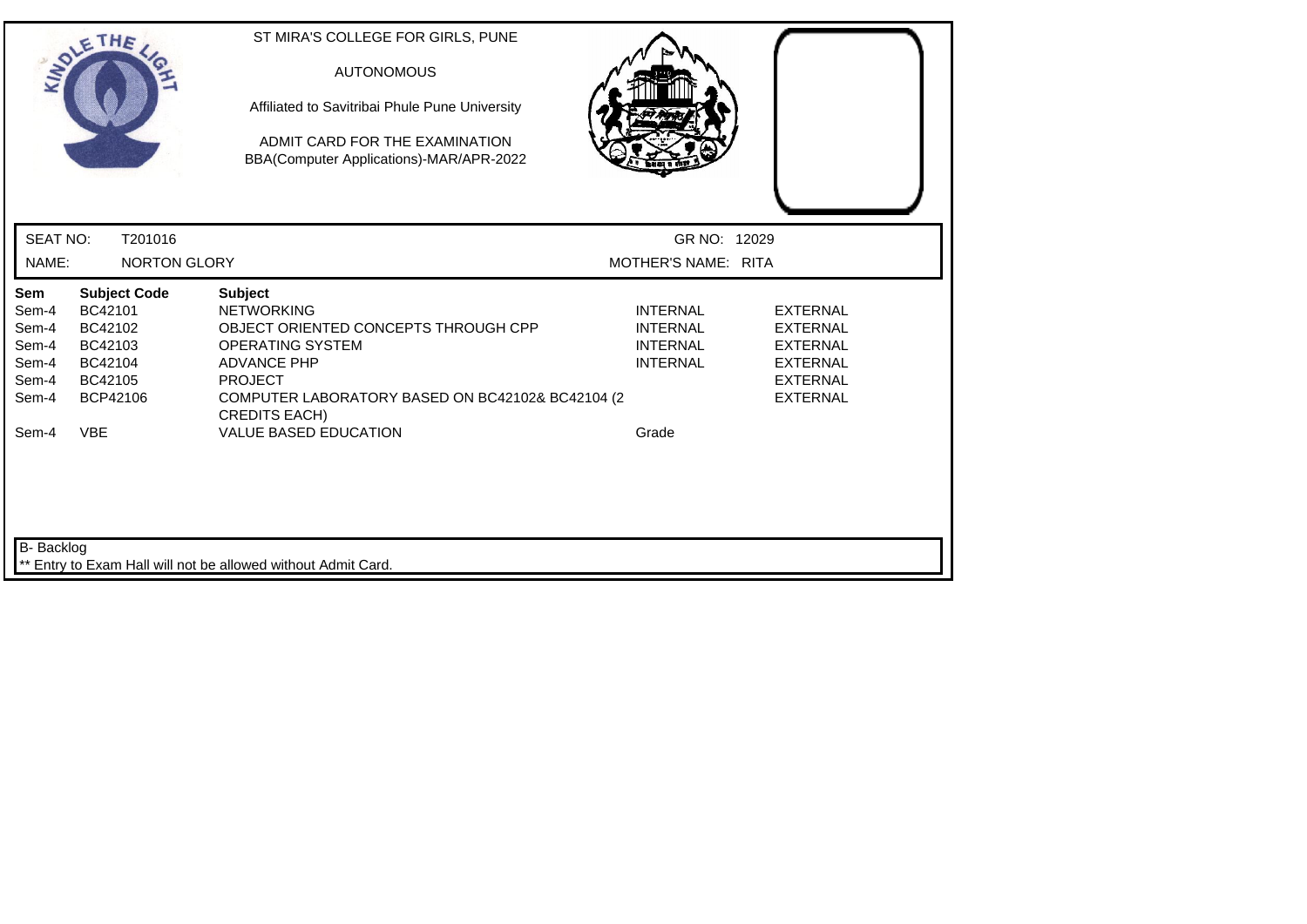|                                                                           | SOLETHE .                                                                                            | ST MIRA'S COLLEGE FOR GIRLS, PUNE<br><b>AUTONOMOUS</b><br>Affiliated to Savitribai Phule Pune University<br>ADMIT CARD FOR THE EXAMINATION<br>BBA(Computer Applications)-MAR/APR-2022                                                                      |                                                                                   |                                                                                                                |
|---------------------------------------------------------------------------|------------------------------------------------------------------------------------------------------|------------------------------------------------------------------------------------------------------------------------------------------------------------------------------------------------------------------------------------------------------------|-----------------------------------------------------------------------------------|----------------------------------------------------------------------------------------------------------------|
| <b>SEAT NO:</b>                                                           | T201017                                                                                              |                                                                                                                                                                                                                                                            | GR NO: 12004                                                                      |                                                                                                                |
| NAME:                                                                     | <b>SHAIKH KHATEJA</b>                                                                                |                                                                                                                                                                                                                                                            | MOTHER'S NAME: ISHRAT                                                             |                                                                                                                |
| <b>Sem</b><br>Sem-4<br>Sem-4<br>Sem-4<br>Sem-4<br>Sem-4<br>Sem-4<br>Sem-4 | <b>Subject Code</b><br>BC42101<br>BC42102<br>BC42103<br>BC42104<br>BC42105<br>BCP42106<br><b>VBE</b> | <b>Subject</b><br><b>NETWORKING</b><br>OBJECT ORIENTED CONCEPTS THROUGH CPP<br><b>OPERATING SYSTEM</b><br><b>ADVANCE PHP</b><br><b>PROJECT</b><br>COMPUTER LABORATORY BASED ON BC42102& BC42104 (2<br><b>CREDITS EACH)</b><br><b>VALUE BASED EDUCATION</b> | <b>INTERNAL</b><br><b>INTERNAL</b><br><b>INTERNAL</b><br><b>INTERNAL</b><br>Grade | <b>EXTERNAL</b><br><b>EXTERNAL</b><br><b>EXTERNAL</b><br><b>EXTERNAL</b><br><b>EXTERNAL</b><br><b>EXTERNAL</b> |
| B- Backlog                                                                |                                                                                                      | ** Entry to Exam Hall will not be allowed without Admit Card.                                                                                                                                                                                              |                                                                                   |                                                                                                                |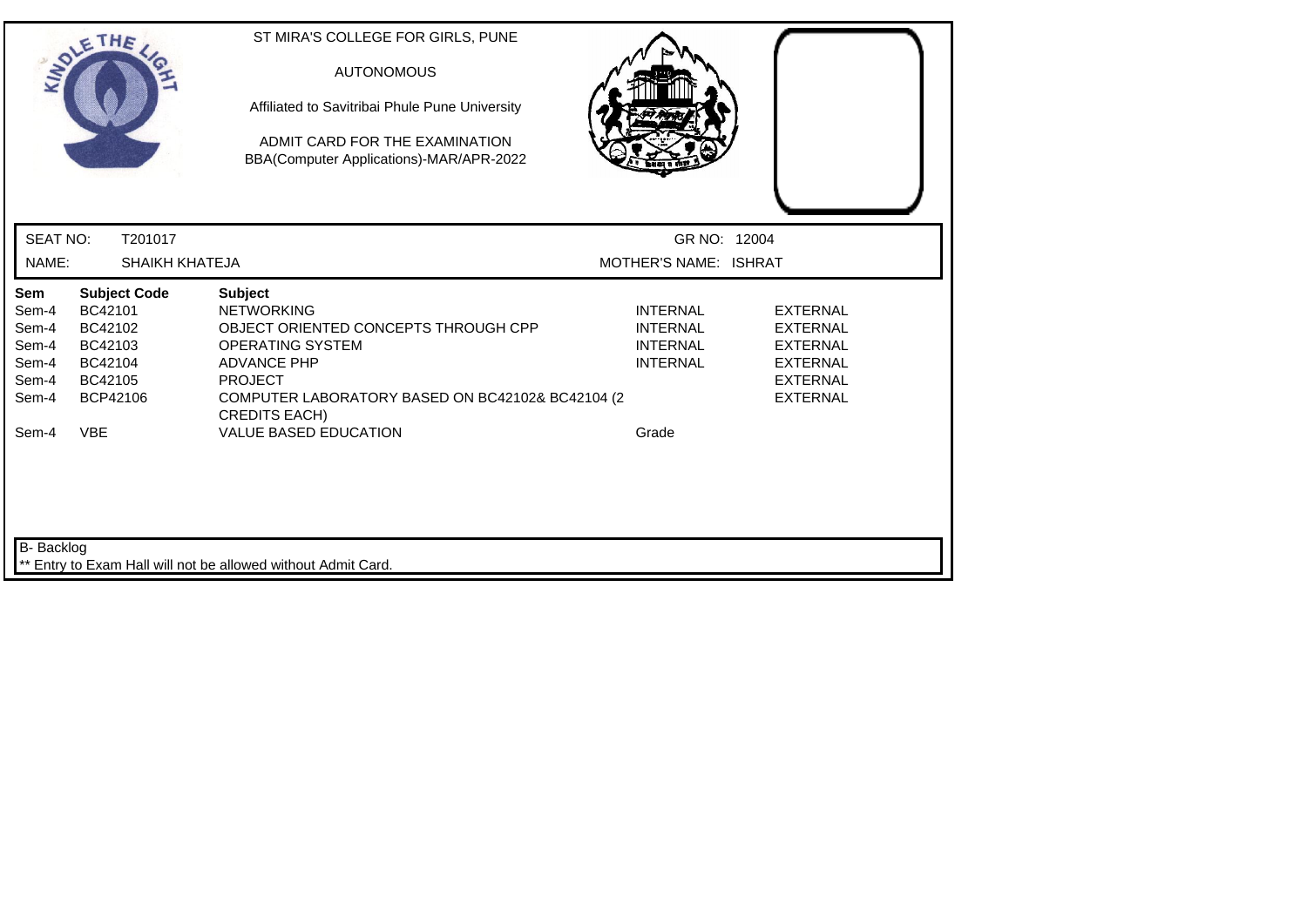| SOLETHE ,                                                                                                                                           | ST MIRA'S COLLEGE FOR GIRLS, PUNE<br><b>AUTONOMOUS</b><br>Affiliated to Savitribai Phule Pune University<br>ADMIT CARD FOR THE EXAMINATION<br>BBA(Computer Applications)-MAR/APR-2022                               |                                                                          |                                                                                                                |
|-----------------------------------------------------------------------------------------------------------------------------------------------------|---------------------------------------------------------------------------------------------------------------------------------------------------------------------------------------------------------------------|--------------------------------------------------------------------------|----------------------------------------------------------------------------------------------------------------|
| <b>SEAT NO:</b><br>T201018                                                                                                                          |                                                                                                                                                                                                                     | GR NO: 12054                                                             |                                                                                                                |
| NAME:<br><b>KOMAL PARMAR</b>                                                                                                                        |                                                                                                                                                                                                                     | <b>MOTHER'S NAME:</b>                                                    |                                                                                                                |
| Sem<br><b>Subject Code</b><br>BC42101<br>Sem-4<br>Sem-4<br>BC42102<br>Sem-4<br>BC42103<br>Sem-4<br>BC42104<br>Sem-4<br>BC42105<br>Sem-4<br>BCP42106 | <b>Subject</b><br><b>NETWORKING</b><br>OBJECT ORIENTED CONCEPTS THROUGH CPP<br>OPERATING SYSTEM<br><b>ADVANCE PHP</b><br><b>PROJECT</b><br>COMPUTER LABORATORY BASED ON BC42102& BC42104 (2<br><b>CREDITS EACH)</b> | <b>INTERNAL</b><br><b>INTERNAL</b><br><b>INTERNAL</b><br><b>INTERNAL</b> | <b>EXTERNAL</b><br><b>EXTERNAL</b><br><b>EXTERNAL</b><br><b>EXTERNAL</b><br><b>EXTERNAL</b><br><b>EXTERNAL</b> |
| Sem-4<br><b>VBE</b>                                                                                                                                 | <b>VALUE BASED EDUCATION</b>                                                                                                                                                                                        | Grade                                                                    |                                                                                                                |
| <b>B-</b> Backlog                                                                                                                                   | ** Entry to Exam Hall will not be allowed without Admit Card.                                                                                                                                                       |                                                                          |                                                                                                                |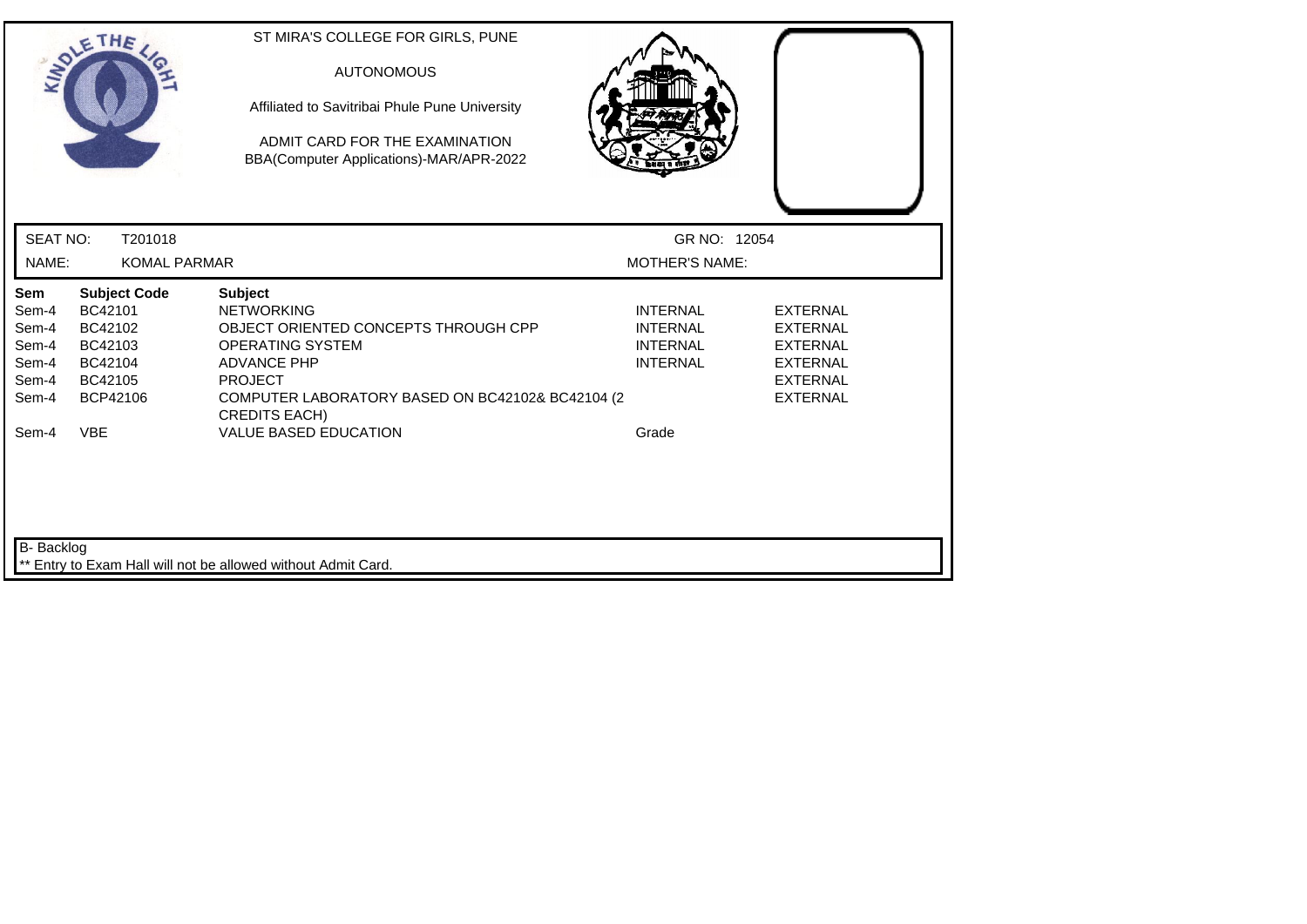| SOLETHE ,                                                                        |                                                                                        | ST MIRA'S COLLEGE FOR GIRLS, PUNE<br><b>AUTONOMOUS</b><br>Affiliated to Savitribai Phule Pune University<br>ADMIT CARD FOR THE EXAMINATION<br>BBA(Computer Applications)-MAR/APR-2022                                                                      |                                                                                   |                                                                                                                |
|----------------------------------------------------------------------------------|----------------------------------------------------------------------------------------|------------------------------------------------------------------------------------------------------------------------------------------------------------------------------------------------------------------------------------------------------------|-----------------------------------------------------------------------------------|----------------------------------------------------------------------------------------------------------------|
| <b>SEAT NO:</b><br>NAME:                                                         | T201019<br>RITIKA TALWAR                                                               |                                                                                                                                                                                                                                                            | GR NO: 12012<br>MOTHER'S NAME: RENUKA                                             |                                                                                                                |
| Sem<br>Sem-4<br>Sem-4<br>Sem-4<br>Sem-4<br>Sem-4<br>Sem-4<br><b>VBE</b><br>Sem-4 | <b>Subject Code</b><br>BC42101<br>BC42102<br>BC42103<br>BC42104<br>BC42105<br>BCP42106 | <b>Subject</b><br><b>NETWORKING</b><br>OBJECT ORIENTED CONCEPTS THROUGH CPP<br><b>OPERATING SYSTEM</b><br><b>ADVANCE PHP</b><br><b>PROJECT</b><br>COMPUTER LABORATORY BASED ON BC42102& BC42104 (2<br><b>CREDITS EACH)</b><br><b>VALUE BASED EDUCATION</b> | <b>INTERNAL</b><br><b>INTERNAL</b><br><b>INTERNAL</b><br><b>INTERNAL</b><br>Grade | <b>EXTERNAL</b><br><b>EXTERNAL</b><br><b>EXTERNAL</b><br><b>EXTERNAL</b><br><b>EXTERNAL</b><br><b>EXTERNAL</b> |
| <b>B-</b> Backlog                                                                |                                                                                        | ** Entry to Exam Hall will not be allowed without Admit Card.                                                                                                                                                                                              |                                                                                   |                                                                                                                |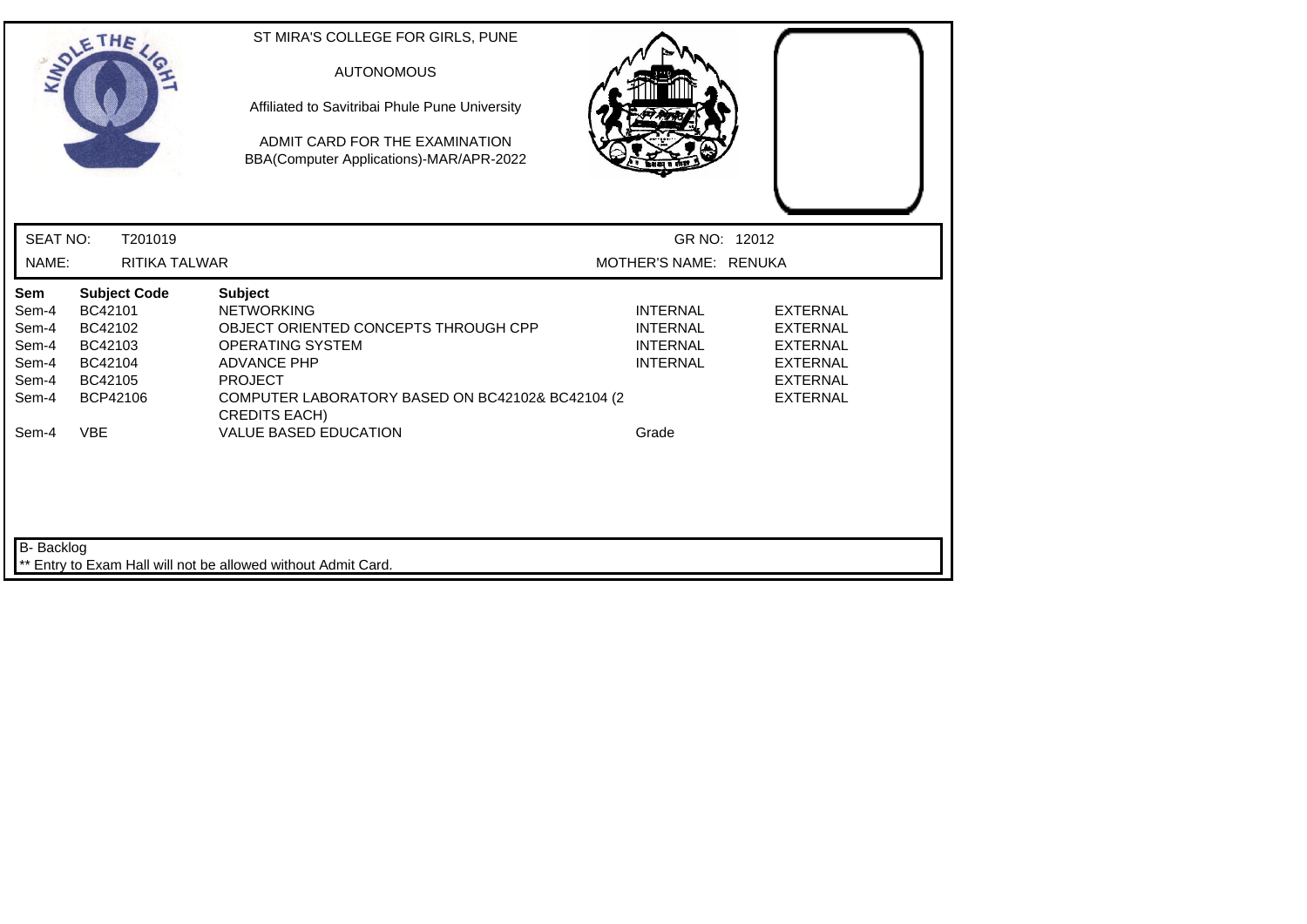|                   | THE                 | ST MIRA'S COLLEGE FOR GIRLS, PUNE<br><b>AUTONOMOUS</b>                        |                        |                 |
|-------------------|---------------------|-------------------------------------------------------------------------------|------------------------|-----------------|
|                   |                     | Affiliated to Savitribai Phule Pune University                                |                        |                 |
|                   |                     | ADMIT CARD FOR THE EXAMINATION<br>BBA(Computer Applications)-MAR/APR-2022     |                        |                 |
|                   |                     |                                                                               |                        |                 |
| <b>SEAT NO:</b>   | T201020             |                                                                               | GR NO: 12049           |                 |
| NAME:             | AISHWARYA GADEKAR   |                                                                               | MOTHER'S NAME: DEEPALI |                 |
| <b>Sem</b>        | <b>Subject Code</b> | <b>Subject</b>                                                                |                        |                 |
| Sem-3             | BC32101             | <b>DIGITAL MARKETING</b>                                                      | <b>INTERNAL</b>        | <b>EXTERNAL</b> |
| Sem-3             | BC32102             | <b>DATA STRUCTURE</b>                                                         | <b>INTERNAL</b>        | <b>EXTERNAL</b> |
| Sem-3             | BC32103             | SOFTWARE ENGINEERING                                                          | <b>INTERNAL</b>        | <b>EXTERNAL</b> |
| Sem-3             | BC32104             | PHP                                                                           | <b>INTERNAL</b>        | <b>EXTERNAL</b> |
| Sem-3             | BC32105             | <b>BIG DATA</b>                                                               | <b>INTERNAL</b>        | <b>EXTERNAL</b> |
| Sem-3             | BCP32106            | COMPUTER LABORATORY BASED ON BC32102, BC32104<br>AND BC32105 (2 CREDITS EACH) |                        | <b>EXTERNAL</b> |
| Sem-4             | BC42101             | <b>NETWORKING</b>                                                             | <b>INTERNAL</b>        | <b>EXTERNAL</b> |
| Sem-4             | BC42102             | OBJECT ORIENTED CONCEPTS THROUGH CPP                                          | <b>INTERNAL</b>        | <b>EXTERNAL</b> |
| Sem-4             | BC42103             | <b>OPERATING SYSTEM</b>                                                       | <b>INTERNAL</b>        | <b>EXTERNAL</b> |
| Sem-4             | BC42104             | <b>ADVANCE PHP</b>                                                            | <b>INTERNAL</b>        | <b>EXTERNAL</b> |
| Sem-4             | BC42105             | <b>PROJECT</b>                                                                |                        | <b>EXTERNAL</b> |
| Sem-4             | BCP42106            | COMPUTER LABORATORY BASED ON BC42102& BC42104 (2)<br><b>CREDITS EACH)</b>     |                        | <b>EXTERNAL</b> |
| Sem-4             | <b>VBE</b>          | <b>VALUE BASED EDUCATION</b>                                                  | Grade                  |                 |
| <b>B-</b> Backlog |                     | ** Entry to Exam Hall will not be allowed without Admit Card.                 |                        |                 |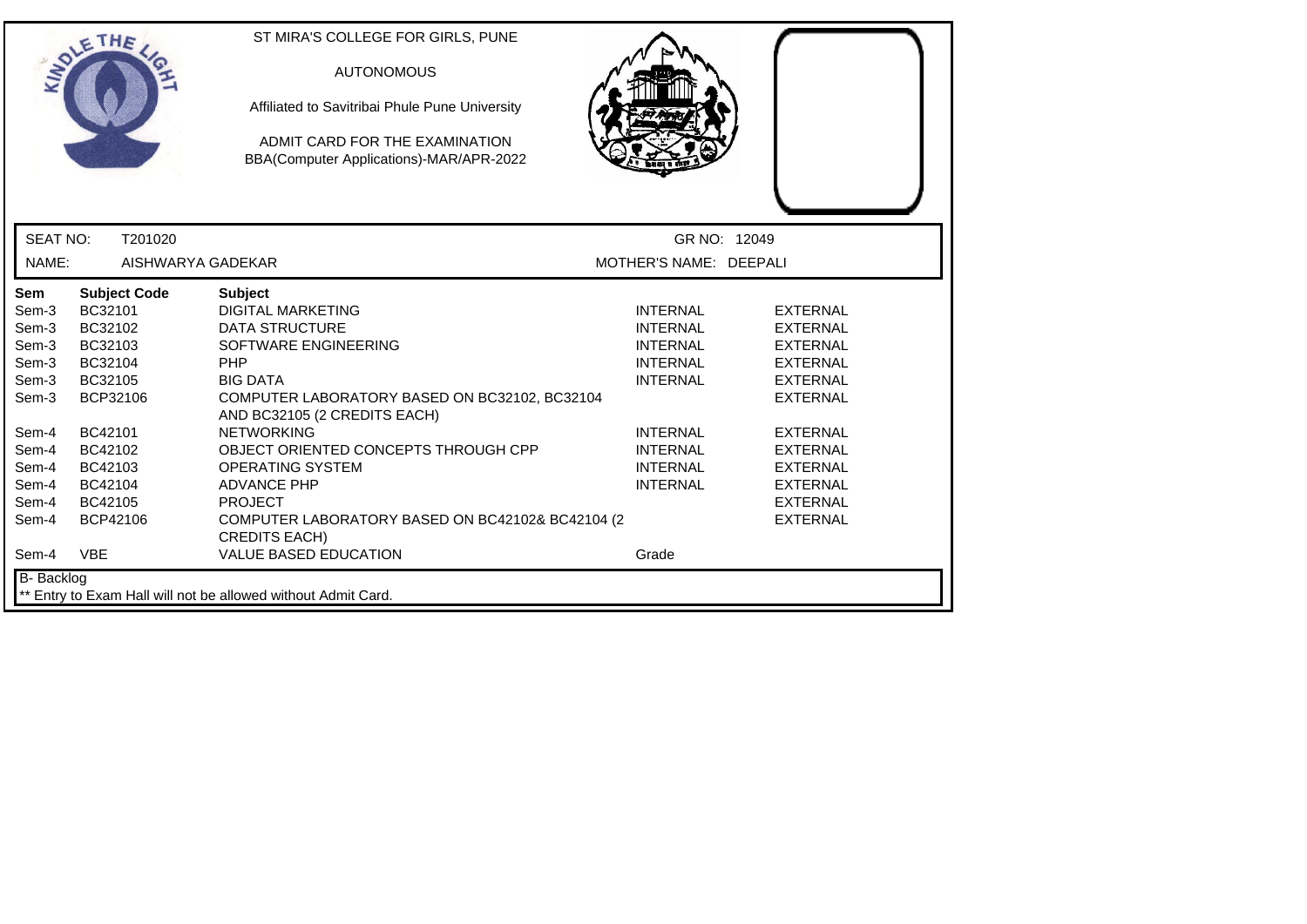|                                                                    | SOLETHE .                                                                                            | ST MIRA'S COLLEGE FOR GIRLS, PUNE<br><b>AUTONOMOUS</b><br>Affiliated to Savitribai Phule Pune University<br>ADMIT CARD FOR THE EXAMINATION<br>BBA(Computer Applications)-MAR/APR-2022                                                                      |                                                                                   |                                                                                                                |
|--------------------------------------------------------------------|------------------------------------------------------------------------------------------------------|------------------------------------------------------------------------------------------------------------------------------------------------------------------------------------------------------------------------------------------------------------|-----------------------------------------------------------------------------------|----------------------------------------------------------------------------------------------------------------|
| <b>SEAT NO:</b>                                                    | T201021                                                                                              |                                                                                                                                                                                                                                                            | GR NO: 12063                                                                      |                                                                                                                |
| NAME:                                                              |                                                                                                      | <b>BHAGYASHRI NARAVADE</b>                                                                                                                                                                                                                                 | MOTHER'S NAME: MUKTA MADHUKAR NARAVADE                                            |                                                                                                                |
| Sem<br>Sem-4<br>Sem-4<br>Sem-4<br>Sem-4<br>Sem-4<br>Sem-4<br>Sem-4 | <b>Subject Code</b><br>BC42101<br>BC42102<br>BC42103<br>BC42104<br>BC42105<br>BCP42106<br><b>VBE</b> | <b>Subject</b><br><b>NETWORKING</b><br>OBJECT ORIENTED CONCEPTS THROUGH CPP<br><b>OPERATING SYSTEM</b><br><b>ADVANCE PHP</b><br><b>PROJECT</b><br>COMPUTER LABORATORY BASED ON BC42102& BC42104 (2<br><b>CREDITS EACH)</b><br><b>VALUE BASED EDUCATION</b> | <b>INTERNAL</b><br><b>INTERNAL</b><br><b>INTERNAL</b><br><b>INTERNAL</b><br>Grade | <b>EXTERNAL</b><br><b>EXTERNAL</b><br><b>EXTERNAL</b><br><b>EXTERNAL</b><br><b>EXTERNAL</b><br><b>EXTERNAL</b> |
| B- Backlog                                                         |                                                                                                      | Entry to Exam Hall will not be allowed without Admit Card.                                                                                                                                                                                                 |                                                                                   |                                                                                                                |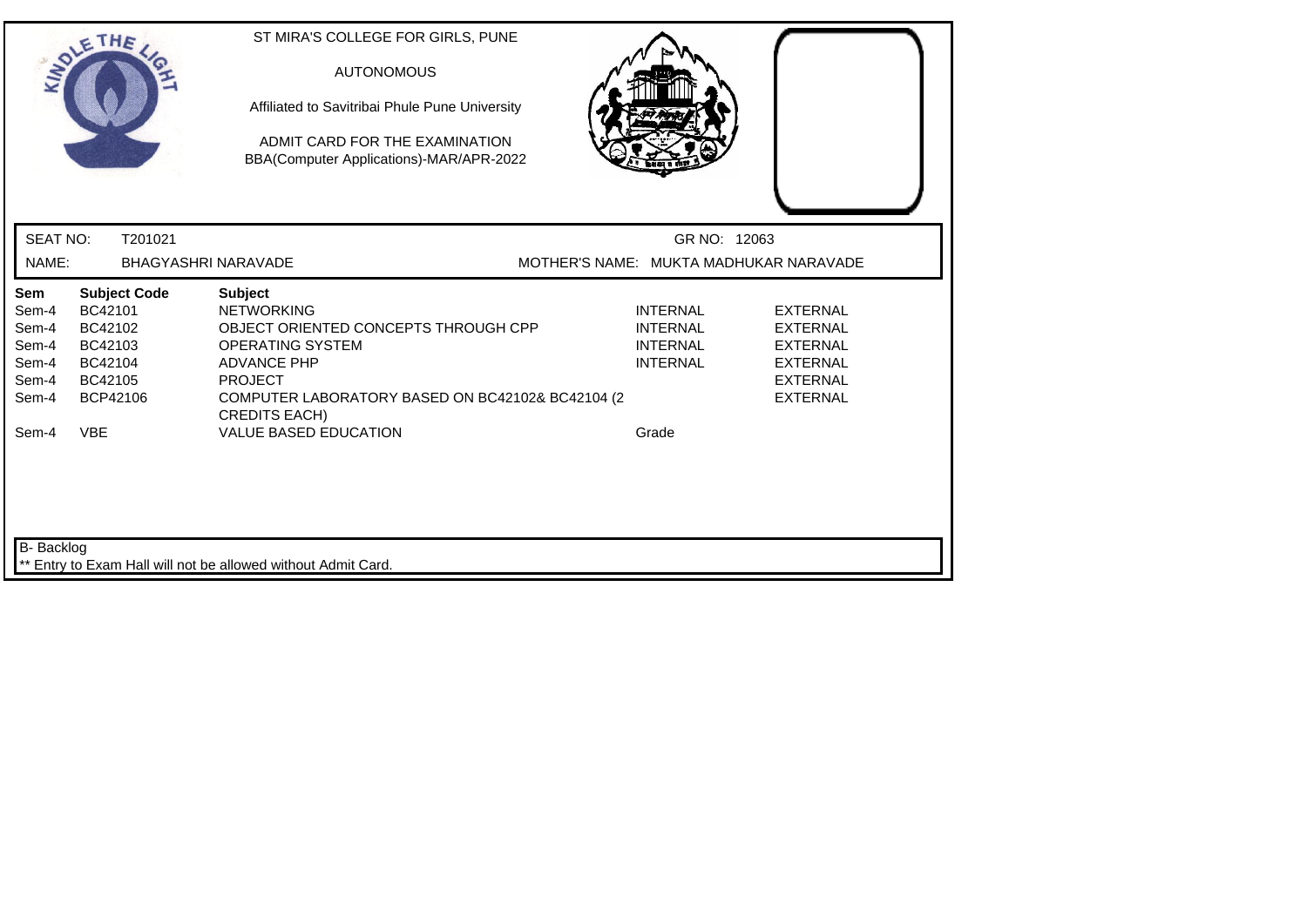|                          | SOLETHE ,                      | ST MIRA'S COLLEGE FOR GIRLS, PUNE<br><b>AUTONOMOUS</b><br>Affiliated to Savitribai Phule Pune University<br>ADMIT CARD FOR THE EXAMINATION<br>BBA(Computer Applications)-MAR/APR-2022 |                                     |                 |
|--------------------------|--------------------------------|---------------------------------------------------------------------------------------------------------------------------------------------------------------------------------------|-------------------------------------|-----------------|
| <b>SEAT NO:</b><br>NAME: | T201022<br>PAYAL SHELAR        |                                                                                                                                                                                       | GR NO: 12027<br>MOTHER'S NAME: ASHA |                 |
|                          |                                |                                                                                                                                                                                       |                                     |                 |
| Sem<br>Sem-4             | <b>Subject Code</b><br>BC42101 | <b>Subject</b><br><b>NETWORKING</b>                                                                                                                                                   | <b>INTERNAL</b>                     | <b>EXTERNAL</b> |
| Sem-4                    | BC42102                        | OBJECT ORIENTED CONCEPTS THROUGH CPP                                                                                                                                                  | <b>INTERNAL</b>                     | <b>EXTERNAL</b> |
| Sem-4                    | BC42103                        | <b>OPERATING SYSTEM</b>                                                                                                                                                               | <b>INTERNAL</b>                     | <b>EXTERNAL</b> |
| Sem-4                    | BC42104                        | <b>ADVANCE PHP</b>                                                                                                                                                                    | <b>INTERNAL</b>                     | <b>EXTERNAL</b> |
| Sem-4                    | BC42105                        | <b>PROJECT</b>                                                                                                                                                                        |                                     | <b>EXTERNAL</b> |
| Sem-4                    | BCP42106                       | COMPUTER LABORATORY BASED ON BC42102& BC42104 (2<br><b>CREDITS EACH)</b>                                                                                                              |                                     | <b>EXTERNAL</b> |
| Sem-4                    | <b>VBE</b>                     | <b>VALUE BASED EDUCATION</b>                                                                                                                                                          | Grade                               |                 |
| B- Backlog               |                                | Entry to Exam Hall will not be allowed without Admit Card.                                                                                                                            |                                     |                 |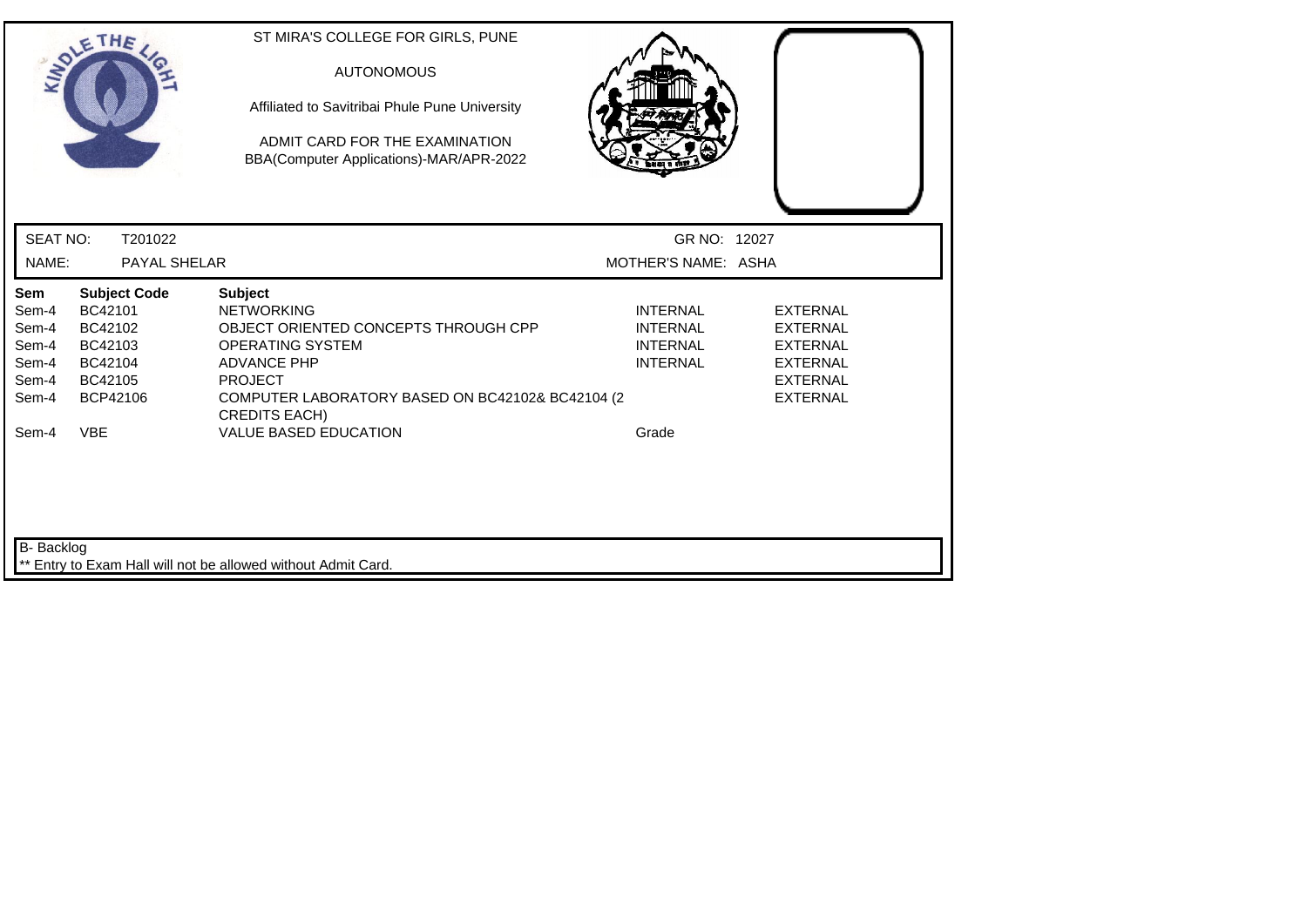|                                                           | SOLETHE ,                                                                              | ST MIRA'S COLLEGE FOR GIRLS, PUNE<br><b>AUTONOMOUS</b><br>Affiliated to Savitribai Phule Pune University<br>ADMIT CARD FOR THE EXAMINATION<br>BBA(Computer Applications)-MAR/APR-2022                                       |                                                                          |                                                                                                                |
|-----------------------------------------------------------|----------------------------------------------------------------------------------------|-----------------------------------------------------------------------------------------------------------------------------------------------------------------------------------------------------------------------------|--------------------------------------------------------------------------|----------------------------------------------------------------------------------------------------------------|
| <b>SEAT NO:</b>                                           | T201023                                                                                |                                                                                                                                                                                                                             | GR NO: 12023                                                             |                                                                                                                |
| NAME:                                                     | <b>NIKAM MEGHANA</b>                                                                   |                                                                                                                                                                                                                             | MOTHER'S NAME: MARY AJAY NIKAM                                           |                                                                                                                |
| Sem<br>Sem-4<br>Sem-4<br>Sem-4<br>Sem-4<br>Sem-4<br>Sem-4 | <b>Subject Code</b><br>BC42101<br>BC42102<br>BC42103<br>BC42104<br>BC42105<br>BCP42106 | <b>Subject</b><br><b>NETWORKING</b><br>OBJECT ORIENTED CONCEPTS THROUGH CPP<br><b>OPERATING SYSTEM</b><br><b>ADVANCE PHP</b><br><b>PROJECT</b><br>COMPUTER LABORATORY BASED ON BC42102& BC42104 (2)<br><b>CREDITS EACH)</b> | <b>INTERNAL</b><br><b>INTERNAL</b><br><b>INTERNAL</b><br><b>INTERNAL</b> | <b>EXTERNAL</b><br><b>EXTERNAL</b><br><b>EXTERNAL</b><br><b>EXTERNAL</b><br><b>EXTERNAL</b><br><b>EXTERNAL</b> |
| Sem-4                                                     | <b>VBE</b>                                                                             | <b>VALUE BASED EDUCATION</b>                                                                                                                                                                                                | Grade                                                                    |                                                                                                                |
| B- Backlog                                                |                                                                                        | ** Entry to Exam Hall will not be allowed without Admit Card.                                                                                                                                                               |                                                                          |                                                                                                                |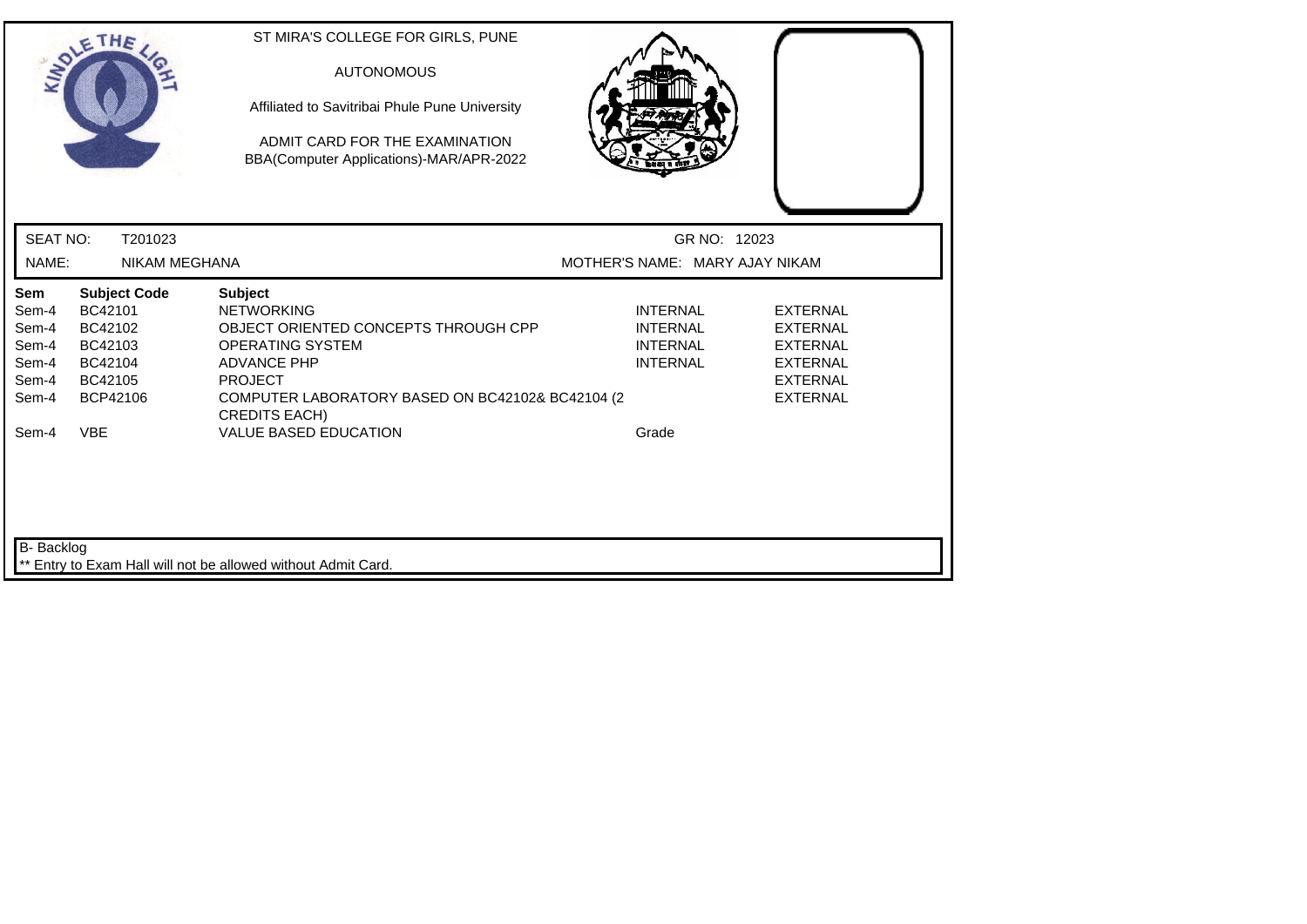|                                                                    | SOLETHE,                                                                                             | ST MIRA'S COLLEGE FOR GIRLS, PUNE<br><b>AUTONOMOUS</b><br>Affiliated to Savitribai Phule Pune University<br>ADMIT CARD FOR THE EXAMINATION<br>BBA(Computer Applications)-MAR/APR-2022                                                               |                                                                                   |                                                                                                                |
|--------------------------------------------------------------------|------------------------------------------------------------------------------------------------------|-----------------------------------------------------------------------------------------------------------------------------------------------------------------------------------------------------------------------------------------------------|-----------------------------------------------------------------------------------|----------------------------------------------------------------------------------------------------------------|
| <b>SEAT NO:</b>                                                    | T201024                                                                                              |                                                                                                                                                                                                                                                     | GR NO: 12005                                                                      |                                                                                                                |
| NAME:                                                              | <b>SING MINU</b>                                                                                     |                                                                                                                                                                                                                                                     | MOTHER'S NAME: SARASWATIDEVI                                                      |                                                                                                                |
| Sem<br>Sem-4<br>Sem-4<br>Sem-4<br>Sem-4<br>Sem-4<br>Sem-4<br>Sem-4 | <b>Subject Code</b><br>BC42101<br>BC42102<br>BC42103<br>BC42104<br>BC42105<br>BCP42106<br><b>VBE</b> | <b>Subject</b><br><b>NETWORKING</b><br>OBJECT ORIENTED CONCEPTS THROUGH CPP<br>OPERATING SYSTEM<br><b>ADVANCE PHP</b><br><b>PROJECT</b><br>COMPUTER LABORATORY BASED ON BC42102& BC42104 (2<br><b>CREDITS EACH)</b><br><b>VALUE BASED EDUCATION</b> | <b>INTERNAL</b><br><b>INTERNAL</b><br><b>INTERNAL</b><br><b>INTERNAL</b><br>Grade | <b>EXTERNAL</b><br><b>EXTERNAL</b><br><b>EXTERNAL</b><br><b>EXTERNAL</b><br><b>EXTERNAL</b><br><b>EXTERNAL</b> |
| B- Backlog                                                         |                                                                                                      | ** Entry to Exam Hall will not be allowed without Admit Card.                                                                                                                                                                                       |                                                                                   |                                                                                                                |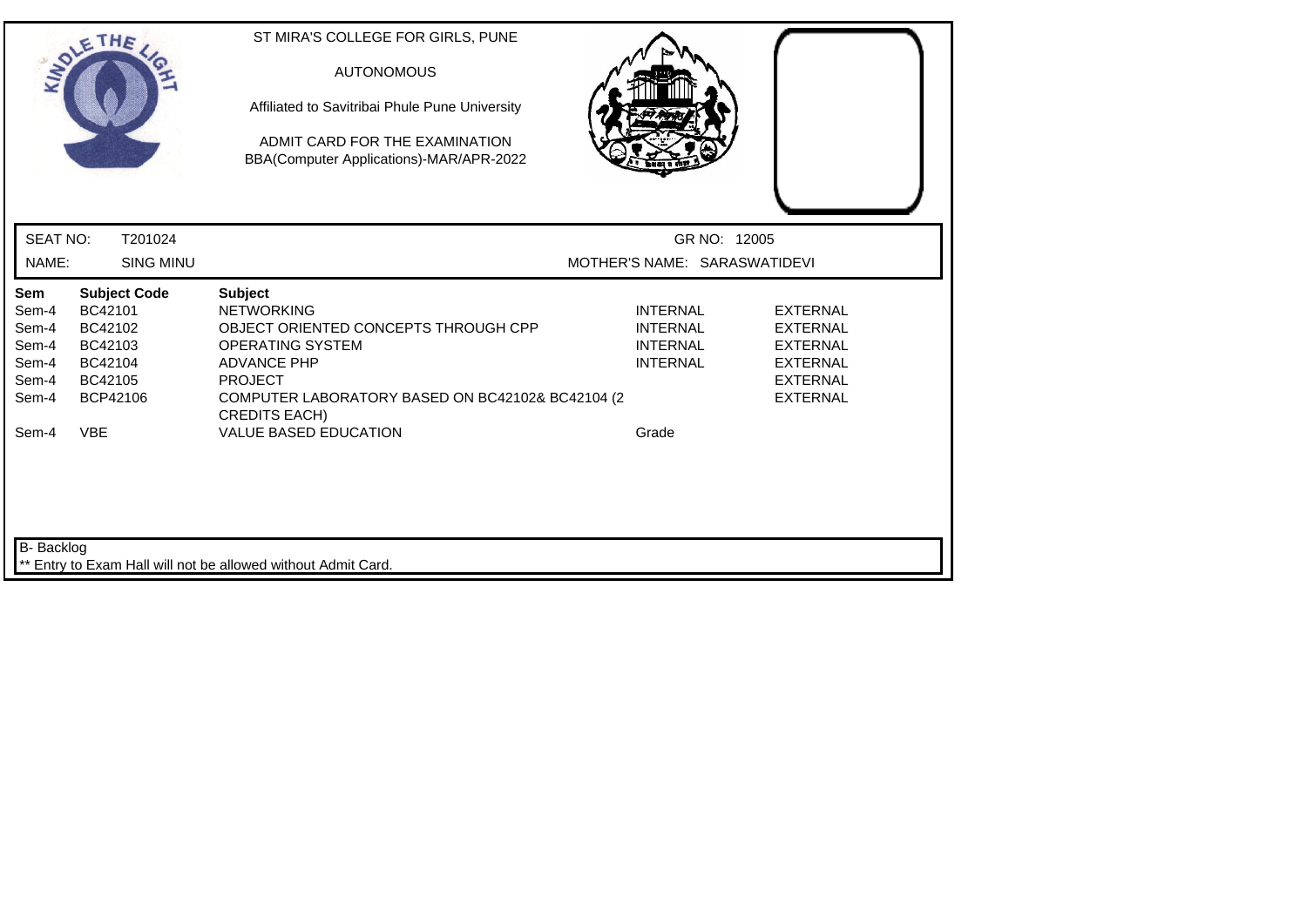| SOLETHE,                                                                                                                                |                                 | ST MIRA'S COLLEGE FOR GIRLS, PUNE<br><b>AUTONOMOUS</b><br>Affiliated to Savitribai Phule Pune University<br>ADMIT CARD FOR THE EXAMINATION<br>BBA(Computer Applications)-MAR/APR-2022                                                               |                                                                                   |                                                                                                                |
|-----------------------------------------------------------------------------------------------------------------------------------------|---------------------------------|-----------------------------------------------------------------------------------------------------------------------------------------------------------------------------------------------------------------------------------------------------|-----------------------------------------------------------------------------------|----------------------------------------------------------------------------------------------------------------|
| <b>SEAT NO:</b>                                                                                                                         | T201025                         |                                                                                                                                                                                                                                                     | GR NO: 12050                                                                      |                                                                                                                |
| NAME:                                                                                                                                   | <b>GEHLOT MONIKA</b>            |                                                                                                                                                                                                                                                     | MOTHER'S NAME: CHAMPA                                                             |                                                                                                                |
| Sem<br>BC42101<br>Sem-4<br>Sem-4<br>BC42102<br>Sem-4<br>BC42103<br>Sem-4<br>BC42104<br>Sem-4<br>BC42105<br>Sem-4<br><b>VBE</b><br>Sem-4 | <b>Subject Code</b><br>BCP42106 | <b>Subject</b><br><b>NETWORKING</b><br>OBJECT ORIENTED CONCEPTS THROUGH CPP<br>OPERATING SYSTEM<br><b>ADVANCE PHP</b><br><b>PROJECT</b><br>COMPUTER LABORATORY BASED ON BC42102& BC42104 (2<br><b>CREDITS EACH)</b><br><b>VALUE BASED EDUCATION</b> | <b>INTERNAL</b><br><b>INTERNAL</b><br><b>INTERNAL</b><br><b>INTERNAL</b><br>Grade | <b>EXTERNAL</b><br><b>EXTERNAL</b><br><b>EXTERNAL</b><br><b>EXTERNAL</b><br><b>EXTERNAL</b><br><b>EXTERNAL</b> |
| B- Backlog                                                                                                                              |                                 | ** Entry to Exam Hall will not be allowed without Admit Card.                                                                                                                                                                                       |                                                                                   |                                                                                                                |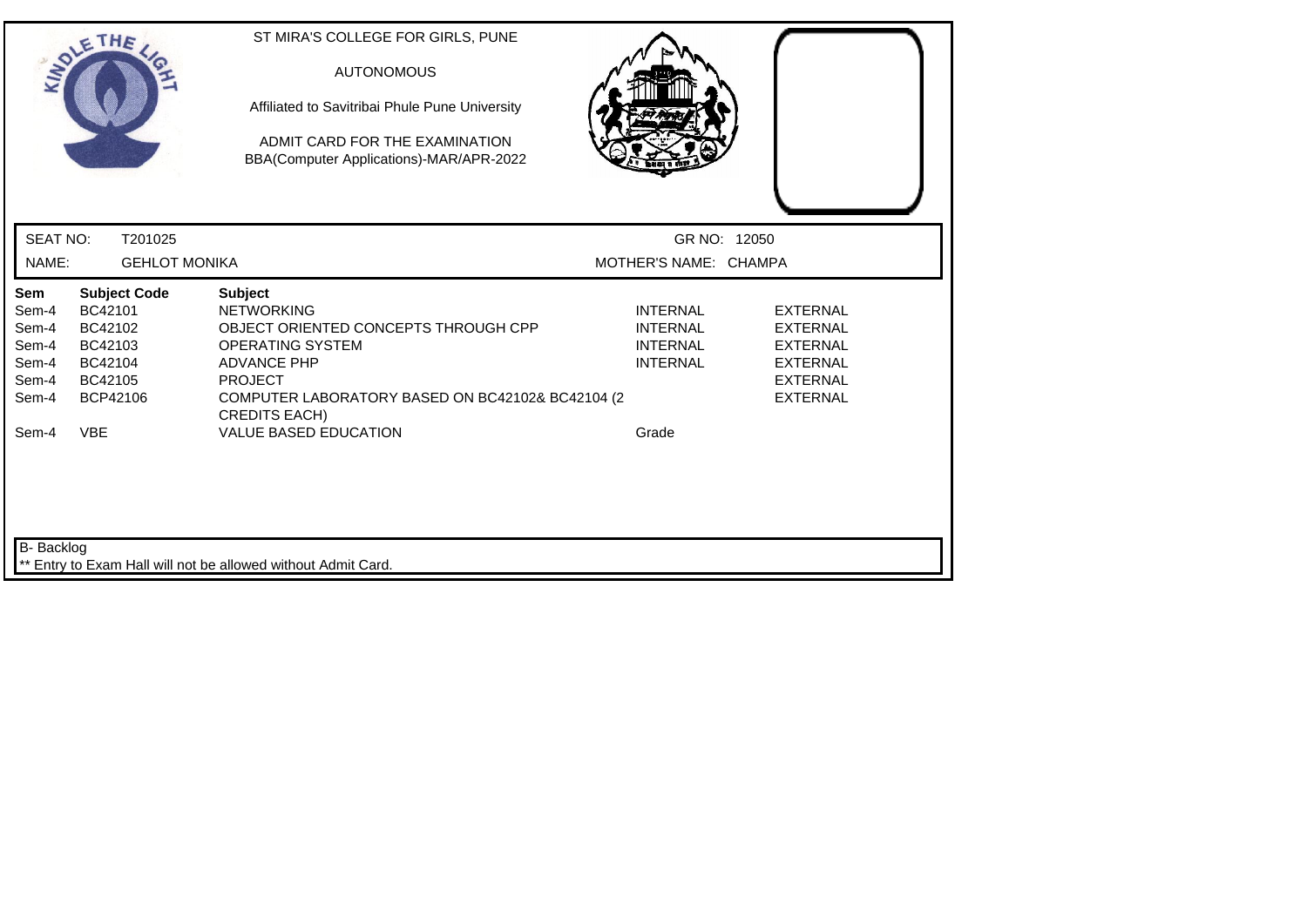| SOLETHE .                                                                                                                                           | ST MIRA'S COLLEGE FOR GIRLS, PUNE<br><b>AUTONOMOUS</b><br>Affiliated to Savitribai Phule Pune University<br>ADMIT CARD FOR THE EXAMINATION<br>BBA(Computer Applications)-MAR/APR-2022                                      |                                                                          |                                                                                                                |
|-----------------------------------------------------------------------------------------------------------------------------------------------------|----------------------------------------------------------------------------------------------------------------------------------------------------------------------------------------------------------------------------|--------------------------------------------------------------------------|----------------------------------------------------------------------------------------------------------------|
| <b>SEAT NO:</b><br>T201026                                                                                                                          |                                                                                                                                                                                                                            | GR NO: 12052                                                             |                                                                                                                |
| NAME:<br><b>SHAIKH MUSKAN</b>                                                                                                                       |                                                                                                                                                                                                                            | <b>MOTHER'S NAME:</b>                                                    |                                                                                                                |
| Sem<br><b>Subject Code</b><br>BC42101<br>Sem-4<br>BC42102<br>Sem-4<br>Sem-4<br>BC42103<br>Sem-4<br>BC42104<br>Sem-4<br>BC42105<br>BCP42106<br>Sem-4 | <b>Subject</b><br><b>NETWORKING</b><br>OBJECT ORIENTED CONCEPTS THROUGH CPP<br><b>OPERATING SYSTEM</b><br><b>ADVANCE PHP</b><br><b>PROJECT</b><br>COMPUTER LABORATORY BASED ON BC42102& BC42104 (2<br><b>CREDITS EACH)</b> | <b>INTERNAL</b><br><b>INTERNAL</b><br><b>INTERNAL</b><br><b>INTERNAL</b> | <b>EXTERNAL</b><br><b>EXTERNAL</b><br><b>EXTERNAL</b><br><b>EXTERNAL</b><br><b>EXTERNAL</b><br><b>EXTERNAL</b> |
| <b>VBE</b><br>Sem-4<br>B- Backlog                                                                                                                   | <b>VALUE BASED EDUCATION</b><br>Entry to Exam Hall will not be allowed without Admit Card.                                                                                                                                 | Grade                                                                    |                                                                                                                |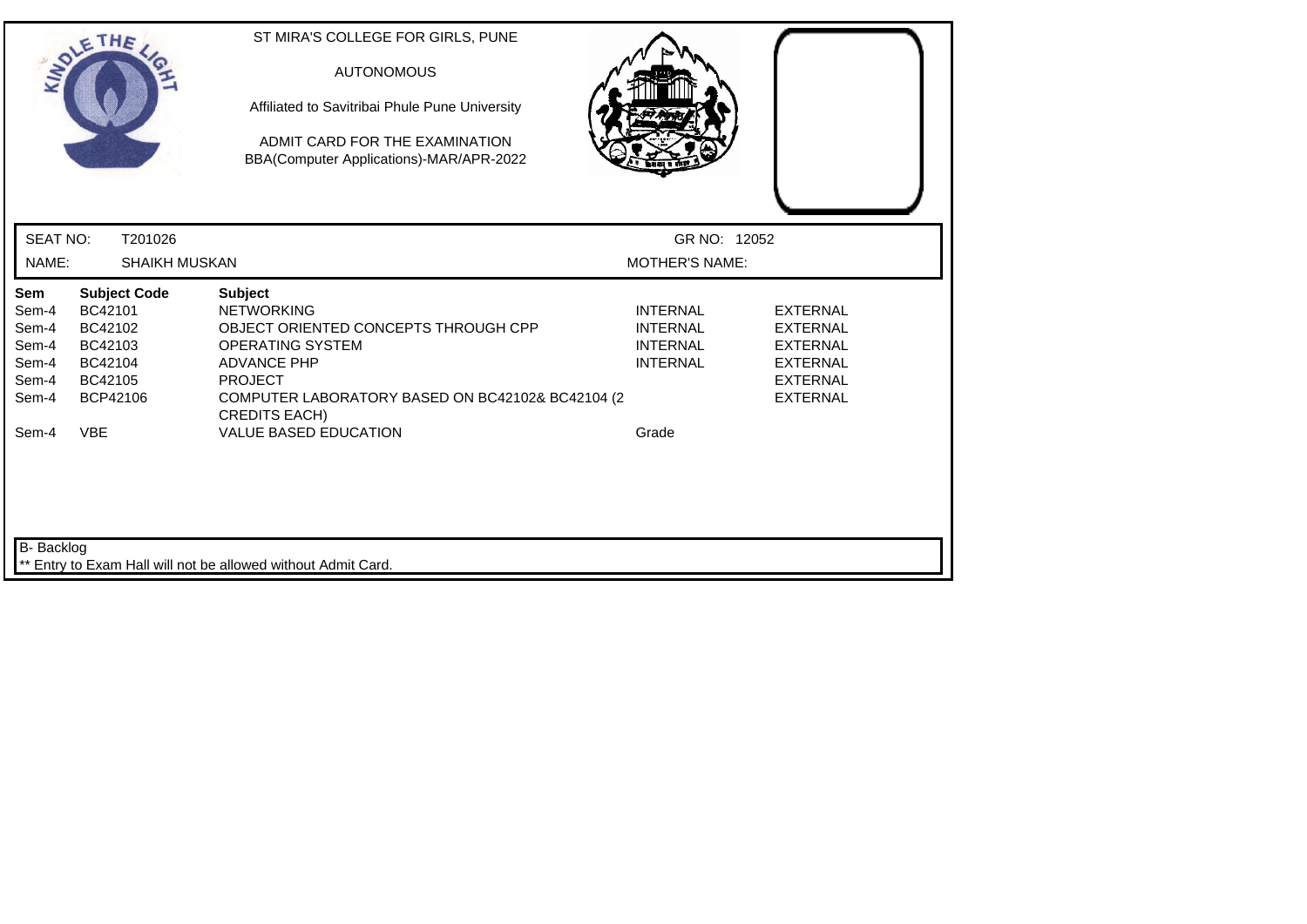| SOLETHE,                                                                                                                                                          | ST MIRA'S COLLEGE FOR GIRLS, PUNE<br><b>AUTONOMOUS</b><br>Affiliated to Savitribai Phule Pune University<br>ADMIT CARD FOR THE EXAMINATION<br>BBA(Computer Applications)-MAR/APR-2022                                |                                                                                   |                                                                                                                |
|-------------------------------------------------------------------------------------------------------------------------------------------------------------------|----------------------------------------------------------------------------------------------------------------------------------------------------------------------------------------------------------------------|-----------------------------------------------------------------------------------|----------------------------------------------------------------------------------------------------------------|
| <b>SEAT NO:</b><br>T201027                                                                                                                                        |                                                                                                                                                                                                                      | GR NO: 12009                                                                      |                                                                                                                |
| NAME:                                                                                                                                                             | <b>MUJAVAR MUSKAN</b>                                                                                                                                                                                                | MOTHER'S NAME: LUBNA                                                              |                                                                                                                |
| Sem<br><b>Subject Code</b><br>BC42101<br>Sem-4<br>Sem-4<br>BC42102<br>Sem-4<br>BC42103<br>Sem-4<br>BC42104<br>Sem-4<br>BC42105<br>BCP42106<br>Sem-4<br><b>VBE</b> | <b>Subject</b><br><b>NETWORKING</b><br>OBJECT ORIENTED CONCEPTS THROUGH CPP<br>OPERATING SYSTEM<br><b>ADVANCE PHP</b><br><b>PROJECT</b><br>COMPUTER LABORATORY BASED ON BC42102& BC42104 (2)<br><b>CREDITS EACH)</b> | <b>INTERNAL</b><br><b>INTERNAL</b><br><b>INTERNAL</b><br><b>INTERNAL</b><br>Grade | <b>EXTERNAL</b><br><b>EXTERNAL</b><br><b>EXTERNAL</b><br><b>EXTERNAL</b><br><b>EXTERNAL</b><br><b>EXTERNAL</b> |
| Sem-4                                                                                                                                                             | <b>VALUE BASED EDUCATION</b>                                                                                                                                                                                         |                                                                                   |                                                                                                                |
| B- Backlog                                                                                                                                                        | Entry to Exam Hall will not be allowed without Admit Card.                                                                                                                                                           |                                                                                   |                                                                                                                |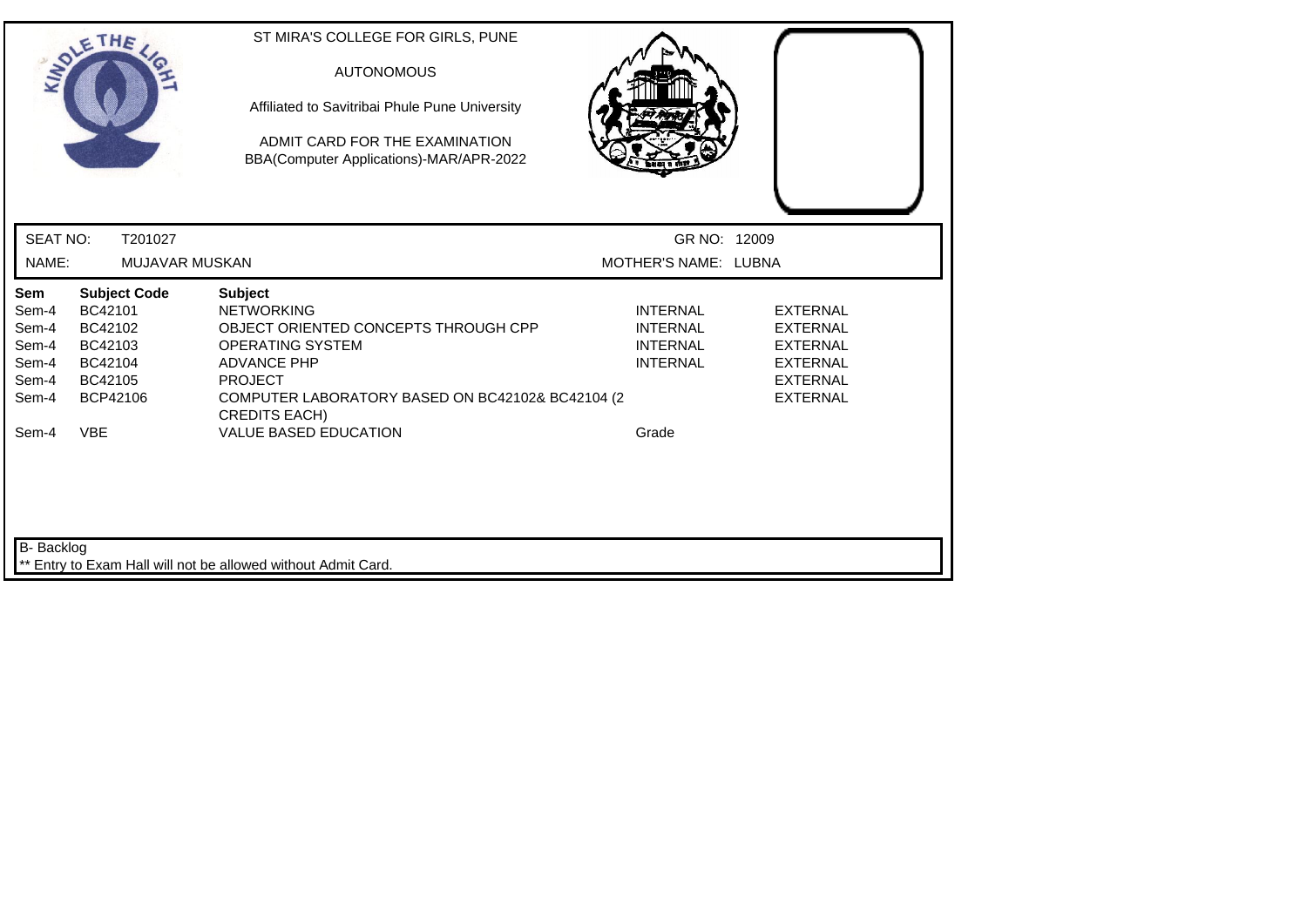|                          | SOLETHE,                | ST MIRA'S COLLEGE FOR GIRLS, PUNE<br><b>AUTONOMOUS</b><br>Affiliated to Savitribai Phule Pune University<br>ADMIT CARD FOR THE EXAMINATION<br>BBA(Computer Applications)-MAR/APR-2022 |                                       |                                    |
|--------------------------|-------------------------|---------------------------------------------------------------------------------------------------------------------------------------------------------------------------------------|---------------------------------------|------------------------------------|
| <b>SEAT NO:</b><br>NAME: | T201028<br>SHAIKH MUZNA |                                                                                                                                                                                       | GR NO: 12001<br>MOTHER'S NAME: SHAMIM |                                    |
| Sem                      | <b>Subject Code</b>     | <b>Subject</b>                                                                                                                                                                        |                                       |                                    |
| Sem-4                    | BC42101                 | <b>NETWORKING</b>                                                                                                                                                                     | <b>INTERNAL</b>                       | <b>EXTERNAL</b>                    |
| Sem-4<br>Sem-4           | BC42102<br>BC42103      | OBJECT ORIENTED CONCEPTS THROUGH CPP<br><b>OPERATING SYSTEM</b>                                                                                                                       | <b>INTERNAL</b><br><b>INTERNAL</b>    | <b>EXTERNAL</b><br><b>EXTERNAL</b> |
| Sem-4                    | BC42104                 | <b>ADVANCE PHP</b>                                                                                                                                                                    | <b>INTERNAL</b>                       | <b>EXTERNAL</b>                    |
| Sem-4                    | BC42105                 | <b>PROJECT</b>                                                                                                                                                                        |                                       | <b>EXTERNAL</b>                    |
| Sem-4                    | BCP42106                | COMPUTER LABORATORY BASED ON BC42102& BC42104 (2<br><b>CREDITS EACH)</b>                                                                                                              |                                       | <b>EXTERNAL</b>                    |
| Sem-4                    | <b>VBE</b>              | <b>VALUE BASED EDUCATION</b>                                                                                                                                                          | Grade                                 |                                    |
| B- Backlog               |                         | Entry to Exam Hall will not be allowed without Admit Card.                                                                                                                            |                                       |                                    |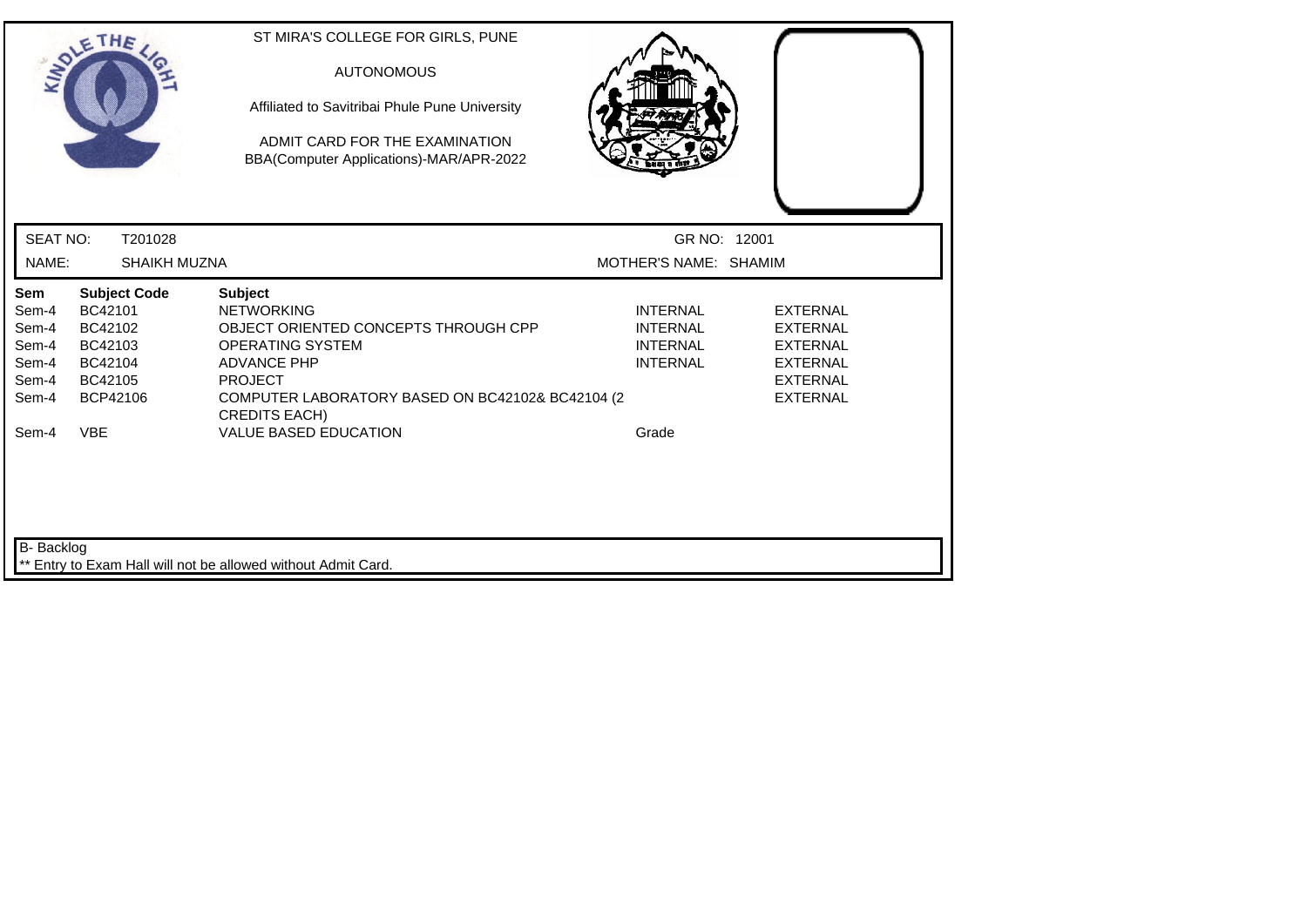|                                                           | SOLETHE .                                                                              | ST MIRA'S COLLEGE FOR GIRLS, PUNE<br><b>AUTONOMOUS</b><br>Affiliated to Savitribai Phule Pune University<br>ADMIT CARD FOR THE EXAMINATION<br>BBA(Computer Applications)-MAR/APR-2022                                      |                                                                          |                                                                                                                |
|-----------------------------------------------------------|----------------------------------------------------------------------------------------|----------------------------------------------------------------------------------------------------------------------------------------------------------------------------------------------------------------------------|--------------------------------------------------------------------------|----------------------------------------------------------------------------------------------------------------|
| <b>SEAT NO:</b>                                           | T201029                                                                                |                                                                                                                                                                                                                            | GR NO: 12058                                                             |                                                                                                                |
| NAME:                                                     | <b>AKSHATA KAMBLE</b>                                                                  |                                                                                                                                                                                                                            | MOTHER'S NAME: MADHAVI NARENDRA KAMBLE                                   |                                                                                                                |
| Sem<br>Sem-4<br>Sem-4<br>Sem-4<br>Sem-4<br>Sem-4<br>Sem-4 | <b>Subject Code</b><br>BC42101<br>BC42102<br>BC42103<br>BC42104<br>BC42105<br>BCP42106 | <b>Subject</b><br><b>NETWORKING</b><br>OBJECT ORIENTED CONCEPTS THROUGH CPP<br><b>OPERATING SYSTEM</b><br><b>ADVANCE PHP</b><br><b>PROJECT</b><br>COMPUTER LABORATORY BASED ON BC42102& BC42104 (2<br><b>CREDITS EACH)</b> | <b>INTERNAL</b><br><b>INTERNAL</b><br><b>INTERNAL</b><br><b>INTERNAL</b> | <b>EXTERNAL</b><br><b>EXTERNAL</b><br><b>EXTERNAL</b><br><b>EXTERNAL</b><br><b>EXTERNAL</b><br><b>EXTERNAL</b> |
| Sem-4<br><b>B-</b> Backlog                                | <b>VBE</b>                                                                             | <b>VALUE BASED EDUCATION</b><br>** Entry to Exam Hall will not be allowed without Admit Card.                                                                                                                              | Grade                                                                    |                                                                                                                |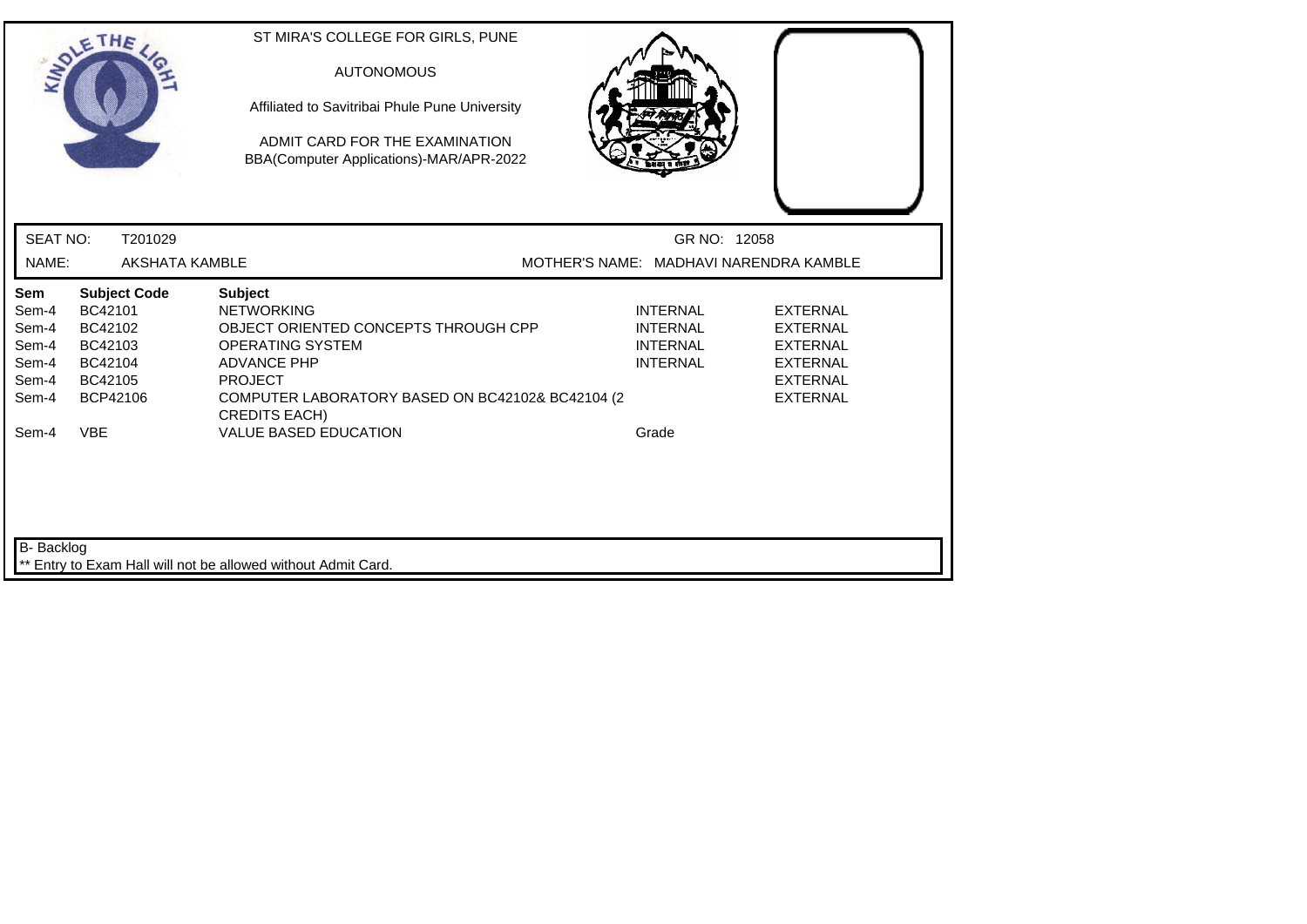|                                                           | SOLETHE .                                                                                            | ST MIRA'S COLLEGE FOR GIRLS, PUNE<br><b>AUTONOMOUS</b><br>Affiliated to Savitribai Phule Pune University<br>ADMIT CARD FOR THE EXAMINATION<br>BBA(Computer Applications)-MAR/APR-2022                                                                      |                                                                                   |                                                                                                                |
|-----------------------------------------------------------|------------------------------------------------------------------------------------------------------|------------------------------------------------------------------------------------------------------------------------------------------------------------------------------------------------------------------------------------------------------------|-----------------------------------------------------------------------------------|----------------------------------------------------------------------------------------------------------------|
| <b>SEAT NO:</b>                                           | T201030                                                                                              |                                                                                                                                                                                                                                                            | GR NO: 12038                                                                      |                                                                                                                |
| NAME:                                                     | <b>MINAL WAGHMODE</b>                                                                                |                                                                                                                                                                                                                                                            | MOTHER'S NAME: SUREKHA NATHA WAGHMODE                                             |                                                                                                                |
| Sem<br>Sem-4<br>Sem-4<br>Sem-4<br>Sem-4<br>Sem-4<br>Sem-4 | <b>Subject Code</b><br>BC42101<br>BC42102<br>BC42103<br>BC42104<br>BC42105<br>BCP42106<br><b>VBE</b> | <b>Subject</b><br><b>NETWORKING</b><br>OBJECT ORIENTED CONCEPTS THROUGH CPP<br><b>OPERATING SYSTEM</b><br><b>ADVANCE PHP</b><br><b>PROJECT</b><br>COMPUTER LABORATORY BASED ON BC42102& BC42104 (2<br><b>CREDITS EACH)</b><br><b>VALUE BASED EDUCATION</b> | <b>INTERNAL</b><br><b>INTERNAL</b><br><b>INTERNAL</b><br><b>INTERNAL</b><br>Grade | <b>EXTERNAL</b><br><b>EXTERNAL</b><br><b>EXTERNAL</b><br><b>EXTERNAL</b><br><b>EXTERNAL</b><br><b>EXTERNAL</b> |
| Sem-4<br>B- Backlog                                       |                                                                                                      | Entry to Exam Hall will not be allowed without Admit Card.                                                                                                                                                                                                 |                                                                                   |                                                                                                                |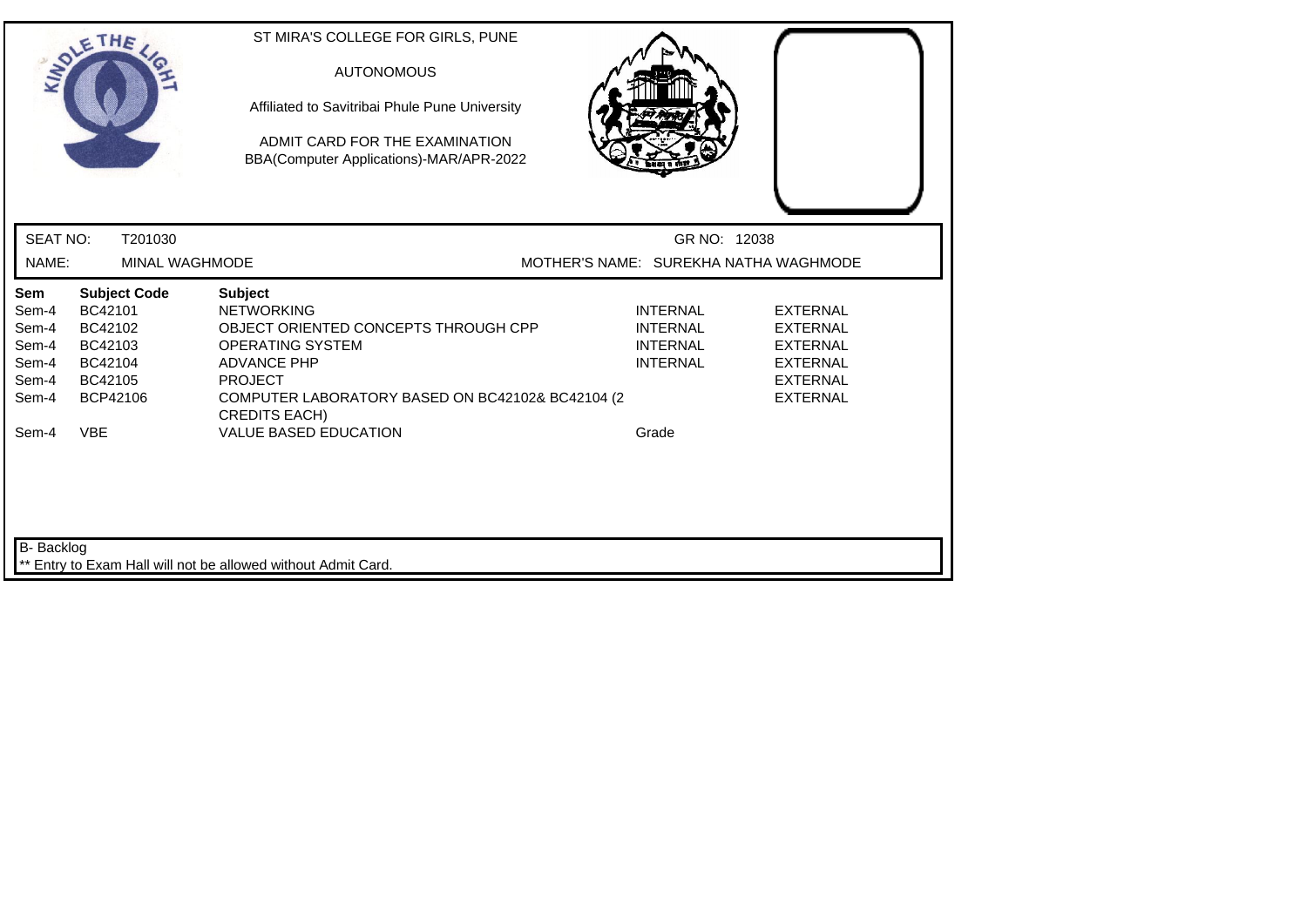|                          | SOLETHE,                | ST MIRA'S COLLEGE FOR GIRLS, PUNE<br><b>AUTONOMOUS</b><br>Affiliated to Savitribai Phule Pune University<br>ADMIT CARD FOR THE EXAMINATION<br>BBA(Computer Applications)-MAR/APR-2022 |                                               |                 |
|--------------------------|-------------------------|---------------------------------------------------------------------------------------------------------------------------------------------------------------------------------------|-----------------------------------------------|-----------------|
| <b>SEAT NO:</b><br>NAME: | T201031<br>NAAZ LAKHANI |                                                                                                                                                                                       | GR NO: 12003<br>MOTHER'S NAME: ROZINA LAKHANI |                 |
| Sem                      | <b>Subject Code</b>     | <b>Subject</b>                                                                                                                                                                        |                                               |                 |
| Sem-4                    | BC42101                 | <b>NETWORKING</b>                                                                                                                                                                     | <b>INTERNAL</b>                               | <b>EXTERNAL</b> |
| Sem-4                    | BC42102                 | OBJECT ORIENTED CONCEPTS THROUGH CPP                                                                                                                                                  | <b>INTERNAL</b>                               | <b>EXTERNAL</b> |
| Sem-4                    | BC42103                 | <b>OPERATING SYSTEM</b>                                                                                                                                                               | <b>INTERNAL</b>                               | <b>EXTERNAL</b> |
| Sem-4                    | BC42104                 | <b>ADVANCE PHP</b>                                                                                                                                                                    | <b>INTERNAL</b>                               | <b>EXTERNAL</b> |
| Sem-4                    | BC42105                 | <b>PROJECT</b>                                                                                                                                                                        |                                               | <b>EXTERNAL</b> |
| Sem-4                    | BCP42106                | COMPUTER LABORATORY BASED ON BC42102& BC42104 (2<br><b>CREDITS EACH)</b>                                                                                                              |                                               | <b>EXTERNAL</b> |
| Sem-4                    | <b>VBE</b>              | <b>VALUE BASED EDUCATION</b>                                                                                                                                                          | Grade                                         |                 |
| B- Backlog               |                         | ** Entry to Exam Hall will not be allowed without Admit Card.                                                                                                                         |                                               |                 |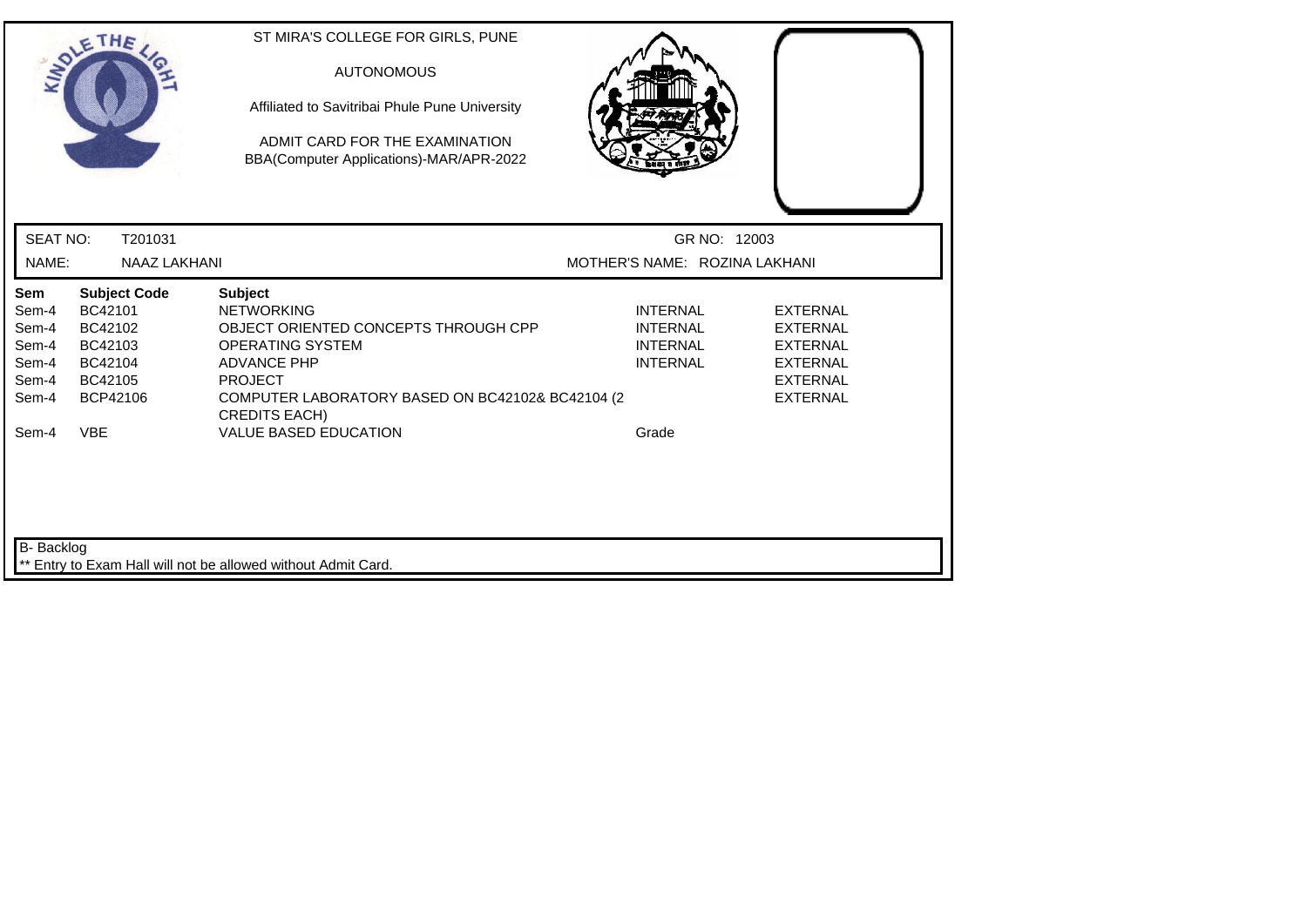| SOLETHE,                                       |                                                               | ST MIRA'S COLLEGE FOR GIRLS, PUNE<br><b>AUTONOMOUS</b><br>Affiliated to Savitribai Phule Pune University<br>ADMIT CARD FOR THE EXAMINATION<br>BBA(Computer Applications)-MAR/APR-2022 |       |                                        |                                    |
|------------------------------------------------|---------------------------------------------------------------|---------------------------------------------------------------------------------------------------------------------------------------------------------------------------------------|-------|----------------------------------------|------------------------------------|
| <b>SEAT NO:</b><br>NAME:                       | T201032<br>SONAWANE NIKITA                                    |                                                                                                                                                                                       |       | GR NO: 12036<br>MOTHER'S NAME: SHALINI |                                    |
| Sem<br><b>Subject Code</b><br>BC42101<br>Sem-4 | <b>Subject</b><br><b>NETWORKING</b>                           |                                                                                                                                                                                       |       | <b>INTERNAL</b>                        | <b>EXTERNAL</b>                    |
| BC42102<br>Sem-4<br>Sem-4<br>BC42103           | <b>OPERATING SYSTEM</b>                                       | OBJECT ORIENTED CONCEPTS THROUGH CPP                                                                                                                                                  |       | <b>INTERNAL</b><br><b>INTERNAL</b>     | <b>EXTERNAL</b><br><b>EXTERNAL</b> |
| Sem-4<br>BC42104                               | <b>ADVANCE PHP</b>                                            |                                                                                                                                                                                       |       | <b>INTERNAL</b>                        | <b>EXTERNAL</b>                    |
| Sem-4<br>BC42105                               | <b>PROJECT</b>                                                |                                                                                                                                                                                       |       |                                        | <b>EXTERNAL</b>                    |
| BCP42106<br>Sem-4                              | <b>CREDITS EACH)</b>                                          | COMPUTER LABORATORY BASED ON BC42102& BC42104 (2                                                                                                                                      |       |                                        | <b>EXTERNAL</b>                    |
| <b>VBE</b><br>Sem-4                            |                                                               | <b>VALUE BASED EDUCATION</b>                                                                                                                                                          | Grade |                                        |                                    |
|                                                |                                                               |                                                                                                                                                                                       |       |                                        |                                    |
| B- Backlog                                     |                                                               |                                                                                                                                                                                       |       |                                        |                                    |
|                                                | ** Entry to Exam Hall will not be allowed without Admit Card. |                                                                                                                                                                                       |       |                                        |                                    |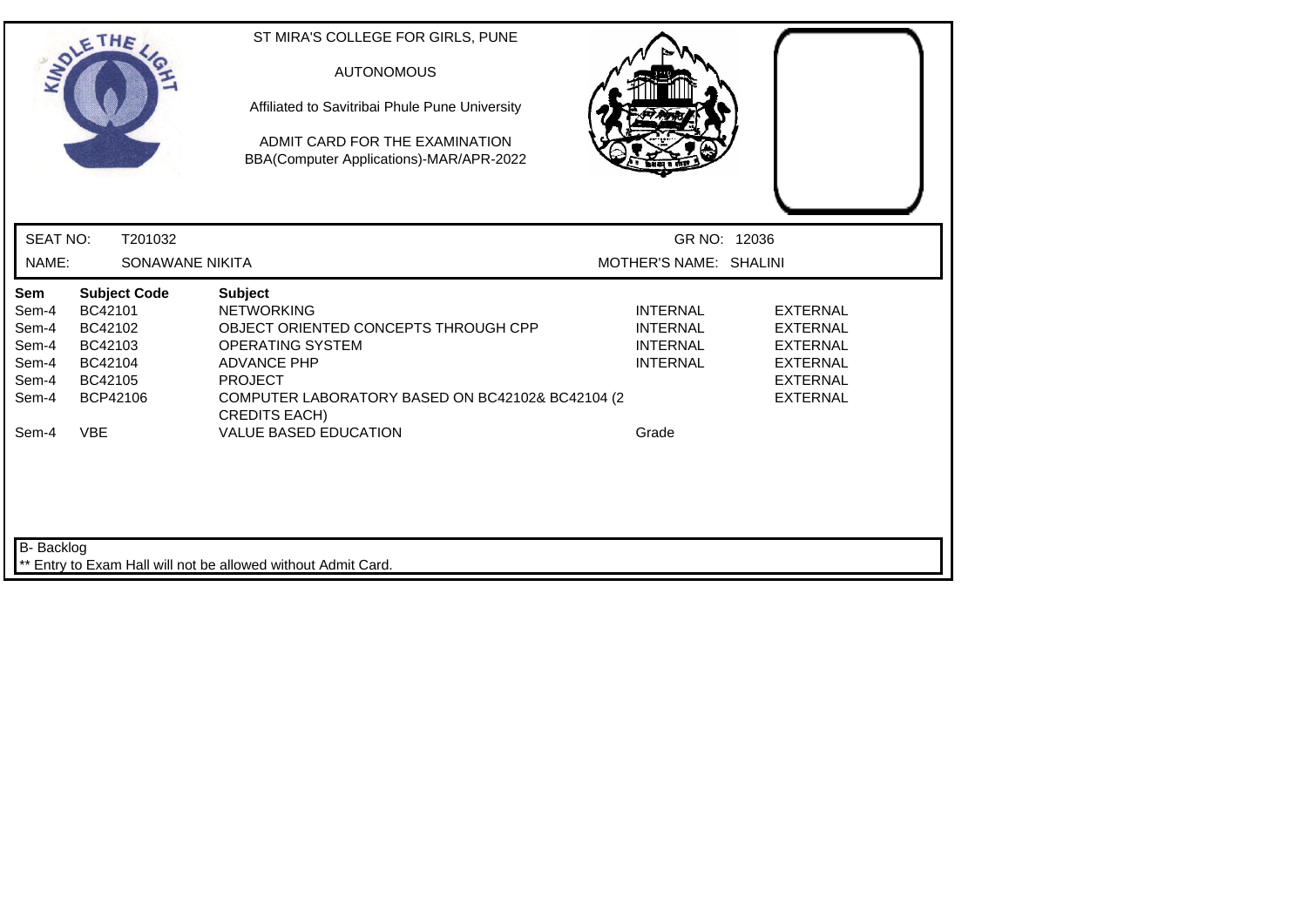|                                                                    | SOLETHE,                                                                                             | ST MIRA'S COLLEGE FOR GIRLS, PUNE<br><b>AUTONOMOUS</b><br>Affiliated to Savitribai Phule Pune University<br>ADMIT CARD FOR THE EXAMINATION<br>BBA(Computer Applications)-MAR/APR-2022                                                                      |                                                                                   |                                                                                                                |
|--------------------------------------------------------------------|------------------------------------------------------------------------------------------------------|------------------------------------------------------------------------------------------------------------------------------------------------------------------------------------------------------------------------------------------------------------|-----------------------------------------------------------------------------------|----------------------------------------------------------------------------------------------------------------|
| <b>SEAT NO:</b>                                                    | T201033                                                                                              |                                                                                                                                                                                                                                                            | GR NO: 12039                                                                      |                                                                                                                |
| NAME:                                                              | <b>DIYA OSWAL</b>                                                                                    |                                                                                                                                                                                                                                                            | MOTHER'S NAME: VIDHYA OSWAL                                                       |                                                                                                                |
| Sem<br>Sem-4<br>Sem-4<br>Sem-4<br>Sem-4<br>Sem-4<br>Sem-4<br>Sem-4 | <b>Subject Code</b><br>BC42101<br>BC42102<br>BC42103<br>BC42104<br>BC42105<br>BCP42106<br><b>VBE</b> | <b>Subject</b><br><b>NETWORKING</b><br>OBJECT ORIENTED CONCEPTS THROUGH CPP<br><b>OPERATING SYSTEM</b><br><b>ADVANCE PHP</b><br><b>PROJECT</b><br>COMPUTER LABORATORY BASED ON BC42102& BC42104 (2<br><b>CREDITS EACH)</b><br><b>VALUE BASED EDUCATION</b> | <b>INTERNAL</b><br><b>INTERNAL</b><br><b>INTERNAL</b><br><b>INTERNAL</b><br>Grade | <b>EXTERNAL</b><br><b>EXTERNAL</b><br><b>EXTERNAL</b><br><b>EXTERNAL</b><br><b>EXTERNAL</b><br><b>EXTERNAL</b> |
| <b>B-</b> Backlog                                                  |                                                                                                      | Entry to Exam Hall will not be allowed without Admit Card.                                                                                                                                                                                                 |                                                                                   |                                                                                                                |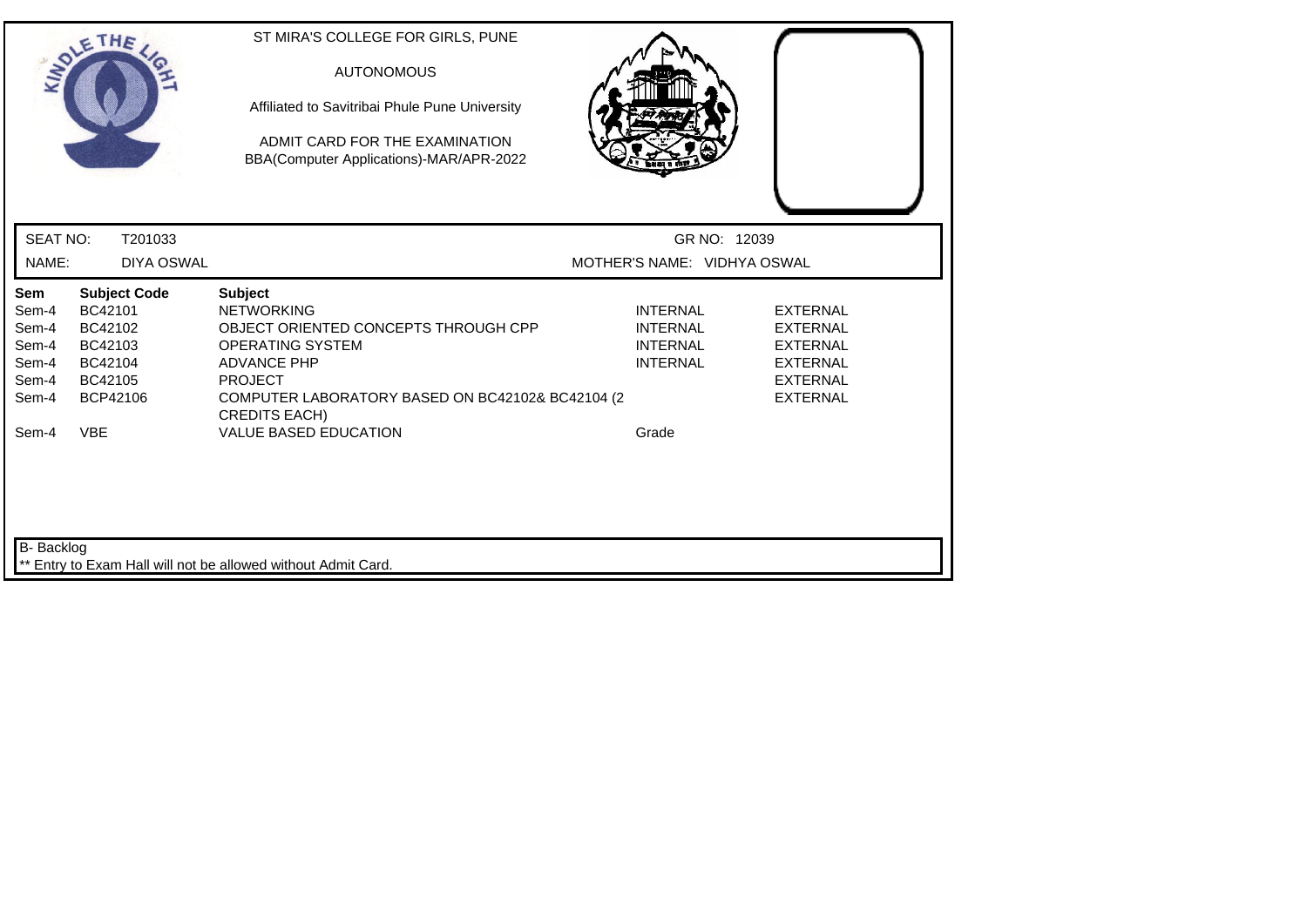|                                                                    | SOLETHE,                                                                                             | ST MIRA'S COLLEGE FOR GIRLS, PUNE<br><b>AUTONOMOUS</b><br>Affiliated to Savitribai Phule Pune University<br>ADMIT CARD FOR THE EXAMINATION<br>BBA(Computer Applications)-MAR/APR-2022                                                                      |                                                                                   |                                                                                                                |
|--------------------------------------------------------------------|------------------------------------------------------------------------------------------------------|------------------------------------------------------------------------------------------------------------------------------------------------------------------------------------------------------------------------------------------------------------|-----------------------------------------------------------------------------------|----------------------------------------------------------------------------------------------------------------|
| <b>SEAT NO:</b>                                                    | T201034                                                                                              |                                                                                                                                                                                                                                                            | GR NO: 12061                                                                      |                                                                                                                |
| NAME:                                                              | <b>PRITI TARDE</b>                                                                                   |                                                                                                                                                                                                                                                            | MOTHER'S NAME: RESHMA SHANKAR TARADE                                              |                                                                                                                |
| Sem<br>Sem-4<br>Sem-4<br>Sem-4<br>Sem-4<br>Sem-4<br>Sem-4<br>Sem-4 | <b>Subject Code</b><br>BC42101<br>BC42102<br>BC42103<br>BC42104<br>BC42105<br>BCP42106<br><b>VBE</b> | <b>Subject</b><br><b>NETWORKING</b><br>OBJECT ORIENTED CONCEPTS THROUGH CPP<br><b>OPERATING SYSTEM</b><br><b>ADVANCE PHP</b><br><b>PROJECT</b><br>COMPUTER LABORATORY BASED ON BC42102& BC42104 (2<br><b>CREDITS EACH)</b><br><b>VALUE BASED EDUCATION</b> | <b>INTERNAL</b><br><b>INTERNAL</b><br><b>INTERNAL</b><br><b>INTERNAL</b><br>Grade | <b>EXTERNAL</b><br><b>EXTERNAL</b><br><b>EXTERNAL</b><br><b>EXTERNAL</b><br><b>EXTERNAL</b><br><b>EXTERNAL</b> |
| B- Backlog                                                         |                                                                                                      | ** Entry to Exam Hall will not be allowed without Admit Card.                                                                                                                                                                                              |                                                                                   |                                                                                                                |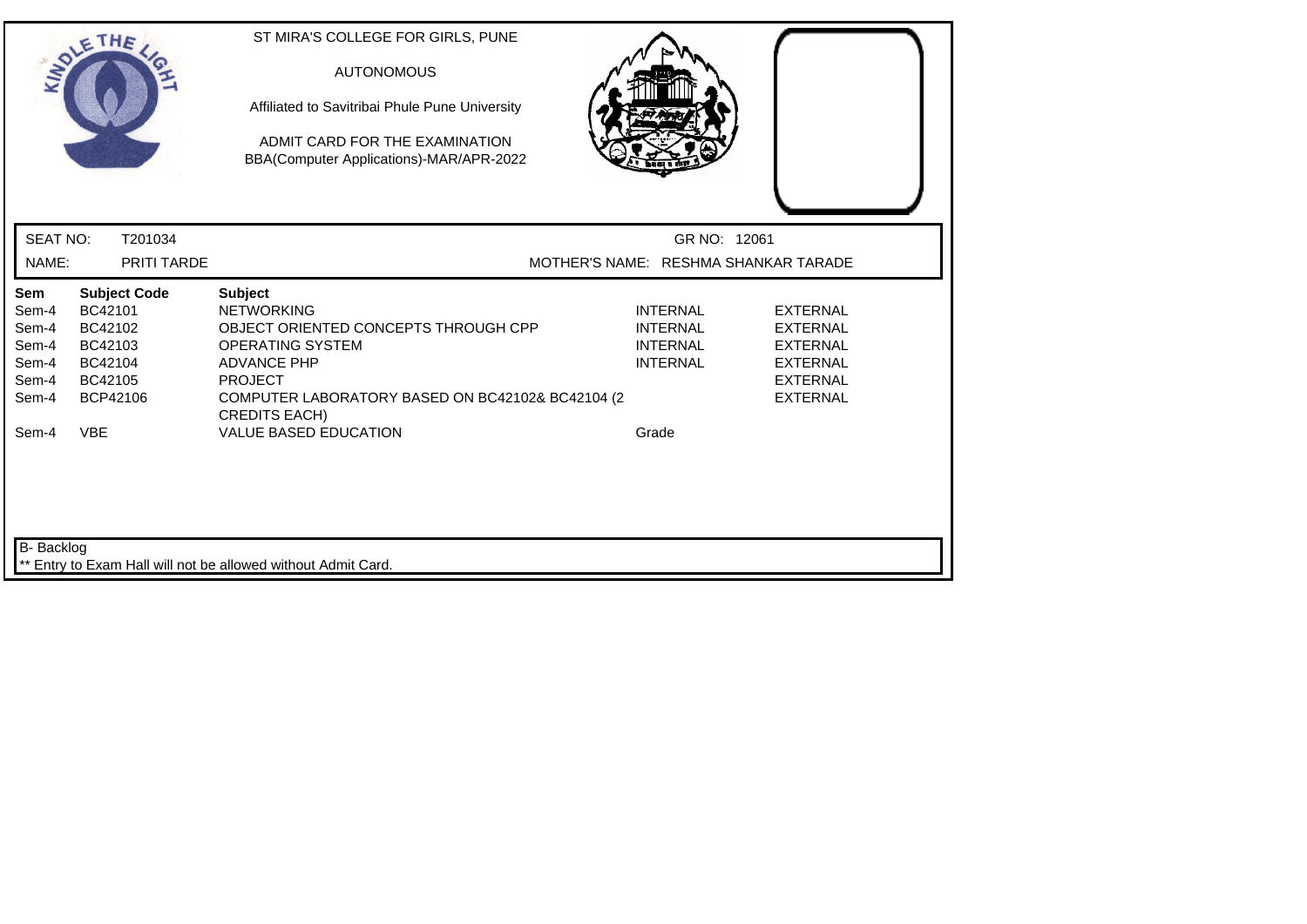|                          | SOLETHE ,                    | ST MIRA'S COLLEGE FOR GIRLS, PUNE<br><b>AUTONOMOUS</b><br>Affiliated to Savitribai Phule Pune University<br>ADMIT CARD FOR THE EXAMINATION<br>BBA(Computer Applications)-MAR/APR-2022 |                                      |                 |
|--------------------------|------------------------------|---------------------------------------------------------------------------------------------------------------------------------------------------------------------------------------|--------------------------------------|-----------------|
| <b>SEAT NO:</b><br>NAME: | T201035<br>RAJPUROHIT PRERNA |                                                                                                                                                                                       | GR NO: 12035<br>MOTHER'S NAME: KIRAN |                 |
| Sem                      | <b>Subject Code</b>          | <b>Subject</b>                                                                                                                                                                        |                                      |                 |
| Sem-4                    | BC42101                      | <b>NETWORKING</b>                                                                                                                                                                     | <b>INTERNAL</b>                      | <b>EXTERNAL</b> |
| Sem-4                    | BC42102                      | OBJECT ORIENTED CONCEPTS THROUGH CPP                                                                                                                                                  | <b>INTERNAL</b>                      | <b>EXTERNAL</b> |
| Sem-4                    | BC42103                      | <b>OPERATING SYSTEM</b>                                                                                                                                                               | <b>INTERNAL</b>                      | <b>EXTERNAL</b> |
| Sem-4                    | BC42104                      | <b>ADVANCE PHP</b>                                                                                                                                                                    | <b>INTERNAL</b>                      | <b>EXTERNAL</b> |
| Sem-4                    | BC42105                      | <b>PROJECT</b>                                                                                                                                                                        |                                      | <b>EXTERNAL</b> |
| Sem-4                    | BCP42106                     | COMPUTER LABORATORY BASED ON BC42102& BC42104 (2<br><b>CREDITS EACH)</b>                                                                                                              |                                      | <b>EXTERNAL</b> |
| Sem-4                    | <b>VBE</b>                   | <b>VALUE BASED EDUCATION</b>                                                                                                                                                          | Grade                                |                 |
| B- Backlog               |                              | Entry to Exam Hall will not be allowed without Admit Card.                                                                                                                            |                                      |                 |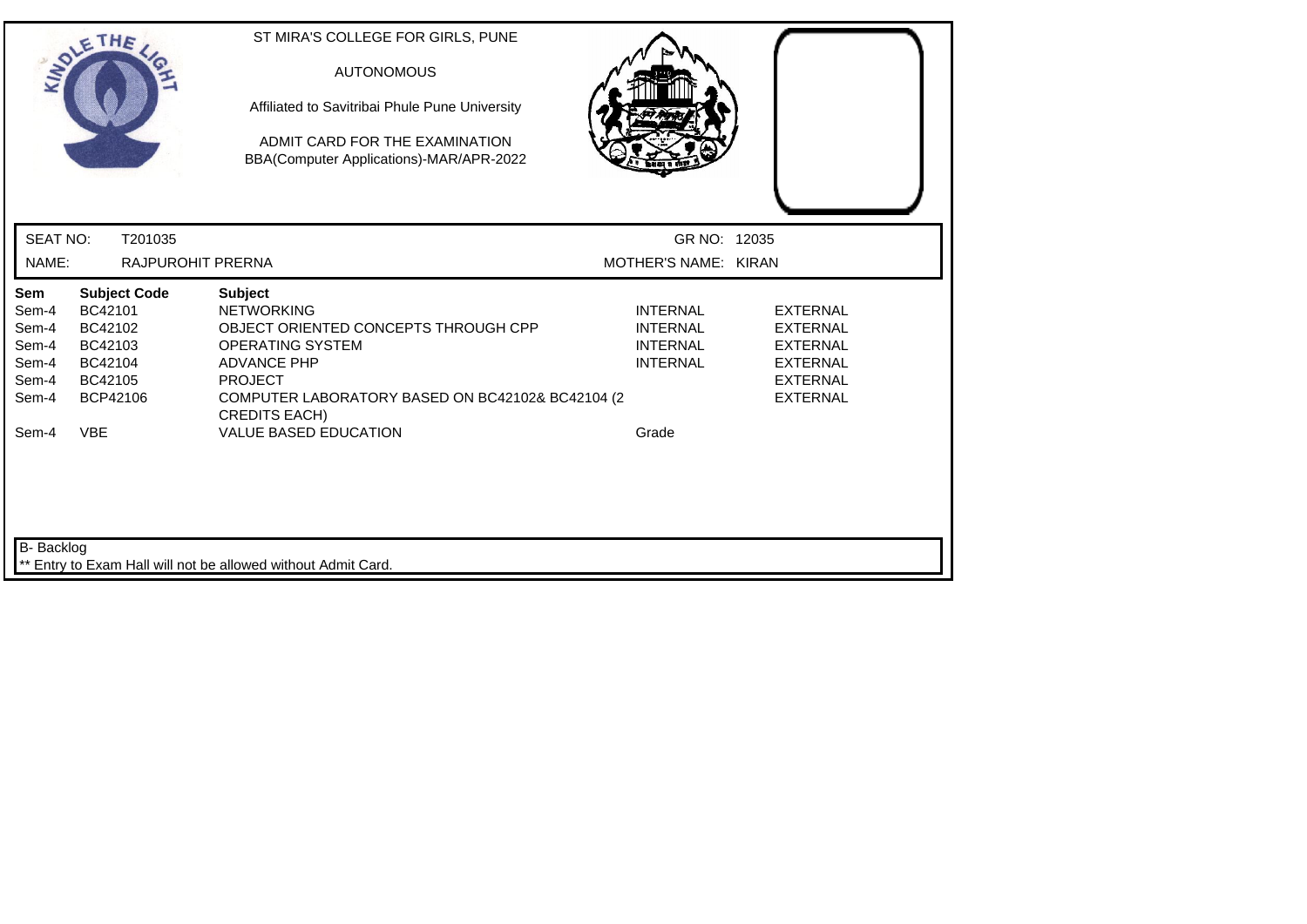|                                                                           | SOLETHE,                                                                                             | ST MIRA'S COLLEGE FOR GIRLS, PUNE<br><b>AUTONOMOUS</b><br>Affiliated to Savitribai Phule Pune University<br>ADMIT CARD FOR THE EXAMINATION<br>BBA(Computer Applications)-MAR/APR-2022                                                                      |                                                                                   |                                                                                                                |
|---------------------------------------------------------------------------|------------------------------------------------------------------------------------------------------|------------------------------------------------------------------------------------------------------------------------------------------------------------------------------------------------------------------------------------------------------------|-----------------------------------------------------------------------------------|----------------------------------------------------------------------------------------------------------------|
| <b>SEAT NO:</b>                                                           | T201036                                                                                              |                                                                                                                                                                                                                                                            | GR NO: 12017                                                                      |                                                                                                                |
| NAME:                                                                     | <b>GALAVE PRIYANKA</b>                                                                               |                                                                                                                                                                                                                                                            | MOTHER'S NAME: VAISHALI                                                           |                                                                                                                |
| <b>Sem</b><br>Sem-4<br>Sem-4<br>Sem-4<br>Sem-4<br>Sem-4<br>Sem-4<br>Sem-4 | <b>Subject Code</b><br>BC42101<br>BC42102<br>BC42103<br>BC42104<br>BC42105<br>BCP42106<br><b>VBE</b> | <b>Subject</b><br><b>NETWORKING</b><br>OBJECT ORIENTED CONCEPTS THROUGH CPP<br><b>OPERATING SYSTEM</b><br><b>ADVANCE PHP</b><br><b>PROJECT</b><br>COMPUTER LABORATORY BASED ON BC42102& BC42104 (2<br><b>CREDITS EACH)</b><br><b>VALUE BASED EDUCATION</b> | <b>INTERNAL</b><br><b>INTERNAL</b><br><b>INTERNAL</b><br><b>INTERNAL</b><br>Grade | <b>EXTERNAL</b><br><b>EXTERNAL</b><br><b>EXTERNAL</b><br><b>EXTERNAL</b><br><b>EXTERNAL</b><br><b>EXTERNAL</b> |
| B- Backlog                                                                |                                                                                                      | ** Entry to Exam Hall will not be allowed without Admit Card.                                                                                                                                                                                              |                                                                                   |                                                                                                                |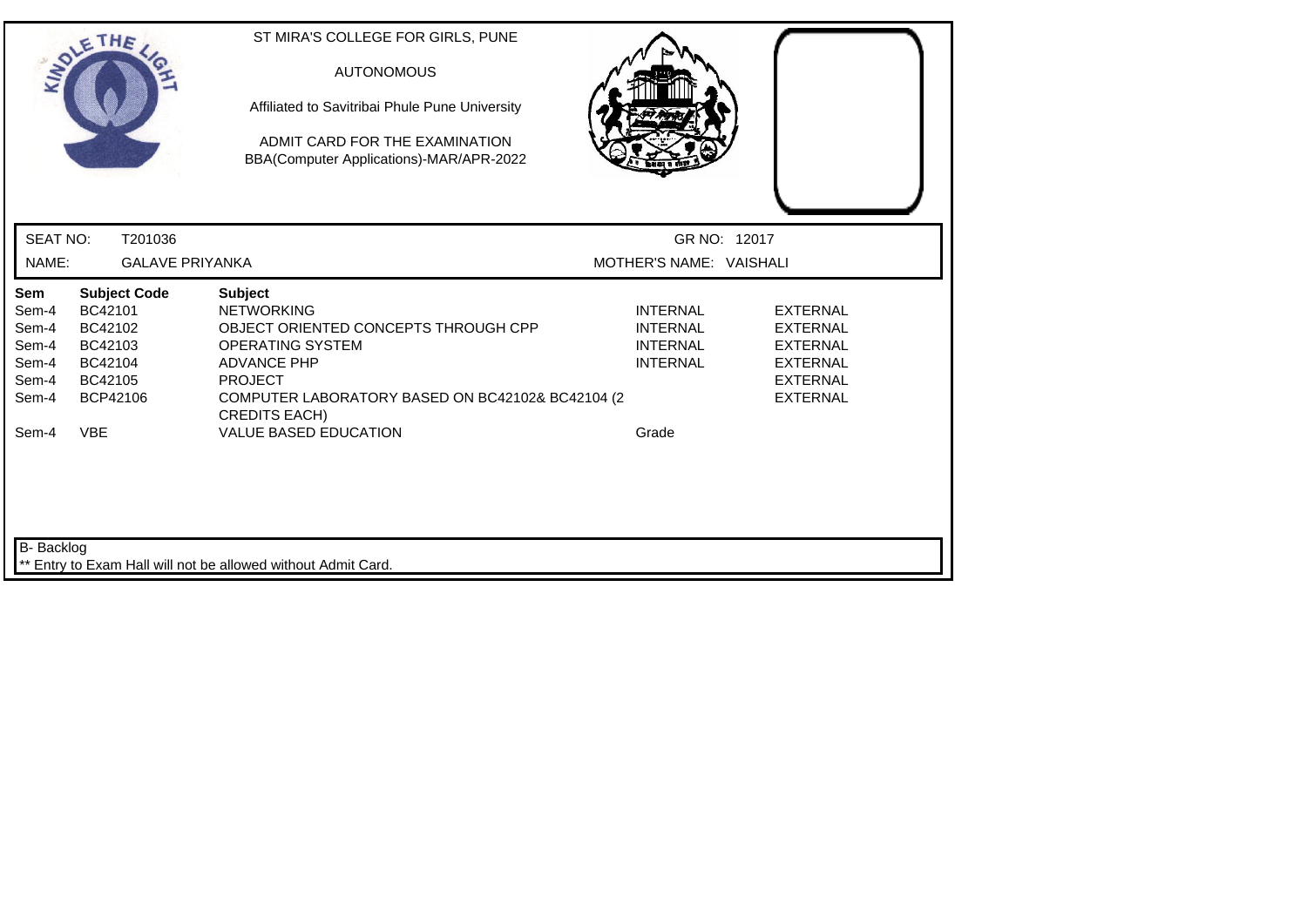|                                                                    | SOLETHE ,                                                                                            | ST MIRA'S COLLEGE FOR GIRLS, PUNE<br><b>AUTONOMOUS</b><br>Affiliated to Savitribai Phule Pune University<br>ADMIT CARD FOR THE EXAMINATION<br>BBA(Computer Applications)-MAR/APR-2022                                                                       |                                                                                   |                                                                                                                |
|--------------------------------------------------------------------|------------------------------------------------------------------------------------------------------|-------------------------------------------------------------------------------------------------------------------------------------------------------------------------------------------------------------------------------------------------------------|-----------------------------------------------------------------------------------|----------------------------------------------------------------------------------------------------------------|
| <b>SEAT NO:</b>                                                    | T201037                                                                                              |                                                                                                                                                                                                                                                             | GR NO: 12007                                                                      |                                                                                                                |
| NAME:                                                              | KUDALE RASHI RAJESH                                                                                  |                                                                                                                                                                                                                                                             | MOTHER'S NAME: SHEELA                                                             |                                                                                                                |
| Sem<br>Sem-4<br>Sem-4<br>Sem-4<br>Sem-4<br>Sem-4<br>Sem-4<br>Sem-4 | <b>Subject Code</b><br>BC42101<br>BC42102<br>BC42103<br>BC42104<br>BC42105<br>BCP42106<br><b>VBE</b> | <b>Subject</b><br><b>NETWORKING</b><br>OBJECT ORIENTED CONCEPTS THROUGH CPP<br><b>OPERATING SYSTEM</b><br><b>ADVANCE PHP</b><br><b>PROJECT</b><br>COMPUTER LABORATORY BASED ON BC42102& BC42104 (2)<br><b>CREDITS EACH)</b><br><b>VALUE BASED EDUCATION</b> | <b>INTERNAL</b><br><b>INTERNAL</b><br><b>INTERNAL</b><br><b>INTERNAL</b><br>Grade | <b>EXTERNAL</b><br><b>EXTERNAL</b><br><b>EXTERNAL</b><br><b>EXTERNAL</b><br><b>EXTERNAL</b><br><b>EXTERNAL</b> |
| B- Backlog                                                         |                                                                                                      | Entry to Exam Hall will not be allowed without Admit Card.                                                                                                                                                                                                  |                                                                                   |                                                                                                                |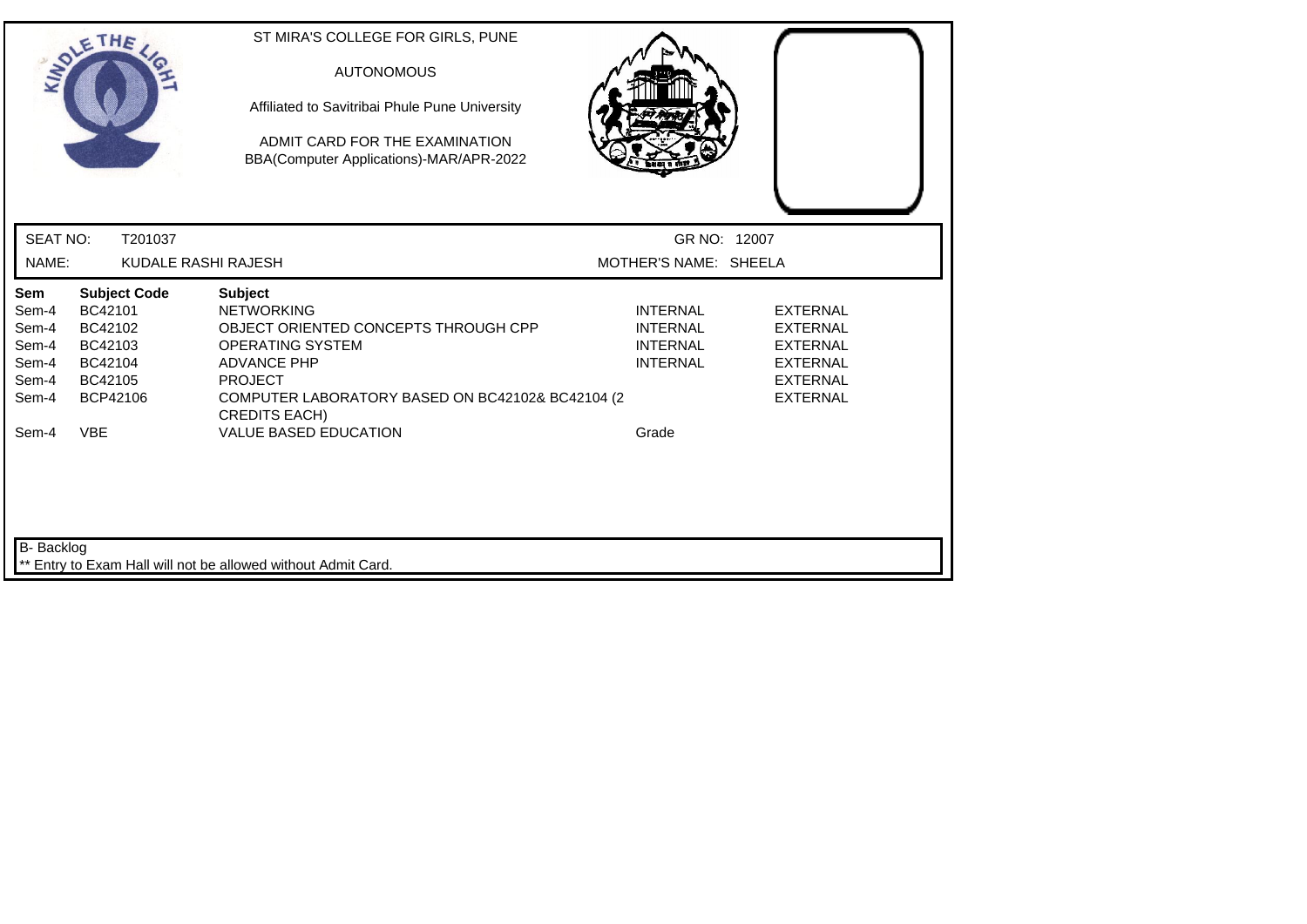|                                                                    | SOLETHE .                                                                                            | ST MIRA'S COLLEGE FOR GIRLS, PUNE<br><b>AUTONOMOUS</b><br>Affiliated to Savitribai Phule Pune University<br>ADMIT CARD FOR THE EXAMINATION<br>BBA(Computer Applications)-MAR/APR-2022                                                                      |                                                                                   |                                                                                                                |
|--------------------------------------------------------------------|------------------------------------------------------------------------------------------------------|------------------------------------------------------------------------------------------------------------------------------------------------------------------------------------------------------------------------------------------------------------|-----------------------------------------------------------------------------------|----------------------------------------------------------------------------------------------------------------|
| <b>SEAT NO:</b>                                                    | T201038                                                                                              |                                                                                                                                                                                                                                                            | GR NO: 12040                                                                      |                                                                                                                |
| NAME:                                                              | <b>DILPAKE RATNAPRABHA</b>                                                                           |                                                                                                                                                                                                                                                            | MOTHER'S NAME: LAXMI MANOHAR DILPAKE                                              |                                                                                                                |
| Sem<br>Sem-4<br>Sem-4<br>Sem-4<br>Sem-4<br>Sem-4<br>Sem-4<br>Sem-4 | <b>Subject Code</b><br>BC42101<br>BC42102<br>BC42103<br>BC42104<br>BC42105<br>BCP42106<br><b>VBE</b> | <b>Subject</b><br><b>NETWORKING</b><br>OBJECT ORIENTED CONCEPTS THROUGH CPP<br><b>OPERATING SYSTEM</b><br><b>ADVANCE PHP</b><br><b>PROJECT</b><br>COMPUTER LABORATORY BASED ON BC42102& BC42104 (2<br><b>CREDITS EACH)</b><br><b>VALUE BASED EDUCATION</b> | <b>INTERNAL</b><br><b>INTERNAL</b><br><b>INTERNAL</b><br><b>INTERNAL</b><br>Grade | <b>EXTERNAL</b><br><b>EXTERNAL</b><br><b>EXTERNAL</b><br><b>EXTERNAL</b><br><b>EXTERNAL</b><br><b>EXTERNAL</b> |
| B- Backlog                                                         |                                                                                                      | ** Entry to Exam Hall will not be allowed without Admit Card.                                                                                                                                                                                              |                                                                                   |                                                                                                                |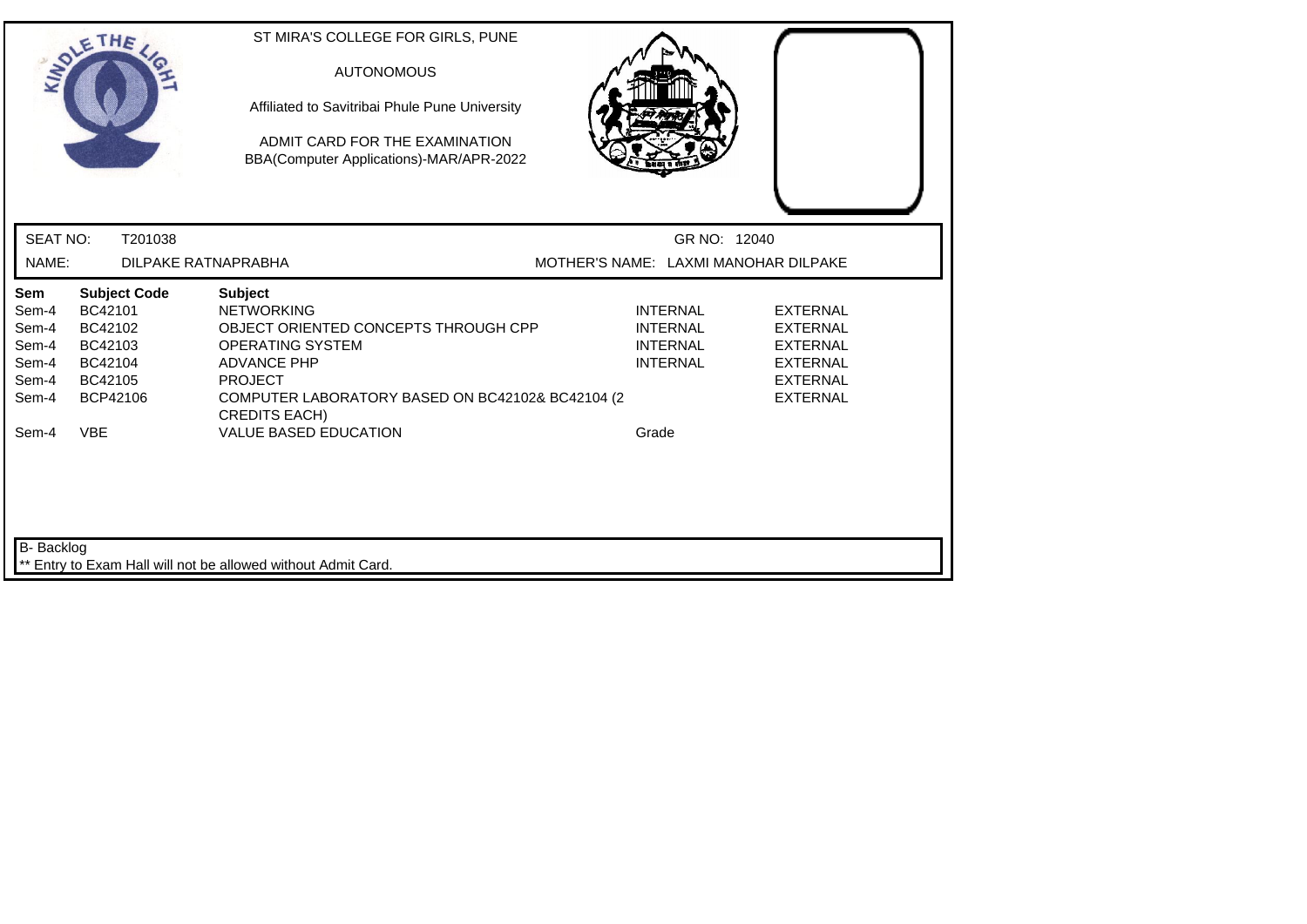|                                                                    | SOLETHE ,                                                                                            | ST MIRA'S COLLEGE FOR GIRLS, PUNE<br><b>AUTONOMOUS</b><br>Affiliated to Savitribai Phule Pune University<br>ADMIT CARD FOR THE EXAMINATION<br>BBA(Computer Applications)-MAR/APR-2022                                                                      |                                                                                   |                                                                                                                |
|--------------------------------------------------------------------|------------------------------------------------------------------------------------------------------|------------------------------------------------------------------------------------------------------------------------------------------------------------------------------------------------------------------------------------------------------------|-----------------------------------------------------------------------------------|----------------------------------------------------------------------------------------------------------------|
| <b>SEAT NO:</b>                                                    | T201040                                                                                              |                                                                                                                                                                                                                                                            | GR NO: 12028                                                                      |                                                                                                                |
| NAME:                                                              | <b>NAIR RUCHI</b>                                                                                    |                                                                                                                                                                                                                                                            | MOTHER'S NAME: ARATI                                                              |                                                                                                                |
| Sem<br>Sem-4<br>Sem-4<br>Sem-4<br>Sem-4<br>Sem-4<br>Sem-4<br>Sem-4 | <b>Subject Code</b><br>BC42101<br>BC42102<br>BC42103<br>BC42104<br>BC42105<br>BCP42106<br><b>VBE</b> | <b>Subject</b><br><b>NETWORKING</b><br>OBJECT ORIENTED CONCEPTS THROUGH CPP<br><b>OPERATING SYSTEM</b><br><b>ADVANCE PHP</b><br><b>PROJECT</b><br>COMPUTER LABORATORY BASED ON BC42102& BC42104 (2<br><b>CREDITS EACH)</b><br><b>VALUE BASED EDUCATION</b> | <b>INTERNAL</b><br><b>INTERNAL</b><br><b>INTERNAL</b><br><b>INTERNAL</b><br>Grade | <b>EXTERNAL</b><br><b>EXTERNAL</b><br><b>EXTERNAL</b><br><b>EXTERNAL</b><br><b>EXTERNAL</b><br><b>EXTERNAL</b> |
| B- Backlog                                                         |                                                                                                      | ** Entry to Exam Hall will not be allowed without Admit Card.                                                                                                                                                                                              |                                                                                   |                                                                                                                |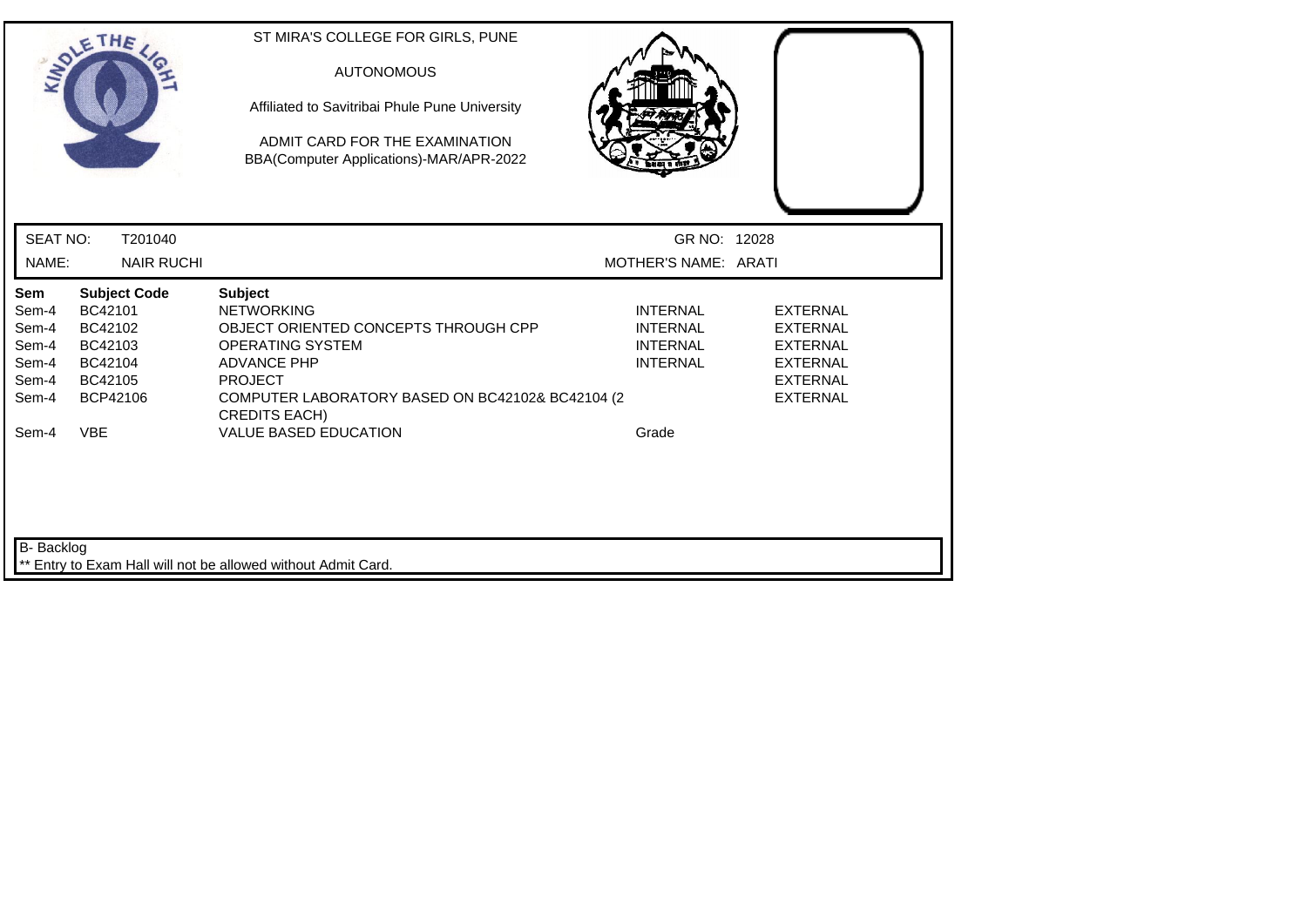|                                                                           | SOLETHE,                                                                                             | ST MIRA'S COLLEGE FOR GIRLS, PUNE<br><b>AUTONOMOUS</b><br>Affiliated to Savitribai Phule Pune University<br>ADMIT CARD FOR THE EXAMINATION<br>BBA(Computer Applications)-MAR/APR-2022                                                                      |                                                                                   |                                                                                                                |
|---------------------------------------------------------------------------|------------------------------------------------------------------------------------------------------|------------------------------------------------------------------------------------------------------------------------------------------------------------------------------------------------------------------------------------------------------------|-----------------------------------------------------------------------------------|----------------------------------------------------------------------------------------------------------------|
| <b>SEAT NO:</b>                                                           | T201041                                                                                              |                                                                                                                                                                                                                                                            | GR NO: 12033                                                                      |                                                                                                                |
| NAME:                                                                     | <b>WANI RUTIKA NILESH</b>                                                                            |                                                                                                                                                                                                                                                            | MOTHER'S NAME: SHOBHA NILESH WANI                                                 |                                                                                                                |
| <b>Sem</b><br>Sem-4<br>Sem-4<br>Sem-4<br>Sem-4<br>Sem-4<br>Sem-4<br>Sem-4 | <b>Subject Code</b><br>BC42101<br>BC42102<br>BC42103<br>BC42104<br>BC42105<br>BCP42106<br><b>VBE</b> | <b>Subject</b><br><b>NETWORKING</b><br>OBJECT ORIENTED CONCEPTS THROUGH CPP<br><b>OPERATING SYSTEM</b><br><b>ADVANCE PHP</b><br><b>PROJECT</b><br>COMPUTER LABORATORY BASED ON BC42102& BC42104 (2<br><b>CREDITS EACH)</b><br><b>VALUE BASED EDUCATION</b> | <b>INTERNAL</b><br><b>INTERNAL</b><br><b>INTERNAL</b><br><b>INTERNAL</b><br>Grade | <b>EXTERNAL</b><br><b>EXTERNAL</b><br><b>EXTERNAL</b><br><b>EXTERNAL</b><br><b>EXTERNAL</b><br><b>EXTERNAL</b> |
| B- Backlog                                                                |                                                                                                      |                                                                                                                                                                                                                                                            |                                                                                   |                                                                                                                |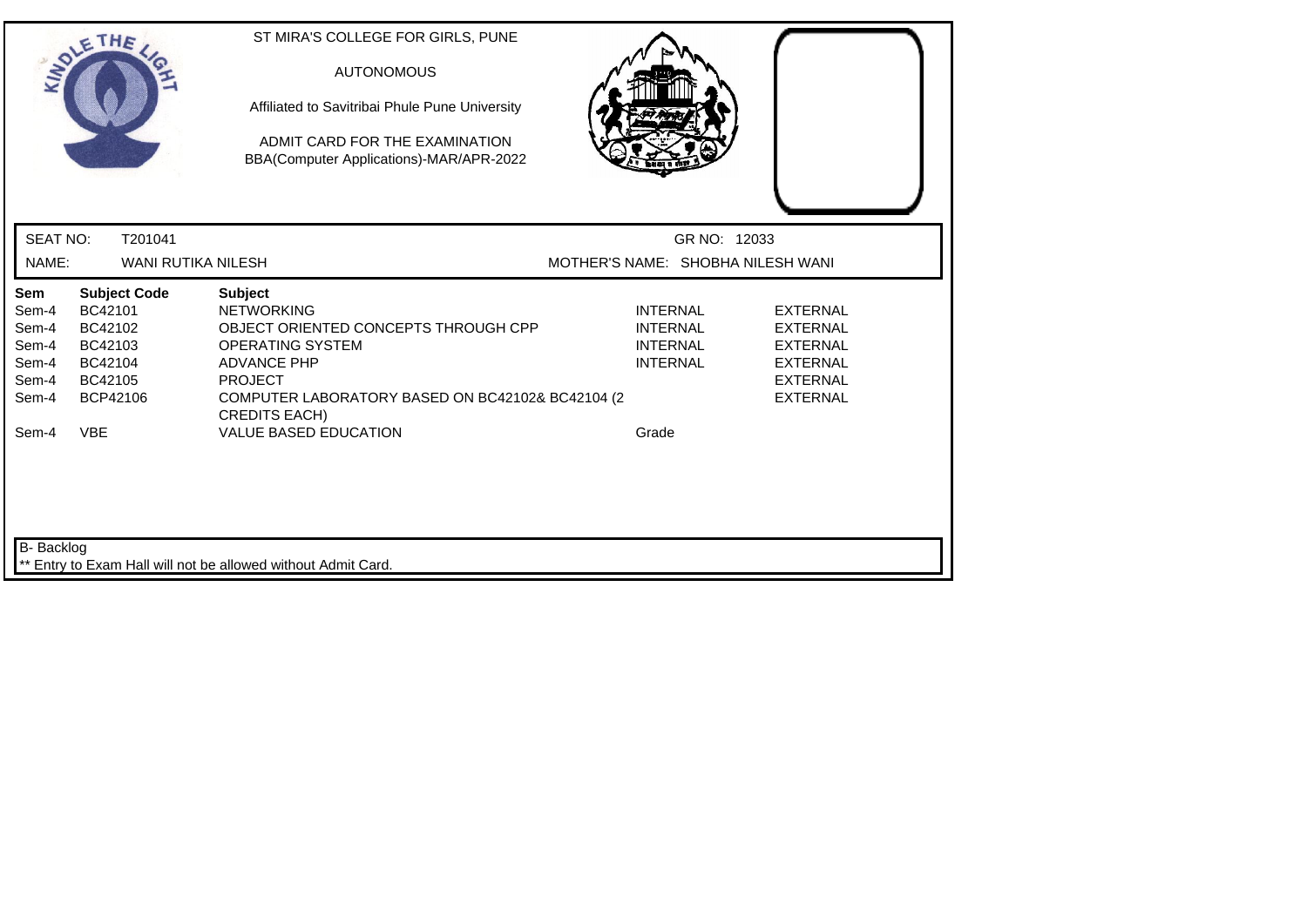| ST MIRA'S COLLEGE FOR GIRLS, PUNE<br><b>AUTONOMOUS</b><br>Affiliated to Savitribai Phule Pune University<br>ADMIT CARD FOR THE EXAMINATION<br>BBA(Computer Applications)-MAR/APR-2022 |                                                                          |                                                                                                                |
|---------------------------------------------------------------------------------------------------------------------------------------------------------------------------------------|--------------------------------------------------------------------------|----------------------------------------------------------------------------------------------------------------|
|                                                                                                                                                                                       |                                                                          |                                                                                                                |
|                                                                                                                                                                                       |                                                                          |                                                                                                                |
| <b>Subject</b><br><b>NETWORKING</b><br>OBJECT ORIENTED CONCEPTS THROUGH CPP<br><b>OPERATING SYSTEM</b><br><b>ADVANCE PHP</b><br><b>PROJECT</b><br><b>CREDITS EACH)</b>                | <b>INTERNAL</b><br><b>INTERNAL</b><br><b>INTERNAL</b><br><b>INTERNAL</b> | <b>EXTERNAL</b><br><b>EXTERNAL</b><br><b>EXTERNAL</b><br><b>EXTERNAL</b><br><b>EXTERNAL</b><br><b>EXTERNAL</b> |
|                                                                                                                                                                                       |                                                                          |                                                                                                                |
|                                                                                                                                                                                       | <b>GAIKWAD RUTVIKA</b><br><b>VALUE BASED EDUCATION</b>                   | GR NO: 12016<br>MOTHER'S NAME: MANISHA<br>COMPUTER LABORATORY BASED ON BC42102& BC42104 (2<br>Grade            |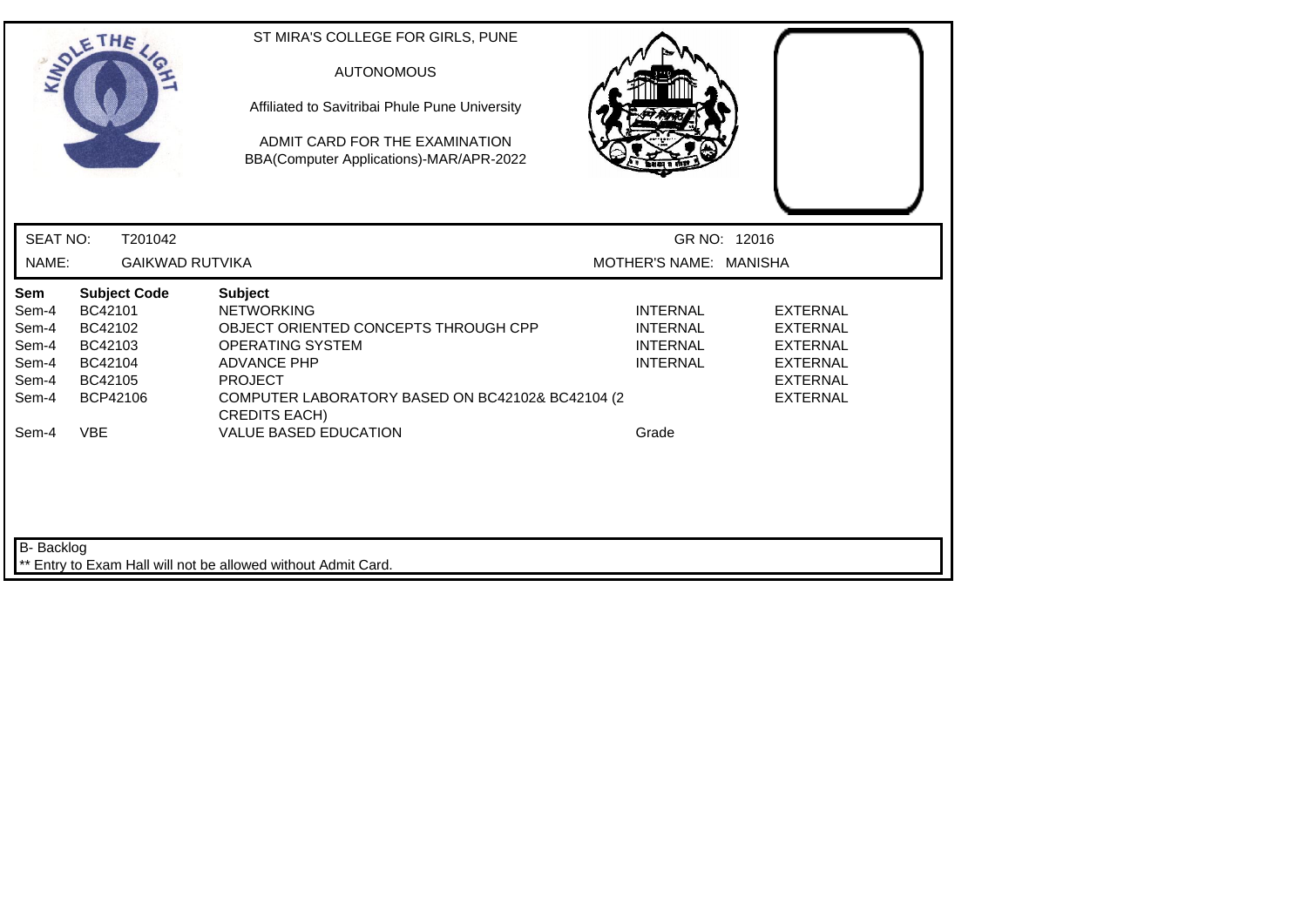| SOLETHE,                                                                                                                                                                          | ST MIRA'S COLLEGE FOR GIRLS, PUNE<br><b>AUTONOMOUS</b><br>Affiliated to Savitribai Phule Pune University<br>ADMIT CARD FOR THE EXAMINATION<br>BBA(Computer Applications)-MAR/APR-2022                                                                      |                                                                                   |                                                                                                                |
|-----------------------------------------------------------------------------------------------------------------------------------------------------------------------------------|------------------------------------------------------------------------------------------------------------------------------------------------------------------------------------------------------------------------------------------------------------|-----------------------------------------------------------------------------------|----------------------------------------------------------------------------------------------------------------|
| <b>SEAT NO:</b>                                                                                                                                                                   | T201043                                                                                                                                                                                                                                                    | GR NO: 12006                                                                      |                                                                                                                |
| NAME:                                                                                                                                                                             | <b>TINGRE SAKSHI</b>                                                                                                                                                                                                                                       | MOTHER'S NAME: MADHURI                                                            |                                                                                                                |
| <b>Subject Code</b><br><b>Sem</b><br>BC42101<br>Sem-4<br>Sem-4<br>BC42102<br>BC42103<br>Sem-4<br>Sem-4<br>BC42104<br>BC42105<br>Sem-4<br>BCP42106<br>Sem-4<br><b>VBE</b><br>Sem-4 | <b>Subject</b><br><b>NETWORKING</b><br>OBJECT ORIENTED CONCEPTS THROUGH CPP<br><b>OPERATING SYSTEM</b><br><b>ADVANCE PHP</b><br><b>PROJECT</b><br>COMPUTER LABORATORY BASED ON BC42102& BC42104 (2<br><b>CREDITS EACH)</b><br><b>VALUE BASED EDUCATION</b> | <b>INTERNAL</b><br><b>INTERNAL</b><br><b>INTERNAL</b><br><b>INTERNAL</b><br>Grade | <b>EXTERNAL</b><br><b>EXTERNAL</b><br><b>EXTERNAL</b><br><b>EXTERNAL</b><br><b>EXTERNAL</b><br><b>EXTERNAL</b> |
| <b>B-</b> Backlog                                                                                                                                                                 |                                                                                                                                                                                                                                                            |                                                                                   |                                                                                                                |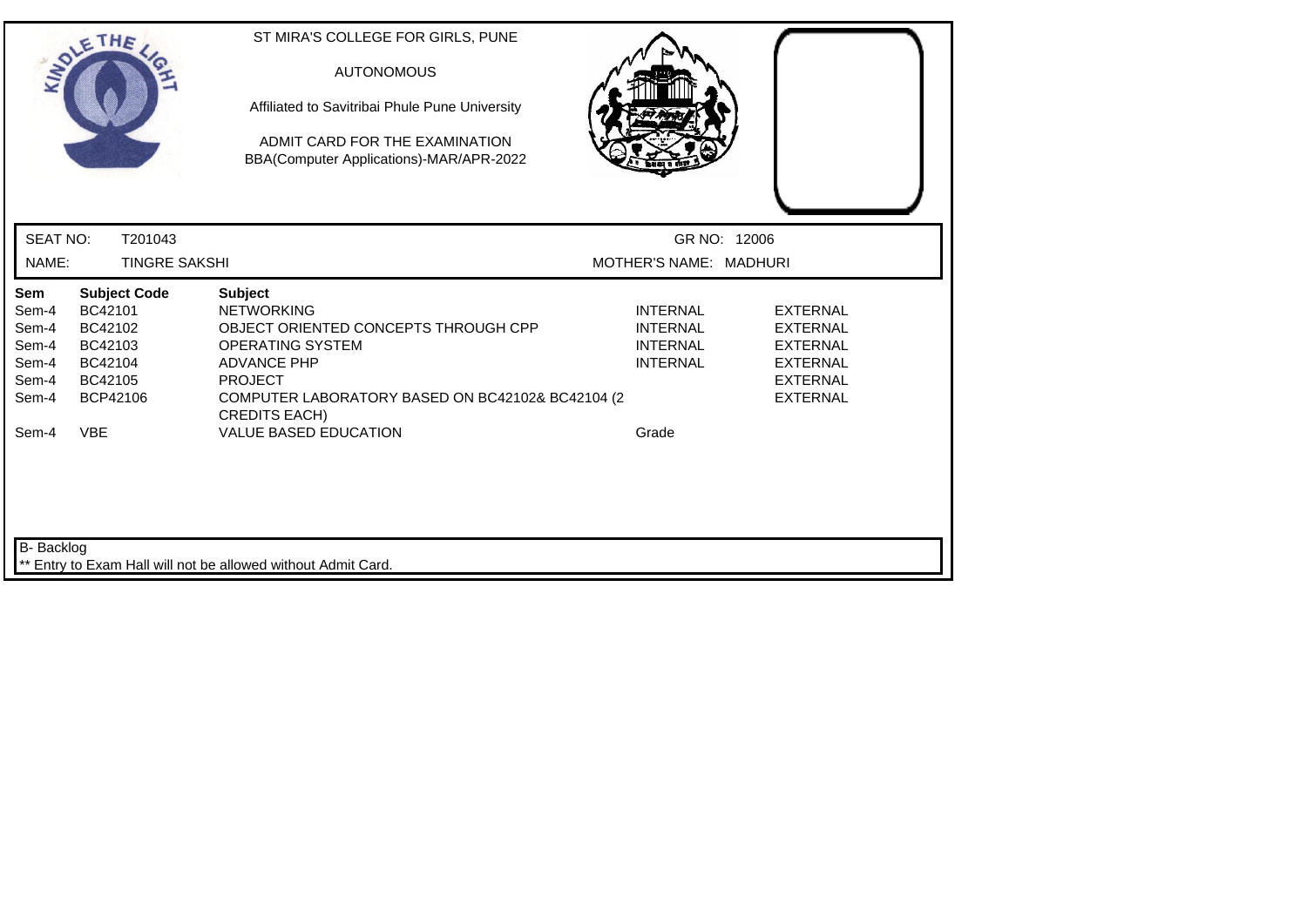|                                                           | SOLETHE ,                                                                              | ST MIRA'S COLLEGE FOR GIRLS, PUNE<br><b>AUTONOMOUS</b><br>Affiliated to Savitribai Phule Pune University<br>ADMIT CARD FOR THE EXAMINATION<br>BBA(Computer Applications)-MAR/APR-2022                                      |                                                                          |                                                                                                                |
|-----------------------------------------------------------|----------------------------------------------------------------------------------------|----------------------------------------------------------------------------------------------------------------------------------------------------------------------------------------------------------------------------|--------------------------------------------------------------------------|----------------------------------------------------------------------------------------------------------------|
| <b>SEAT NO:</b>                                           | T201044                                                                                |                                                                                                                                                                                                                            | GR NO: 12042                                                             |                                                                                                                |
| NAME:                                                     | <b>NIKAM SAKSHI</b>                                                                    |                                                                                                                                                                                                                            | MOTHER'S NAME: RADHIKA                                                   |                                                                                                                |
| Sem<br>Sem-4<br>Sem-4<br>Sem-4<br>Sem-4<br>Sem-4<br>Sem-4 | <b>Subject Code</b><br>BC42101<br>BC42102<br>BC42103<br>BC42104<br>BC42105<br>BCP42106 | <b>Subject</b><br><b>NETWORKING</b><br>OBJECT ORIENTED CONCEPTS THROUGH CPP<br><b>OPERATING SYSTEM</b><br><b>ADVANCE PHP</b><br><b>PROJECT</b><br>COMPUTER LABORATORY BASED ON BC42102& BC42104 (2<br><b>CREDITS EACH)</b> | <b>INTERNAL</b><br><b>INTERNAL</b><br><b>INTERNAL</b><br><b>INTERNAL</b> | <b>EXTERNAL</b><br><b>EXTERNAL</b><br><b>EXTERNAL</b><br><b>EXTERNAL</b><br><b>EXTERNAL</b><br><b>EXTERNAL</b> |
| Sem-4                                                     | <b>VBE</b>                                                                             | <b>VALUE BASED EDUCATION</b>                                                                                                                                                                                               | Grade                                                                    |                                                                                                                |
| <b>B-</b> Backlog                                         |                                                                                        | ** Entry to Exam Hall will not be allowed without Admit Card.                                                                                                                                                              |                                                                          |                                                                                                                |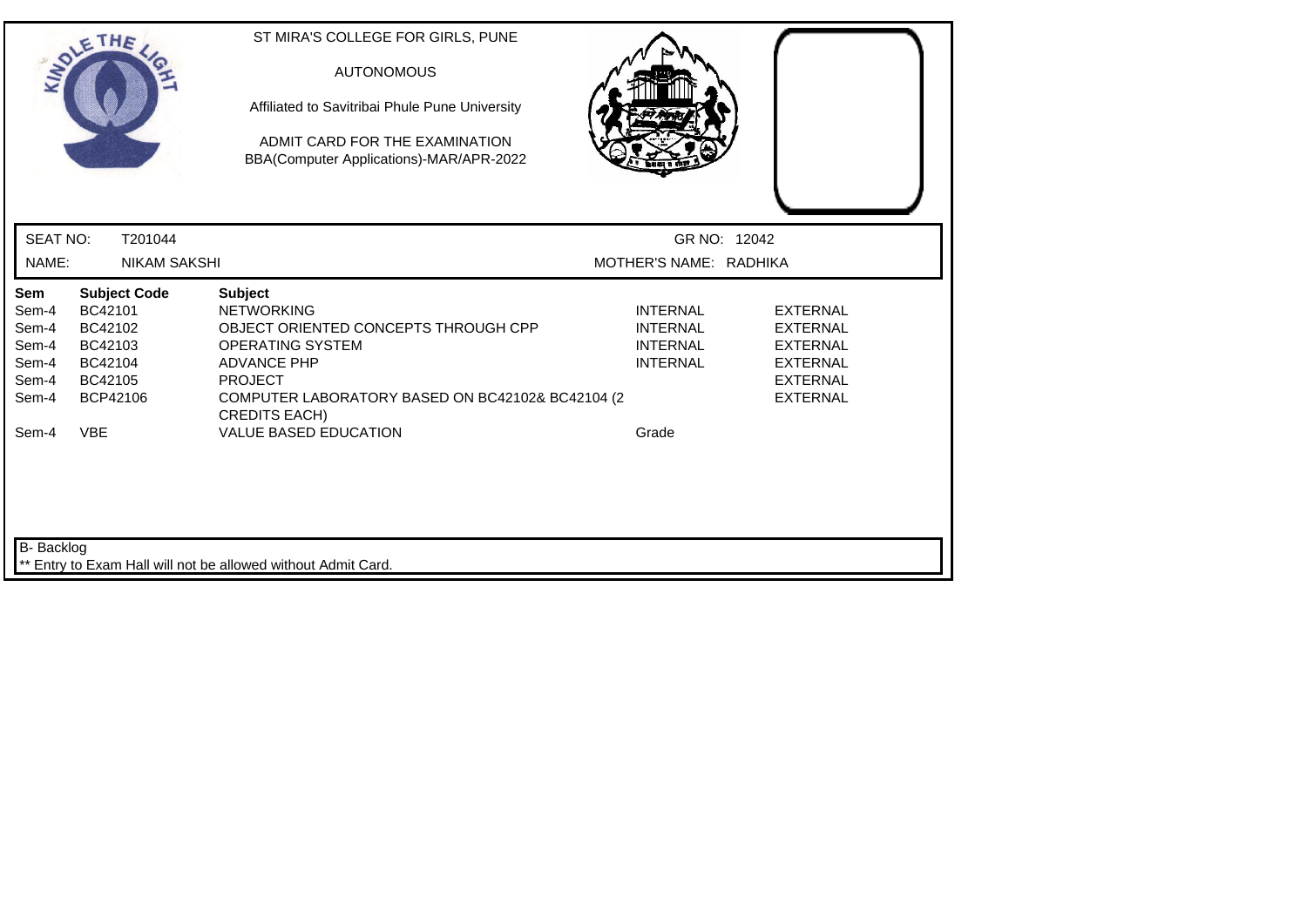| SOLETHE .                                                                                                                                           | ST MIRA'S COLLEGE FOR GIRLS, PUNE<br><b>AUTONOMOUS</b><br>Affiliated to Savitribai Phule Pune University<br>ADMIT CARD FOR THE EXAMINATION<br>BBA(Computer Applications)-MAR/APR-2022                                      |                                                                                                                                                                                            |  |
|-----------------------------------------------------------------------------------------------------------------------------------------------------|----------------------------------------------------------------------------------------------------------------------------------------------------------------------------------------------------------------------------|--------------------------------------------------------------------------------------------------------------------------------------------------------------------------------------------|--|
| <b>SEAT NO:</b>                                                                                                                                     | T201045                                                                                                                                                                                                                    | GR NO: 12011                                                                                                                                                                               |  |
| NAME:                                                                                                                                               | <b>WALUNJ SAMRUDDHI</b>                                                                                                                                                                                                    | MOTHER'S NAME: POURNIMA                                                                                                                                                                    |  |
| Sem<br><b>Subject Code</b><br>BC42101<br>Sem-4<br>BC42102<br>Sem-4<br>BC42103<br>Sem-4<br>BC42104<br>Sem-4<br>Sem-4<br>BC42105<br>BCP42106<br>Sem-4 | <b>Subject</b><br><b>NETWORKING</b><br>OBJECT ORIENTED CONCEPTS THROUGH CPP<br><b>OPERATING SYSTEM</b><br><b>ADVANCE PHP</b><br><b>PROJECT</b><br>COMPUTER LABORATORY BASED ON BC42102& BC42104 (2<br><b>CREDITS EACH)</b> | <b>INTERNAL</b><br><b>EXTERNAL</b><br><b>INTERNAL</b><br><b>EXTERNAL</b><br><b>INTERNAL</b><br><b>EXTERNAL</b><br><b>INTERNAL</b><br><b>EXTERNAL</b><br><b>EXTERNAL</b><br><b>EXTERNAL</b> |  |
| <b>VBE</b><br>Sem-4                                                                                                                                 | <b>VALUE BASED EDUCATION</b>                                                                                                                                                                                               | Grade                                                                                                                                                                                      |  |
| B- Backlog                                                                                                                                          | ** Entry to Exam Hall will not be allowed without Admit Card.                                                                                                                                                              |                                                                                                                                                                                            |  |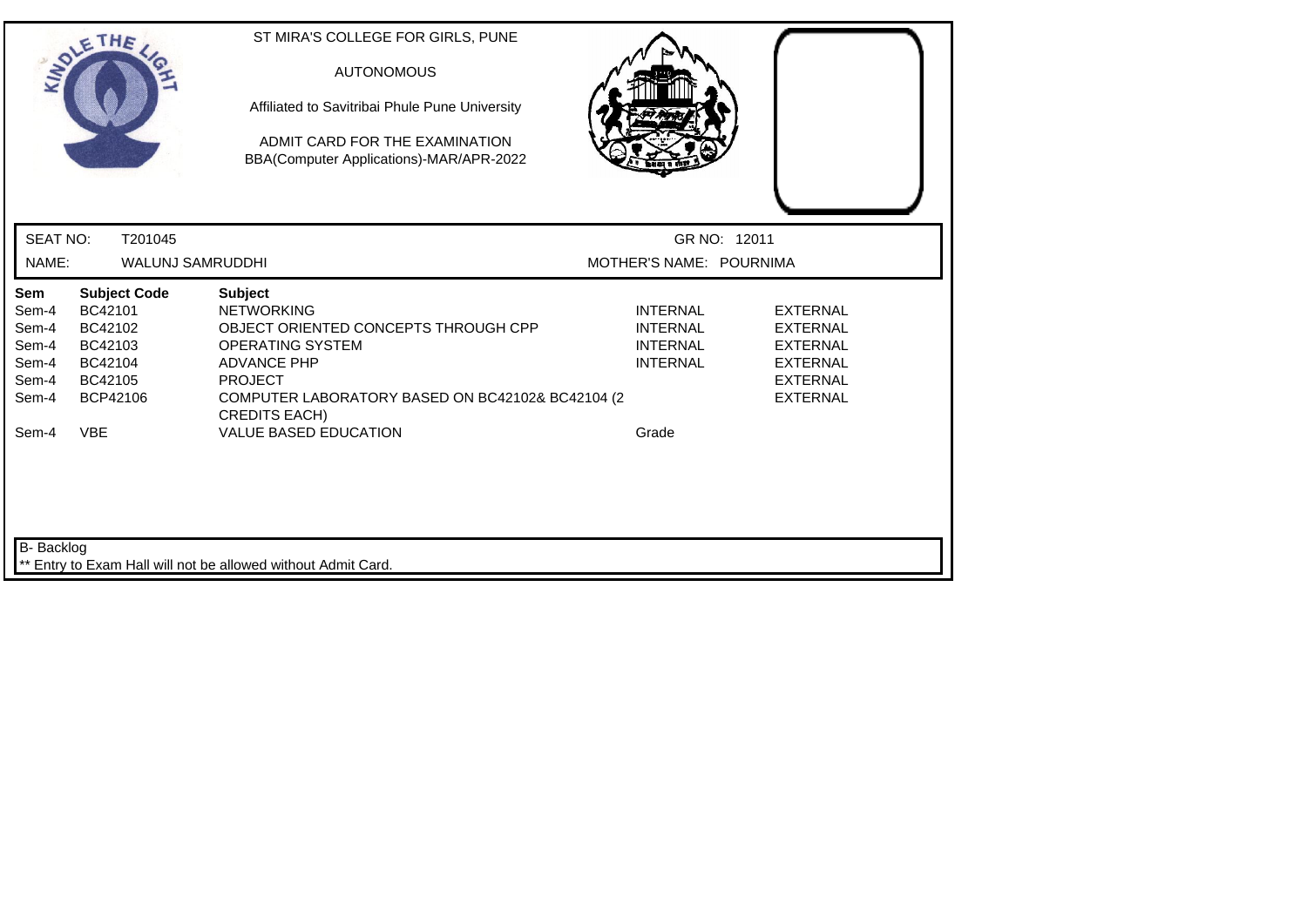|                                                                    | SOLETHE,                                                                                             | ST MIRA'S COLLEGE FOR GIRLS, PUNE<br><b>AUTONOMOUS</b><br>Affiliated to Savitribai Phule Pune University<br>ADMIT CARD FOR THE EXAMINATION<br>BBA(Computer Applications)-MAR/APR-2022                                                                      |                                                                                   |                                                                                                                |
|--------------------------------------------------------------------|------------------------------------------------------------------------------------------------------|------------------------------------------------------------------------------------------------------------------------------------------------------------------------------------------------------------------------------------------------------------|-----------------------------------------------------------------------------------|----------------------------------------------------------------------------------------------------------------|
| <b>SEAT NO:</b>                                                    | T201046                                                                                              |                                                                                                                                                                                                                                                            | GR NO: 12059                                                                      |                                                                                                                |
| NAME:                                                              | <b>ANGHA PATEL</b>                                                                                   |                                                                                                                                                                                                                                                            | MOTHER'S NAME: JOLLY KUMARI                                                       |                                                                                                                |
| Sem<br>Sem-4<br>Sem-4<br>Sem-4<br>Sem-4<br>Sem-4<br>Sem-4<br>Sem-4 | <b>Subject Code</b><br>BC42101<br>BC42102<br>BC42103<br>BC42104<br>BC42105<br>BCP42106<br><b>VBE</b> | <b>Subject</b><br><b>NETWORKING</b><br>OBJECT ORIENTED CONCEPTS THROUGH CPP<br><b>OPERATING SYSTEM</b><br><b>ADVANCE PHP</b><br><b>PROJECT</b><br>COMPUTER LABORATORY BASED ON BC42102& BC42104 (2<br><b>CREDITS EACH)</b><br><b>VALUE BASED EDUCATION</b> | <b>INTERNAL</b><br><b>INTERNAL</b><br><b>INTERNAL</b><br><b>INTERNAL</b><br>Grade | <b>EXTERNAL</b><br><b>EXTERNAL</b><br><b>EXTERNAL</b><br><b>EXTERNAL</b><br><b>EXTERNAL</b><br><b>EXTERNAL</b> |
| <b>B-</b> Backlog                                                  |                                                                                                      | Entry to Exam Hall will not be allowed without Admit Card.                                                                                                                                                                                                 |                                                                                   |                                                                                                                |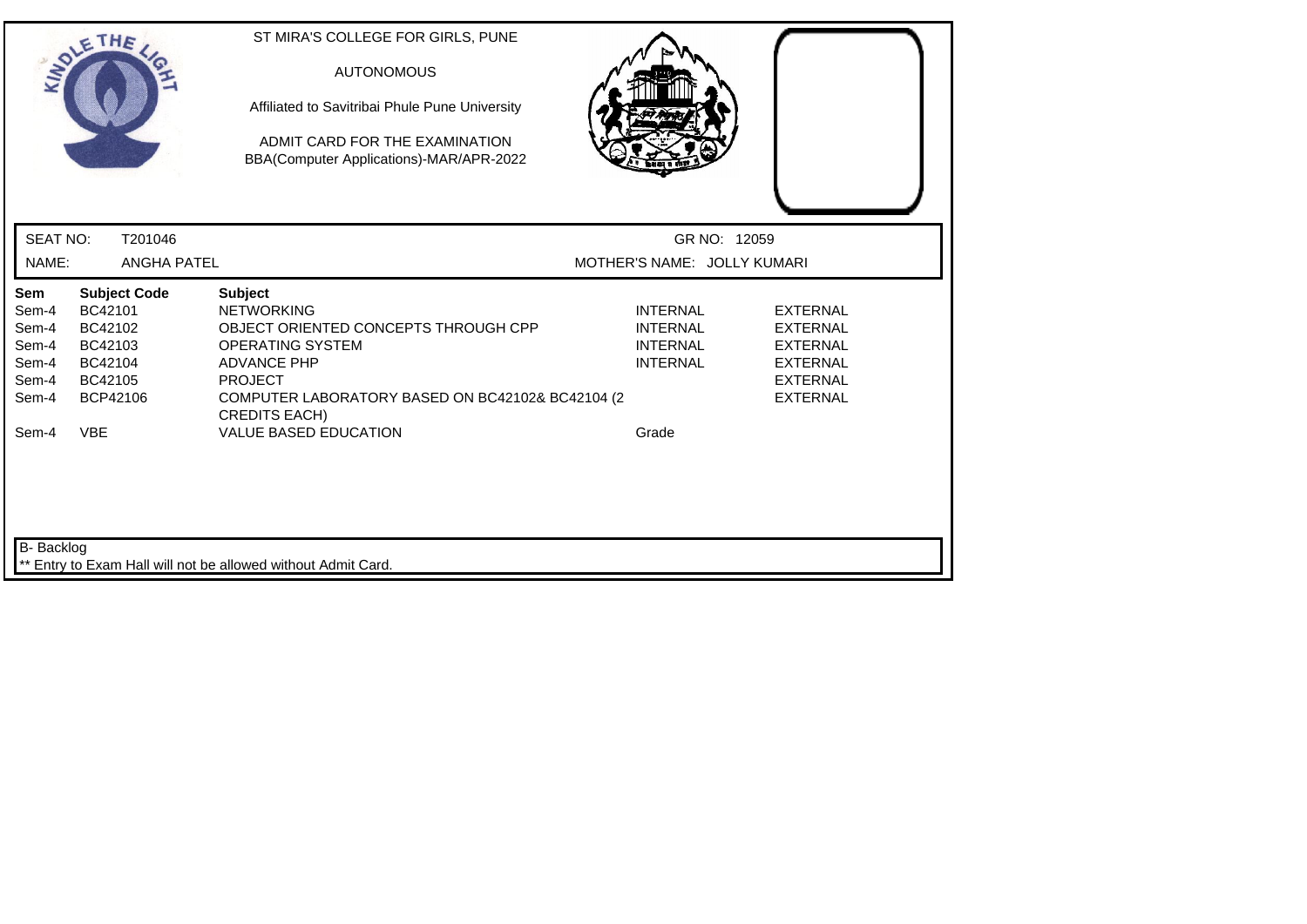| SOLETHE ,                                                                        |                                                                                        | ST MIRA'S COLLEGE FOR GIRLS, PUNE<br><b>AUTONOMOUS</b><br>Affiliated to Savitribai Phule Pune University<br>ADMIT CARD FOR THE EXAMINATION<br>BBA(Computer Applications)-MAR/APR-2022                                                                      |                                                                                   |                                                                                                                |
|----------------------------------------------------------------------------------|----------------------------------------------------------------------------------------|------------------------------------------------------------------------------------------------------------------------------------------------------------------------------------------------------------------------------------------------------------|-----------------------------------------------------------------------------------|----------------------------------------------------------------------------------------------------------------|
| <b>SEAT NO:</b>                                                                  | T201047                                                                                |                                                                                                                                                                                                                                                            | GR NO: 12030                                                                      |                                                                                                                |
| NAME:                                                                            | <b>SHINDE SANSKRITI</b>                                                                |                                                                                                                                                                                                                                                            | MOTHER'S NAME: ARUNA                                                              |                                                                                                                |
| Sem<br>Sem-4<br>Sem-4<br>Sem-4<br>Sem-4<br>Sem-4<br>Sem-4<br><b>VBE</b><br>Sem-4 | <b>Subject Code</b><br>BC42101<br>BC42102<br>BC42103<br>BC42104<br>BC42105<br>BCP42106 | <b>Subject</b><br><b>NETWORKING</b><br>OBJECT ORIENTED CONCEPTS THROUGH CPP<br><b>OPERATING SYSTEM</b><br><b>ADVANCE PHP</b><br><b>PROJECT</b><br>COMPUTER LABORATORY BASED ON BC42102& BC42104 (2<br><b>CREDITS EACH)</b><br><b>VALUE BASED EDUCATION</b> | <b>INTERNAL</b><br><b>INTERNAL</b><br><b>INTERNAL</b><br><b>INTERNAL</b><br>Grade | <b>EXTERNAL</b><br><b>EXTERNAL</b><br><b>EXTERNAL</b><br><b>EXTERNAL</b><br><b>EXTERNAL</b><br><b>EXTERNAL</b> |
| <b>B-</b> Backlog                                                                |                                                                                        | ** Entry to Exam Hall will not be allowed without Admit Card.                                                                                                                                                                                              |                                                                                   |                                                                                                                |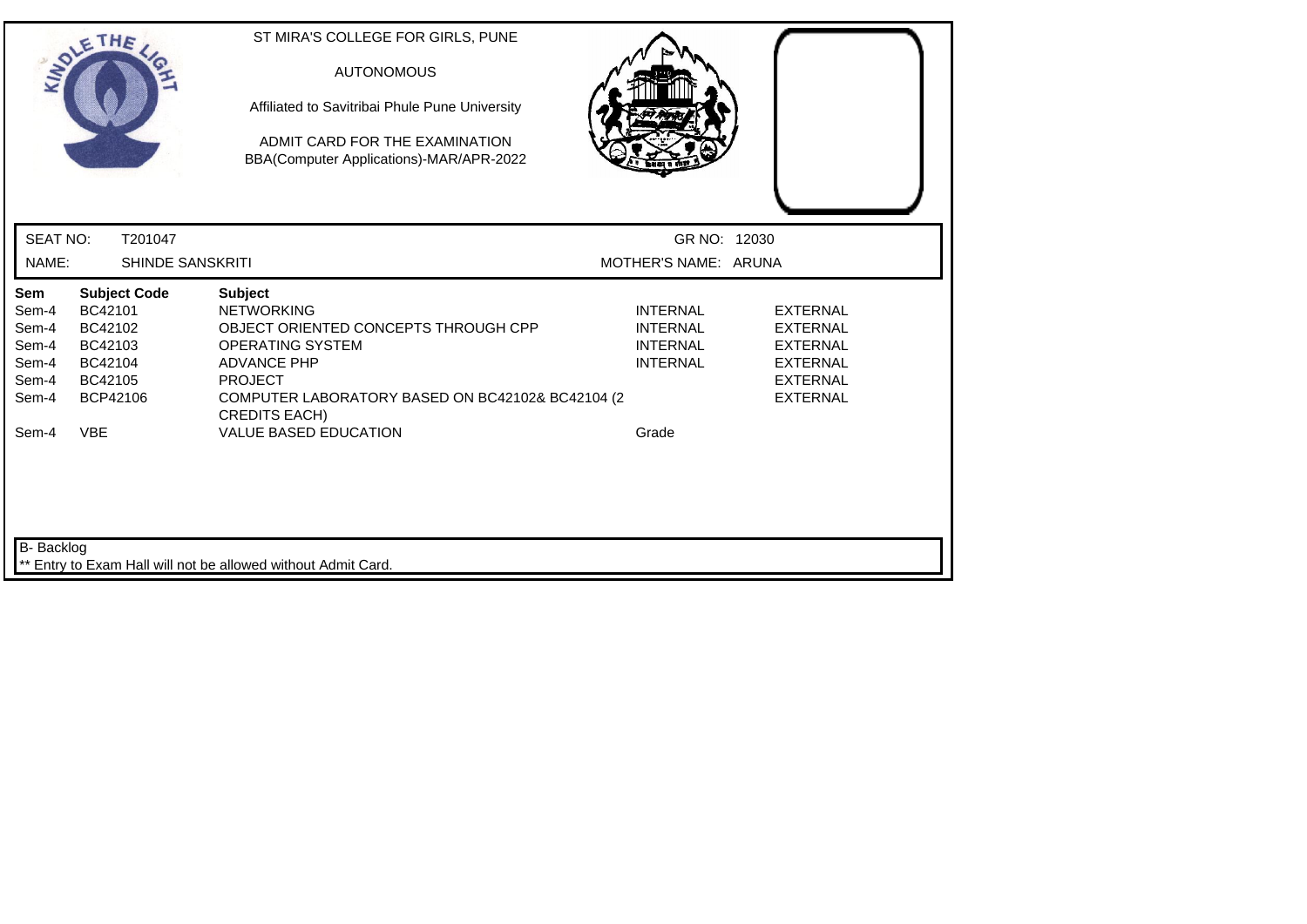|                                                                    | SOLETHE,                                                                                             | ST MIRA'S COLLEGE FOR GIRLS, PUNE<br><b>AUTONOMOUS</b><br>Affiliated to Savitribai Phule Pune University<br>ADMIT CARD FOR THE EXAMINATION<br>BBA(Computer Applications)-MAR/APR-2022                                                               |                                                                                   |                                                                                                                |
|--------------------------------------------------------------------|------------------------------------------------------------------------------------------------------|-----------------------------------------------------------------------------------------------------------------------------------------------------------------------------------------------------------------------------------------------------|-----------------------------------------------------------------------------------|----------------------------------------------------------------------------------------------------------------|
| <b>SEAT NO:</b>                                                    | T201048                                                                                              |                                                                                                                                                                                                                                                     | GR NO: 12032                                                                      |                                                                                                                |
| NAME:                                                              | <b>BEDE SANSKRUTI</b>                                                                                |                                                                                                                                                                                                                                                     | MOTHER'S NAME: RANI                                                               |                                                                                                                |
| Sem<br>Sem-4<br>Sem-4<br>Sem-4<br>Sem-4<br>Sem-4<br>Sem-4<br>Sem-4 | <b>Subject Code</b><br>BC42101<br>BC42102<br>BC42103<br>BC42104<br>BC42105<br>BCP42106<br><b>VBE</b> | <b>Subject</b><br><b>NETWORKING</b><br>OBJECT ORIENTED CONCEPTS THROUGH CPP<br>OPERATING SYSTEM<br><b>ADVANCE PHP</b><br><b>PROJECT</b><br>COMPUTER LABORATORY BASED ON BC42102& BC42104 (2<br><b>CREDITS EACH)</b><br><b>VALUE BASED EDUCATION</b> | <b>INTERNAL</b><br><b>INTERNAL</b><br><b>INTERNAL</b><br><b>INTERNAL</b><br>Grade | <b>EXTERNAL</b><br><b>EXTERNAL</b><br><b>EXTERNAL</b><br><b>EXTERNAL</b><br><b>EXTERNAL</b><br><b>EXTERNAL</b> |
| <b>B-</b> Backlog                                                  |                                                                                                      | ** Entry to Exam Hall will not be allowed without Admit Card.                                                                                                                                                                                       |                                                                                   |                                                                                                                |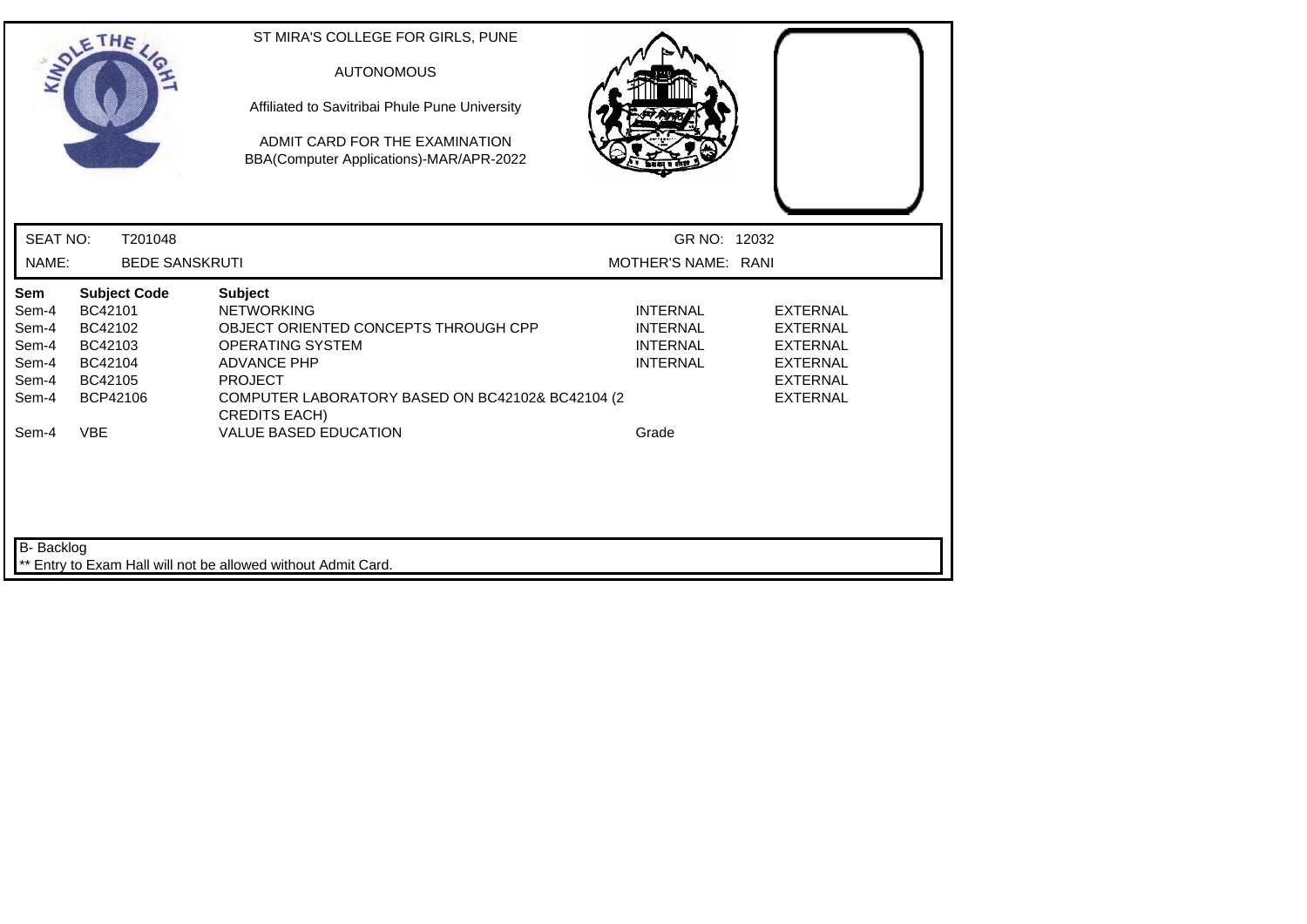|                                                           | SOLETHE,                                                                               | ST MIRA'S COLLEGE FOR GIRLS, PUNE<br><b>AUTONOMOUS</b><br>Affiliated to Savitribai Phule Pune University<br>ADMIT CARD FOR THE EXAMINATION<br>BBA(Computer Applications)-MAR/APR-2022                                      |                                                                          |                                                                                                                |
|-----------------------------------------------------------|----------------------------------------------------------------------------------------|----------------------------------------------------------------------------------------------------------------------------------------------------------------------------------------------------------------------------|--------------------------------------------------------------------------|----------------------------------------------------------------------------------------------------------------|
| <b>SEAT NO:</b>                                           | T201049                                                                                |                                                                                                                                                                                                                            | GR NO: 12044                                                             |                                                                                                                |
| NAME:                                                     |                                                                                        | ZAINAB SHABBIR PARDAWALA                                                                                                                                                                                                   | MOTHER'S NAME: FATEMA                                                    |                                                                                                                |
| Sem<br>Sem-4<br>Sem-4<br>Sem-4<br>Sem-4<br>Sem-4<br>Sem-4 | <b>Subject Code</b><br>BC42101<br>BC42102<br>BC42103<br>BC42104<br>BC42105<br>BCP42106 | <b>Subject</b><br><b>NETWORKING</b><br>OBJECT ORIENTED CONCEPTS THROUGH CPP<br><b>OPERATING SYSTEM</b><br><b>ADVANCE PHP</b><br><b>PROJECT</b><br>COMPUTER LABORATORY BASED ON BC42102& BC42104 (2<br><b>CREDITS EACH)</b> | <b>INTERNAL</b><br><b>INTERNAL</b><br><b>INTERNAL</b><br><b>INTERNAL</b> | <b>EXTERNAL</b><br><b>EXTERNAL</b><br><b>EXTERNAL</b><br><b>EXTERNAL</b><br><b>EXTERNAL</b><br><b>EXTERNAL</b> |
| Sem-4                                                     | <b>VBE</b>                                                                             | <b>VALUE BASED EDUCATION</b>                                                                                                                                                                                               | Grade                                                                    |                                                                                                                |
| B- Backlog                                                |                                                                                        |                                                                                                                                                                                                                            |                                                                          |                                                                                                                |
|                                                           |                                                                                        | ** Entry to Exam Hall will not be allowed without Admit Card.                                                                                                                                                              |                                                                          |                                                                                                                |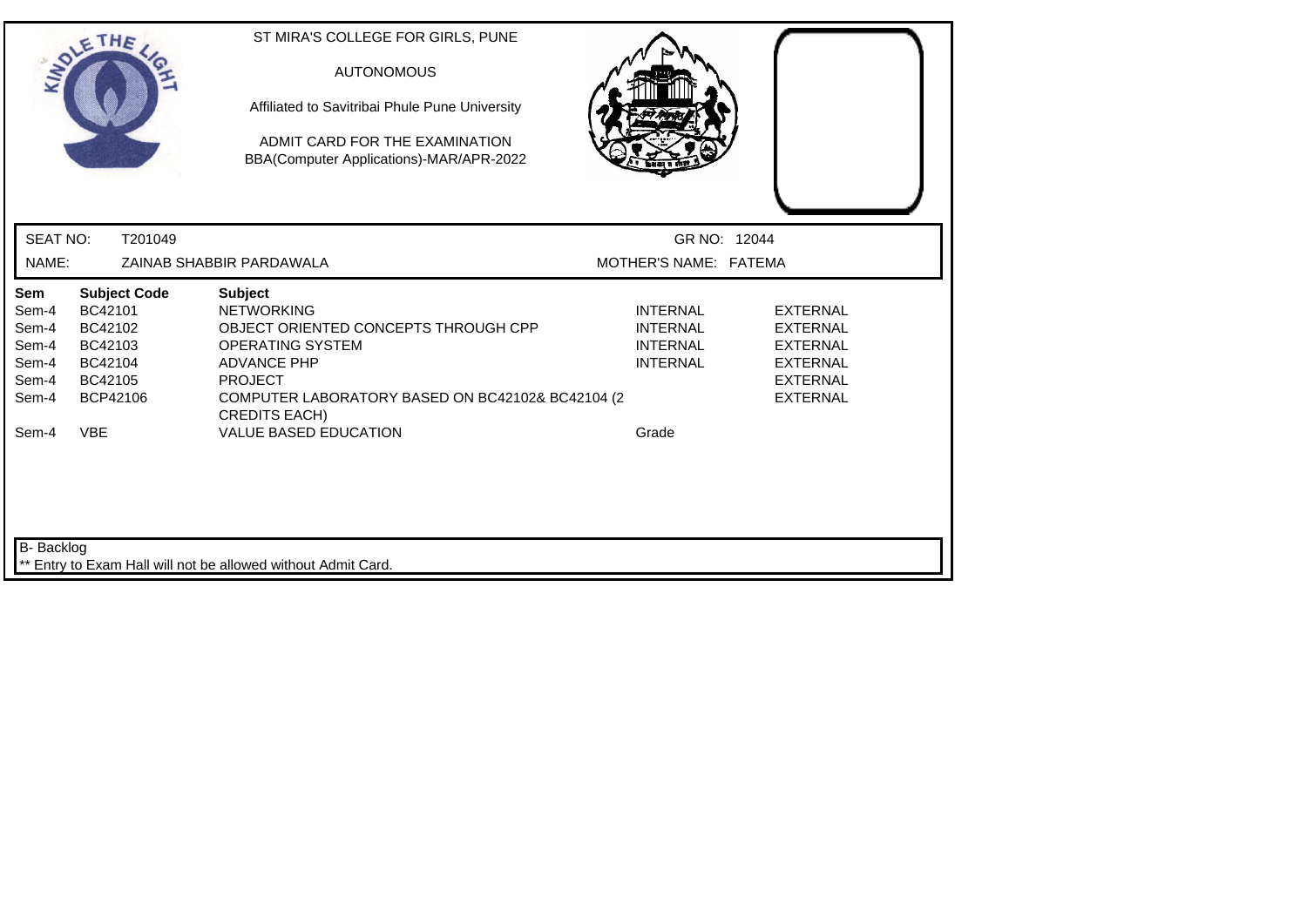|                                                           | SOLETHE ,                                                                              | ST MIRA'S COLLEGE FOR GIRLS, PUNE<br><b>AUTONOMOUS</b><br>Affiliated to Savitribai Phule Pune University<br>ADMIT CARD FOR THE EXAMINATION<br>BBA(Computer Applications)-MAR/APR-2022                               |                                                                          |                                                                                                                |
|-----------------------------------------------------------|----------------------------------------------------------------------------------------|---------------------------------------------------------------------------------------------------------------------------------------------------------------------------------------------------------------------|--------------------------------------------------------------------------|----------------------------------------------------------------------------------------------------------------|
| <b>SEAT NO:</b>                                           | T201052                                                                                |                                                                                                                                                                                                                     | GR NO: 12045                                                             |                                                                                                                |
| NAME:                                                     | <b>KUMBHAR SHIVANI</b>                                                                 |                                                                                                                                                                                                                     | MOTHER'S NAME: SHARIKA                                                   |                                                                                                                |
| Sem<br>Sem-4<br>Sem-4<br>Sem-4<br>Sem-4<br>Sem-4<br>Sem-4 | <b>Subject Code</b><br>BC42101<br>BC42102<br>BC42103<br>BC42104<br>BC42105<br>BCP42106 | <b>Subject</b><br><b>NETWORKING</b><br>OBJECT ORIENTED CONCEPTS THROUGH CPP<br>OPERATING SYSTEM<br><b>ADVANCE PHP</b><br><b>PROJECT</b><br>COMPUTER LABORATORY BASED ON BC42102& BC42104 (2<br><b>CREDITS EACH)</b> | <b>INTERNAL</b><br><b>INTERNAL</b><br><b>INTERNAL</b><br><b>INTERNAL</b> | <b>EXTERNAL</b><br><b>EXTERNAL</b><br><b>EXTERNAL</b><br><b>EXTERNAL</b><br><b>EXTERNAL</b><br><b>EXTERNAL</b> |
| Sem-4                                                     | <b>VBE</b>                                                                             | <b>VALUE BASED EDUCATION</b>                                                                                                                                                                                        | Grade                                                                    |                                                                                                                |
| B- Backlog                                                |                                                                                        | ** Entry to Exam Hall will not be allowed without Admit Card.                                                                                                                                                       |                                                                          |                                                                                                                |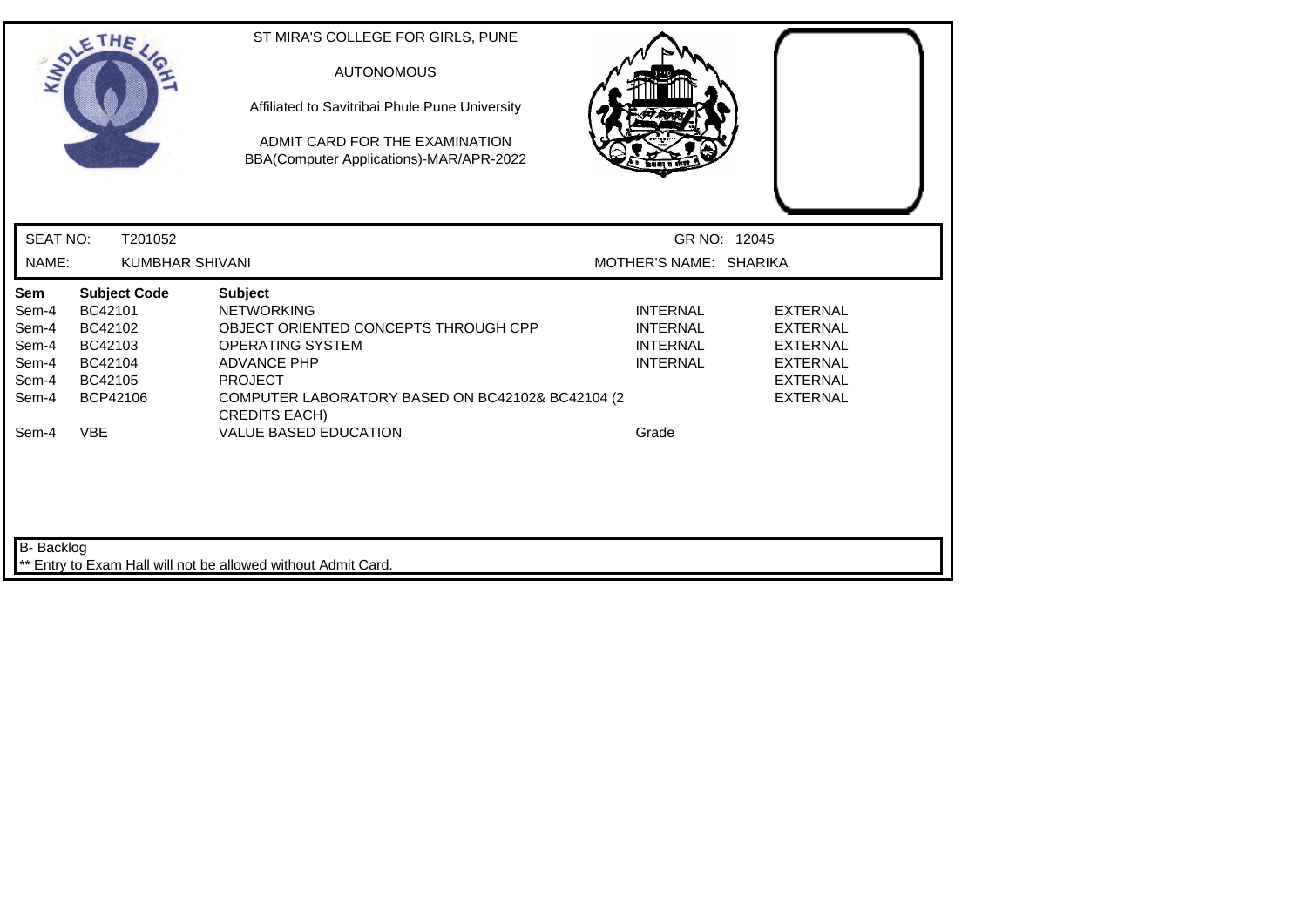| SOLETHE,                                                                                                                                                                   | ST MIRA'S COLLEGE FOR GIRLS, PUNE<br><b>AUTONOMOUS</b><br>Affiliated to Savitribai Phule Pune University<br>ADMIT CARD FOR THE EXAMINATION<br>BBA(Computer Applications)-MAR/APR-2022                                                                |                                                                                   |                                                                                                                |
|----------------------------------------------------------------------------------------------------------------------------------------------------------------------------|------------------------------------------------------------------------------------------------------------------------------------------------------------------------------------------------------------------------------------------------------|-----------------------------------------------------------------------------------|----------------------------------------------------------------------------------------------------------------|
| <b>SEAT NO:</b><br>T201053                                                                                                                                                 |                                                                                                                                                                                                                                                      | GR NO: 12024                                                                      |                                                                                                                |
| NAME:                                                                                                                                                                      | SHINGARE SHRADDHA                                                                                                                                                                                                                                    | MOTHER'S NAME: JAYA                                                               |                                                                                                                |
| Sem<br><b>Subject Code</b><br>BC42101<br>Sem-4<br>Sem-4<br>BC42102<br>Sem-4<br>BC42103<br>Sem-4<br>BC42104<br>Sem-4<br>BC42105<br>BCP42106<br>Sem-4<br><b>VBE</b><br>Sem-4 | <b>Subject</b><br><b>NETWORKING</b><br>OBJECT ORIENTED CONCEPTS THROUGH CPP<br>OPERATING SYSTEM<br><b>ADVANCE PHP</b><br><b>PROJECT</b><br>COMPUTER LABORATORY BASED ON BC42102& BC42104 (2)<br><b>CREDITS EACH)</b><br><b>VALUE BASED EDUCATION</b> | <b>INTERNAL</b><br><b>INTERNAL</b><br><b>INTERNAL</b><br><b>INTERNAL</b><br>Grade | <b>EXTERNAL</b><br><b>EXTERNAL</b><br><b>EXTERNAL</b><br><b>EXTERNAL</b><br><b>EXTERNAL</b><br><b>EXTERNAL</b> |
| <b>B-</b> Backlog                                                                                                                                                          | ** Entry to Exam Hall will not be allowed without Admit Card.                                                                                                                                                                                        |                                                                                   |                                                                                                                |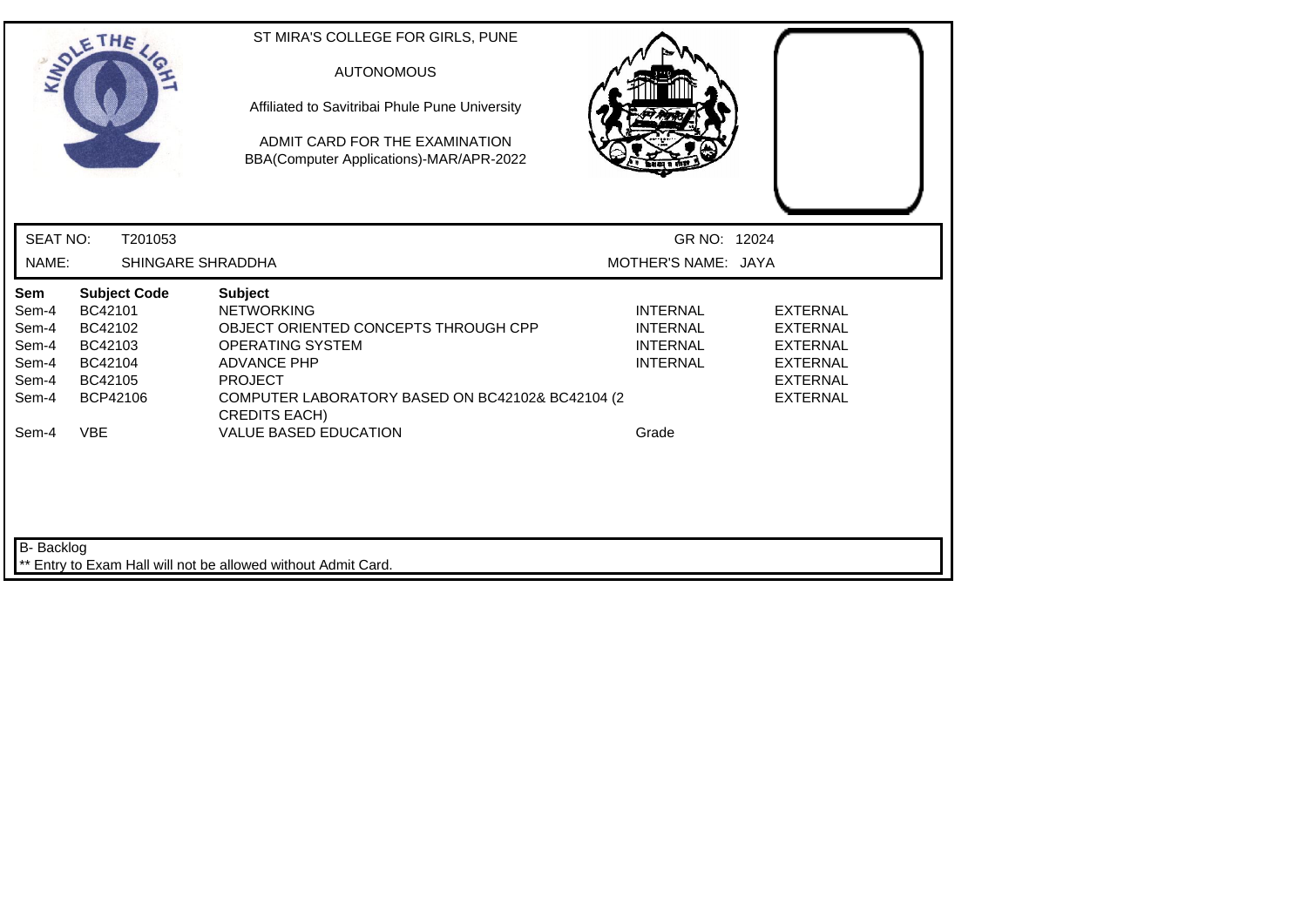| SOLE THE                                                                                                                                                                   | ST MIRA'S COLLEGE FOR GIRLS, PUNE<br><b>AUTONOMOUS</b><br>Affiliated to Savitribai Phule Pune University<br>ADMIT CARD FOR THE EXAMINATION<br>BBA(Computer Applications)-MAR/APR-2022                                                                      |                                                                                   |                                                                                                                |
|----------------------------------------------------------------------------------------------------------------------------------------------------------------------------|------------------------------------------------------------------------------------------------------------------------------------------------------------------------------------------------------------------------------------------------------------|-----------------------------------------------------------------------------------|----------------------------------------------------------------------------------------------------------------|
| <b>SEAT NO:</b><br>T201054                                                                                                                                                 |                                                                                                                                                                                                                                                            | GR NO: 12053                                                                      |                                                                                                                |
| NAME:                                                                                                                                                                      | <b>DADANA SHRAVANI</b>                                                                                                                                                                                                                                     | MOTHER'S NAME: RAMADEVI                                                           |                                                                                                                |
| Sem<br><b>Subject Code</b><br>BC42101<br>Sem-4<br>BC42102<br>Sem-4<br>Sem-4<br>BC42103<br>Sem-4<br>BC42104<br>Sem-4<br>BC42105<br>BCP42106<br>Sem-4<br><b>VBE</b><br>Sem-4 | <b>Subject</b><br><b>NETWORKING</b><br>OBJECT ORIENTED CONCEPTS THROUGH CPP<br><b>OPERATING SYSTEM</b><br><b>ADVANCE PHP</b><br><b>PROJECT</b><br>COMPUTER LABORATORY BASED ON BC42102& BC42104 (2<br><b>CREDITS EACH)</b><br><b>VALUE BASED EDUCATION</b> | <b>INTERNAL</b><br><b>INTERNAL</b><br><b>INTERNAL</b><br><b>INTERNAL</b><br>Grade | <b>EXTERNAL</b><br><b>EXTERNAL</b><br><b>EXTERNAL</b><br><b>EXTERNAL</b><br><b>EXTERNAL</b><br><b>EXTERNAL</b> |
| B- Backlog                                                                                                                                                                 |                                                                                                                                                                                                                                                            |                                                                                   |                                                                                                                |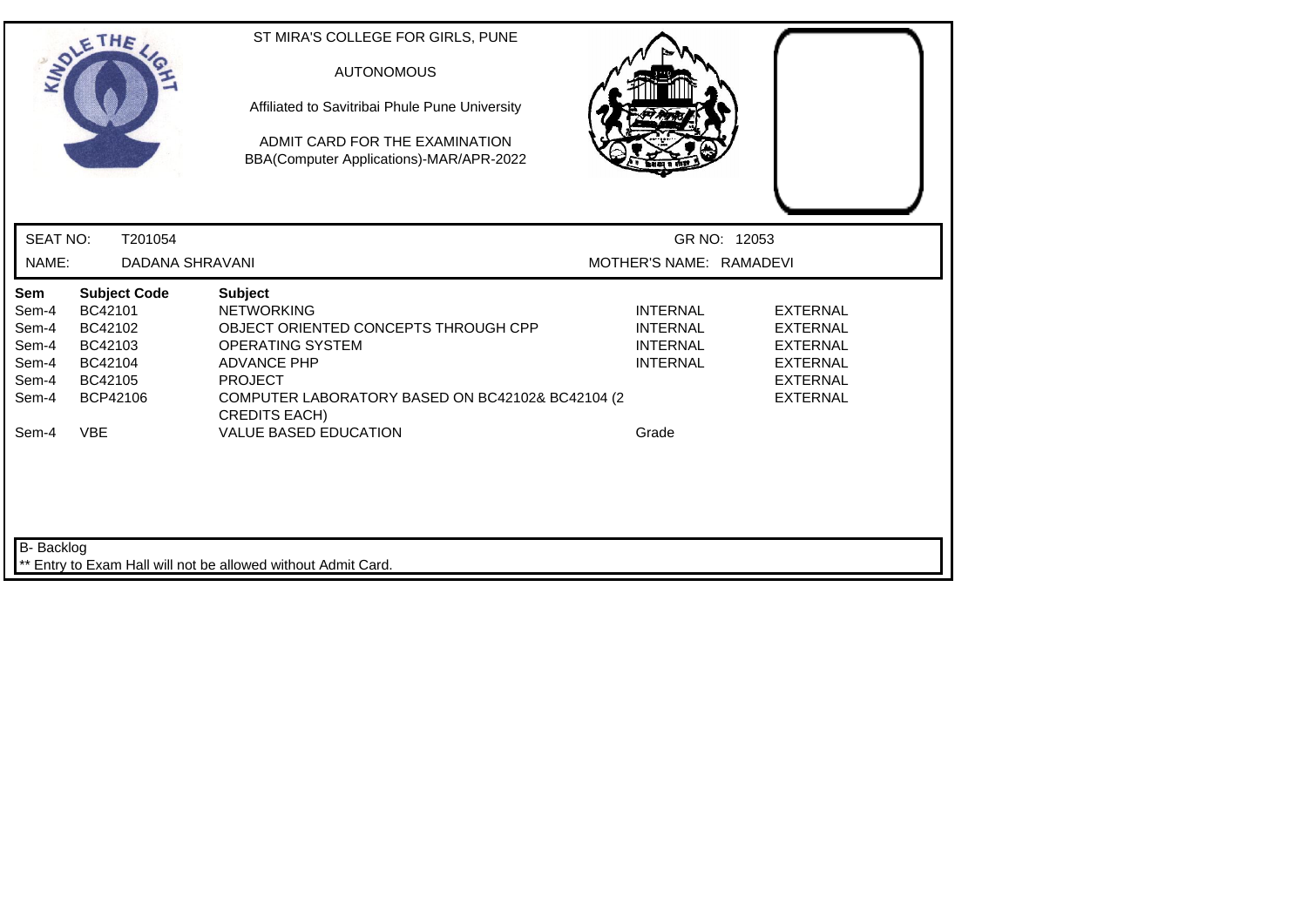|                                                           | SOLETHE ,                                                                              | ST MIRA'S COLLEGE FOR GIRLS, PUNE<br><b>AUTONOMOUS</b><br>Affiliated to Savitribai Phule Pune University<br>ADMIT CARD FOR THE EXAMINATION<br>BBA(Computer Applications)-MAR/APR-2022                                      |                                                                          |                                                                                                                |
|-----------------------------------------------------------|----------------------------------------------------------------------------------------|----------------------------------------------------------------------------------------------------------------------------------------------------------------------------------------------------------------------------|--------------------------------------------------------------------------|----------------------------------------------------------------------------------------------------------------|
| <b>SEAT NO:</b>                                           | T201055                                                                                |                                                                                                                                                                                                                            | GR NO: 12031                                                             |                                                                                                                |
| NAME:                                                     | <b>JORE SHRAVANI UTTAM</b>                                                             |                                                                                                                                                                                                                            | MOTHER'S NAME: UJJAVALA UTTAM JORE                                       |                                                                                                                |
| Sem<br>Sem-4<br>Sem-4<br>Sem-4<br>Sem-4<br>Sem-4<br>Sem-4 | <b>Subject Code</b><br>BC42101<br>BC42102<br>BC42103<br>BC42104<br>BC42105<br>BCP42106 | <b>Subject</b><br><b>NETWORKING</b><br>OBJECT ORIENTED CONCEPTS THROUGH CPP<br><b>OPERATING SYSTEM</b><br><b>ADVANCE PHP</b><br><b>PROJECT</b><br>COMPUTER LABORATORY BASED ON BC42102& BC42104 (2<br><b>CREDITS EACH)</b> | <b>INTERNAL</b><br><b>INTERNAL</b><br><b>INTERNAL</b><br><b>INTERNAL</b> | <b>EXTERNAL</b><br><b>EXTERNAL</b><br><b>EXTERNAL</b><br><b>EXTERNAL</b><br><b>EXTERNAL</b><br><b>EXTERNAL</b> |
| Sem-4                                                     | <b>VBE</b>                                                                             | <b>VALUE BASED EDUCATION</b>                                                                                                                                                                                               | Grade                                                                    |                                                                                                                |
| <b>B-</b> Backlog                                         |                                                                                        | Entry to Exam Hall will not be allowed without Admit Card.                                                                                                                                                                 |                                                                          |                                                                                                                |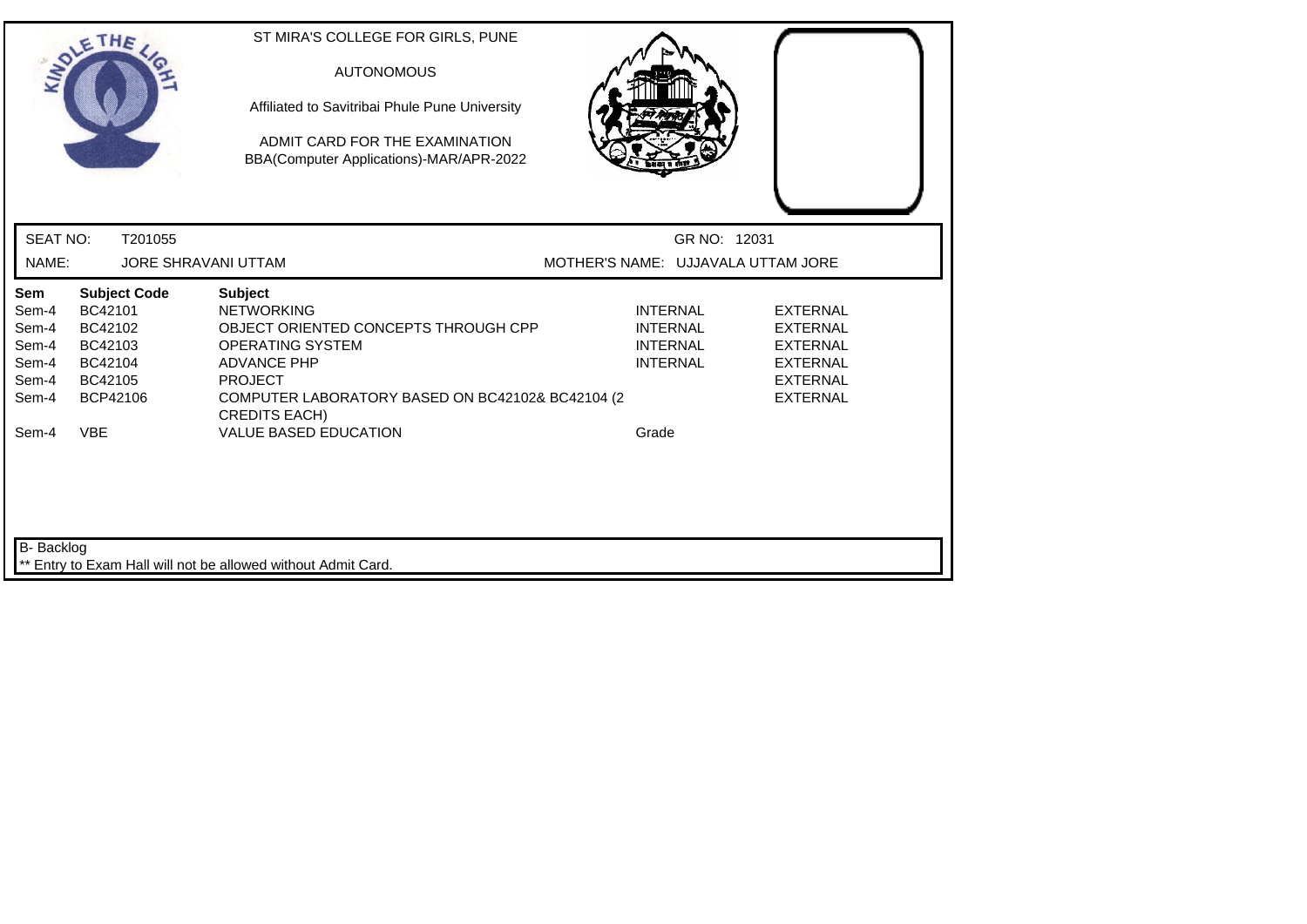|                 | SOLETHE ,               | ST MIRA'S COLLEGE FOR GIRLS, PUNE                                        |                       |                 |
|-----------------|-------------------------|--------------------------------------------------------------------------|-----------------------|-----------------|
|                 |                         | <b>AUTONOMOUS</b>                                                        |                       |                 |
|                 |                         | Affiliated to Savitribai Phule Pune University                           |                       |                 |
|                 |                         | ADMIT CARD FOR THE EXAMINATION                                           |                       |                 |
|                 |                         | BBA(Computer Applications)-MAR/APR-2022                                  |                       |                 |
|                 |                         |                                                                          |                       |                 |
| <b>SEAT NO:</b> | T201056                 |                                                                          | GR NO: 12043          |                 |
| NAME:           | <b>GAIKWAD SHRUSHTI</b> |                                                                          | MOTHER'S NAME: VIJAYA |                 |
| Sem             | <b>Subject Code</b>     | <b>Subject</b>                                                           |                       |                 |
| Sem-4           | BC42101                 | <b>NETWORKING</b>                                                        | <b>INTERNAL</b>       | <b>EXTERNAL</b> |
| Sem-4           | BC42102                 | OBJECT ORIENTED CONCEPTS THROUGH CPP                                     | <b>INTERNAL</b>       | <b>EXTERNAL</b> |
| Sem-4           | BC42103                 | <b>OPERATING SYSTEM</b>                                                  | <b>INTERNAL</b>       | <b>EXTERNAL</b> |
| Sem-4           | BC42104                 | <b>ADVANCE PHP</b>                                                       | <b>INTERNAL</b>       | EXTERNAL        |
| Sem-4           | BC42105                 | <b>PROJECT</b>                                                           |                       | <b>EXTERNAL</b> |
| Sem-4           | BCP42106                | COMPUTER LABORATORY BASED ON BC42102& BC42104 (2<br><b>CREDITS EACH)</b> |                       | <b>EXTERNAL</b> |
| Sem-4           | <b>VBE</b>              | <b>VALUE BASED EDUCATION</b>                                             | Grade                 |                 |
|                 |                         |                                                                          |                       |                 |
| B- Backlog      |                         |                                                                          |                       |                 |
|                 |                         | Entry to Exam Hall will not be allowed without Admit Card.               |                       |                 |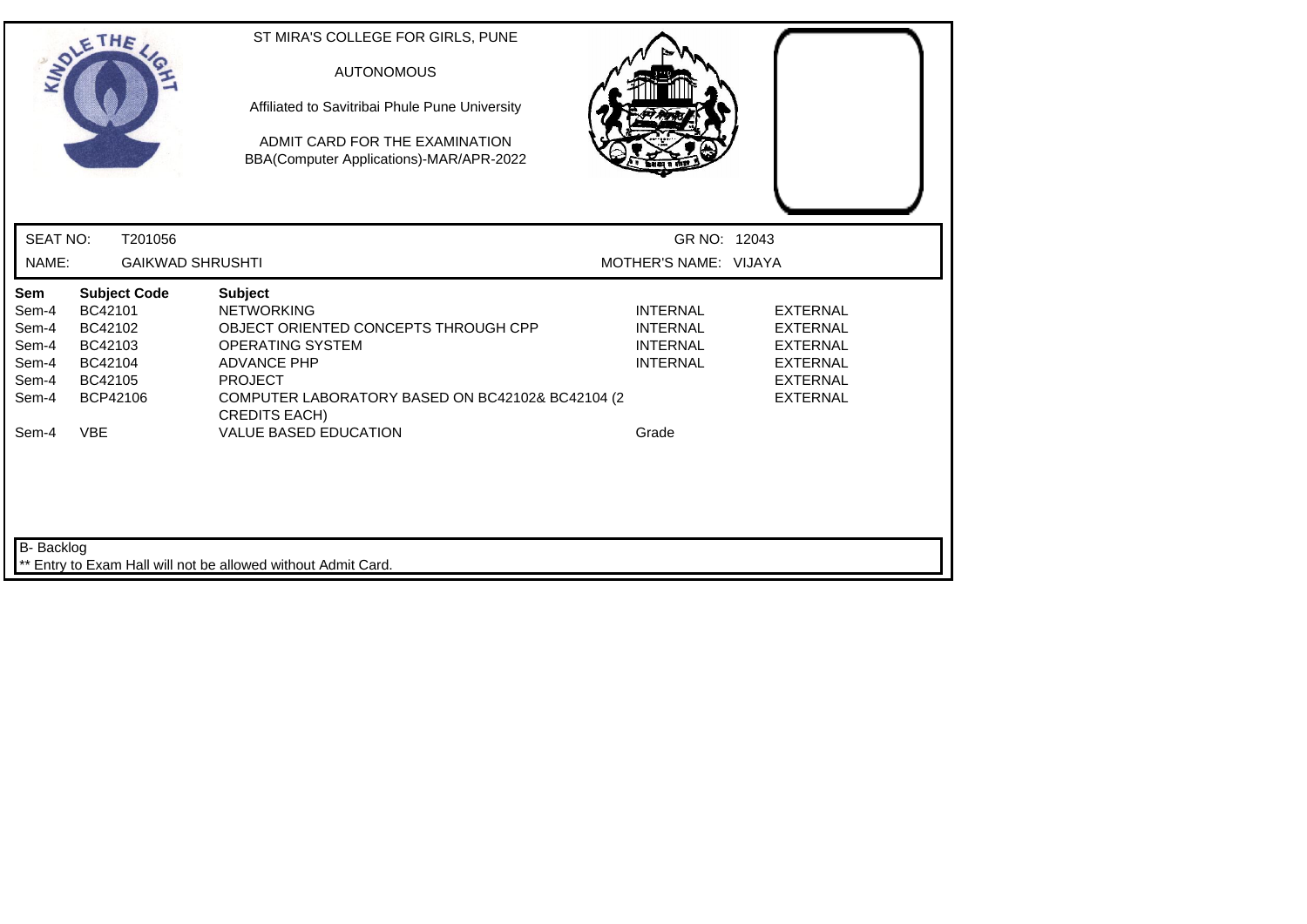|                                                           | SOLETHE,                                                                               | ST MIRA'S COLLEGE FOR GIRLS, PUNE<br><b>AUTONOMOUS</b><br>Affiliated to Savitribai Phule Pune University<br>ADMIT CARD FOR THE EXAMINATION<br>BBA(Computer Applications)-MAR/APR-2022                                      |                                                                          |                                                                                                                |
|-----------------------------------------------------------|----------------------------------------------------------------------------------------|----------------------------------------------------------------------------------------------------------------------------------------------------------------------------------------------------------------------------|--------------------------------------------------------------------------|----------------------------------------------------------------------------------------------------------------|
| <b>SEAT NO:</b>                                           | T201057                                                                                |                                                                                                                                                                                                                            | GR NO: 12021                                                             |                                                                                                                |
| NAME:                                                     | KUSHWAHA SHWETA                                                                        |                                                                                                                                                                                                                            | <b>MOTHER'S NAME:</b>                                                    |                                                                                                                |
| Sem<br>Sem-4<br>Sem-4<br>Sem-4<br>Sem-4<br>Sem-4<br>Sem-4 | <b>Subject Code</b><br>BC42101<br>BC42102<br>BC42103<br>BC42104<br>BC42105<br>BCP42106 | <b>Subject</b><br><b>NETWORKING</b><br>OBJECT ORIENTED CONCEPTS THROUGH CPP<br><b>OPERATING SYSTEM</b><br><b>ADVANCE PHP</b><br><b>PROJECT</b><br>COMPUTER LABORATORY BASED ON BC42102& BC42104 (2<br><b>CREDITS EACH)</b> | <b>INTERNAL</b><br><b>INTERNAL</b><br><b>INTERNAL</b><br><b>INTERNAL</b> | <b>EXTERNAL</b><br><b>EXTERNAL</b><br><b>EXTERNAL</b><br><b>EXTERNAL</b><br><b>EXTERNAL</b><br><b>EXTERNAL</b> |
| Sem-4                                                     | <b>VBE</b>                                                                             | <b>VALUE BASED EDUCATION</b>                                                                                                                                                                                               | Grade                                                                    |                                                                                                                |
| <b>B-</b> Backlog                                         |                                                                                        | ** Entry to Exam Hall will not be allowed without Admit Card.                                                                                                                                                              |                                                                          |                                                                                                                |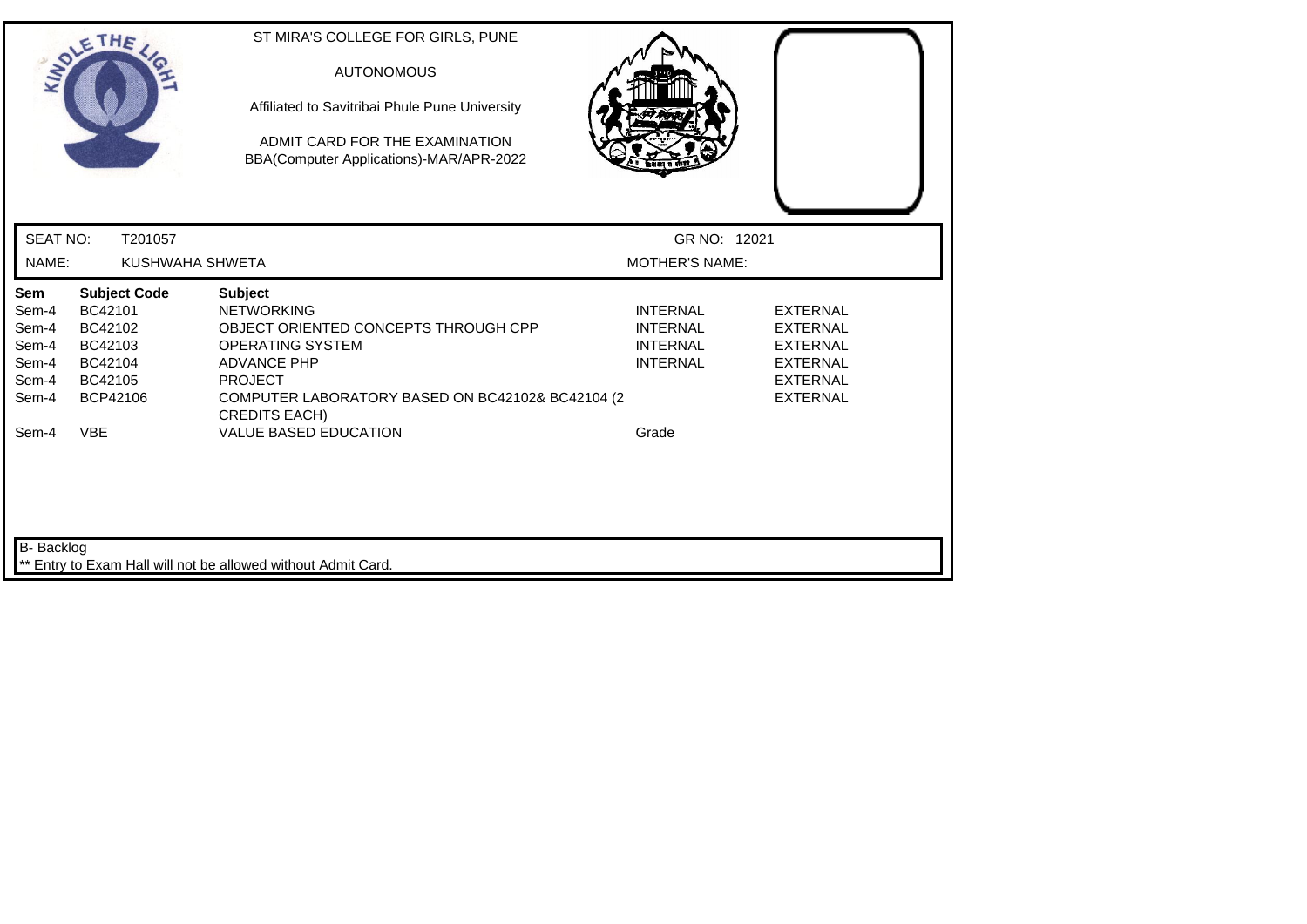|                                                                    | SOLETHE,                                                                                             | ST MIRA'S COLLEGE FOR GIRLS, PUNE<br><b>AUTONOMOUS</b><br>Affiliated to Savitribai Phule Pune University<br>ADMIT CARD FOR THE EXAMINATION<br>BBA(Computer Applications)-MAR/APR-2022                                                                      |                                                                                   |                                                                                                                |
|--------------------------------------------------------------------|------------------------------------------------------------------------------------------------------|------------------------------------------------------------------------------------------------------------------------------------------------------------------------------------------------------------------------------------------------------------|-----------------------------------------------------------------------------------|----------------------------------------------------------------------------------------------------------------|
| <b>SEAT NO:</b>                                                    | T201058                                                                                              |                                                                                                                                                                                                                                                            | GR NO: 12064                                                                      |                                                                                                                |
| NAME:                                                              | <b>ADITI SINGH</b>                                                                                   |                                                                                                                                                                                                                                                            | MOTHER'S NAME: USHA                                                               |                                                                                                                |
| Sem<br>Sem-4<br>Sem-4<br>Sem-4<br>Sem-4<br>Sem-4<br>Sem-4<br>Sem-4 | <b>Subject Code</b><br>BC42101<br>BC42102<br>BC42103<br>BC42104<br>BC42105<br>BCP42106<br><b>VBE</b> | <b>Subject</b><br><b>NETWORKING</b><br>OBJECT ORIENTED CONCEPTS THROUGH CPP<br><b>OPERATING SYSTEM</b><br><b>ADVANCE PHP</b><br><b>PROJECT</b><br>COMPUTER LABORATORY BASED ON BC42102& BC42104 (2<br><b>CREDITS EACH)</b><br><b>VALUE BASED EDUCATION</b> | <b>INTERNAL</b><br><b>INTERNAL</b><br><b>INTERNAL</b><br><b>INTERNAL</b><br>Grade | <b>EXTERNAL</b><br><b>EXTERNAL</b><br><b>EXTERNAL</b><br><b>EXTERNAL</b><br><b>EXTERNAL</b><br><b>EXTERNAL</b> |
| B- Backlog                                                         |                                                                                                      | ** Entry to Exam Hall will not be allowed without Admit Card.                                                                                                                                                                                              |                                                                                   |                                                                                                                |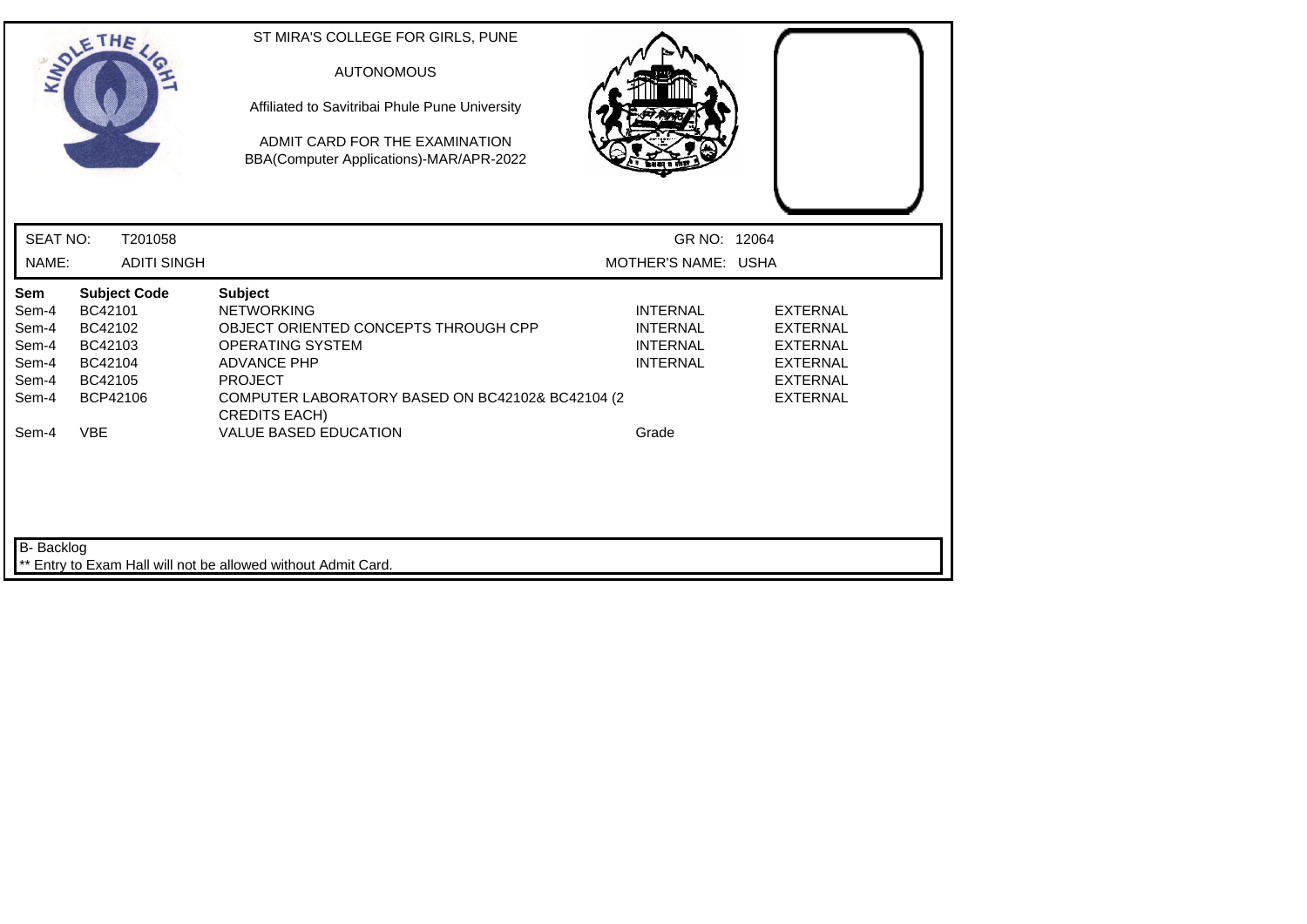|                                                                  | SOLETHE,                                                                               | ST MIRA'S COLLEGE FOR GIRLS, PUNE<br><b>AUTONOMOUS</b><br>Affiliated to Savitribai Phule Pune University<br>ADMIT CARD FOR THE EXAMINATION<br>BBA(Computer Applications)-MAR/APR-2022                                      |                                                                          |                                                                                                                |
|------------------------------------------------------------------|----------------------------------------------------------------------------------------|----------------------------------------------------------------------------------------------------------------------------------------------------------------------------------------------------------------------------|--------------------------------------------------------------------------|----------------------------------------------------------------------------------------------------------------|
| <b>SEAT NO:</b><br>NAME:                                         | T201059<br>SIMRAN SIRAJ SHAIKH                                                         |                                                                                                                                                                                                                            | GR NO: 12013<br><b>MOTHER'S NAME:</b>                                    |                                                                                                                |
| <b>Sem</b><br>Sem-4<br>Sem-4<br>Sem-4<br>Sem-4<br>Sem-4<br>Sem-4 | <b>Subject Code</b><br>BC42101<br>BC42102<br>BC42103<br>BC42104<br>BC42105<br>BCP42106 | <b>Subject</b><br><b>NETWORKING</b><br>OBJECT ORIENTED CONCEPTS THROUGH CPP<br><b>OPERATING SYSTEM</b><br><b>ADVANCE PHP</b><br><b>PROJECT</b><br>COMPUTER LABORATORY BASED ON BC42102& BC42104 (2<br><b>CREDITS EACH)</b> | <b>INTERNAL</b><br><b>INTERNAL</b><br><b>INTERNAL</b><br><b>INTERNAL</b> | <b>EXTERNAL</b><br><b>EXTERNAL</b><br><b>EXTERNAL</b><br><b>EXTERNAL</b><br><b>EXTERNAL</b><br><b>EXTERNAL</b> |
| Sem-4                                                            | <b>VBE</b>                                                                             | <b>VALUE BASED EDUCATION</b>                                                                                                                                                                                               | Grade                                                                    |                                                                                                                |
| B- Backlog                                                       |                                                                                        | ** Entry to Exam Hall will not be allowed without Admit Card.                                                                                                                                                              |                                                                          |                                                                                                                |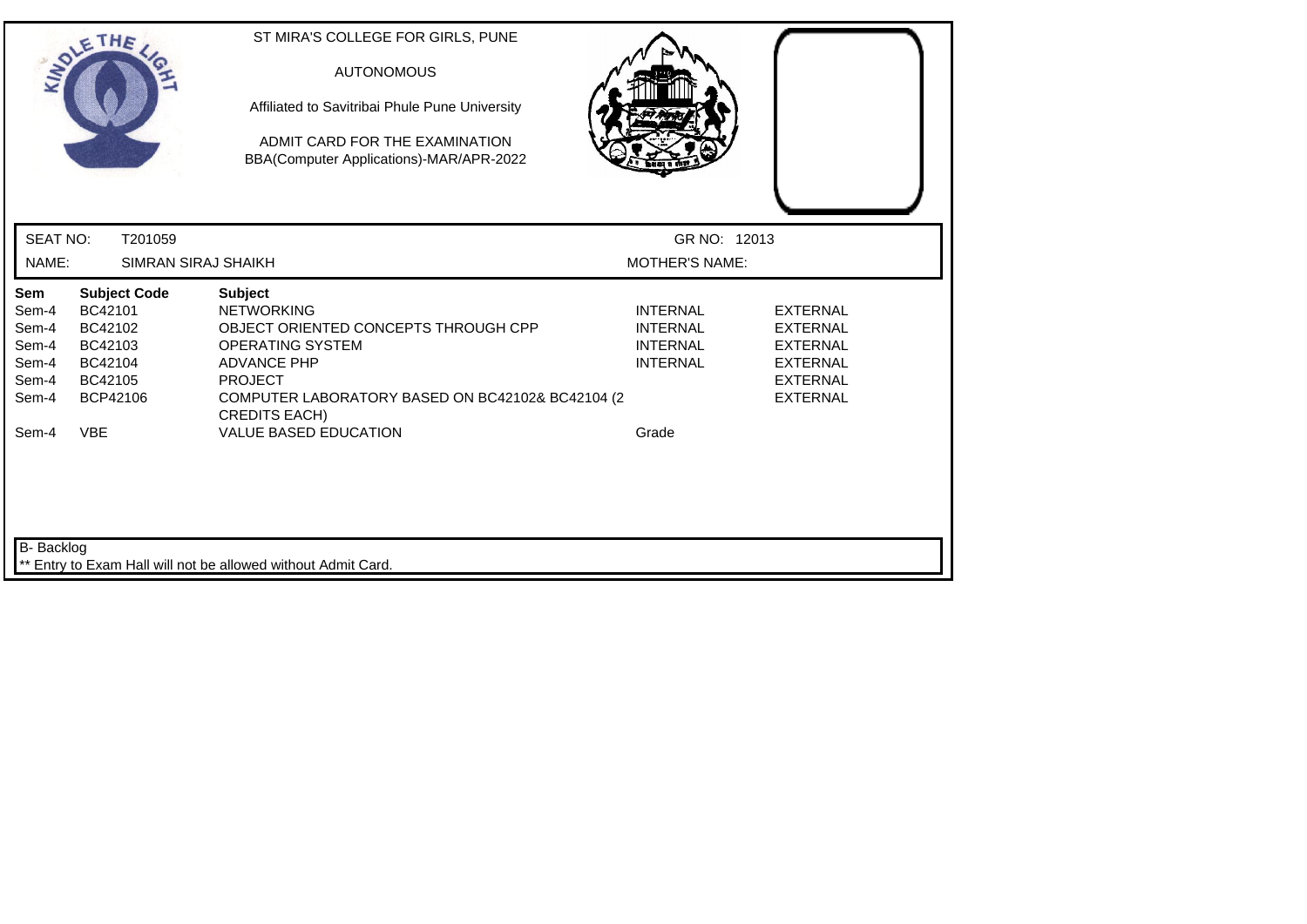|                          | SOLE THE                      | ST MIRA'S COLLEGE FOR GIRLS, PUNE<br><b>AUTONOMOUS</b><br>Affiliated to Savitribai Phule Pune University |                                        |                                    |
|--------------------------|-------------------------------|----------------------------------------------------------------------------------------------------------|----------------------------------------|------------------------------------|
|                          |                               | ADMIT CARD FOR THE EXAMINATION<br>BBA(Computer Applications)-MAR/APR-2022                                |                                        |                                    |
| <b>SEAT NO:</b><br>NAME: | T201060<br><b>KAMAT SNEHA</b> |                                                                                                          | GR NO: 12034<br>MOTHER'S NAME: ARCHANA |                                    |
| Sem                      | <b>Subject Code</b>           | <b>Subject</b>                                                                                           |                                        |                                    |
| Sem-4                    | BC42101                       | <b>NETWORKING</b>                                                                                        | <b>INTERNAL</b>                        | <b>EXTERNAL</b>                    |
| Sem-4                    | BC42102                       | OBJECT ORIENTED CONCEPTS THROUGH CPP                                                                     | <b>INTERNAL</b>                        | <b>EXTERNAL</b>                    |
| Sem-4                    | BC42103                       | <b>OPERATING SYSTEM</b>                                                                                  | <b>INTERNAL</b>                        | <b>EXTERNAL</b>                    |
| Sem-4                    | BC42104                       | <b>ADVANCE PHP</b>                                                                                       | <b>INTERNAL</b>                        | <b>EXTERNAL</b>                    |
| Sem-4<br>Sem-4           | BC42105<br>BCP42106           | <b>PROJECT</b><br>COMPUTER LABORATORY BASED ON BC42102& BC42104 (2<br><b>CREDITS EACH)</b>               |                                        | <b>EXTERNAL</b><br><b>EXTERNAL</b> |
| Sem-4                    | <b>VBE</b>                    | <b>VALUE BASED EDUCATION</b>                                                                             | Grade                                  |                                    |
| B- Backlog               |                               | Entry to Exam Hall will not be allowed without Admit Card.                                               |                                        |                                    |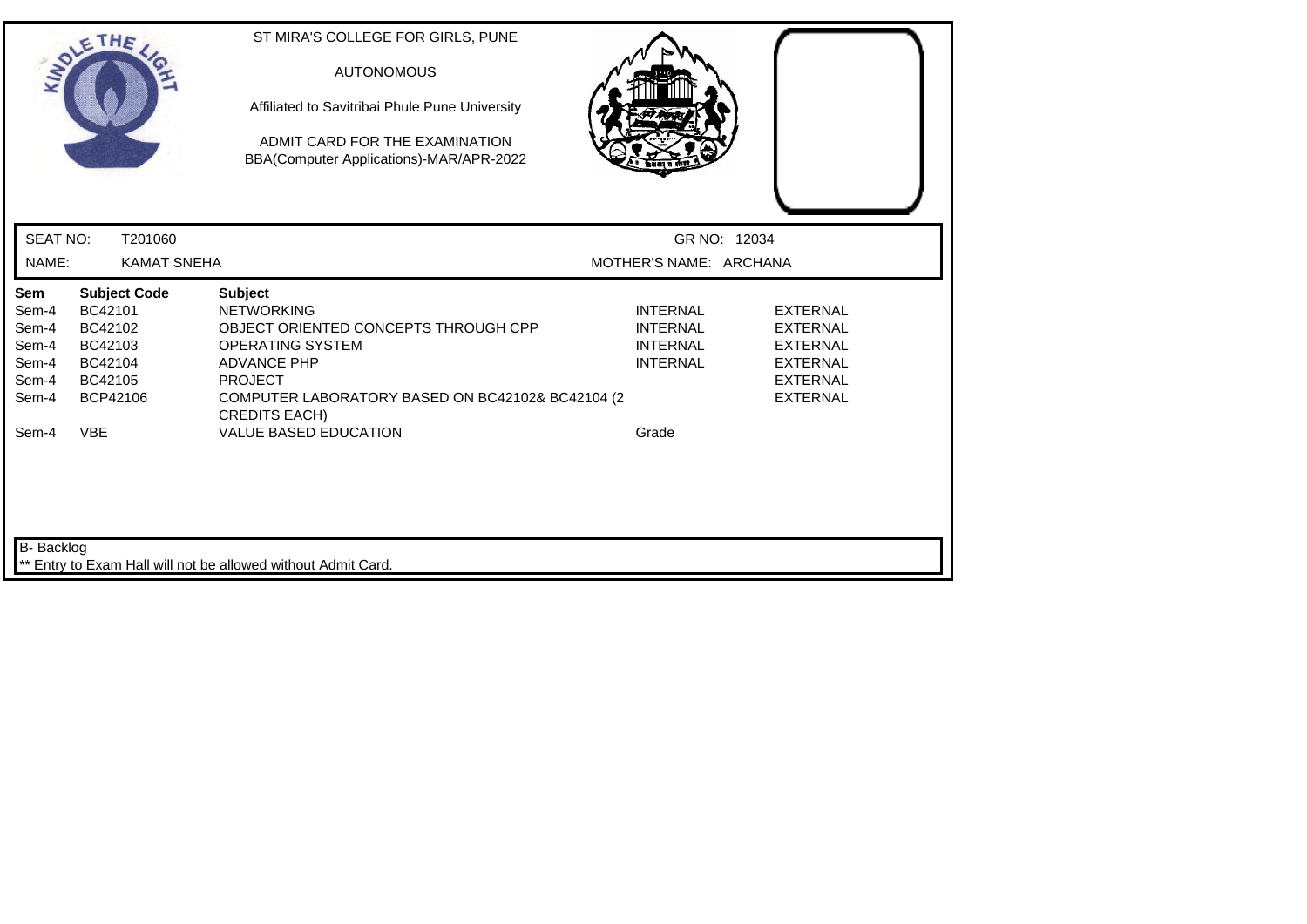|                          | SOLETHE,                       | ST MIRA'S COLLEGE FOR GIRLS, PUNE<br><b>AUTONOMOUS</b><br>Affiliated to Savitribai Phule Pune University<br>ADMIT CARD FOR THE EXAMINATION<br>BBA(Computer Applications)-MAR/APR-2022 |                                       |                 |
|--------------------------|--------------------------------|---------------------------------------------------------------------------------------------------------------------------------------------------------------------------------------|---------------------------------------|-----------------|
| <b>SEAT NO:</b><br>NAME: | T201061                        | <b>BHOSALE SRUSHTI SUNIL</b>                                                                                                                                                          | GR NO: 12047<br>MOTHER'S NAME: CHHAYA |                 |
|                          |                                |                                                                                                                                                                                       |                                       |                 |
| Sem<br>Sem-4             | <b>Subject Code</b><br>BC42101 | <b>Subject</b><br><b>NETWORKING</b>                                                                                                                                                   | <b>INTERNAL</b>                       | <b>EXTERNAL</b> |
| Sem-4                    | BC42102                        | OBJECT ORIENTED CONCEPTS THROUGH CPP                                                                                                                                                  | <b>INTERNAL</b>                       | <b>EXTERNAL</b> |
| Sem-4                    | BC42103                        | <b>OPERATING SYSTEM</b>                                                                                                                                                               | <b>INTERNAL</b>                       | <b>EXTERNAL</b> |
| Sem-4                    | BC42104                        | <b>ADVANCE PHP</b>                                                                                                                                                                    | <b>INTERNAL</b>                       | <b>EXTERNAL</b> |
| Sem-4                    | BC42105                        | <b>PROJECT</b>                                                                                                                                                                        |                                       | <b>EXTERNAL</b> |
| Sem-4                    | BCP42106                       | COMPUTER LABORATORY BASED ON BC42102& BC42104 (2<br><b>CREDITS EACH)</b>                                                                                                              |                                       | <b>EXTERNAL</b> |
| Sem-4                    | <b>VBE</b>                     | <b>VALUE BASED EDUCATION</b>                                                                                                                                                          | Grade                                 |                 |
| B- Backlog               |                                | Entry to Exam Hall will not be allowed without Admit Card.                                                                                                                            |                                       |                 |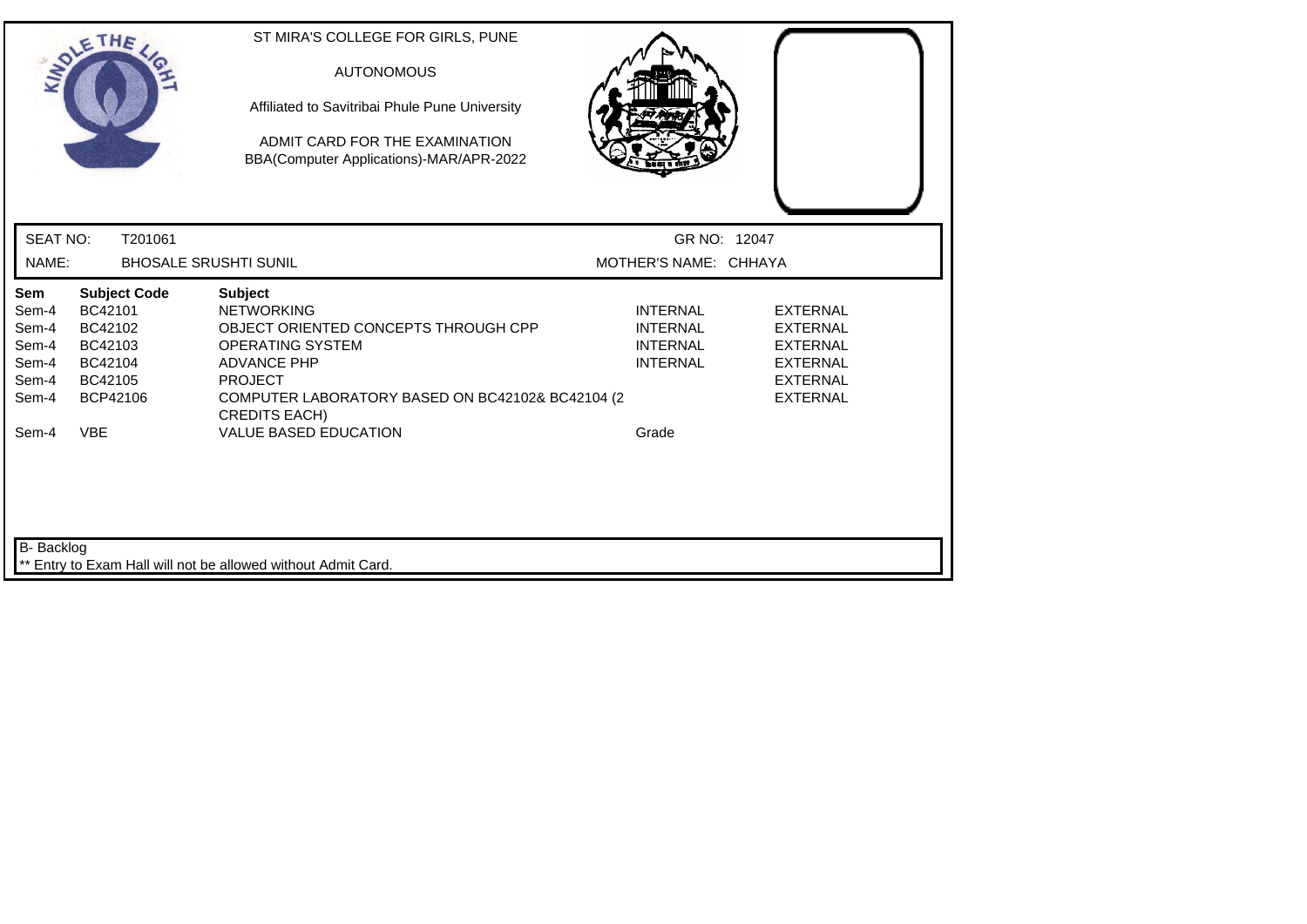| SOLETHE,                                                                         |                                                                                        | ST MIRA'S COLLEGE FOR GIRLS, PUNE<br><b>AUTONOMOUS</b><br>Affiliated to Savitribai Phule Pune University<br>ADMIT CARD FOR THE EXAMINATION<br>BBA(Computer Applications)-MAR/APR-2022                                                                      |                                                                                   |                                                                                                                |
|----------------------------------------------------------------------------------|----------------------------------------------------------------------------------------|------------------------------------------------------------------------------------------------------------------------------------------------------------------------------------------------------------------------------------------------------------|-----------------------------------------------------------------------------------|----------------------------------------------------------------------------------------------------------------|
| <b>SEAT NO:</b>                                                                  | T201063                                                                                |                                                                                                                                                                                                                                                            | GR NO: 12055                                                                      |                                                                                                                |
| NAME:                                                                            | <b>SUBHI PANDEY</b>                                                                    |                                                                                                                                                                                                                                                            | MOTHER'S NAME: VIBHA                                                              |                                                                                                                |
| Sem<br>Sem-4<br>Sem-4<br>Sem-4<br>Sem-4<br>Sem-4<br>Sem-4<br><b>VBE</b><br>Sem-4 | <b>Subject Code</b><br>BC42101<br>BC42102<br>BC42103<br>BC42104<br>BC42105<br>BCP42106 | <b>Subject</b><br><b>NETWORKING</b><br>OBJECT ORIENTED CONCEPTS THROUGH CPP<br><b>OPERATING SYSTEM</b><br><b>ADVANCE PHP</b><br><b>PROJECT</b><br>COMPUTER LABORATORY BASED ON BC42102& BC42104 (2<br><b>CREDITS EACH)</b><br><b>VALUE BASED EDUCATION</b> | <b>INTERNAL</b><br><b>INTERNAL</b><br><b>INTERNAL</b><br><b>INTERNAL</b><br>Grade | <b>EXTERNAL</b><br><b>EXTERNAL</b><br><b>EXTERNAL</b><br><b>EXTERNAL</b><br><b>EXTERNAL</b><br><b>EXTERNAL</b> |
| B- Backlog                                                                       |                                                                                        | ** Entry to Exam Hall will not be allowed without Admit Card.                                                                                                                                                                                              |                                                                                   |                                                                                                                |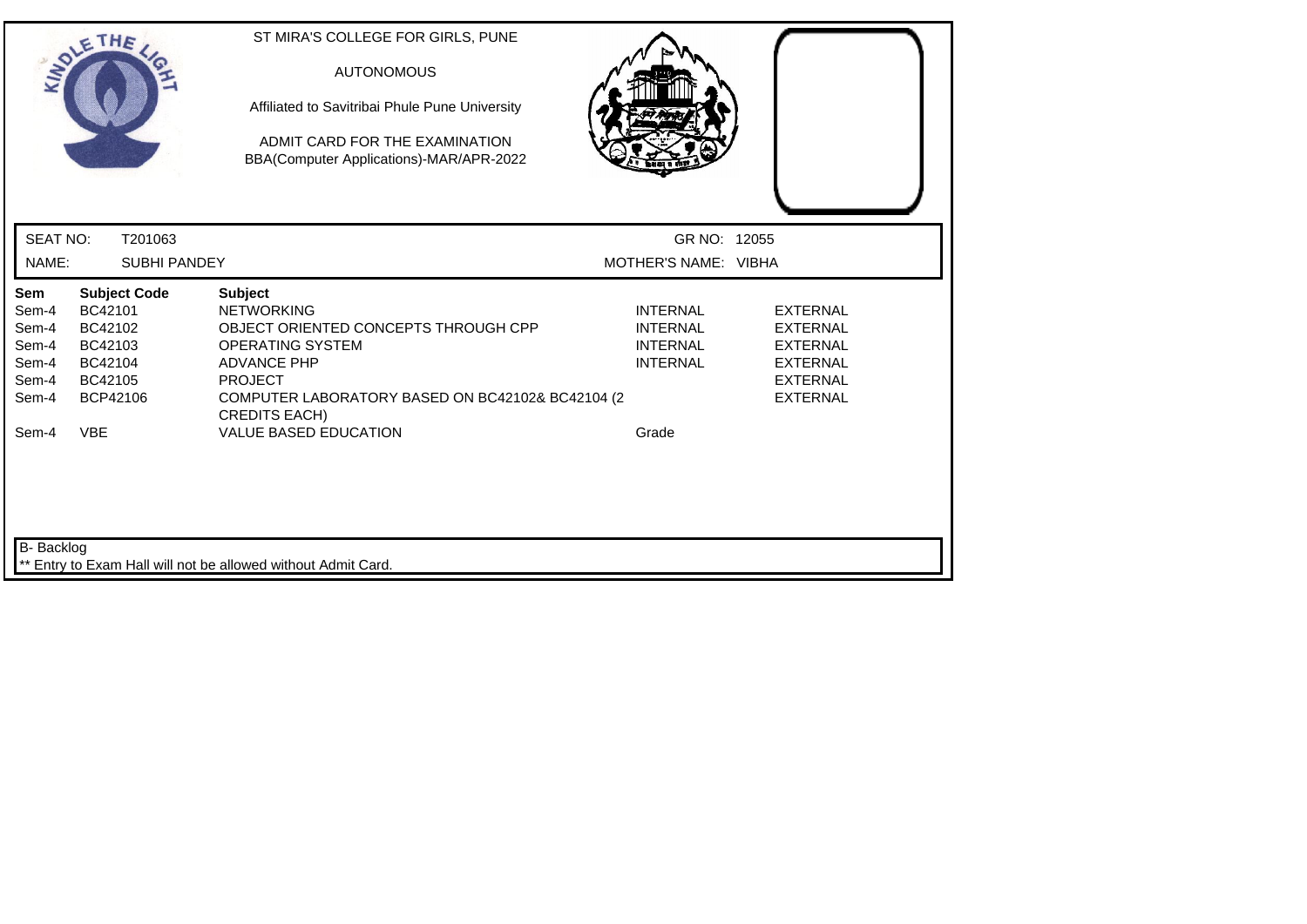| SOLETHE ,                                                 |                                                                                        | ST MIRA'S COLLEGE FOR GIRLS, PUNE<br><b>AUTONOMOUS</b><br>Affiliated to Savitribai Phule Pune University<br>ADMIT CARD FOR THE EXAMINATION<br>BBA(Computer Applications)-MAR/APR-2022                                      |                                                                          |                                                                                                                |
|-----------------------------------------------------------|----------------------------------------------------------------------------------------|----------------------------------------------------------------------------------------------------------------------------------------------------------------------------------------------------------------------------|--------------------------------------------------------------------------|----------------------------------------------------------------------------------------------------------------|
| <b>SEAT NO:</b>                                           | T201064                                                                                |                                                                                                                                                                                                                            | GR NO: 12025                                                             |                                                                                                                |
| NAME:                                                     | <b>SANSKRUTI NANGRE</b>                                                                |                                                                                                                                                                                                                            | MOTHER'S NAME: SANJANA SUNIL NANGRE                                      |                                                                                                                |
| Sem<br>Sem-4<br>Sem-4<br>Sem-4<br>Sem-4<br>Sem-4<br>Sem-4 | <b>Subject Code</b><br>BC42101<br>BC42102<br>BC42103<br>BC42104<br>BC42105<br>BCP42106 | <b>Subject</b><br><b>NETWORKING</b><br>OBJECT ORIENTED CONCEPTS THROUGH CPP<br><b>OPERATING SYSTEM</b><br><b>ADVANCE PHP</b><br><b>PROJECT</b><br>COMPUTER LABORATORY BASED ON BC42102& BC42104 (2<br><b>CREDITS EACH)</b> | <b>INTERNAL</b><br><b>INTERNAL</b><br><b>INTERNAL</b><br><b>INTERNAL</b> | <b>EXTERNAL</b><br><b>EXTERNAL</b><br><b>EXTERNAL</b><br><b>EXTERNAL</b><br><b>EXTERNAL</b><br><b>EXTERNAL</b> |
| <b>VBE</b><br>Sem-4<br><b>B-</b> Backlog                  |                                                                                        | <b>VALUE BASED EDUCATION</b>                                                                                                                                                                                               | Grade                                                                    |                                                                                                                |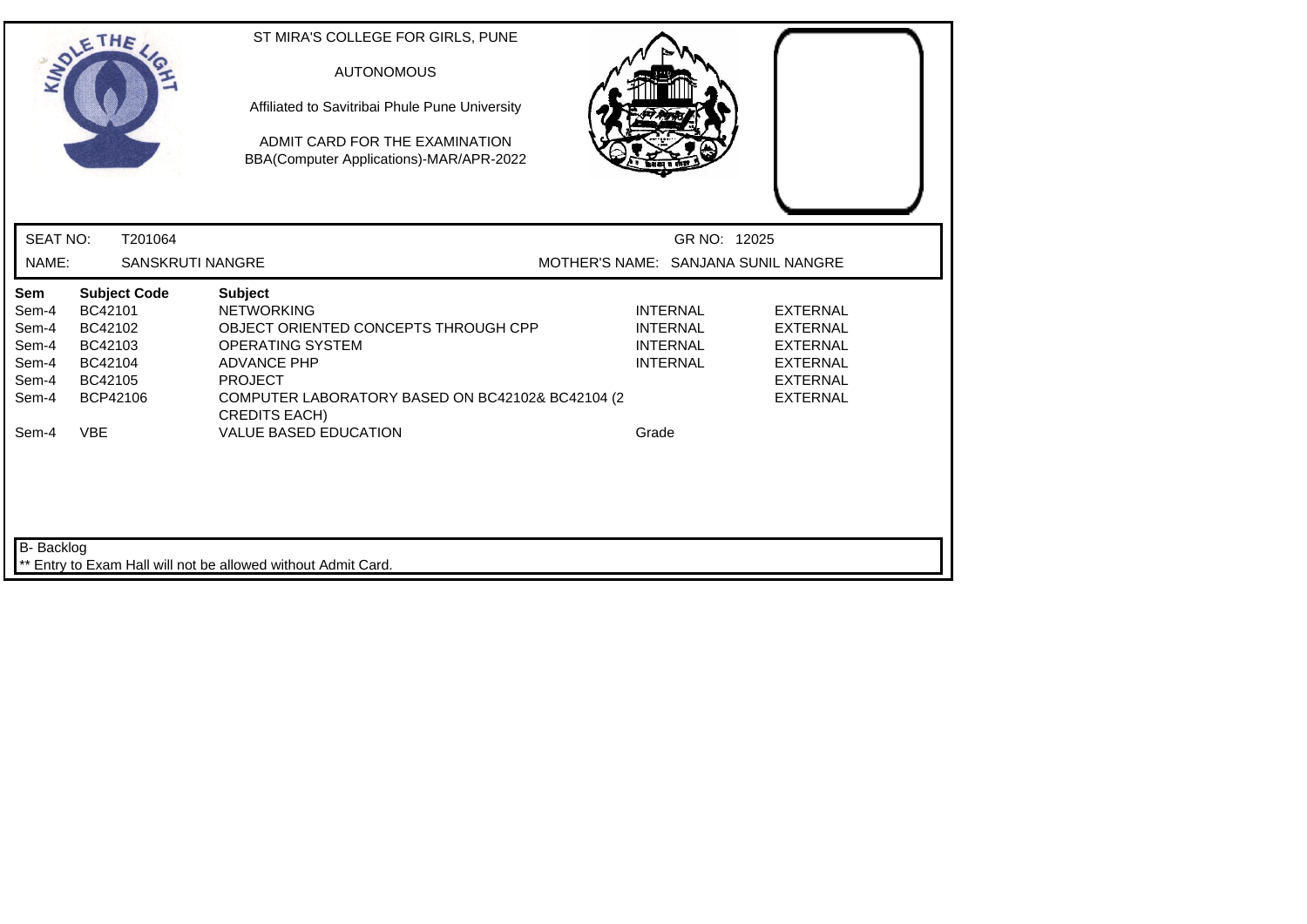| SOLETHE,                                                                                                                                            | ST MIRA'S COLLEGE FOR GIRLS, PUNE<br><b>AUTONOMOUS</b><br>Affiliated to Savitribai Phule Pune University<br>ADMIT CARD FOR THE EXAMINATION<br>BBA(Computer Applications)-MAR/APR-2022                                      |                                                                          |                                                                                                                |
|-----------------------------------------------------------------------------------------------------------------------------------------------------|----------------------------------------------------------------------------------------------------------------------------------------------------------------------------------------------------------------------------|--------------------------------------------------------------------------|----------------------------------------------------------------------------------------------------------------|
| <b>SEAT NO:</b><br>T201065                                                                                                                          |                                                                                                                                                                                                                            | GR NO: 12015                                                             |                                                                                                                |
| NAME:                                                                                                                                               | <b>VIRDI TRISHAKAUR</b>                                                                                                                                                                                                    | MOTHER'S NAME: HARNEETKAUR                                               |                                                                                                                |
| Sem<br><b>Subject Code</b><br>BC42101<br>Sem-4<br>Sem-4<br>BC42102<br>Sem-4<br>BC42103<br>Sem-4<br>BC42104<br>Sem-4<br>BC42105<br>Sem-4<br>BCP42106 | <b>Subject</b><br><b>NETWORKING</b><br>OBJECT ORIENTED CONCEPTS THROUGH CPP<br><b>OPERATING SYSTEM</b><br><b>ADVANCE PHP</b><br><b>PROJECT</b><br>COMPUTER LABORATORY BASED ON BC42102& BC42104 (2<br><b>CREDITS EACH)</b> | <b>INTERNAL</b><br><b>INTERNAL</b><br><b>INTERNAL</b><br><b>INTERNAL</b> | <b>EXTERNAL</b><br><b>EXTERNAL</b><br><b>EXTERNAL</b><br><b>EXTERNAL</b><br><b>EXTERNAL</b><br><b>EXTERNAL</b> |
| <b>VBE</b><br>Sem-4                                                                                                                                 | <b>VALUE BASED EDUCATION</b>                                                                                                                                                                                               | Grade                                                                    |                                                                                                                |
|                                                                                                                                                     |                                                                                                                                                                                                                            |                                                                          |                                                                                                                |
| B- Backlog                                                                                                                                          | ** Entry to Exam Hall will not be allowed without Admit Card.                                                                                                                                                              |                                                                          |                                                                                                                |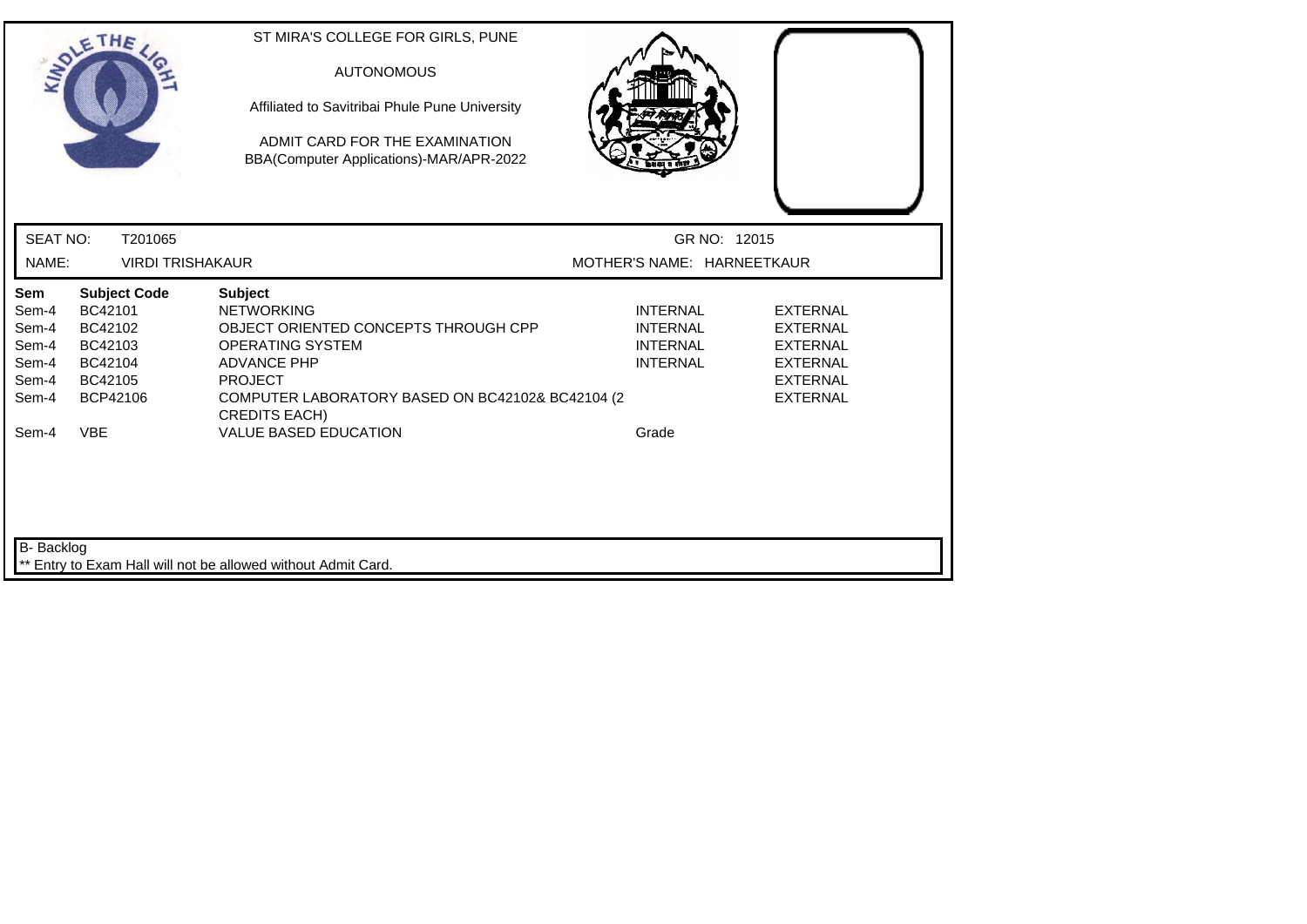| SOLETHE,                                                                                                                                            | ST MIRA'S COLLEGE FOR GIRLS, PUNE<br><b>AUTONOMOUS</b><br>Affiliated to Savitribai Phule Pune University<br>ADMIT CARD FOR THE EXAMINATION<br>BBA(Computer Applications)-MAR/APR-2022                                      |                                                                          |                                                                                                                |
|-----------------------------------------------------------------------------------------------------------------------------------------------------|----------------------------------------------------------------------------------------------------------------------------------------------------------------------------------------------------------------------------|--------------------------------------------------------------------------|----------------------------------------------------------------------------------------------------------------|
| <b>SEAT NO:</b>                                                                                                                                     | T201066                                                                                                                                                                                                                    | GR NO: 12002                                                             |                                                                                                                |
| NAME:                                                                                                                                               | <b>RENUKA SANYASI</b>                                                                                                                                                                                                      | MOTHER'S NAME: POOJA UMESH SANYASI                                       |                                                                                                                |
| Sem<br><b>Subject Code</b><br>BC42101<br>Sem-4<br>Sem-4<br>BC42102<br>BC42103<br>Sem-4<br>Sem-4<br>BC42104<br>Sem-4<br>BC42105<br>BCP42106<br>Sem-4 | <b>Subject</b><br><b>NETWORKING</b><br>OBJECT ORIENTED CONCEPTS THROUGH CPP<br><b>OPERATING SYSTEM</b><br><b>ADVANCE PHP</b><br><b>PROJECT</b><br>COMPUTER LABORATORY BASED ON BC42102& BC42104 (2<br><b>CREDITS EACH)</b> | <b>INTERNAL</b><br><b>INTERNAL</b><br><b>INTERNAL</b><br><b>INTERNAL</b> | <b>EXTERNAL</b><br><b>EXTERNAL</b><br><b>EXTERNAL</b><br><b>EXTERNAL</b><br><b>EXTERNAL</b><br><b>EXTERNAL</b> |
| <b>VBE</b><br>Sem-4                                                                                                                                 | <b>VALUE BASED EDUCATION</b>                                                                                                                                                                                               | Grade                                                                    |                                                                                                                |
| <b>B-</b> Backlog                                                                                                                                   | Entry to Exam Hall will not be allowed without Admit Card.                                                                                                                                                                 |                                                                          |                                                                                                                |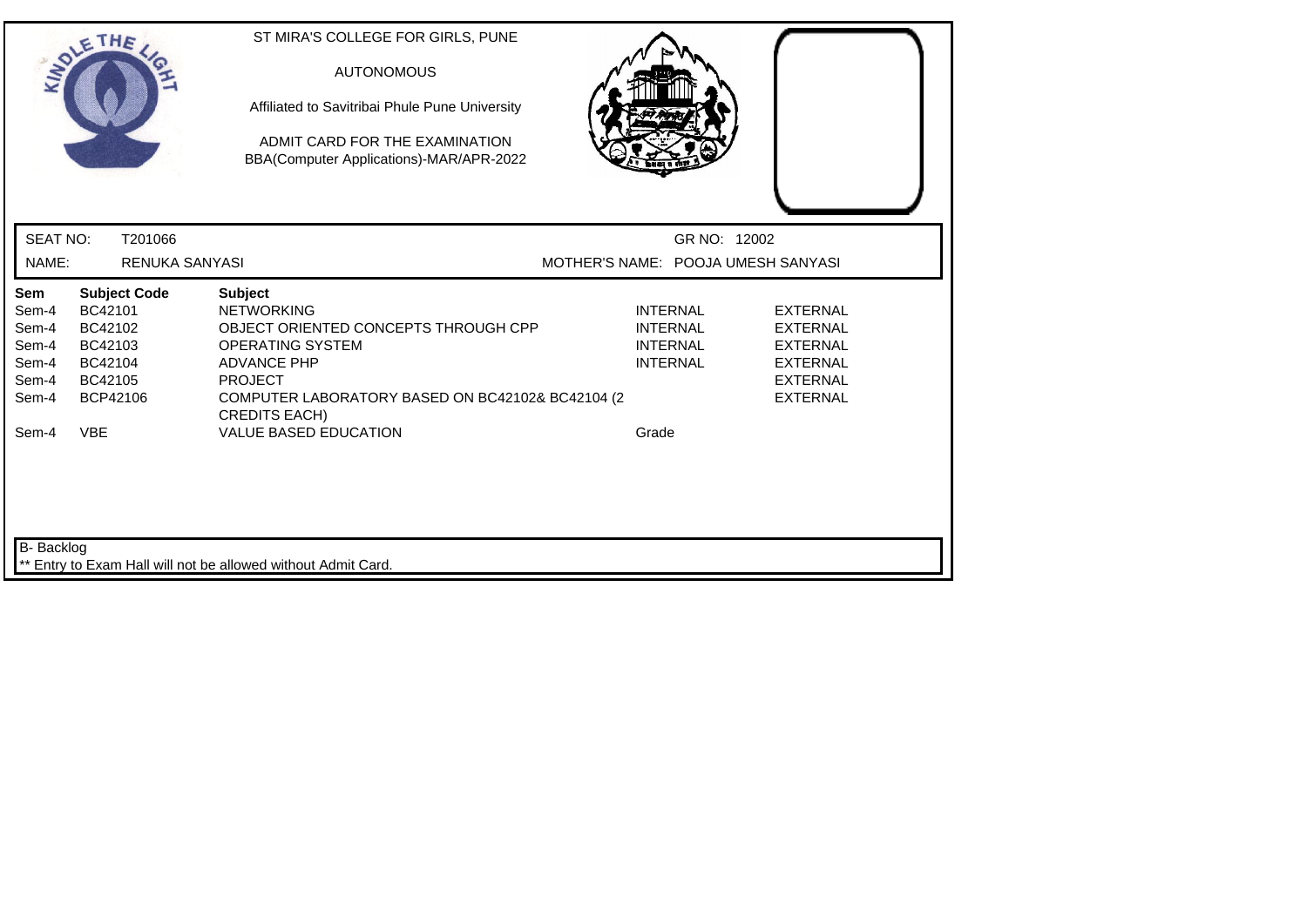|                                                                    | SOLETHE ,                                                                                            | ST MIRA'S COLLEGE FOR GIRLS, PUNE<br><b>AUTONOMOUS</b><br>Affiliated to Savitribai Phule Pune University<br>ADMIT CARD FOR THE EXAMINATION<br>BBA(Computer Applications)-MAR/APR-2022                                                                      |                                                                                   |                                                                                                                |
|--------------------------------------------------------------------|------------------------------------------------------------------------------------------------------|------------------------------------------------------------------------------------------------------------------------------------------------------------------------------------------------------------------------------------------------------------|-----------------------------------------------------------------------------------|----------------------------------------------------------------------------------------------------------------|
| <b>SEAT NO:</b>                                                    | TN211001                                                                                             |                                                                                                                                                                                                                                                            | GR NO: 12069                                                                      |                                                                                                                |
| NAME:                                                              | <b>EVANS NANCY NIXON</b>                                                                             |                                                                                                                                                                                                                                                            | MOTHER'S NAME: GRACE                                                              |                                                                                                                |
| Sem<br>Sem-4<br>Sem-4<br>Sem-4<br>Sem-4<br>Sem-4<br>Sem-4<br>Sem-4 | <b>Subject Code</b><br>BC42101<br>BC42102<br>BC42103<br>BC42104<br>BC42105<br>BCP42106<br><b>VBE</b> | <b>Subject</b><br><b>NETWORKING</b><br>OBJECT ORIENTED CONCEPTS THROUGH CPP<br><b>OPERATING SYSTEM</b><br><b>ADVANCE PHP</b><br><b>PROJECT</b><br>COMPUTER LABORATORY BASED ON BC42102& BC42104 (2<br><b>CREDITS EACH)</b><br><b>VALUE BASED EDUCATION</b> | <b>INTERNAL</b><br><b>INTERNAL</b><br><b>INTERNAL</b><br><b>INTERNAL</b><br>Grade | <b>EXTERNAL</b><br><b>EXTERNAL</b><br><b>EXTERNAL</b><br><b>EXTERNAL</b><br><b>EXTERNAL</b><br><b>EXTERNAL</b> |
| <b>B-</b> Backlog                                                  |                                                                                                      | ** Entry to Exam Hall will not be allowed without Admit Card.                                                                                                                                                                                              |                                                                                   |                                                                                                                |